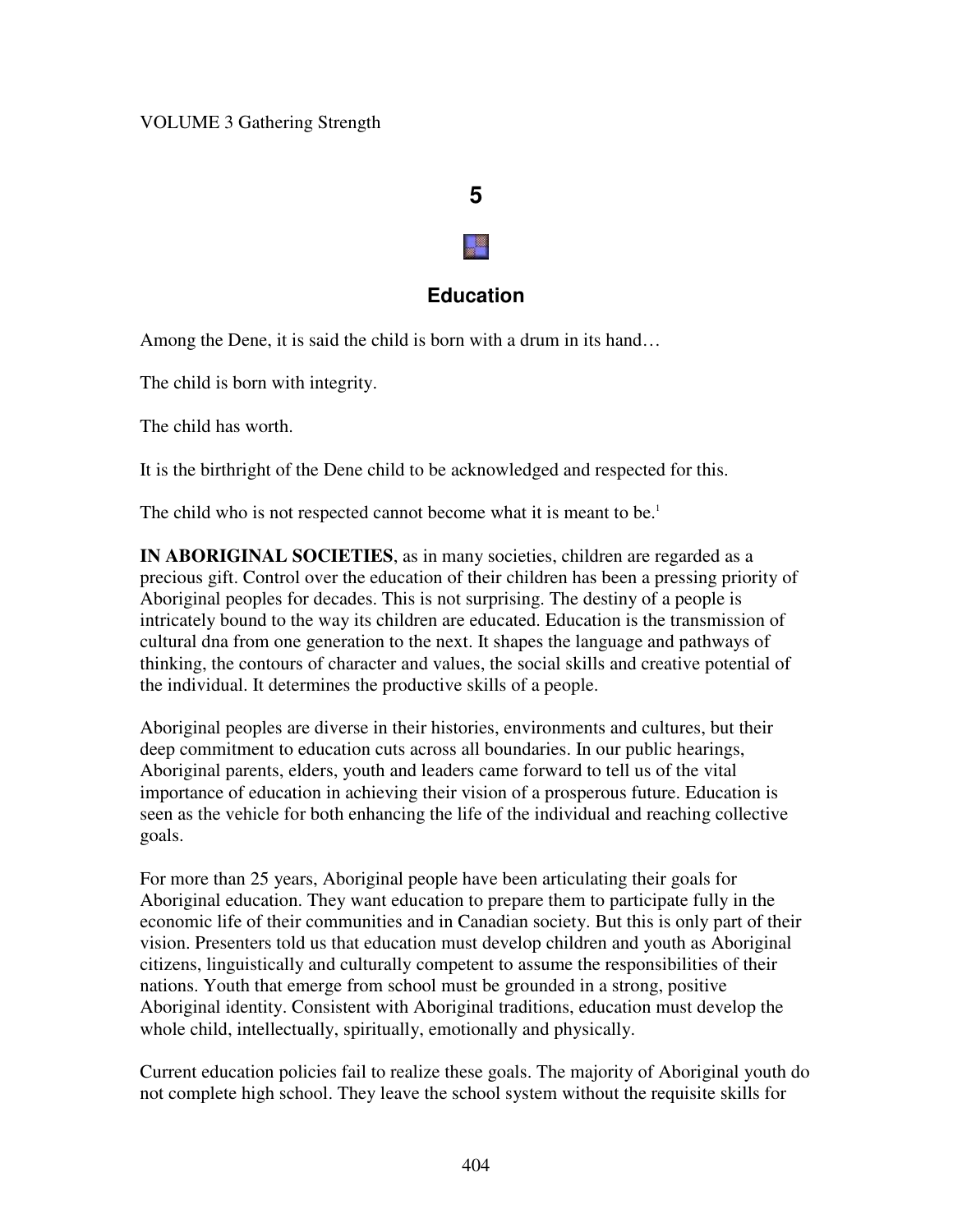employment, and without the language and cultural knowledge of their people. Rather than nurturing the individual, the schooling experience typically erodes identity and selfworth. Those who continue in Canada's formal education systems told us of regular encounters with racism, racism expressed not only in interpersonal exchanges but also through the denial of Aboriginal values, perspectives and cultures in the curriculum and the life of the institution.

The human costs of this failure are immense. It saps the creative potential of individuals, communities and nations. Yet, despite the painful experiences Aboriginal people carry with them from formal education systems, they still see education as the hope for the future, and they are determined to see education fulfil its promise.

Aboriginal people rightly expect education to serve as a vehicle for cultural and economic renewal. But this will not happen without critical changes in education processes and systems. To grasp the directions education should take in the future, we must first understand how the present situation came to be. This chapter provides the historical context of Aboriginal education and presents some of the important initiatives introduced in Aboriginal education in recent years as a foundation for goals and strategies for the future.

# **1. Background**

The introduction of European-style education to Aboriginal people varied by geographical location, by the timing of contact, and by the specific history of relations between various peoples and Europeans. In some regions, schools operated by religious missions were introduced in the mid-1600s. In other locations, formal education came much later. But if there were many variations in the weave of history, a single pattern dominated the education of Aboriginal people, whatever their territorial and cultural origins. Formal education was, without apology, assimilationist. The primary purpose of formal education was to indoctrinate Aboriginal people into a Christian, European world view, thereby 'civilizing' them. Missionaries of various denominations played a role in this process, often supported by the state.

Under its constitutional responsibility for "Indians, and Lands reserved for the Indians", the federal government enacted provisions in the *Indian Act* applying to the education of status Indians.

In the late 1800s and early 1900s, the numbered treaties were signed, and tribal leaders negotiated education provisions as part of the treaties. In the provinces, the federal government gradually withdrew from funding the education of Aboriginal people not residing on reserves, but not without protests from some of the provinces, which were reluctant to assume these costs.

In carrying out its responsibilities for Indian education, the federal government turned to the churches, which shared the government's goal of imparting Christian, European values. In Volume 1, Chapter 10, we recounted how residential schools were used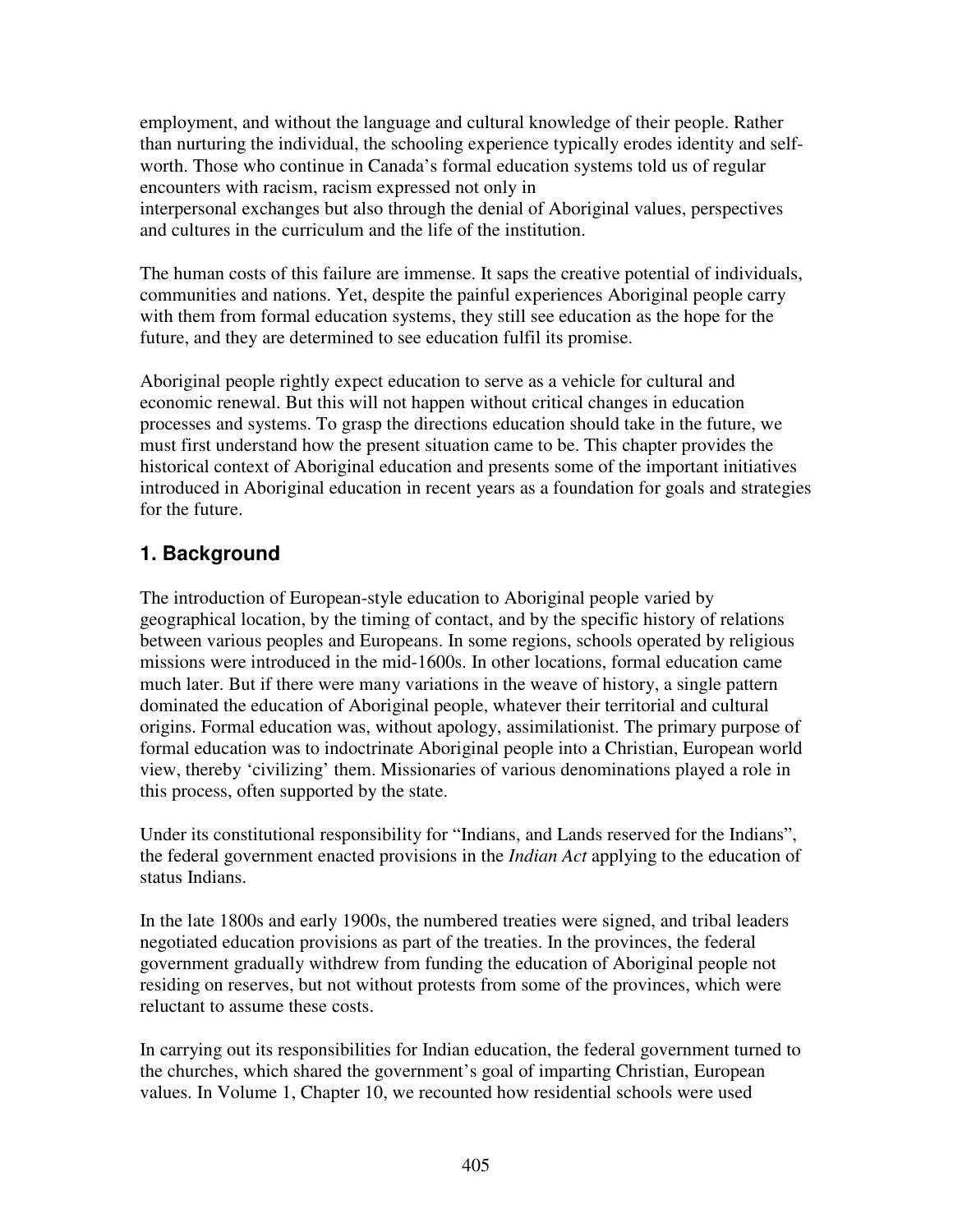deliberately to break down the transmission of culture and language from one generation to the next. For nearly a century, parents and grandparents in reserve communities were legally compelled to turn their children over to the custody of residential school authorities. Children were beaten for speaking their own language, and Aboriginal beliefs were labelled 'pagan'. In many schools, sisters and brothers were forbidden social contact, and the warmth of the intergenerational Aboriginal family was replaced with sterile institutional child rearing. Many residents endured sexual and physical abuse. Hard labour and hunger were part of the experience of many children. Those who tried to run away were returned to be punished and rehabilitated. The effects of these coercive efforts at social engineering continue to be felt generations later. (See Chapter 2 in this volume, particularly our discussion of the inter-generational effects of state interventions in Aboriginal family life.)

From early contact, education for Métis people emphasized religious studies, with some basic arithmetic and writing. Métis people in some areas attended residential schools, and in the northwest, the sons of affluent Métis received the formal education of the privileged, often being sent to eastern Canada or England for higher education. Missionaries provided limited instruction to the children of Métis people who followed the migration of the buffalo. However, most Métis in rural and northern areas had little access to more than primary school until the 1950s. According to the report of Alberta's Ewing Commission in 1936, 80 per cent of Métis children in the province had no schooling at all. 2

Among Inuit, formal education in the north arrived at various times. In Labrador, the first school was begun by the Moravians in 1791. From the age of five years, children were taught to read and write in their own language. By the early 1800s, the New Testament and hymn books had been translated into Inuktitut and were used to teach children and adults alike. Christian Inuit were required to send their children to school, and by 1840 most Christian Inuit could read and write in Inuktitut. <sup>3</sup> When Newfoundland joined Confederation in 1949, the language of instruction became English, eroding Inuktitut language use.

In other parts of northern Canada, formal schooling of Inuit began much later. Contrary to the experience of Inuit in Labrador, teaching in the local language was not commonplace elsewhere in the north. Inuit attended residential schools in some areas and missionary-run schools in others. In the 1950s, Inuit were encouraged to move into permanent settlements by making school attendance by children compulsory. 4

With few exceptions, assimilationist education predominated in schools established under government or church authority. Although elementary day schools supported by the federal government continue to be a characteristic of schooling on-reserve, in the 1960s the federal government pursued a policy of integrating children from reserves into nearby provincial schools or boarding children with families in urban centres to attend high school. Also in the 1960s, provincial governments in the west formed large school districts in northern areas of their provinces with some Aboriginal representation. At the same time, a growing number of Aboriginal people moved from employment-starved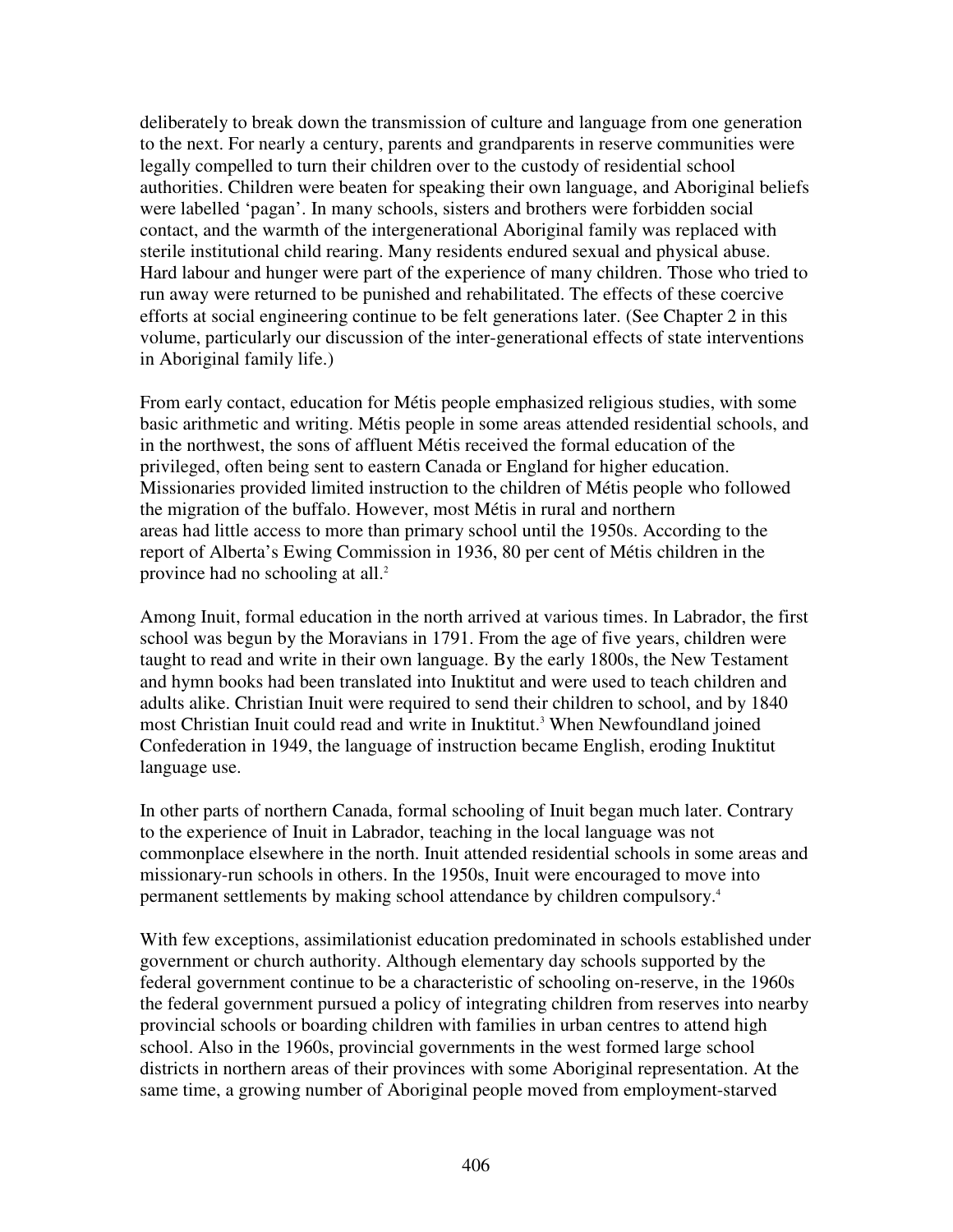rural areas into urban centres, expanding the number of Aboriginal students in city schools. Residential schools continued to operate into the 1970s.

In 1972 the National Indian Brotherhood (the forerunner of the Assembly of First Nations) produced a policy statement, "Indian Control of Indian Education", which marked a watershed in Aboriginal education. This statement sent a clear, unequivocal call for local control of education by First Nations communities and parents. It recognized the failure of federal, provincial and territorial governments to implement appropriate policies to address First Nations goals for education. From 1972 on, discussion between First Nations and the state shifted to restoring control of education in all its dimensions to First Nations parents and communities. Inuit and Métis people voiced similar concerns.

In the next section we review briefly what has happened since 1972 and consider current arrangements for the education of Aboriginal children on reserves, in the Northwest Territories and the Yukon, in contexts where modern treaties have already been concluded, and in provincial schools.

# **1.1 First Nations Reserves**

The federal government's response to "Indian Control of Indian Education" was to adopt a 'devolution' approach, transferring the administration of education to Aboriginal education authorities in reserve communities. This has been a slow process, still under way more than twenty years later. Since 1972 residential schools have been phased out, federal day schools have dropped in number, and the number of schools under Aboriginal administration has grown proportionately. Aboriginally controlled schools have hired more Aboriginal teachers, enhanced curriculum to include cultural elements and introduced language classes. Yet Aboriginal education bodies report that their authority over education is limited. The federal government has generally insisted that schools conform to provincial regulations with respect to curriculum, school year and so on, thereby restricting schools' ability to include innovative, culture-based curriculum. Funding is very basic, with little money for Aboriginal curriculum development and few resources to address special needs. While the number of band-operated schools has grown steadily (51 per cent of federally funded schools in 1993-94 5 ), almost half of First Nations children whose parents live on reserves attend provincial schools off the reserve. The federal government transfers funding to provincial schools to provide these services. Until recently, First Nations have had no control over these transfers and no opportunity to influence how education services are delivered. More recently, they have gained some involvement in negotiating agreements for education service delivery by outside authorities. There was a significant shift toward more Aboriginal control of education in 1994 when the Mi'kmaq Education Authority concluded an agreement with federal authorities for more autonomy. 6

# **1.2 The Northwest Territories and the Yukon**

An effort is being made to revise the education acts of the Northwest Territories and the Yukon through consultation with Aboriginal people. Aboriginal languages have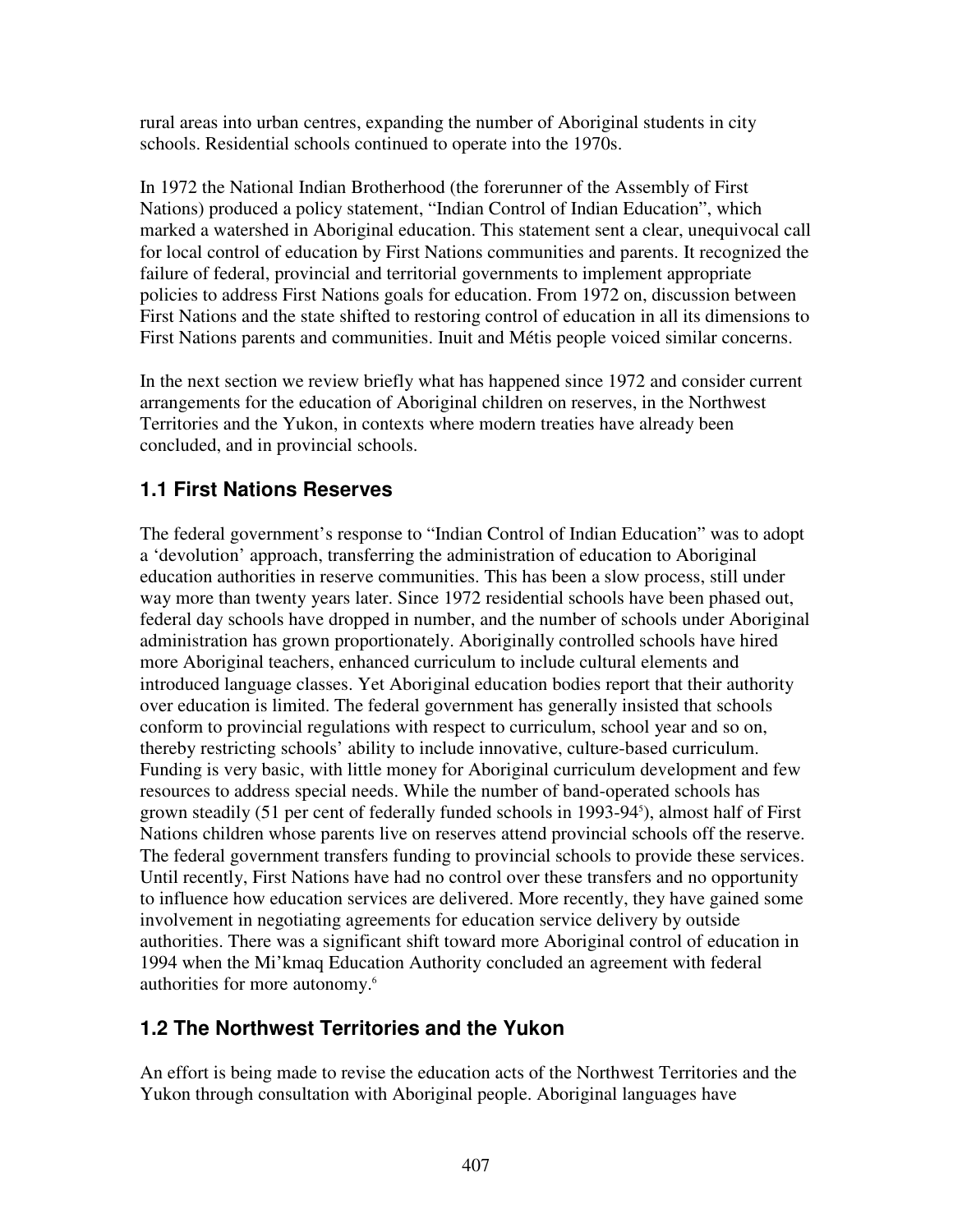recognition in the Northwest Territories generally. In the school system, two culturally based curriculum projects have been undertaken with extensive community involvement: Dene Kede and Inuuqatigiit. Among youth proceeding to higher levels of education, Aboriginal students continue to be under-represented. Although Métis people speak the Dene languages, their own language, Michif, has not been incorporated into the school system, nor has a culturally based Métis curriculum been developed.

In the Yukon, local autonomy has been very limited. However, under the provisions of the Umbrella Final Agreement negotiated with the Council of Yukon Indians, education now falls within the legislative powers that can be exercised by First Nations.<sup>7</sup>

# **1.3 Modern Claims Settlement Areas**

Education has been a priority in the settlement of some modern land claims. The James Bay and Northern Quebec Agreement (1975) provided for the creation of the Kativik and Cree school boards, each considered a special school board in the legislation adopted subsequently by the province of Quebec. The Kativik school board is controlled and operated by Inuit of Nunavik (14 communities) and has jurisdiction and responsibility for elementary, secondary and adult education for all people, including non-Inuit, living in the territory. While it exercises a high degree of control over education, it is still obliged to follow the Quebec provincial curriculum. The Cree school board performs a similar function for the Crees of northern Quebec and operates with parallel constraints.

Other claims settlements, such as the Yukon agreement, have also addressed education concerns. For communities under the Inuvialuit agreement, education is administered by the government of the Northwest Territories. In 1999, Nunavut is expected to assume jurisdiction for education from the government of the Northwest Territories.

# **1.4 The Provinces**

The majority of Aboriginal children outside of the territories — First Nations, Métis and some Inuit — attend provincial schools. Métis children attend provincial and territorial schools almost exclusively. As shown in Table 5.1, about 42 per cent of First Nations people lived off-reserve in 1991, and in almost all instances, their children attended provincial schools. 8 In the same year, 46 per cent of students residing on reserves attended provincial schools. <sup>9</sup> Thus, 68.7 per cent of First Nations students were in provincial school systems.

# TABLE 5.1 **Adjusted Aboriginal Identity Population, 1991**

| Location of<br><b>Residence</b> | Total<br><b>Aboriginal</b> |      | <b>Registered North American    Non-Registered North</b><br><b>Indian</b> |      | <b>American Indian</b> |      | <b>Métis</b> |      | $\mathbf{I}$ nuit <sup>3</sup> |      |
|---------------------------------|----------------------------|------|---------------------------------------------------------------------------|------|------------------------|------|--------------|------|--------------------------------|------|
|                                 |                            | $\%$ |                                                                           | $\%$ |                        | $\%$ | # II         | $\%$ | #1                             | $\%$ |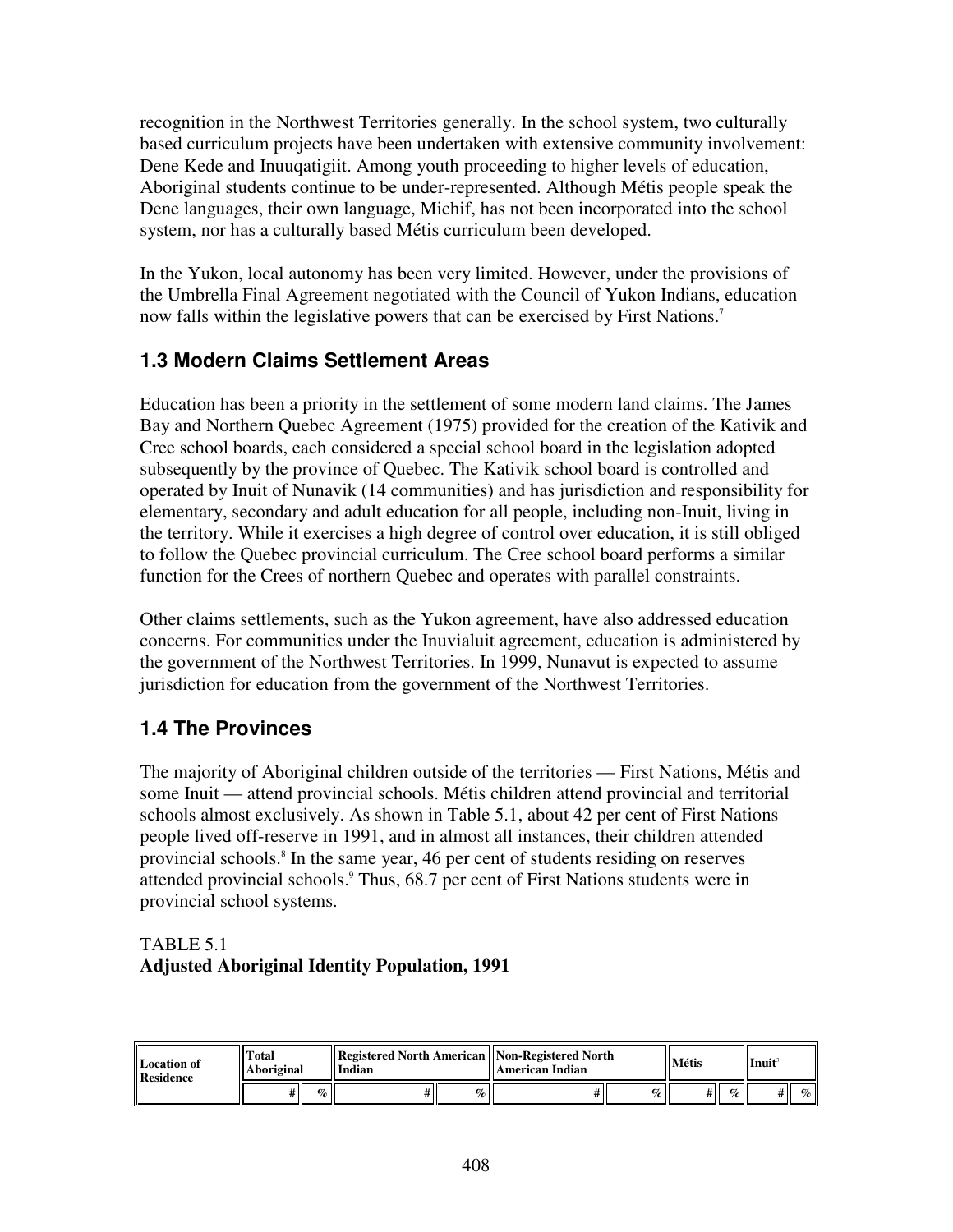| Total <sup>1</sup> | 720,600 | 100 <sup>II</sup> | 438,000 | 100             | 112,600 |      | 100   139,400   100   37,800   100 |      |           |    |
|--------------------|---------|-------------------|---------|-----------------|---------|------|------------------------------------|------|-----------|----|
| Reserves           | 254,600 | 35 <sub>1</sub>   | 254,600 | 58              |         |      |                                    |      |           |    |
| Non-Reserve        | 466,100 | 65h               | 183,500 | 42 <sub>1</sub> | 112,600 |      | 100   139,400   100   35,600   100 |      |           |    |
| <b>Urban</b>       | 320,000 | 44                | 148,500 | 34 <sup>l</sup> | 77.800  | 69 I | 90,100                             | 65 I | 7,900     | 22 |
| Rural              | 146.100 | <b>20</b>         | 35,000  |                 | 34,900  |      | 49,300                             |      | 35 27,700 | 78 |

*Notes:*

1. Approximately 95,000 was added to the APS count to compensate for the population on unenumerated reserves and undercoverage in participating reserve and non-reserve areas.

2. Actual APS counts for non-status Indians, Métis people and Inuit living on reserves were 3,600 (3.5%), 4,535 (3.4%) and 620 (1.7%) respectively. Because of the small numbers, these were added to non-reserve counts.

3. Non-reserve, urban and rural, adjusted counts for Inuit were derived by applying the percentage of urban and rural Inuit from the APS actual counts to the total adjusted Inuit count.

4. As a result of multiple Aboriginal group identity responses, the sum of individual group populations may be greater than the number in the total column.

5. Urban is defined as a population concentration of at least 1,000 with a density of at least 400 persons per square kilometre.

6. The urban and rural counts do not include reserves.

7. Figures may not add to totals because of rounding.

*Source*: M.J. Norris et al., "Projections of Canada's Aboriginal Identity Population, 1991-2016", research study prepared for RCAP (1995).

Provincial schools have varied vincial schools have their receptivity to Aboriginal children. In some locations where there are many Aboriginal children, schools have opened their doors to Aboriginal parents and developed vibrant community/school programs. In Toronto, Saskatoon and Winnipeg, school boards have negotiated to establish Aboriginal schools. These are the exception. Most Aboriginal students attend schools where there is no special effort to make them or their families feel part of the life of the school. Aboriginal parents say they are excluded from their children's education. There is a gap between the culture of the home and that of the school. In very few instances are Aboriginal people among the representatives on school boards.

Except in a few northern areas where they constitute a majority of residents, Métis people have had minimal influence on the schooling of their children. Their history and languages have received only limited attention in school curricula. Where there have been special initiatives, First Nations culture, languages and issues are often given more prominence than those of Métis. In the prairie provinces, there has been more government recognition and respect for Métis concerns in education.

There have been many important initiatives by provincial governments and school boards to create a more positive learning environment for Aboriginal children. Aboriginal support staff have often been hired, curriculum has been reviewed to eliminate obvious racism, alternative programs have been established to assist students at risk, and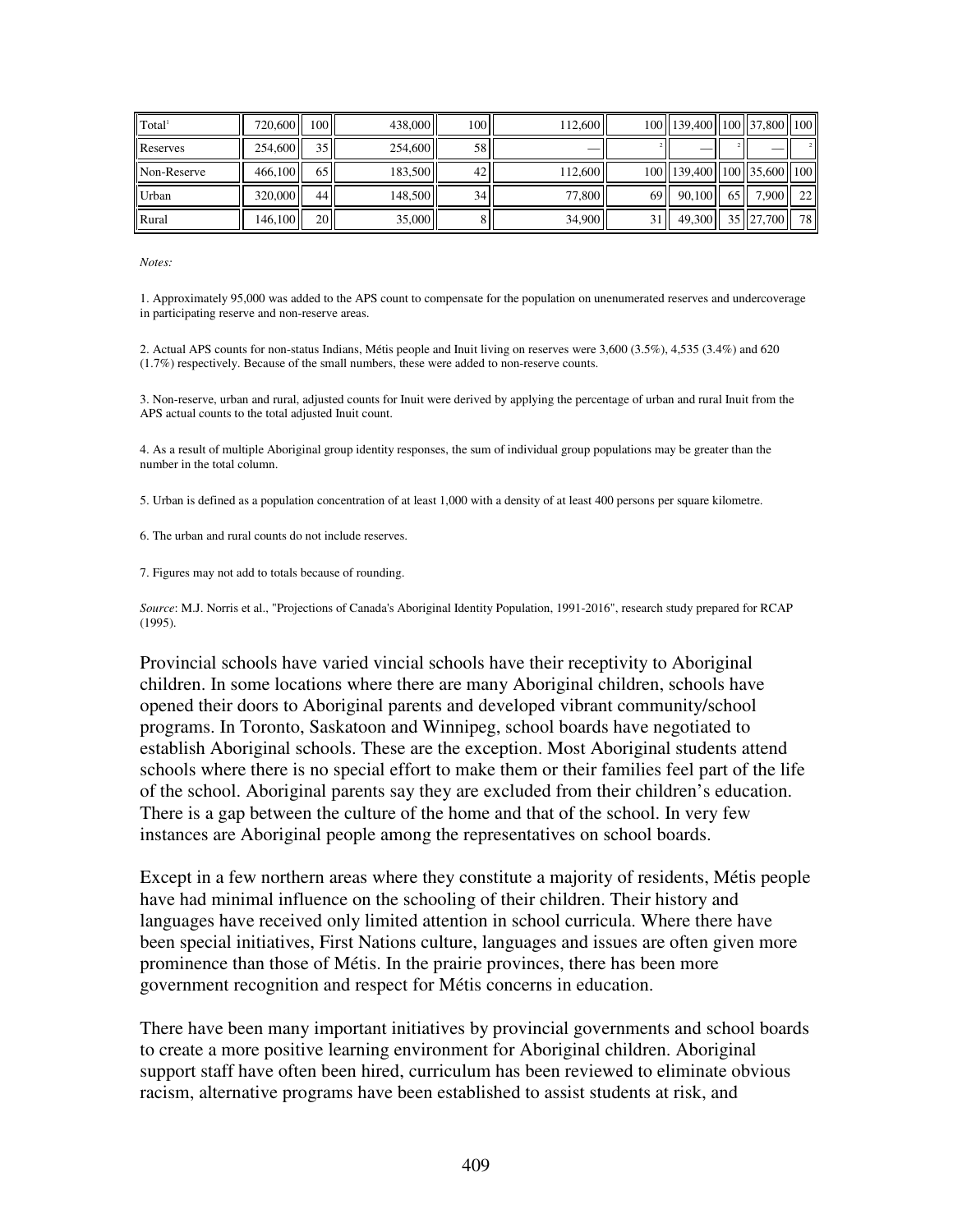Aboriginal teachers are being hired, particularly at the elementary school level. Aboriginal youth are staying in school longer. There have been gains, but these have been too modest. As shown in Figure 5.1, in 1981, 63 per cent of Aboriginal people 15 years or older no longer attending school had completed primary school, and 29 per cent had completed high school. A decade later, 76 per cent of Aboriginal people over 15 had completed primary school, and 43 per cent had completed high school.<sup>10</sup> In 1991, even though Aboriginal youth were staying in school longer, the majority were still leaving before completing high school (see Volume 2, Chapter 5). The gap between Aboriginal and non-Aboriginal people in terms of high school completion had narrowed only slightly. We must ask why schooling has continued to be such an alienating experience for Aboriginal children and youth.



For nearly 30 years, Aboriginal leaders have made policy recommendations to governments, and governments have conducted internal studies. The Commission examined 22 reports on Aboriginal education written between 1966 and 1992.<sup>11</sup> The recommendations of these reports, many of them excellent, show remarkable consistency (see box).

#### **Recommendations in Past Reports and Studies**

- Aboriginal control of education.
- School courses in Aboriginal studies, including history, language and culture.
- Training and hiring of more Aboriginal teachers.
- Inclusion of Aboriginal parents, elders and educators in the education of Aboriginal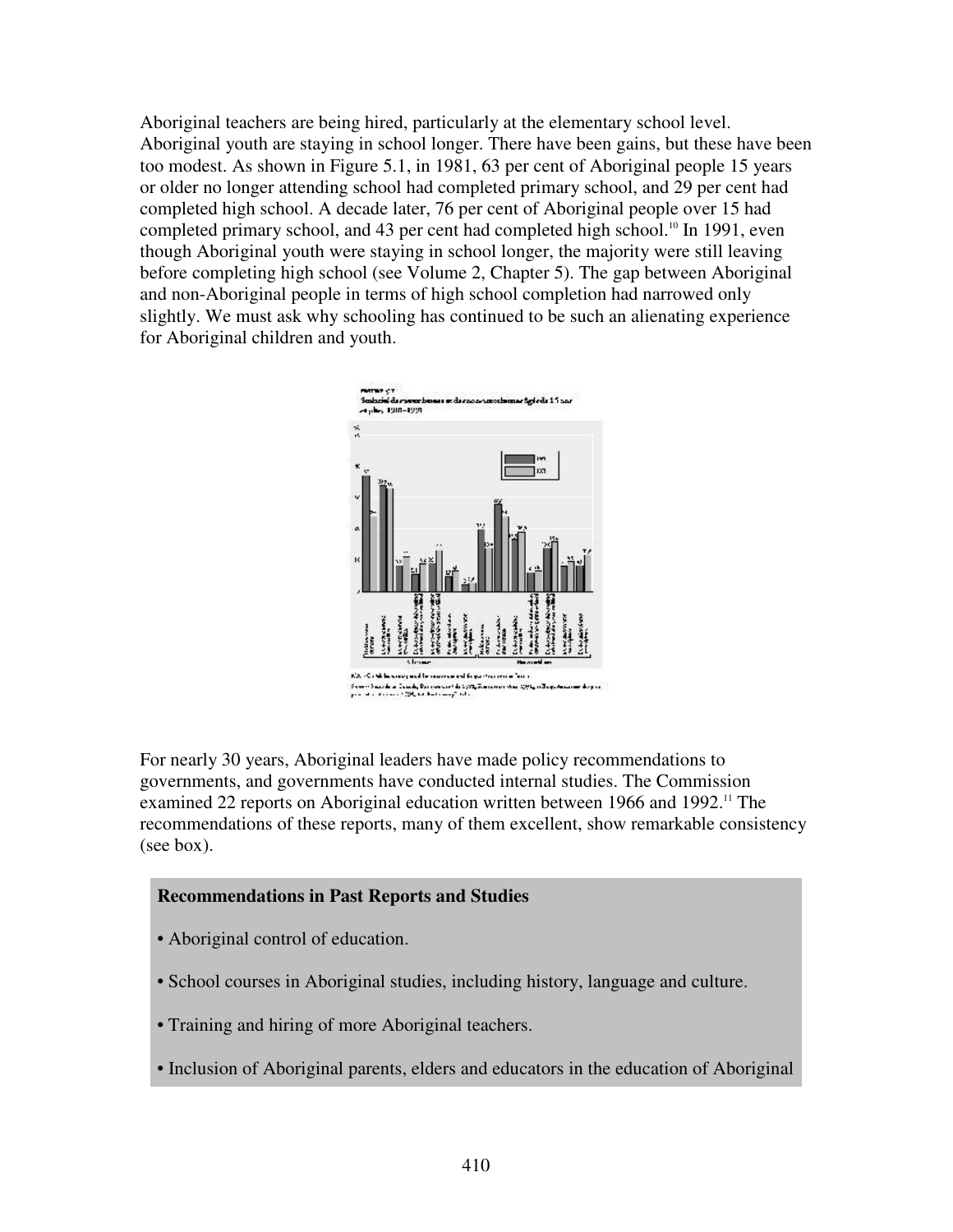### children.

• Special support programs for Aboriginal students, for example, counselling, substance abuse education, remedial education and retention programs.

• Funding of support services for students in post-secondary studies.

• Aboriginal language instruction from pre-school to post-secondary education.

• The resolution of federal, provincial and territorial jurisdictional conflicts over responsibilities, or recognition by the federal government of its funding responsibility for education.

• Training Aboriginal adults for teaching, para-professional and administrative positions in education.

• More emphasis on pre-school and kindergarten education.

What we find most disturbing is that the issues raised at our hearings and in interveners' briefs are the same concerns that Aboriginal people have been bringing forward since the first studies were done. As we examine each one, we see that there has been progress, but it has unfolded at a snail's pace and falls far short of the goal. We have to question why, with so many sincere efforts to change the quality of Aboriginal education, the overall results have been so disappointing. From our analysis, we offer the following observations.

• Federal policy has been moving in the right direction since 1972, but federal authorities have failed to take the decisive steps necessary to restore full control of education to Aboriginal people.

• Nearly 70 per cent of Aboriginal education has been in the hands of provincial or territorial authorities, with few mechanisms for effective accountability to Aboriginal people and involvement of parents.

• Aboriginal people have been restricted in their efforts to implement curricula that would transmit their linguistic and cultural heritage to the next generation.

• Financial resources to reverse the impact of past policies have been inadequate.

It is readily apparent that Canadian society has not yet accomplished the necessary power sharing to enable Aboriginal people to be authors of their own education. This suggests that there are persistent barriers to be addressed if education for Aboriginal people is to change significantly.

# **1.5 The Need for Fundamental Change**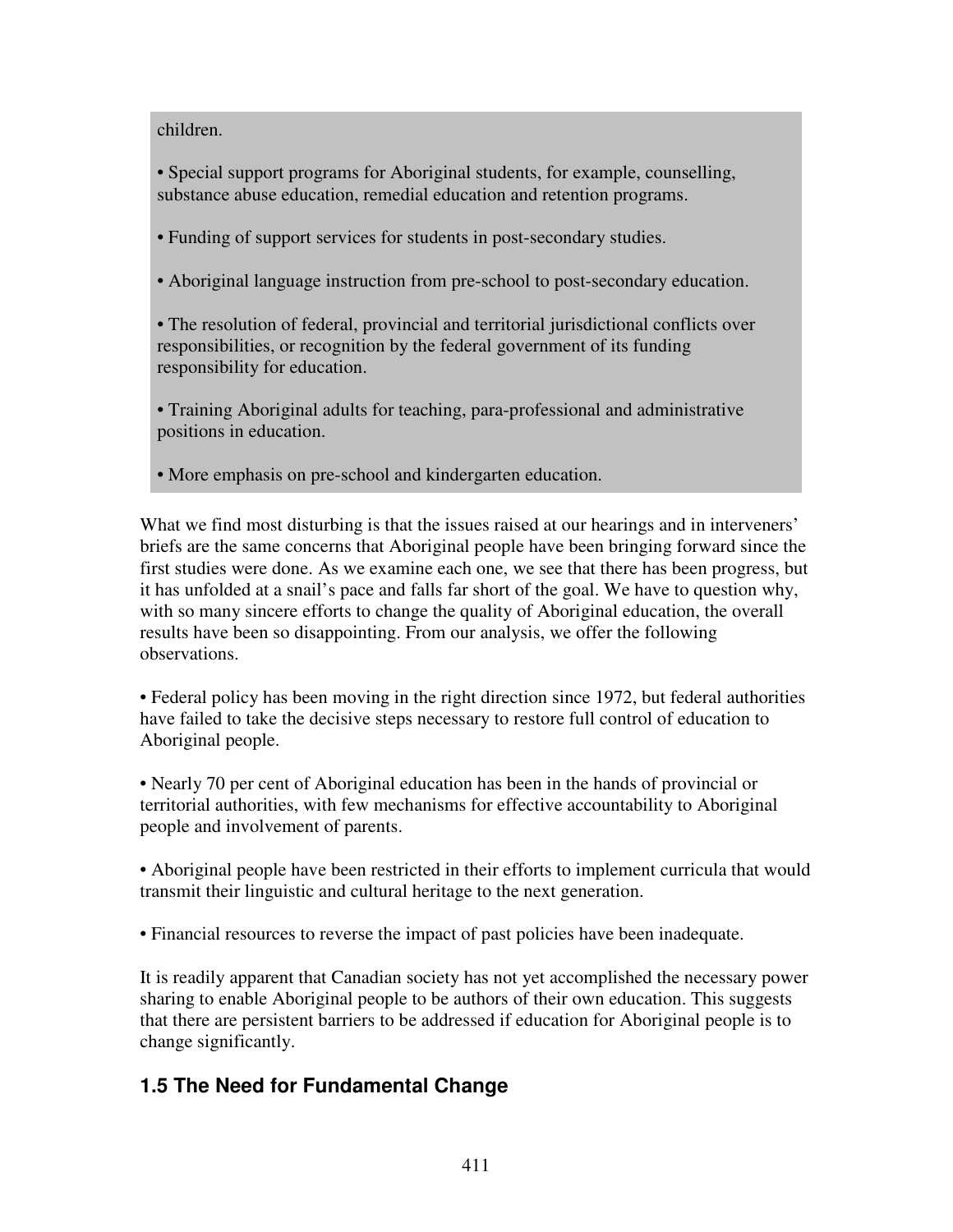We believe that Aboriginal parents and Aboriginal communities must have the opportunity to implement their vision of education. Aboriginal children are entitled to learn and achieve in an environment that supports their development as whole individuals. They need to value their heritage and identity in planning for the future. Education programs, carefully designed and implemented with parental involvement, can prepare Aboriginal children to participate in two worlds with a choice of futures. Aboriginal people should expect equity of results from education in Canada.

This will not happen if the education system continues unchanged. For significant change to occur, Aboriginal people must have the authority to organize their own education and to influence how their children are educated. We see this happening through a number of avenues.

Education is a core element of jurisdiction in Aboriginal self-government. Aboriginal people must have the opportunity to exercise self-governance in education. In so doing, they would resume control of their education in its entirety, passing their own legislation and regulating all aspects of education. Aboriginal nations, public governments and community of interest governments could all establish their own educational institutions under their own jurisdiction.

Although there were positive moves toward Aboriginal control under the James Bay and Northern Quebec Agreement, the Kativik and Cree school boards are still governed by the rules of the provincial department of education. With the recognition of selfgovernment, Aboriginally controlled school authorities would operate under an Aboriginal nation's law-making authority. We see Aboriginal self-governance in education applying to Aboriginal education institutions at all stages of life from early childhood on. Elementary and high schools, Aboriginal colleges and universities would all function as part of an integrated system of lifelong education.

In urban areas where there are Aboriginal people from various nations, they may choose to combine their efforts and exercise governance through collective structures such as Aboriginal school authorities, deriving their mandate from Aboriginal community of interest governments or provincial or territorial governments. Participation by parents in Aboriginal education systems in urban settings would, of course, be by choice. Aboriginal people could also continue to send their children to public schools and other provincial and territorial educational institutions by preference or because they are the only available option.

Numerous studies of education have identified changes required to improve the quality of education for Aboriginal children attending public education institutions. In the discussion that follows, we repeat many of these recommendations, because they remain relevant. It is vital that Aboriginal parents and families be able to become involved, articulating and shaping the education they want for their children. Where there are larger numbers of Aboriginal children, Aboriginal people have sometimes been able to establish their own schools with the sponsorship of local school boards. Such schools create a venue for innovative programs and active community involvement. In addition, there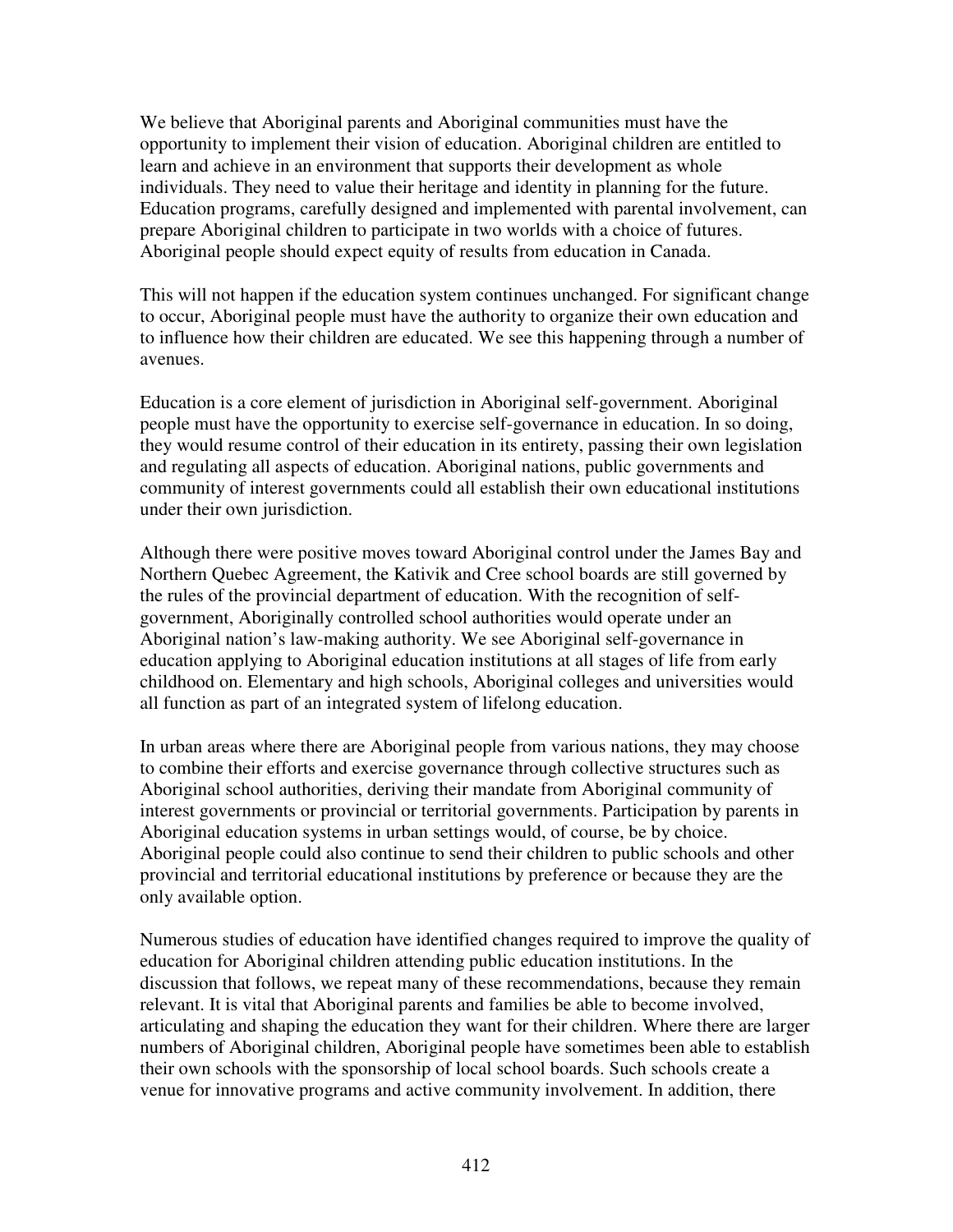have been specific initiatives by provincial and territorial governments and local school boards to improve the quality of Aboriginal education; it is imperative that these continue.

In some public post-secondary institutions, Aboriginal people have become more involved in governance and decision-making structures. This positive development strengthens the capacity of colleges and universities to serve Aboriginal constituents. In this chapter we outline other steps that should be taken to increase the capacity of public post-secondary institutions to respond to Aboriginal students' needs.

Changes in the public school system have been incremental and often far too slow. In schools administered by Aboriginal people, there have been serious constraints on their capacity to transform education. Aboriginal people will continue to negotiate an everwidening space to implement their vision, pushing against the confines of such restrictions. Recognition of Aboriginal peoples' right to govern their education will be a major watershed. Aboriginal governments and education authorities will be positioned to implement the bolder vision they have developed. There will be many variations in the configuration of these changes. Some may resemble existing public school systems. Others will entail reorganization of the school year, the curriculum and school personnel. Aboriginal people remain committed to giving their children a range of options for the future and will, no doubt, negotiate avenues for children to move between Aboriginal and mainstream systems.

As discussed in Volume 2, Chapter 3, we anticipate that the assumption of jurisdiction by Aboriginal governments will proceed through three stages:

• the introduction of self-starting initiatives by Aboriginal nations for which they negotiate financial support within existing legislation;

• a transitional phase during which Aboriginal nations recognized under an Aboriginal Nations Recognition and Government Act exercise law-making powers on their existing territories in core areas, with financing, commensurate with the scope of jurisdiction, provided by the federal government; and

• the conclusion of treaties between Aboriginal nations and Canada (the federal government and the provinces) defining the scope of self-government and the role of Aboriginal governments as a third order of government in Canada.

Our recommendations are designed to open the door to fundamental changes in the practice of Aboriginal education that can be implemented within present jurisdictions, during the transition to self-government, or by self-governing Aboriginal nations.

#### **Recommendations**

The Commission recommends that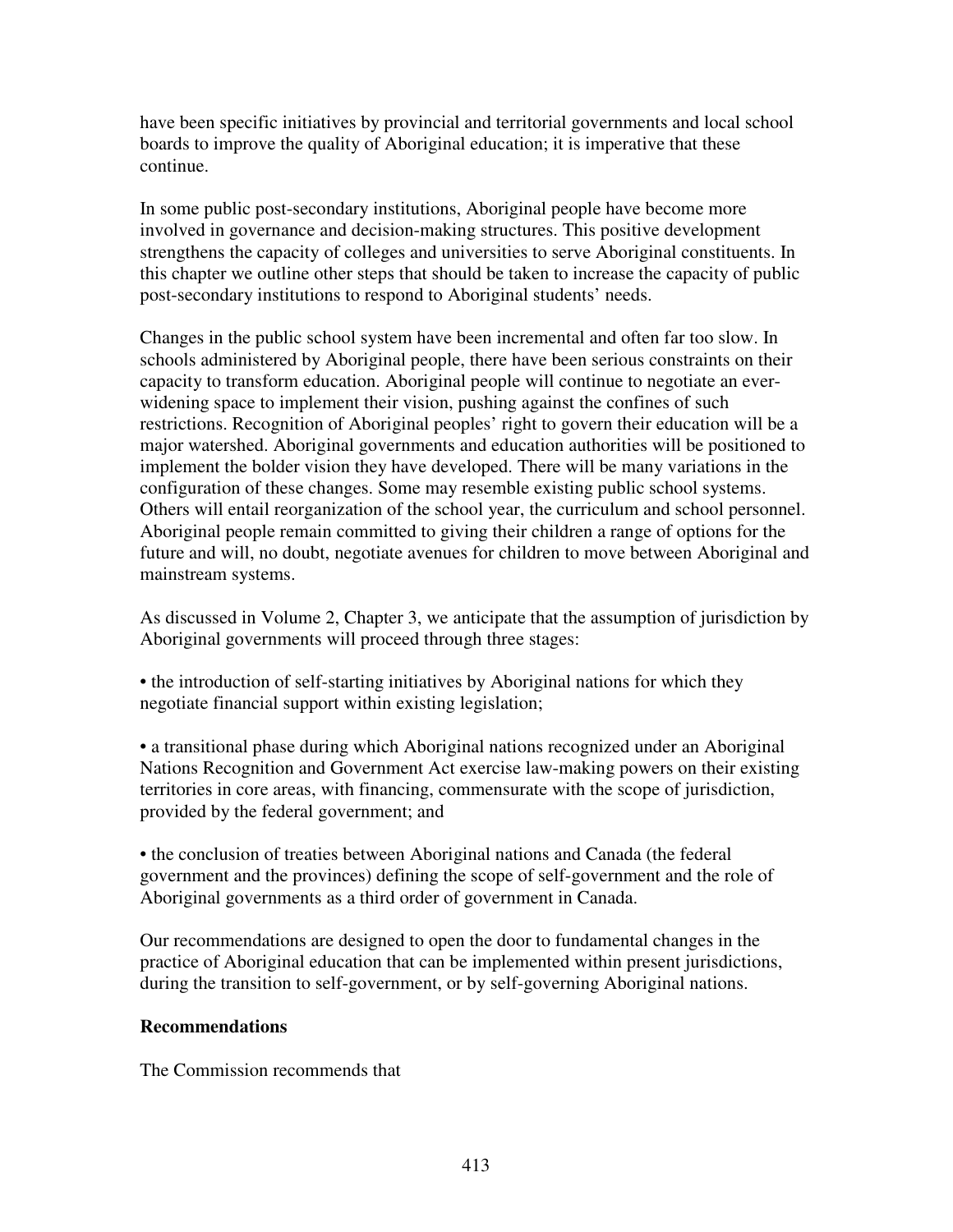# **3.5.1**

Federal, provincial and territorial governments act promptly to acknowledge that education is a core area for the exercise of Aboriginal self-government.

# **3.5.2**

Federal, provincial and territorial governments collaborate with Aboriginal governments, organizations or education authorities, as appropriate, to support the development of Aboriginally controlled education systems by

(a) introducing, adapting or ensuring the flexible application of legislation to facilitate self-starting initiatives by Aboriginal nations and their communities in the field of education;

(b) mandating voluntary organizations that are endorsed by substantial numbers of Aboriginal people to act in the field of education in urban and non-reserve areas where numbers warrant until such time as Aboriginal governments are established; and

(c) providing funding commensurate with the responsibilities assumed by Aboriginal nations and their communities, or voluntary organizations, given the requirements of institutional and program development, costs of serving small or dispersed communities, and special needs accruing from past failures of education services.

In the pages that follow, we assume a path of education with Aboriginal self-governing institutions and Aboriginal participation in public schools, colleges and universities. Many of the issues should be considered by Aboriginal education authorities as well as public institution officials. We also address establishing the institutional capacity to enable Aboriginal peoples to be self-governing in education at all stages of life.

# **2. The Framework: Lifelong, Holistic Education**

Education is a lifelong, continuous process requiring stable and consistent support. First Nations people of every age group require appropriate formal and informal opportunities for learning and for teaching. The education provided must be holistic. Education processes and institutions must address the intellectual, spiritual, emotional and physical development of participants. 12

Our discussion of education issues proceeds according to four stages of the life cycle: the child, the youth, the adult and the elder. <sup>13</sup> To organize the discussion, we use the Medicine Wheel, a teaching and communication tool borrowed from the traditions of First Nations people of the plains — Blackfoot, Cree, Dakota and others (see also Volume 1, Chapter 15). Although it is not a part of all Aboriginal traditions, it is nevertheless useful for understanding perspectives that are shared by many Aboriginal peoples. The Medicine Wheel is used to discuss relationships and values. Representing the circle of life, the wheel has no beginning and no end.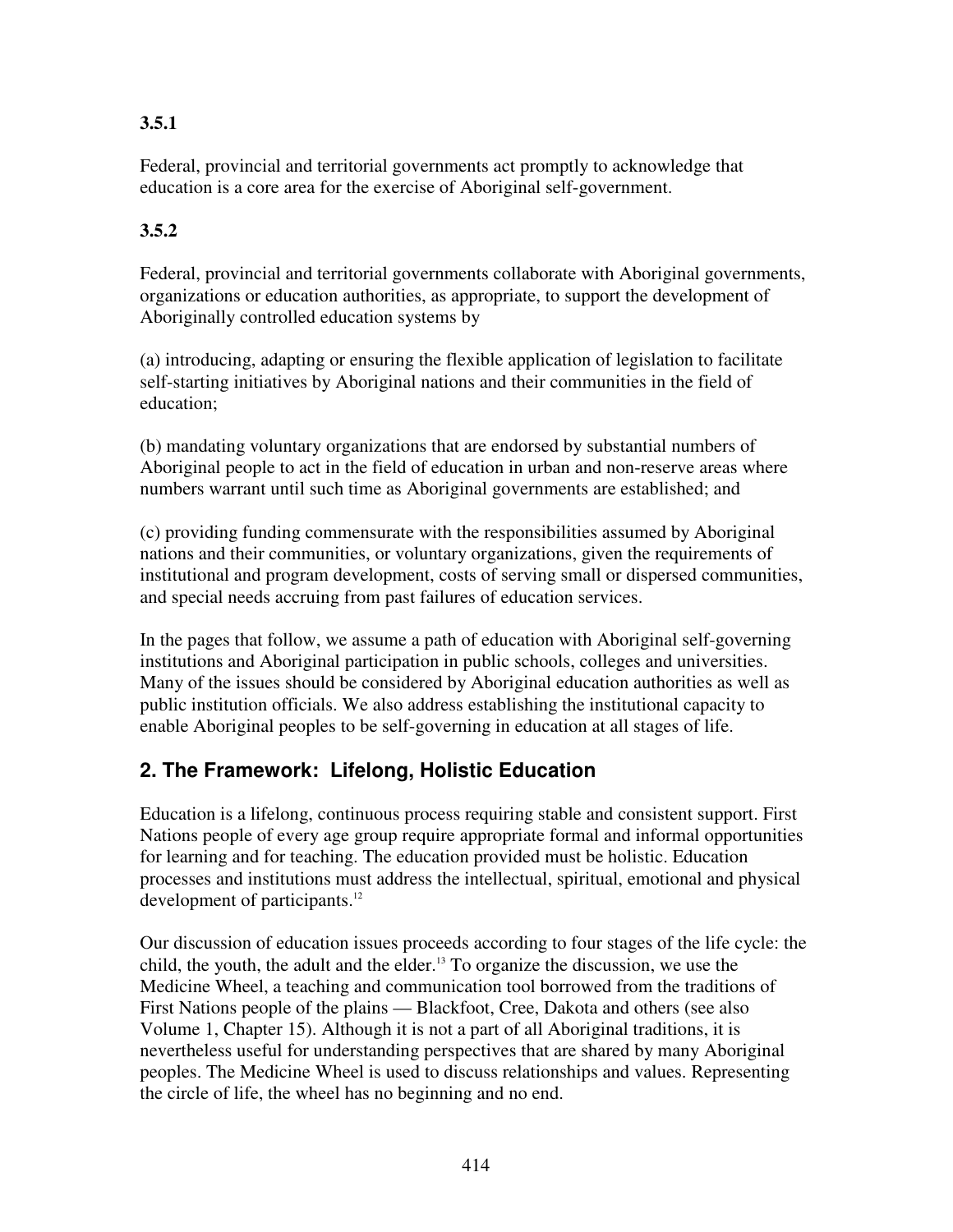The first set of relationships of interest here is the connection between learning and the life cycle (Figure 5.2). Learning goes on throughout the life cycle, from infancy and early childhood to old age. Aboriginal people see education as a process that begins before birth and continues long after formal education is over. Learning at one stage has implications for subsequent stages. An adult who has not had the opportunity to develop fully may have to address growth needs later in life. As individuals mature and perhaps attain the status of elder, they are able to transmit to younger generations the knowledge and wisdom acquired through a lifetime of learning. As we will see, the integrity of the lifelong learning cycle in Aboriginal societies has been broken and must be restored.

The second set of relationships is the connection between dimensions of learning and development. In Aboriginal educational tradition, the individual is viewed as a whole person with intellectual, spiritual, emotional and physical dimensions. Each of these aspects must be addressed in the learning process. Holistic education is the term used to describe the kind of education traditionally used by Aboriginal peoples. Such education is organized to develop all aspects of the individual. In western countries, similar learning models have evolved, but they have been eclipsed by models of education that place primary emphasis on intellectual development, with this focus intensifying as the individual moves into higher levels of education.

Lifelong learning and learning aimed to balance all dimensions of the person are intermeshed. At each stage of life, learning should develop the whole human being. Intellectual, spiritual, emotional and physical learning depends upon the success of development at previous stages.

The circularity of the medicine wheel urges us to keep the whole picture in mind, even though the individual component parts may be compelling. As we wrestle with issues in the education of the child, the youth, the adult, and the elder in turn, we will be reminded that the problems encountered by adults today are rooted in education processes in the past. We will see that educational innovation at each stage of the life cycle gives us the opportunity — and indeed the responsibility — to bring

about profound and significant changes in the lives of generations to come.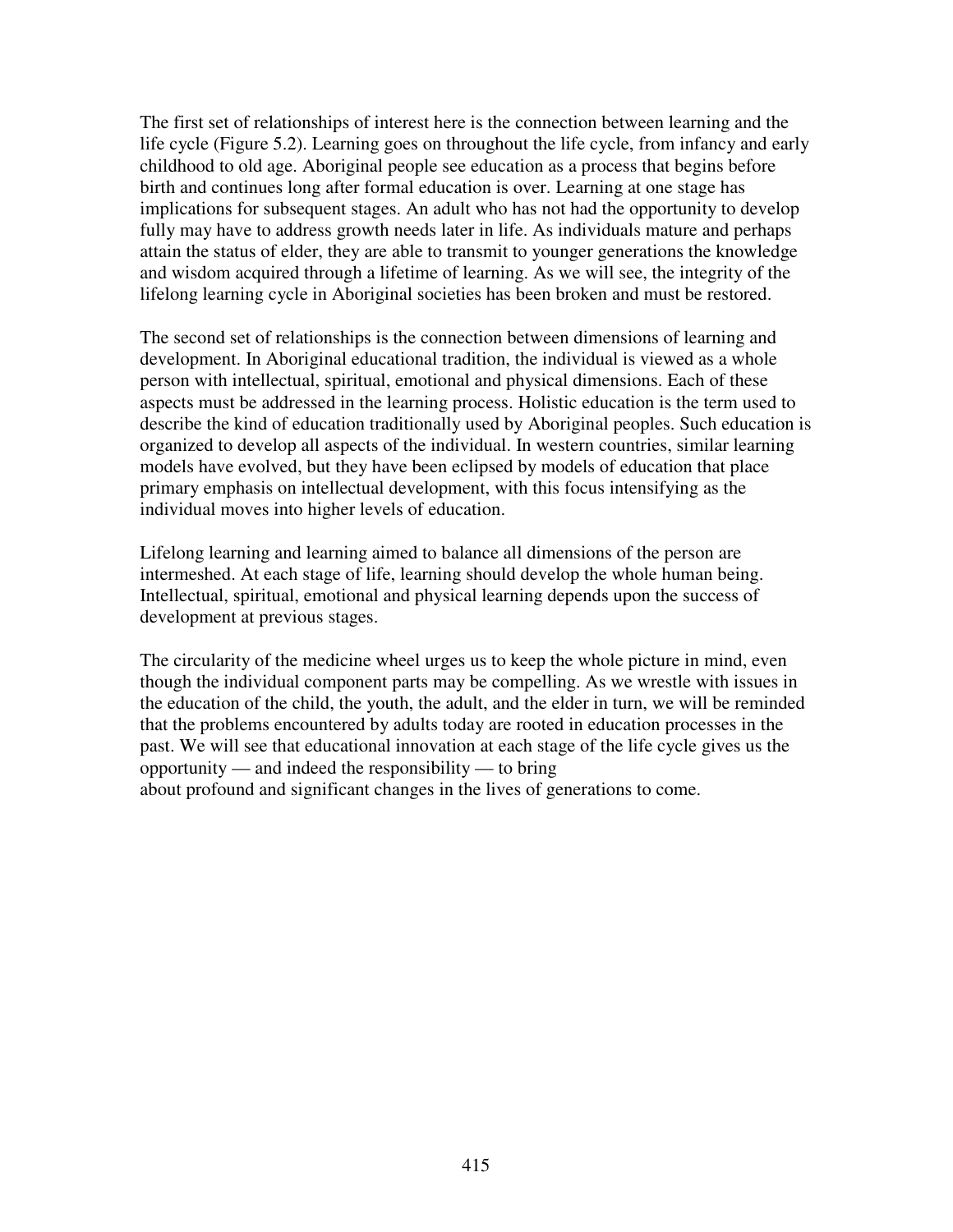

# **3. The Child**

Childhood is the foundational stage of life. Within the family, the child acquires language, develops trust, becomes aware of self and others, establishes bonds with family members, develops intellectual and social skills and values. This important foundation prepares the child to enter society's formal system of education, the other distinct context in which the child must function. During this important early stage of life, the child's intellectual, spiritual, physical and emotional capacities must be developed and his or her special gifts identified and nurtured.

# **3.1 Early Childhood Education**

Young children absorb information at a rate greater than at any other stage of life. They make sense of the world around them, deciphering a whole language system in order to communicate. They learn to label objects, perceptions and emotions. They form bonds with the significant people upon whom they are dependent and develop trust. They are curious, exploring, receptive and vulnerable.

Early childhood is one of the most important points in the learning process. In recent decades, research has confirmed the critical importance of infancy and early childhood as a foundation upon which identity, self-worth and intellectual strength are built. Trauma, dislocation and inconsistency in early childhood can affect the rest of the individual's life. <sup>14</sup> But if the child's environment is rich in love, intellectual stimulation and security, the capacity to grow is invigorated. Because early childhood is regarded as so important to later development, educators have turned a spotlight on learning before formal education normally begins.

Traditional Aboriginal life provided the conditions for a solid childhood foundation. Babies and toddlers spent their first years within the extended family where parents,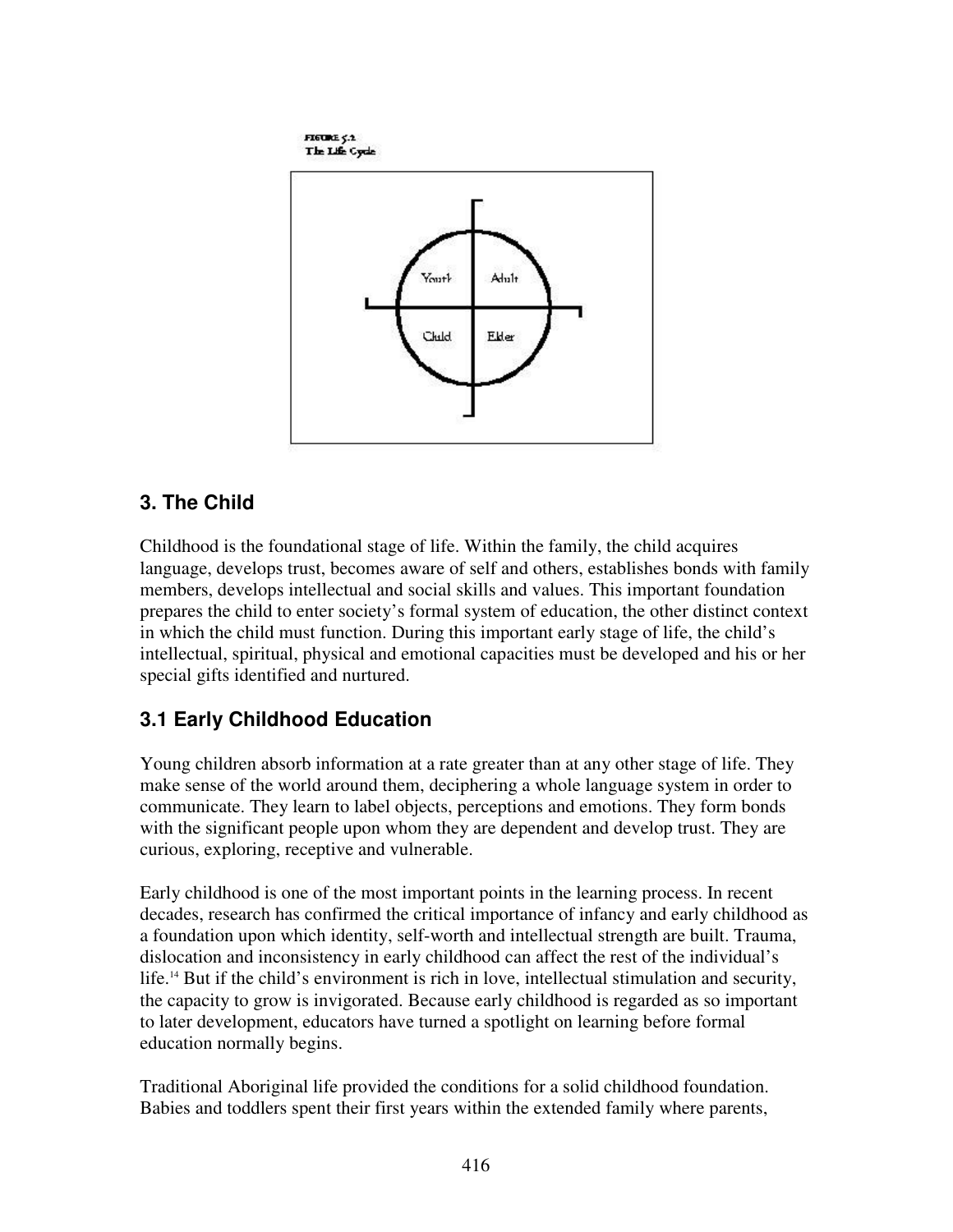grandparents, aunts and uncles, brothers and sisters all shared responsibility for protecting and nurturing them. Traditional Aboriginal child-rearing practices permitted children to exert their will with little interference from adults. 15 In this environment, children were encouraged to develop as thinking, autonomous beings. At the same time, they acquired language and were integrated into the rhythms of daily life in the family and community.

In this early stage of development, children learned how to interpret and respond to the world. They learned how to walk on the land, taking in the multiple cues needed to survive as hunters and gatherers; they were conditioned to see the primacy of relationships over material possessions; they discovered that they had special gifts that would define their place in and contribution to the family and community. From an early age, playing at the edge of adult work and social activities, they learned that dreams, visions and legends were as important to learning as practical instruction in how to build a boat or tan a hide. (See Volume 1, Chapter 15 for more discussion of patterns of socialization that contribute to the formation of distinctive Aboriginal world views.)

Traditional child-rearing practices survive in many Aboriginal families, and they are consciously being revived in others. Some parents are fortunate to have the continuing support of an extended family, with grandparents and other family members available to share the responsibilities of parenting and to pass on knowledge and skills that support a strong sense of identity and self-esteem.



However, social change, the stresses of poverty, and disruptive interventions in Aboriginal family life over generations have taken a severe toll on the capacity of many Aboriginal families to provide this kind of positive environment for raising children. As discussed in Chapter 2 of this volume, family violence scars the lives of far too many Aboriginal children. Families who live in urban areas often find themselves far from the company of relatives who can give support on a daily basis. Access to elders is particularly difficult in cities. The lives of many young parents are economically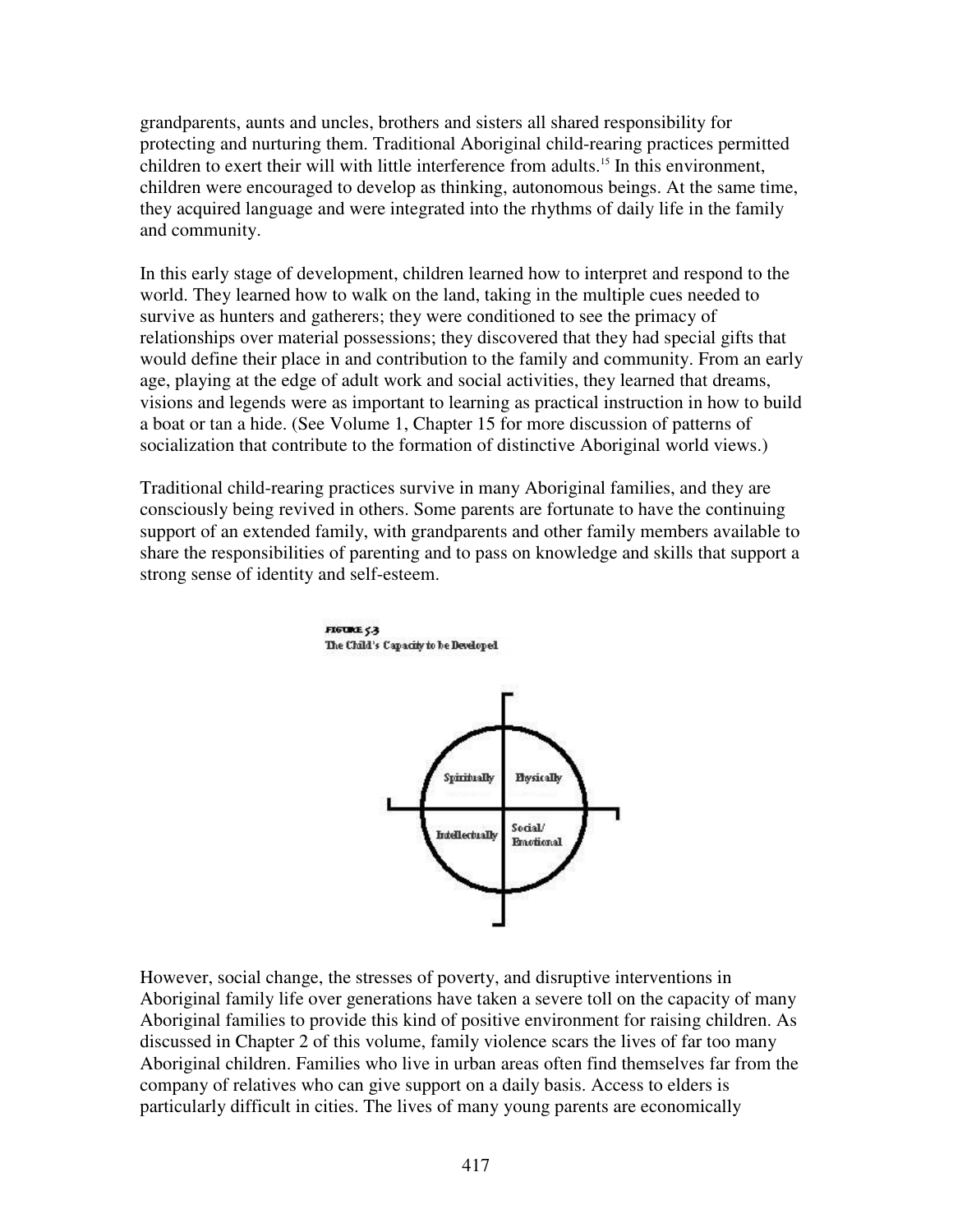precarious as they try to survive on the brink of crisis. Many children are being raised by a single parent, usually the mother, who receives no outside help besides social assistance.

If stresses interfere with the development of a child's capacity for health, self-esteem and intellectual growth before beginning school, the schooling experience soon accentuates the child's 'weaknesses'. Once they have entered the formal education system, children may never recover the ground lost in these early years.

The link between early childhood experience and success in the formal schooling system has been studied intensively by researchers since the 1960s. At that time, programs such as Head Start in the United States were implemented to help children develop the skills needed to tackle the demands of formal education. After three decades of examining early childhood interventions, there is strong evidence that such programs do make a difference, particularly if they are continued into the elementary school system. There is substantial research showing that children who participate in high quality early childhood development programs are more likely to finish high school and to be employed. <sup>16</sup> The Carnegie Institute, for example, has called for the United States Congress to expand family leave rights, improve the training of daycare workers and extend Head Start programs even further. 17

In 1994, Ontario's Royal Commission on Learning found the arguments for early childhood intervention so compelling that they recommended giving all parents the option of sending their children to early childhood education programs from age three. They were particularly concerned about the increasing number of children growing up in poverty:

Children who come through a carefully planned process of early education gain significantly in competence, coping skills, and (not least important) in positive attitudes towards learning….We're convinced that early childhood education significantly helps in providing a level playing field of opportunity and experience for every child, whatever her background.<sup>18</sup>

Testimony from Aboriginal parents, grandparents, educators and organizations indicated Aboriginal people's appreciation of the importance of the early years. Studies by the Assembly of First Nations, the Congress of Aboriginal Peoples, and the National Association of Friendship Centres have all advocated early childhood education and child care under Aboriginal control. 19

Aboriginal people want to prepare their children for stronger academic performance, but their concerns go beyond a singular focus on cognitive development. They recognize the need of families for support and respite while they struggle with personal and economic problems. They want to see early identification of children with special needs and provision of appropriate care and parent education in the community. They see high quality child care as a necessary service for parents undertaking training or gaining a foothold in the work force. Most important, they see early childhood education as a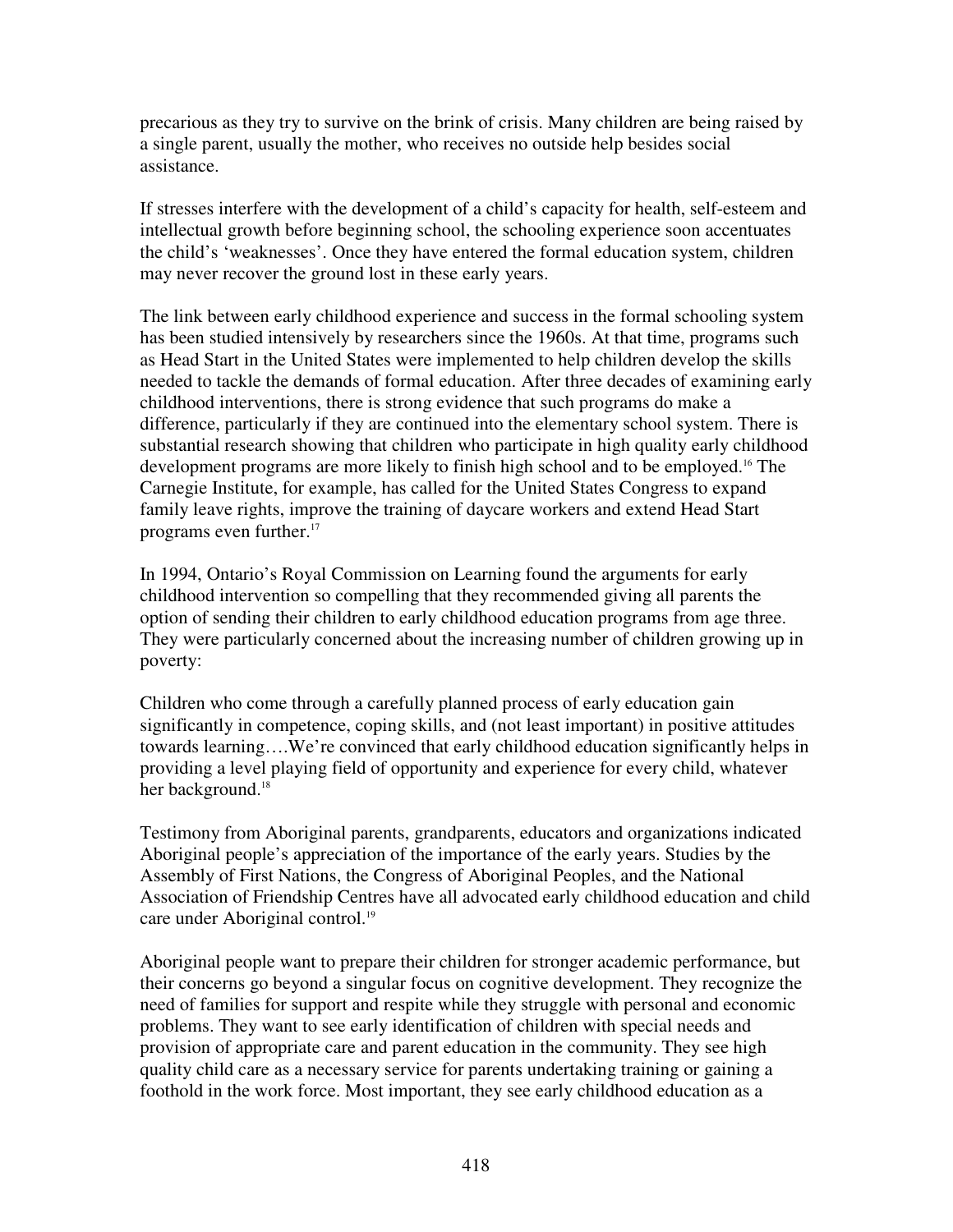means of reinforcing Aboriginal identity, instilling the values, attitudes and behaviours that give expression to Aboriginal cultures. (For a closer look at child care in support of training and employment, see Volume 2, Chapter 5, and our discussion of employment development.)

Formal education, as we will see later, is still predominantly the domain of non-Aboriginal professionals even though inroads into the teaching profession are being made by Aboriginal people. Initiatives by Aboriginal people to implement their priorities in early childhood education have therefore taken shape typically in daycare services onreserve, where a substantial degree of community control can be maintained, and in grant-funded projects on- and off-reserve engaging the energies of parents and volunteers. Many Aboriginal parents are resistant to the idea of sending their children to school at progressively earlier ages, particularly when schools have so often proven to be a hostile environment for the development of Aboriginal identity.

#### **Splats'in Daycare Centre**

In 1991 the Splats'in daycare centre was initiated by the Spallumcheen First Nation community in British Columbia. The program design was based partly on the Te Kohanga Reo model from Aotearoa (New Zealand) and used an extended family model, with elders and children participating in everyday activities together. Through daily exposure to the use of the Shuswap language, the children absorbed the language quickly. The elders introduced the children to traditional activities, such as caring for animals, cultivating a garden, and making traditional crafts. The whole daycare environment reflected the traditional rhythm of Shuswap life and social relationships. When funding for the two-year program ended, the community tried to continue it using volunteer resources, but momentum for the language and cultural component were lost. Program staff believe that this kind of program needs longterm program stability to be effective.

The incorporation of Aboriginal language in early childhood programs has been a focal point for the drive to ensure that learning in such settings has a distinctly Aboriginal character. <sup>20</sup> One of the models of great interest to Aboriginal communities in Canada has been the Maori language 'nests', or *Te Kohanga Reo* (discussed later in this chapter). This total immersion program involves trained staff, parents and elders and uses local community facilities, and aspects of it have already been adapted by Aboriginal communities in Canada, with impressive results. In British Columbia, the Splats'in daycare program in Enderby (see box), the Gitksan immersion program in Kispiox, the Kyah Wiget education society in Moricetown, and the Gitwangak education society in Kitwanga have all been influenced by Te Kohanga Reo. In our hearings, Aboriginal presenters from all over Canada expressed interest in the model. There have also been programs in tribal communities in the United States, for example, the Lummi of Washington state, where parents have created programs based on their linguistic and cultural traditions.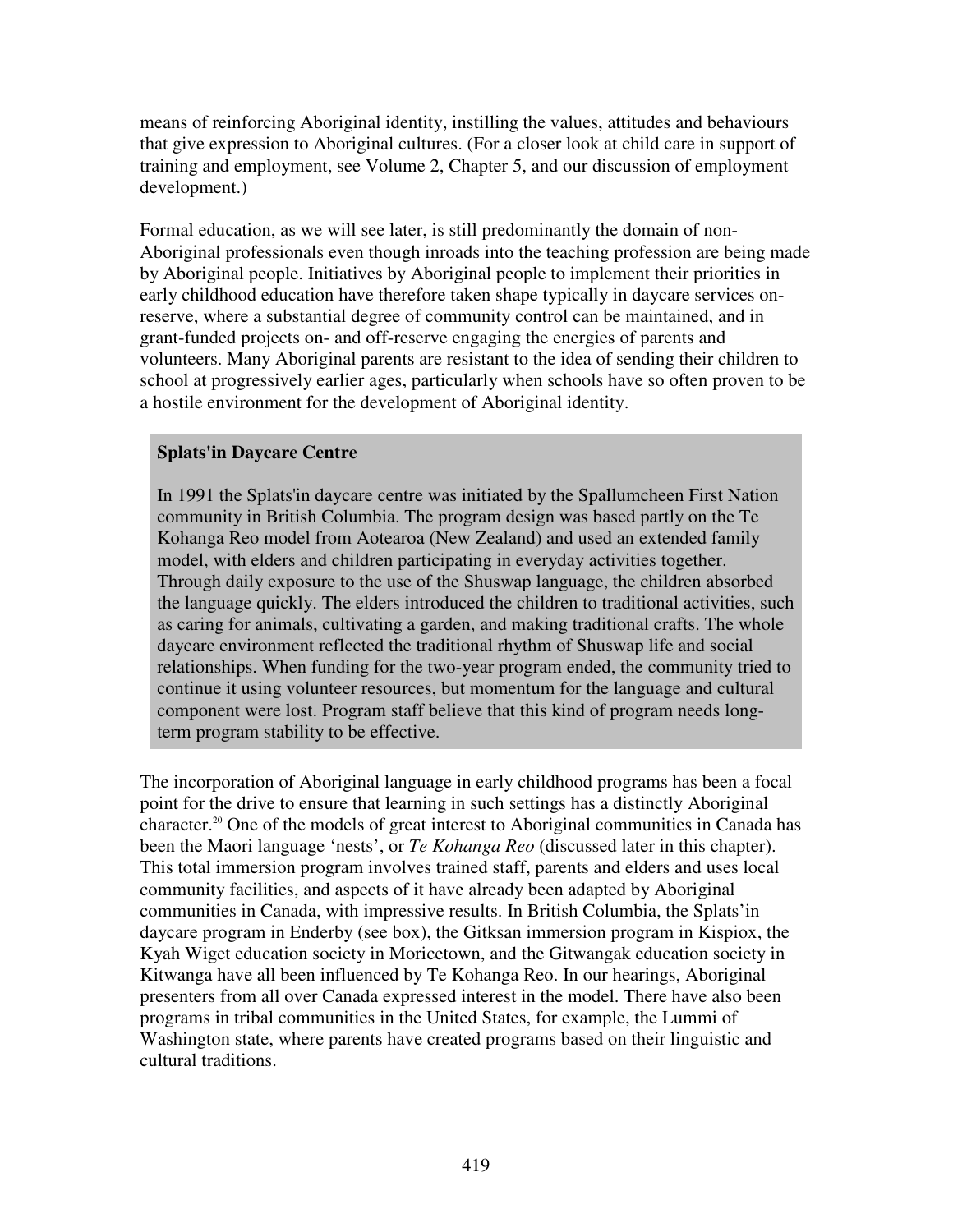The development of language skills is an important dimension of early childhood education. There is an increasing body of research supporting the importance of fluency in a primary language before entering school. <sup>21</sup> Research with bilingual students indicates that the primary language becomes the vehicle for acquiring more complex learning, but fluency levels must be strong. Students who are switched from their primary language to another language before they have strong fluency levels have more difficulty with learning. This is particularly important for Aboriginal children living in predominantly English- or French-speaking environments who do not speak an Aboriginal language, English or French with any depth. Purposeful intervention at this early stage will provide the language base upon which future learning takes place.

The accumulation of convincing evidence that early childhood is a strategic intervention point to enhance healthy development and learning has prompted government initiatives to invest in this stage of learning. Aboriginal initiatives in early childhood education, many of them including Aboriginal language components, have received a major boost from the Child Care Initiatives Fund, introduced by the federal government in 1988 to support community-based initiatives in early childhood development. The program committed \$98 million over five years and was extended for an additional two years. Almost a hundred Aboriginal child care and daycare projects received funding, demonstrating the range of approaches to pursuing community objectives: Aboriginal language immersion programs, in-home daycare, free-standing daycare facilities, Head Start programs, toy lending libraries for parents, training programs for local caregivers, and manuals to help non-Aboriginal caregivers respond sensitively to the needs of Aboriginal children.

This spectrum of programs underlines the desirability of having a variety of options available to parents, to respond to varying circumstances and preferences. Early childhood education can take many forms, some institutionally based and others focused on the family and the home. Some parents may reject institutional forms of early childhood education, preferring to work with their own children at home, with support or resources from child care workers or educators. Others, including working parents, may prefer to see a centralized facility where children come together under one roof. Since any intervention at this critical age for cultural transmission will have a profound, longterm impact on the child's life, it is imperative that early childhood strategies be fully under the control of parents, who can make strategic choices about shaping their child's future.

In 1992 the federal government introduced the Brighter Futures program with a mandate to support projects in child development and community mental health. There is a First Nations and Inuit component in Brighter Futures for on-reserve and Inuit communities. Aboriginal people off-reserve are eligible to apply for project funds available to the general public.

In 1995, Health Canada introduced an Aboriginal Head Start program that will disburse \$83.7 million over four years for about 50 projects. The program is directed to Aboriginal people primarily in the western provinces and northern regions and not living on-reserve.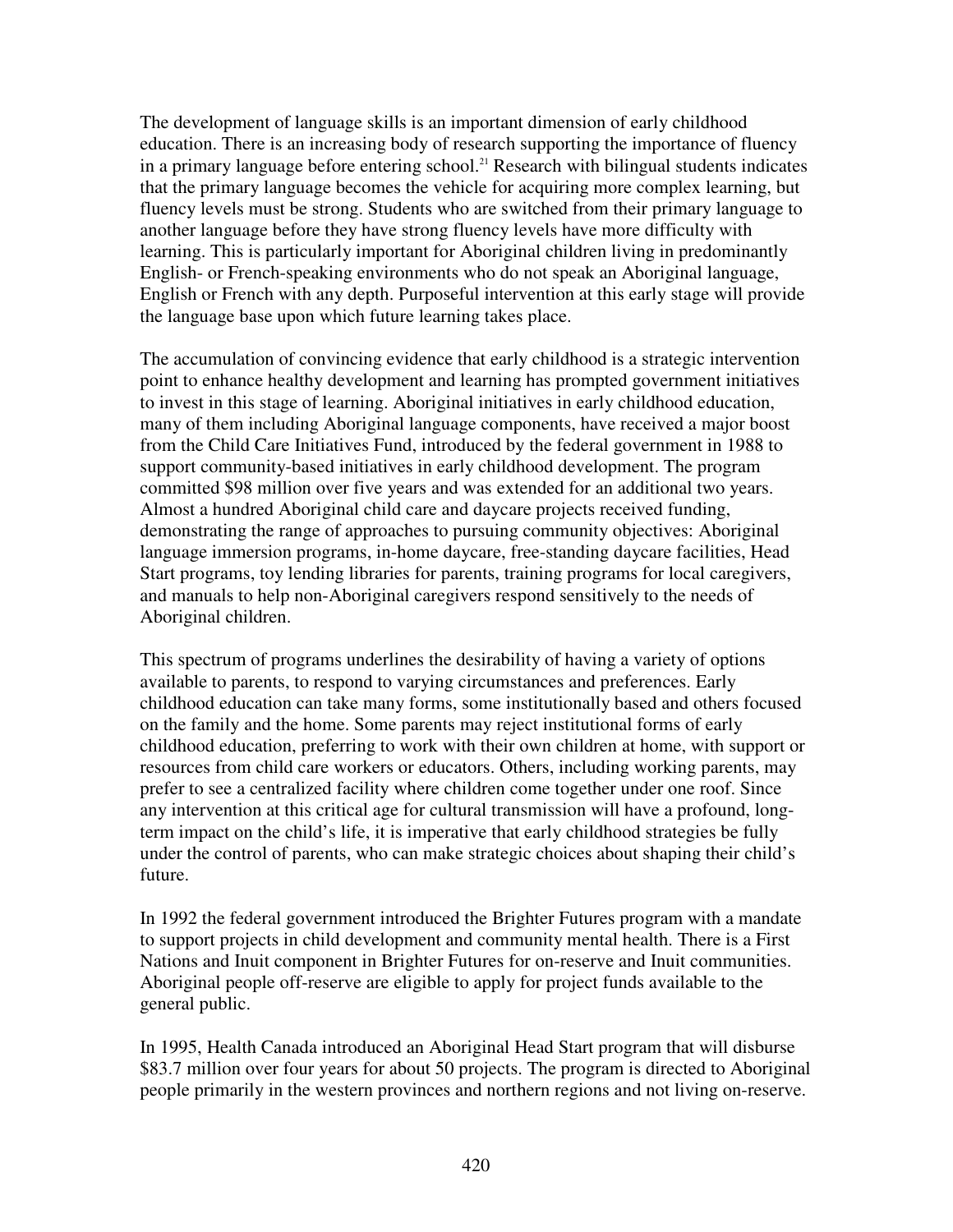Community programs are expected to contain Aboriginal Head Start's five components: culture and language; education; health promotion and nutrition; social support programs; and parental involvement. The program is not intended to focus on day care.

In December 1995 the minister of human resources development announced the First Nations and Inuit Child Care Initiative, to take effect in fiscal year 1995-96, funded at \$72 million over three years, with \$36 million in ongoing funds thereafter. Its focus is child care to support participation in employment as well as child development. Both Aboriginal Head Start and the human resources development initiative consulted Aboriginal people in their design. The programs have separate administrations and advisory structures.

Provincial governments, which have constitutional responsibility for child care as a social support measure and early childhood education as an educational service, have recognized the importance of early childhood education. In British Columbia, the Royal Commission on Education (1988) recommended that bands and councils, school authorities and government agencies take steps to improve the language capabilities of Aboriginal children in pre-school and in the early years of elementary schooling.<sup>22</sup> The prominence given to early childhood education in the report of the Ontario Royal Commission on Learning (1994) is another indication that this period of development has emerged as an important field of intervention for policy makers.

We acknowledge the importance of programs that commit substantial resources to support early childhood development. Community experience with these programs has already established a strong base from which future programming can evolve. However, problems remain to be addressed.

First, early childhood programs are variously defined as child care to support parental employment; as mental health or prevention initiatives to enhance the life chances of children at risk; and as cultural programs to reinforce cultural identity and educational programs to foster intellectual achievement. We consider these distinctions irrational. Aboriginal parents and educators consistently press for holistic programs that address the physical, intellectual, social, emotional and spiritual development of children. This priority should guide the design and operation of all early childhood programs.

Second, programs with differently defined objectives and eligibility criteria, directed to various target groups, are initiated by different departments and different levels of government. The lack of co-ordination between programs and the maze of regulations governing them constitute an impediment to rational planning and equitable access to services at the community level.

Third, early childhood programs for Aboriginal children are funded predominantly as special projects of limited duration. The newly announced Indian and Inuit Child Care Initiative (enhancing daycare services already in place under Indian affairs sponsorship on-reserve and in Inuit communities) addresses the need for continuity. On the other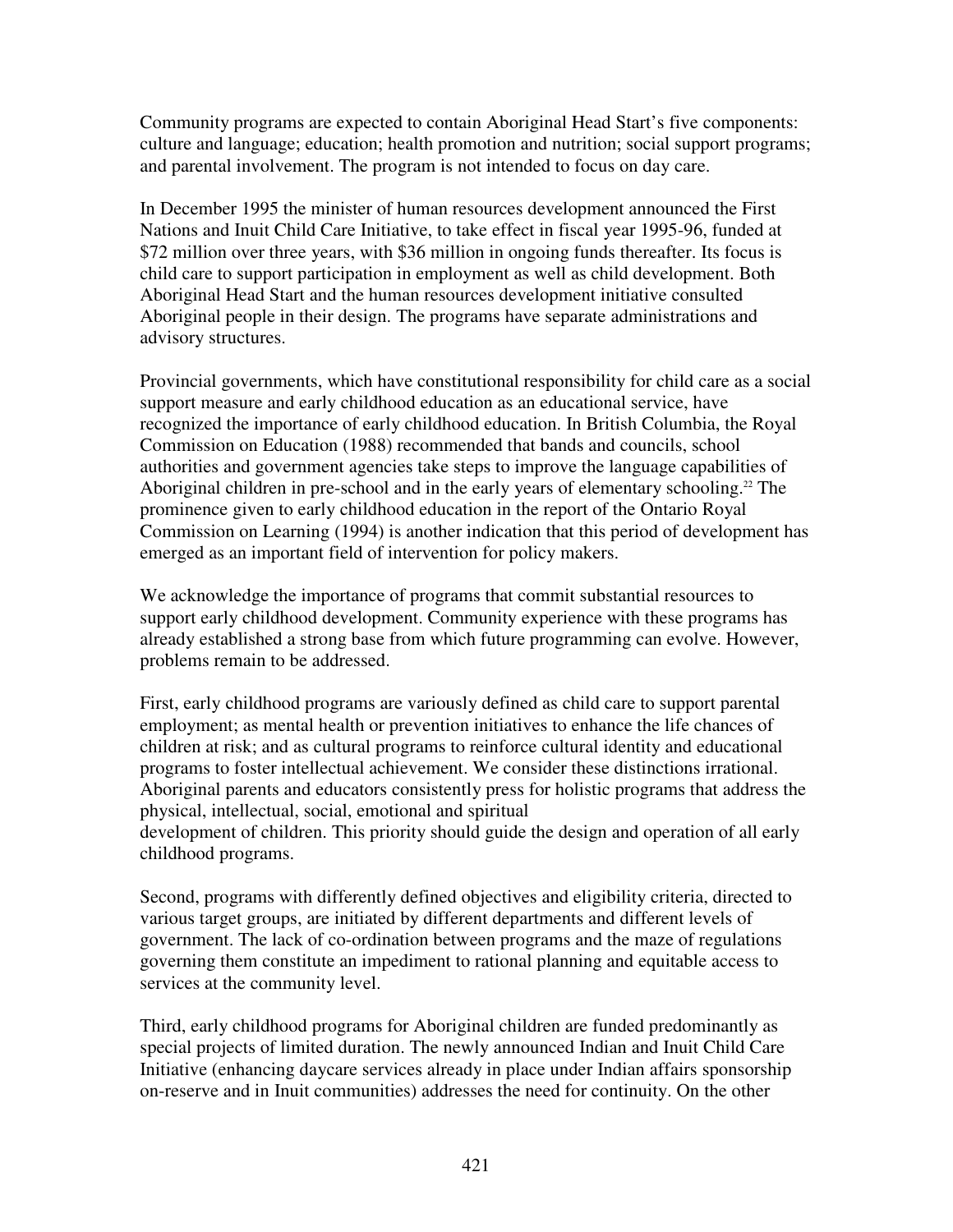hand, the highly regarded Child Care Initiatives Fund has been terminated and with it many of the creative projects for which it provided seed funding. Stop-and-start program support is wasteful of resources and community effort and demoralizing to Aboriginal people. It is also difficult to acquire or construct appropriate facilities without secure funding.

In our recommendations for health and healing centres in Chapter 3 of this volume, we urged that the full range of health and social services be brought under Aboriginal control through a reorganized service system. Early childhood program needs could be addressed within this system, or they could be dealt with as an extension of the education system. The requirements for support of holistic child development are the same in either case.

As Aboriginal nations are recognized and negotiate fiscal transfers to support community services, they will be positioned to introduce services that respond to community priorities in an integrated, equitable and consistent manner. Within current jurisdictions, a strong commitment from federal, provincial and territorial governments is needed to provide stable support to early childhood programs that serve all Aboriginal children, regardless of their status and residence.

The strategy supported must give parents and communities the opportunity to exercise choice across a spectrum of high quality, culturally appropriate early childhood education options. These include support for parents and families in the home, language immersion, co-operative arrangements, in-home daycare, daycare centres, involvement with elders, and other community activities. Aboriginal governments should place a priority on early childhood education in formats appropriate to the community and ensure that resources for early childhood education are negotiated in self-government agreements.

Many presentations before the Commission emphasized the importance of restoring the role of elders in early childhood and elementary education. The legacy of elders is precious, unique and irreplaceable. In the models of early childhood education adopted by some communities, elders have been able to resume their role in intergenerational teaching. Again, it takes parent- and community-controlled initiatives to implement such an approach.

### **Recommendation**

The Commission recommends that

### **3.5.3**

Federal, provincial, and territorial governments co-operate to support an integrated early childhood education funding strategy that

(a) extends early childhood education services to *all* Aboriginal children regardless of residence;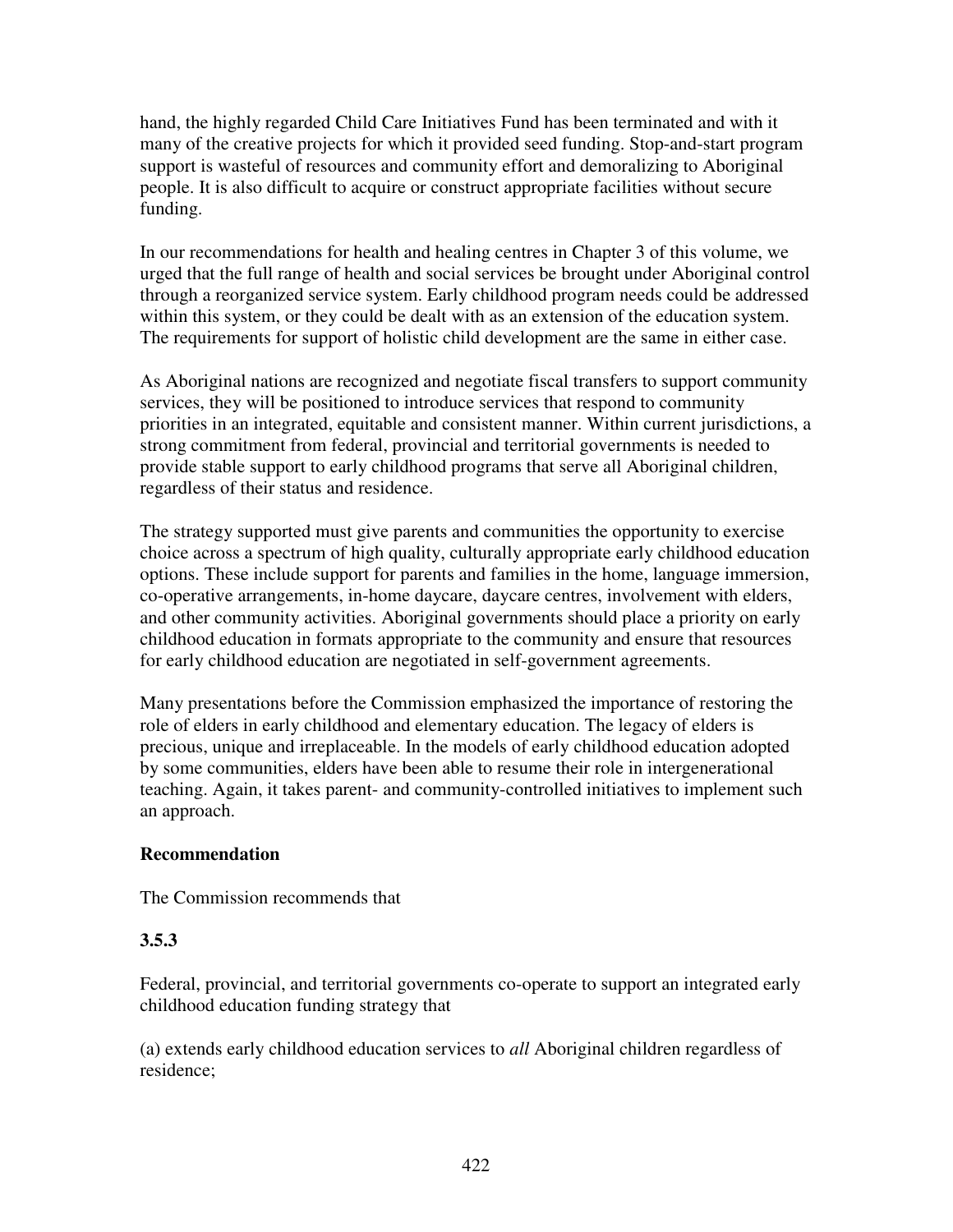(b) encourages programs that foster the physical, social, intellectual and spiritual development of children, reducing distinctions between child care, prevention and education;

(c) maximizes Aboriginal control over service design and administration;

(d) offers one-stop accessible funding; and

(e) promotes parental involvement and choice in early childhood education options.

# **3.2 The Child in the Formal Education System**

At the age of six, children are required to enter the formal education system.<sup>23</sup> From that point on, children spend most of their daytime hours in classrooms. What happens there will have a profound impact upon their whole lives. While the family and other forces in society also shape the child, the education system is a compelling and compulsory presence in the child's life. In the classroom, children must absorb what is being taught, and their performance is evaluated continuously through a system of rewards and penalties.

The success of transition to the more regimented school system depends, in part, on the continuity between the child's home environment and the classroom. The elements of this continuity include language, the presence of familiar respected persons, and the consistent application of values that govern daily life.

Values and traditions of Aboriginal peoples and nations are diverse, but there are common elements that often conflict with those dominant in the conventional classroom. For example, Aboriginal children may be raised in a home environment where cooperation and non-competitiveness are emphasized. They may be taught that intellectual and other gifts are meant to be shared for the benefit of others rather than for personal gain. In some Aboriginal cultures, the principle of non-interference predominates; the child's will is respected, and adults do not interfere in the choices made by the child. The imposition of the adult's will on the child is considered inappropriate except, of course, in instances where the child may encounter harm. <sup>24</sup> By contrast, the regimentation of the classroom experience, the emphasis on individual achievement, and the exertion of the teacher's authority constitute a rupture with the child's home environment. This process of cultural conflict is described by Elsie Wuttunee:

A common concern of parents is when schooling becomes a threat to their developing child's identity, primarily when the values and world view that prevail at school contradict or ignore the existence of a different perspective the child lives with at home. In the case of students of Aboriginal ancestry, this situation is all too common. The result can be that the child experiences serious conflict and doubt about the validity of his or her own identity. When an Aboriginal child's identity has been threatened, they will withdraw into themselves; become silent and refuse to participate as a means of protecting themselves from criticism and rejection; attempt to abandon their previous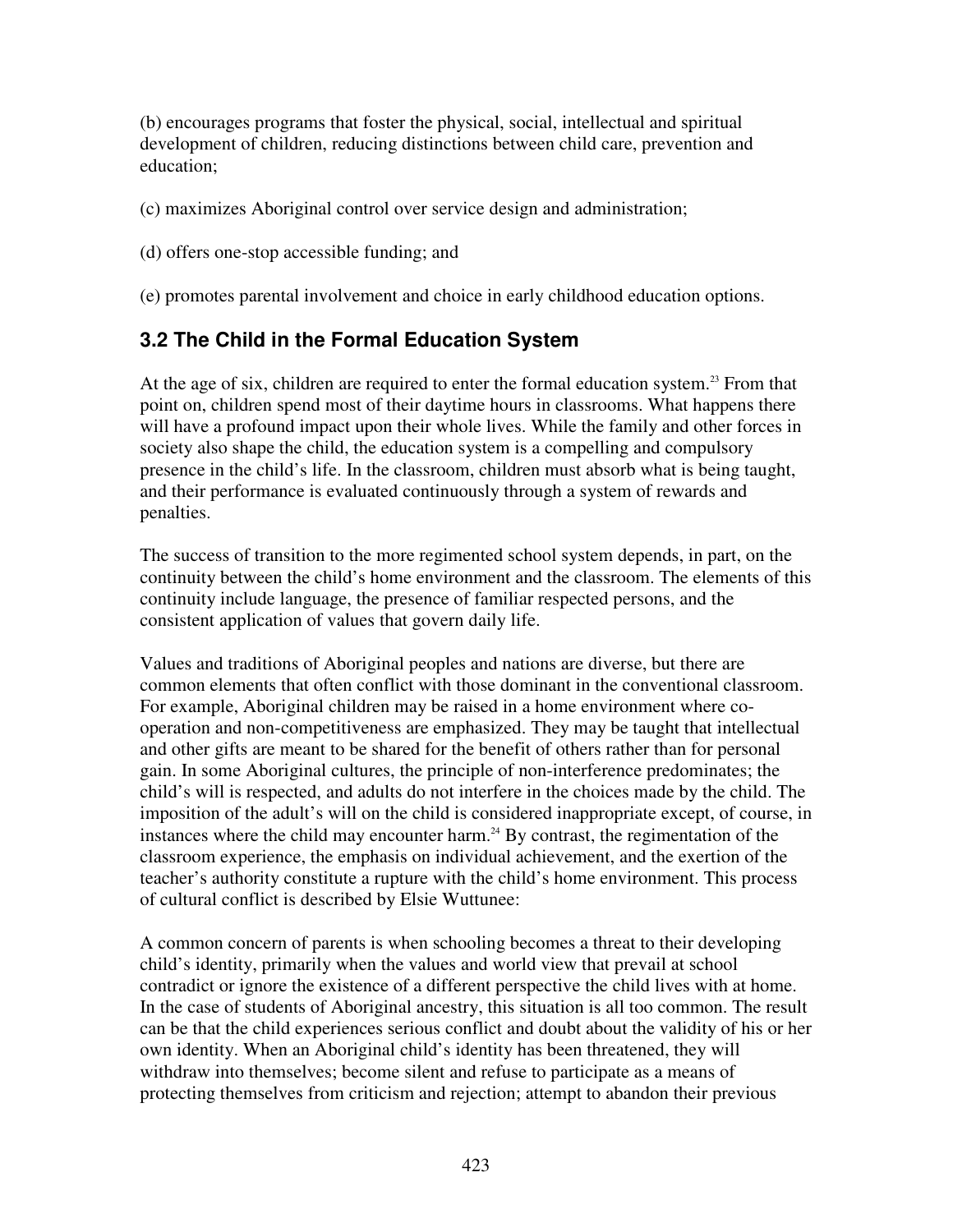identity and mould themselves to the culture which they perceive as more valid or acceptable; they may take on non-productive and rejecting attitudes which generally culminate in failure or dropping out.

Elsie Wuttunee Calgary Catholic Separate School District No. 1 Calgary, Alberta, 27 May 1993 \*

Today, the efforts of Aboriginal educators and communities are directed to restoring continuity between the Aboriginal home environment and the school. The teaching of Aboriginal languages, the staffing of schools with Aboriginal teachers, the inclusion of elders as teachers, and the development of curriculum rooted in the values, history and traditions of Aboriginal peoples are all attempts to fit formal education into a broader learning process that begins in the family.

Educational change is now under way, but within strict limits. Where modern treaties have been concluded, as under the James Bay and Northern Quebec Agreement, there has been some latitude to reshape the education process and experiment with alternatives. In the Northwest Territories, public education is being adapted to reflect the language base and values of Aboriginal residents. Gains have been made in southern Canada as well, where some First Nations administer education under an arrangement with the department of Indian affairs. Staff are hired by local school authorities, language classes can be introduced, and Aboriginal materials can be incorporated into the curriculum. Provinces, territorial governments and local school boards have also directed financial resources to assessing curriculum, employing Aboriginal support workers, making language classes available, and increasing the opportunities for students to learn about Aboriginal history and values.

These efforts represent important changes in the environment for Aboriginal children. But data as recent as the Aboriginal peoples survey (1991) showed that a large percentage of Aboriginal youth was not completing high school. As discussed later in this chapter, of Aboriginal youth aged 15 to 24 years who left school, 68.5 per cent did not have a diploma. <sup>25</sup> There are local variations and success stories of keeping students in school until graduation. Researchers who study retention issues maintain that leaving school is not a sudden event. Rather, it is a process that begins much earlier. In the education of Aboriginal children, the seeds of the future are being planted in early school experience.

Many complex, interrelated factors contribute to creating the conditions for successful education for children. We cannot hope to deal with all of them here. We know, too, that parents hold differing hopes and dreams for their children, depending on a host of cultural, family and personal expectations. In this section, we consider three concerns that Aboriginal people raised repeatedly as fundamental issues in education of children and youth: a curriculum that instils a proud Aboriginal identity and competence as an Aboriginal person; language education; and Aboriginal control and parental involvement.

### *Innovations in curriculum*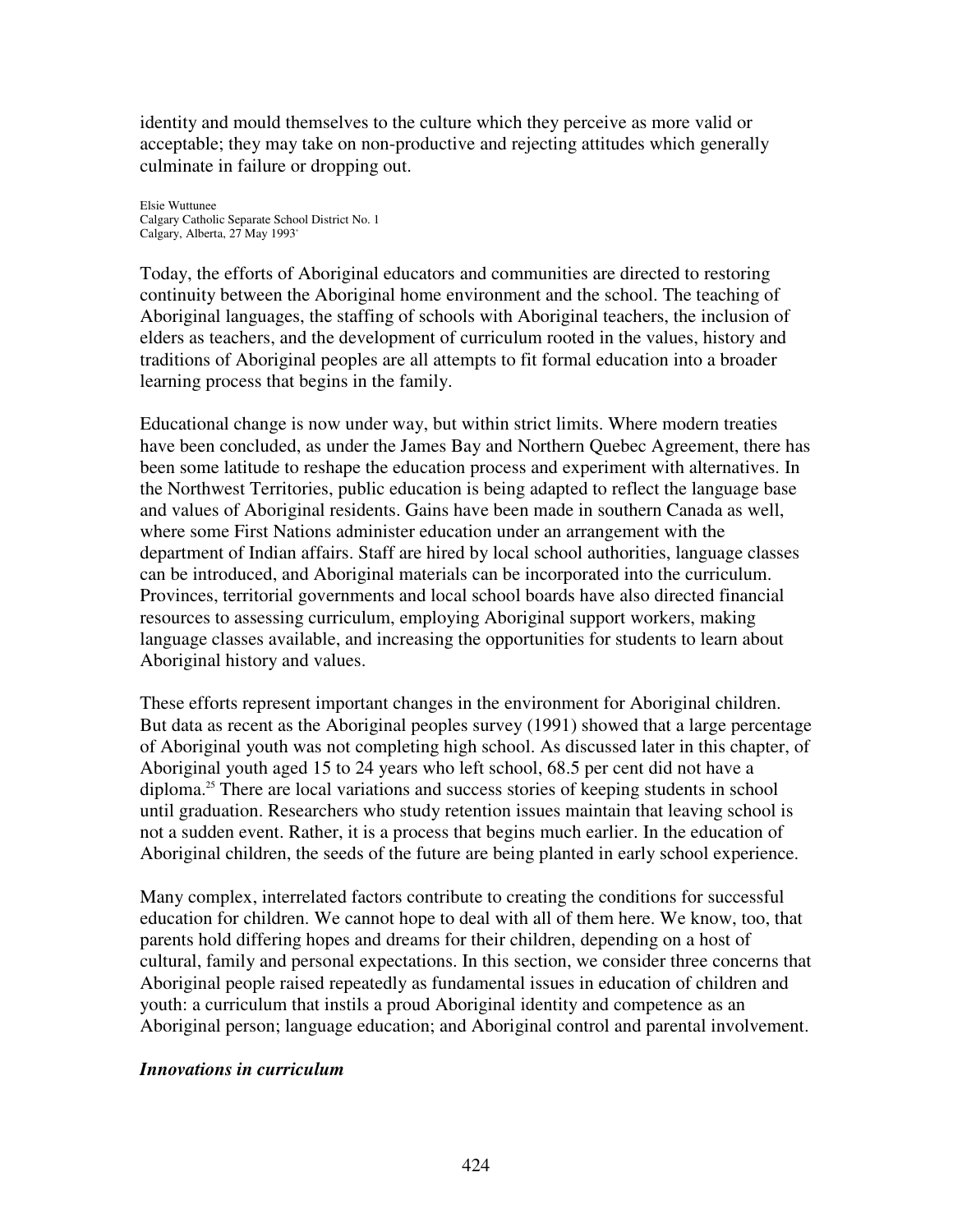Modest improvements have been made to school curricula over the last 15 years. There is more Aboriginal content, particularly in schools where the majority of the students are Aboriginal. Careful scrutiny of textbooks has meant that fewer texts portray Aboriginal people in negative terms. In some linguistic communities, Aboriginal language curriculum materials are being used in the school system. These are important accomplishments to which many elders, educators and parents have contributed.

However, improvements have been far too slow and inconsistent. Revisions often gloss over or avoid tackling the fundamental changes that are necessary to create curriculum that is rooted in an Aboriginal understanding of the world, in subjects such as history, art, health, mathematics and sciences. To substantiate this assessment in the face of efforts to improve the education of Aboriginal children, it is necessary to focus on some of the obstacles that continue to block the attainment of Aboriginal goals. To do so, we present an example of a successful education program that is community- and culturally based. We examine what makes it appealing and ask why similar education initiatives are not more widespread.

Akwesasne is a Mohawk community at the intersection of the Ontario, Quebec and New York state borders. The Akwesasne Science and Mathematics Pilot Project was begun in 1988 to reverse the pattern of student alienation from science and mathematics as it is taught in most curricula (see box). The Mohawk people started with the assumption that all jobs of the twenty-first century would require a solid science and mathematics base and that everyone serving the community would require such training. In addition, the community requires the skills of health and science professionals in its self-governing structures. It was also considered critical that the curriculum should not supplant Aboriginal values and knowledge.

The Aboriginal health professions program of the University of Toronto, the board of education of the Mohawk Council of Akwesasne, and General Vanier Secondary School of the Stormont, Dundas and Glengarry Public School Board (Ontario) joined together to carry out the project, which they call the "Mohawk Way to Go to School". A curriculum for grades seven to nine has been developed, with extensive involvement of Mohawk health and science professionals, elders, spiritual leaders, parents and community members. Other advisers, Aboriginal and non-Aboriginal, are consulted from time to time. Throughout this process, Mohawk contributions to science and mathematics, historically and in the present, have been elaborated. Working with these contributors, staff have been able to develop science themes integrating earth, trees, animals, birds, agriculture, food, water, cosmology and Mohawk ways of knowing. Similarly, they have developed mathematics themes incorporating Mohawk number systems, cultural values, sacred circles and references to ceremonies. Mohawk concepts of space, time, measurement and distance, puzzles and games are used. Applications of mathematics to agriculture, forestry, geography and conservation are studied.

The science and math *content* is not the only focus of the pilot project. Teaching and learning methods are also being analyzed to determine what works best for the children. The approach of successful traditional Mohawk teachers is observed carefully because it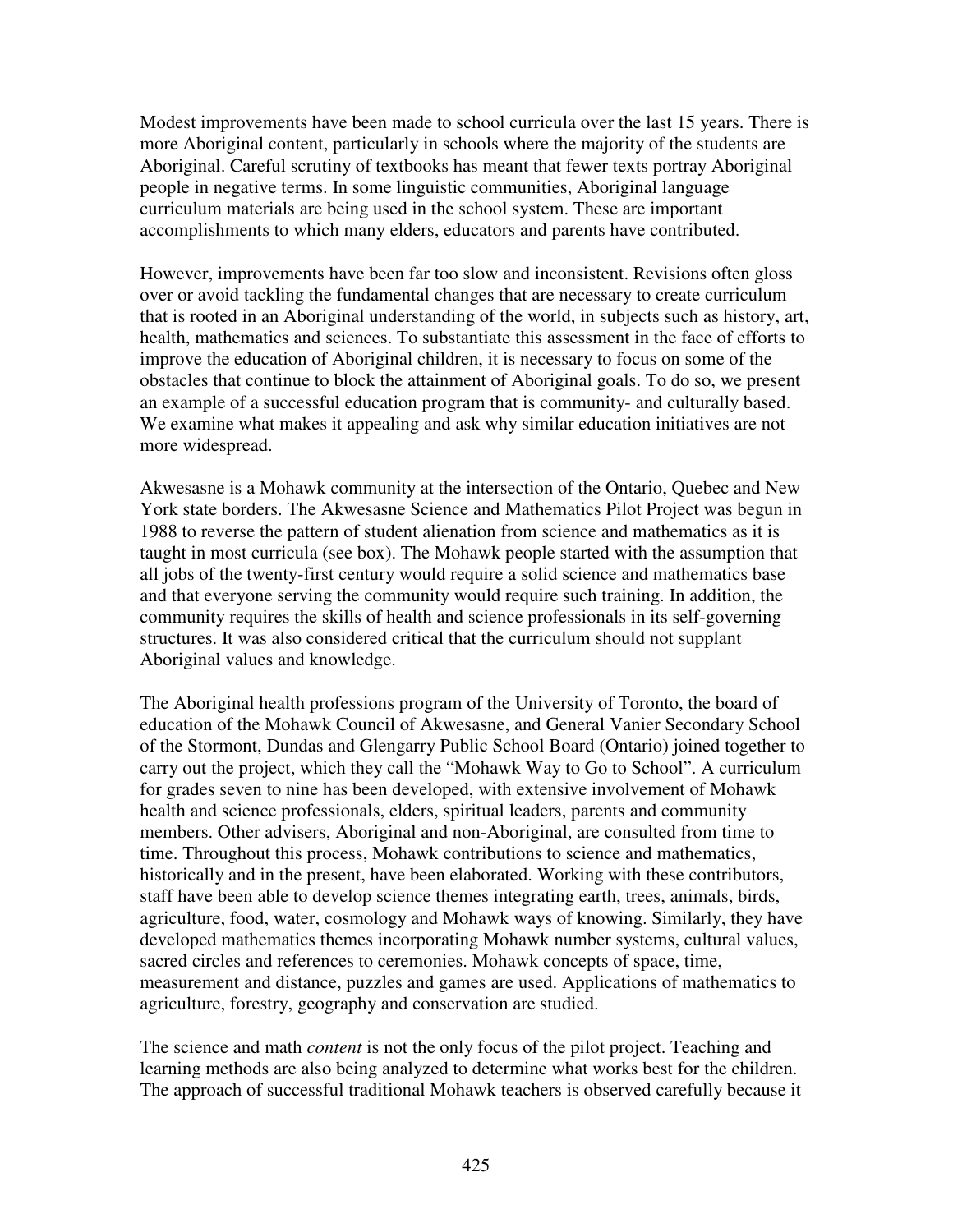is so effective. Career promotion is a component of the project. Students are given opportunities to meet Aboriginal science and math professionals in Canada and the United States to learn about various careers.

Much can be learned by examining the characteristics of the Akwesasne science and maths curriculum and the process followed to develop and implement it:

• The curriculum makes Mohawk knowledge, values and beliefs its central focus, not a supplement to a western science and mathematics curriculum.

• The curriculum does not reject western science and mathematics concepts, but it does not attempt to assimilate students into the logic of western beliefs. It makes visible the underlying values and assumptions of Mohawk and western concepts. These are different ways of looking at the world, with complementary strengths.

• The curriculum is holistic. Rather than separating the earth and water into component parts from a single disciplinary perspective, it looks at the inter-connections from a multitude of perspectives. This construction of the curriculum reflects a whole way of thinking about the world.

• The curriculum includes experiential components that link the theory learned in the classroom to the life of the community. The involvement of students in monitoring serious environmental problems in the community is immediate and engaging. Students do not have to ponder the possible connection between what they are learning and its value to the well-being of their community.

• The curriculum development process used community involvement in an optimal way. The resources of the whole community, including those not currently resident at Akwesasne, were tapped to bring this curriculum to fruition. Elders, spiritual leaders, historians, science and math professionals, and others with specialized knowledge contributed to the project. Parents and community leaders invested in the project. In short, this is a unique Mohawk design, built from the bottom up and owned by the community.

• The essential role of elders and spiritual leaders in teaching the young is clearly evident. The knowledge of elders and spiritual leaders is integral to the curriculum and its teaching process.

• Children shaped by this curriculum will have a better chance of operating comfortably in two worlds.

• Non-Aboriginal educators and school authorities collaborated to provide support to strengthen the resources of the project, but control of the project is firmly under Mohawk leadership.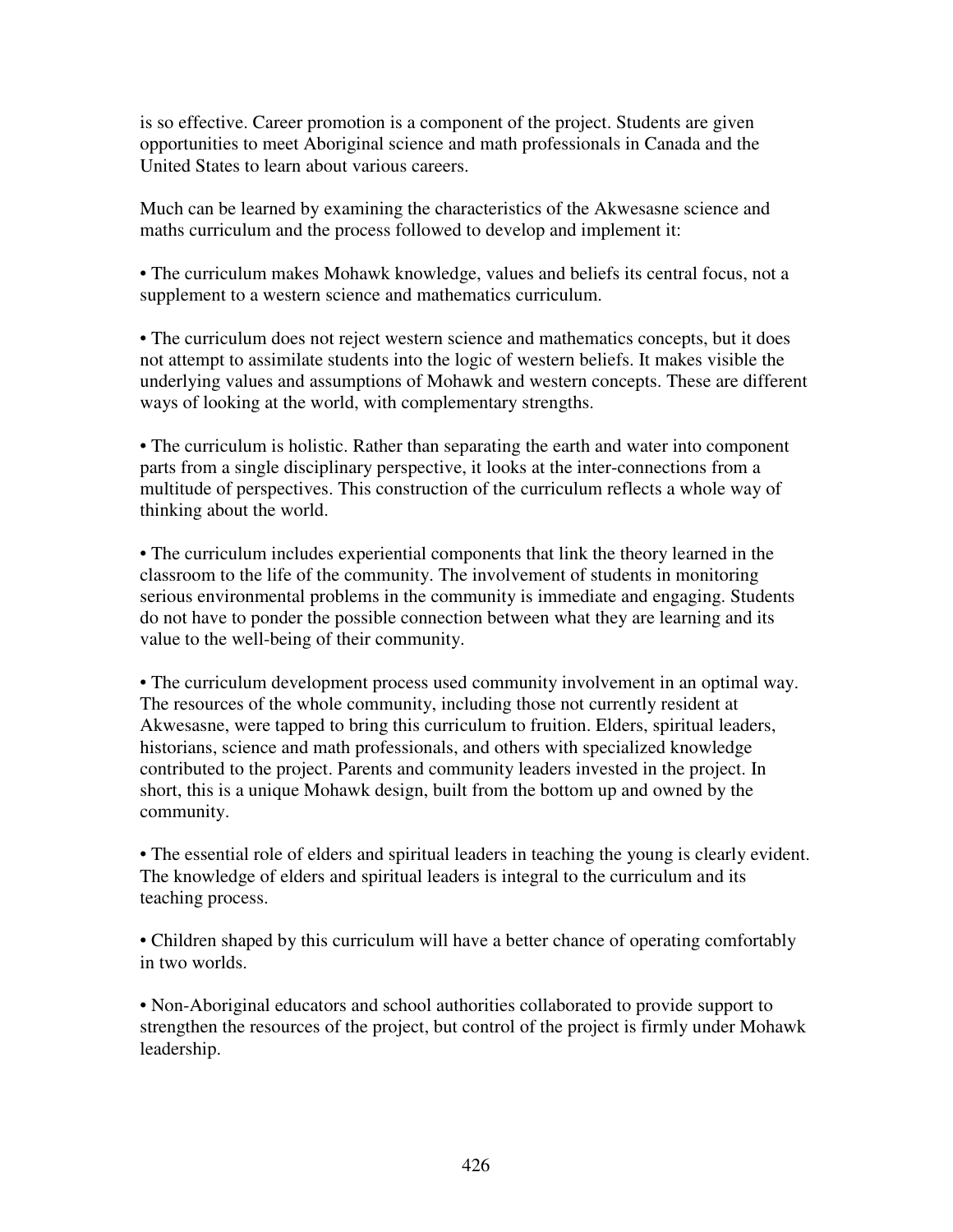• Careful attention is paid to what works and why. The evaluation of each component of the project, as a way to improve it and to understand its dynamics, will make an important contribution to this and other Aboriginal curriculum and teaching projects.

### **Akwesasne Science and Mathematics Pilot Project "Mohawk Way to Go to School"**

At Akwesasne, we are using the Mohawk Thanksgiving Address, which has been recited for centuries. It acknowledges and expresses appreciation for the natural world and the duties that are fulfilled in order to maintain existence. This forms the basis of the science curriculum design and embraces the Mohawk concept of the relatedness of all creation while exploring the internal and external environments of all living things. The Aboriginal concept of 'ecology'is examined and compared to the dominant culture theories.

Our Mother Earth is studied through the discovery of what constitutes earth, or soils, and Aboriginal uses of soils are explored from an agricultural perspective as well as from an Aboriginal potter's perspective. Plant life is surveyed from a holistic Aboriginal perspective — their assistance to Mother Earth, people and animals (ecology); medicinal characteristics; uses as natural dyes; the

Haudenosaunee [Iroquois] connection of the Three Sisters — corn, bean and squash — and the cultural significance they play. The characteristics of western classifications are incorporated into the units.

Water is looked at from an Aboriginal ecological perspective, while also incorporating the study of the chemical composition and properties…An activity being incorporated into the grade 8 curriculum is a water quality project that monitors the water life and the water conditions along the heavily polluted St. Lawrence River. Local universities and governmental agencies participate in assisting the students to conduct the various testing and analysis required. This activity is incorporated into the draft mathematics and science curriculum for grade 8. Haudenosaunee and First Nations beliefs permeate the exercise to ensure that the values of Aboriginal people are reinforced. Another project being designed for grade 8 curriculum is a joint effort with the Akwesasne Environmental Division that will design and implement an indoor aquaculture project, including historical Mohawk fishing practices.

Animals form the basis of the Haudenosaunee 'clan system'or family organization. This significant practice is incorporated into the curriculum while also studying classification, characteristics, cell and cell functions. The study of 'Energy'includes units on the Haudenosaunee teachings of the four winds, Thunder, Lightning, Sun and overall conservation, while also examining the 'western'science. The cosmos is incorporated by providing experiential teaching in the Aboriginal and Haudenosaunee concept of oneness with the universe. The moon, stars and other galaxies are intertwined with Aboriginal cosmos mythology to demonstrate the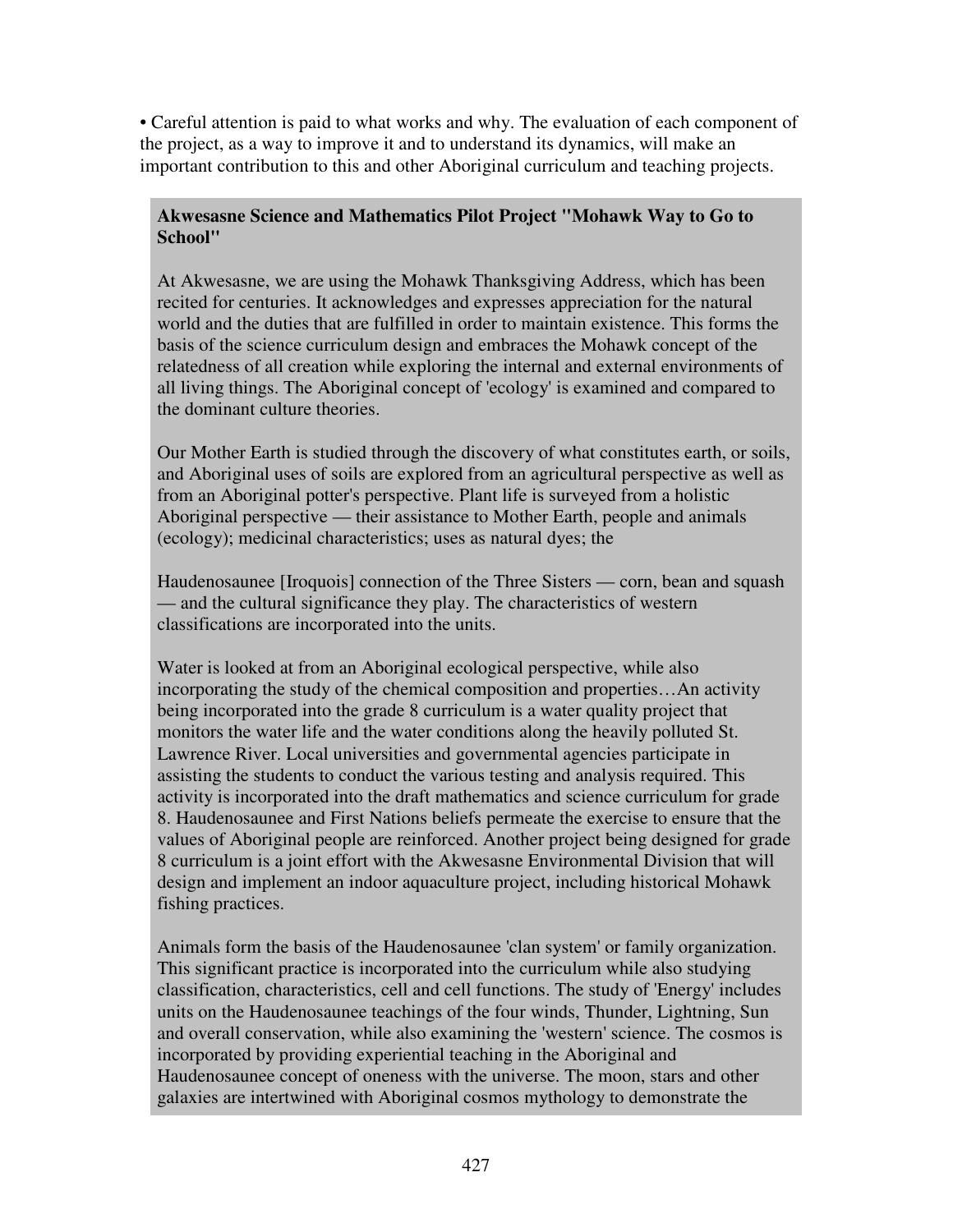intricate thought of our ancestors relative to cosmology.

Field trips and experiential programming are integrated into the science curriculum to demonstrate incorporation of Aboriginal and 'western'concepts.

*Source:* Excerpted from Brenda Tsioniaon LaFrance, "Culturally Negotiated Education in First Nation Communities, Empowering Ourselves for Future Generations," paper presented at the National Round Table on Education, Royal Commission on Aboriginal Peoples, Ottawa, July 1993.

The Akwesasne science and maths project is not the only model of innovation in Aboriginal education in Canada (see box). But these are the exception rather than the rule. Most Aboriginal children in Canada do not have the opportunity to experience the excitement of science, maths and other subjects grounded in the concepts of their respective nations. Although the National Indian Brotherhood articulated the principle of "Indian control of Indian education" in 1972, more than two decades later, Aboriginal children are still consuming the standard curricula of mainstream educational institutions. Adding Aboriginal content to curriculum usually consists of adding units designed to 'enrich' existing curriculum content rather than changing the core assumptions, values and logic of the curriculum itself. Language and culture classes may be added to a school's program without altering the basic English or French curriculum, the science curriculum, the maths curriculum and the social studies curriculum.

Why has there not been more curriculum innovation when Aboriginal educators and communities and their allies have worked so hard for more than two decades to improve Aboriginal education? The experiences presented to the Commission suggest why progress has been stalled.

One of the main reasons is that First Nations schools (reserve schools) have been required to sign funding agreements specifying that programs must conform to provincial standards. <sup>26</sup> While many Aboriginal parents and educators would willingly follow parts of a provincial curriculum, there must also be room for creative curriculum design, as at Akwesasne.

#### **Examples of Culture-Based Curriculum**

• The Dene Kede Curriculum in the Northwest Territories is the culmination of a major community-based effort to produce a cultural curriculum for children in kindergarten through to grade six. It is a holistic curriculum built around the four key relationships that are central to a full life: the land, the spiritual world, other people and the self. The teaching approach is based on experiential learning using key cultural experiences. Analysis, practice, review, reflection and basic academic skills are offshoots. This innovative curriculum makes extensive use of community participation, the children's personal experience and the resources of elders. The curriculum, with its 50 thematic units, can be adapted by each community to establish its own unique community curriculum. To assess student progress, the curriculum emphasizes individual development and student self-evaluation rather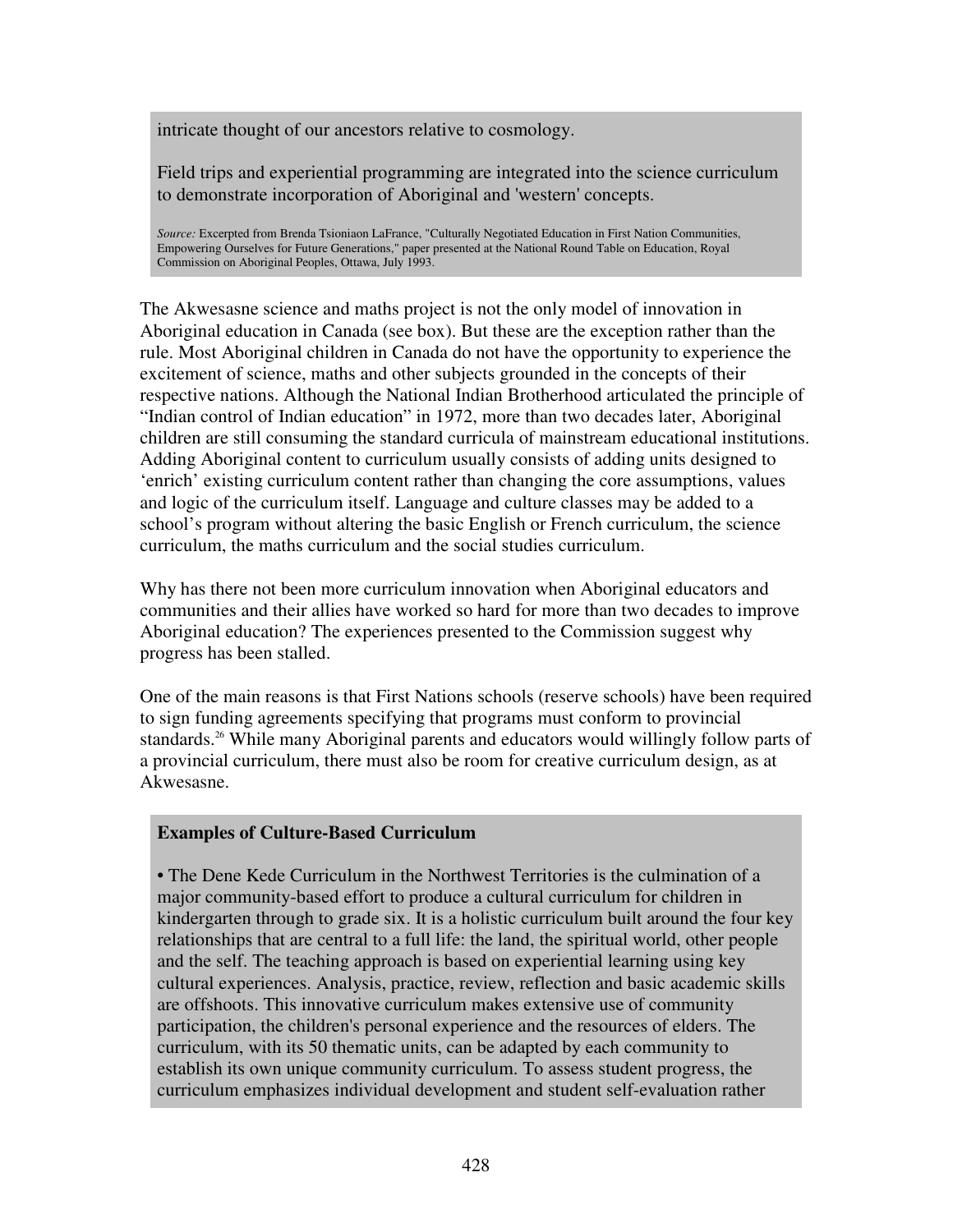than comparative measures.

• The Inuuqatigiit curriculum, also in the Northwest Territories, is intended for Inuit children from kindergarten to grade 12. In its draft stage in 1994-95, the curriculum adopted three dimensions of Inuit life as its foundation: the circle of belonging (to the family, to the community and to the world); the cycle of life; and the cycle of the seasons. All of these are infused with Inuit values and beliefs. Thematic units have been prepared to elaborate these concepts in relation to other people and the environment.

• SIMA7, Come Join Me, is an intercultural curriculum produced in British Columbia for pre-adolescent Aboriginal and non-Aboriginal youth. It begins with a series of lessons for understanding stereotyping and then introduces students to a summer camp attended by First Nations youth from across Canada and Central America. During the four-day camp, the young people share important dimensions of their cultural traditions. The student reader, teacher's guide and video are published by Pacific Educational Press. *SIMA7* (pronounced 'shee-ma'with a glottal stop at the end) is a word in the Lil'wat language. SIMA7 is adapted from DIMA7wI, meaning 'Come join us, you all'.

The concern of parents is that the child's education will not be recognized by provincial school systems if the child must transfer from one school to another. To the credit of the Ontario government, the Akwesasne science and maths project is provincially accredited. In many communities, however, efforts at curriculum innovation have met negative responses. Curriculum innovation is risky: it is much safer to make modifications that are unlikely to attract attention from outside authorities.

The experience of Kitigan Zibi Education Council, which has insisted on curriculum control in local education, illustrates the tensions of trying to make curriculum innovation work with the current systems:

We would decide what would be best. Now, we are not fools. We knew that our kids would be going to college and university so we would prepare our curriculum in [light of] that….If our students decide to transfer from our system…into the Quebec [cegep] system, the Ministry of Education doesn't recognize [our program]. The higher institution [university] does [recognize it]; the lower level doesn't. No logic.

Gilbert Whiteduck Maniwaki, Quebec 2 December 1992

Innovative Aboriginal programming is not a question of watering down standards. The fundamental question is whether Aboriginal people can represent their values in the design of education programs. Aboriginal people have operated from a position of weakness with respect to provincial governments and their educational institutions. Even in Nunavik, where the James Bay and Northern Quebec Agreement has assigned the Kativik school board considerable authority and flexibility, the imposition of standards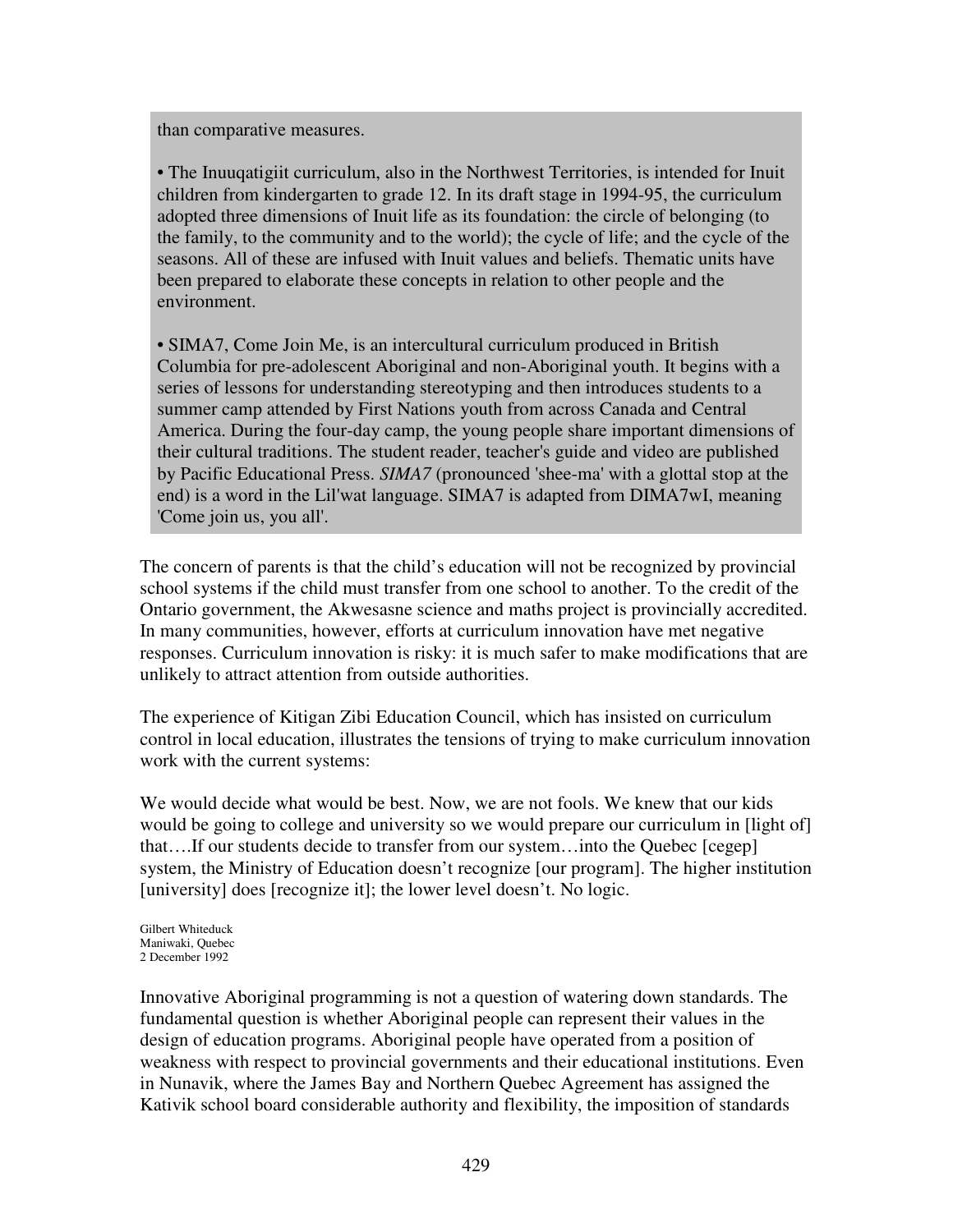from external educational authorities has interfered with the attainment of local goals. Sheila Watt Cloutier of Makivik Corporation and the Nunavik educational task force writes:

We accepted the southern institutional programs as the standard, because that is what schooling meant to us — it was what southern society did in their schools. In addition our School Board was accountable to the Quebec Government through its Ministry of Education, and not to our own emerging regional government. As a result, what our school system provided was a watered down, superficially adapted version of the official Quebec Curriculum. This has little to do with the real challenges our people are facing. The result is a system that does not adequately prepare our youth for life in either the North or the South.<sup>27</sup>

The right of Aboriginal people to articulate and apply their own standards of excellence in education is at stake in this debate. Tension is likely to intensify as provinces and territories move to implement Canada-wide testing of students. The goals of education embodied in such testing are defined by non-Aboriginal authorities. Some Aboriginal parents and communities may share these goals, but it should not be assumed that they will place them above their own goals for the education of their children. Selfdetermination in education should give Aboriginal people clear authority to create curriculum and set the standards to accomplish their education goals. Aboriginal and non-Aboriginal authorities must negotiate agreements that show mutual recognition of each other's curriculum decisions and standards. As self-governance in education is implemented, agreements should demonstrate respect and recognition of Aboriginal competence in the area.

Lack of funding resources has been another significant deterrent to developing systematic, integrated Aboriginal curricula. The Akwesasne science and mathematics pilot project is exactly that — a pilot project. The organizers were able to assemble project funding from a variety of government and private sources. Securing assured funding after the pilot project phase ends is critical to sustaining the approach in the longer term.

The community-based process that produced the Mohawk Way to Go to School is costly in time and resources, but there is no other way to undertake this kind of innovation. Standard Canadian curricula are developed by teams of scholars, researchers and writers, not only in Canada but in a large, international textbook industry. Aboriginal communities and educators have performed the same important work on very low budgets and have produced some remarkable work. <sup>28</sup> Where cultural education centres exist, they have assisted with and sometimes spearheaded curriculum development. But often curriculum development is left to the Aboriginal teacher, who must produce it on the spot. This is an inefficient approach with no permanent public record of methods or materials when staff move on. Moreover, the process is ad hoc, lacking integration with a broader vision of what Aboriginal parents want education to accomplish.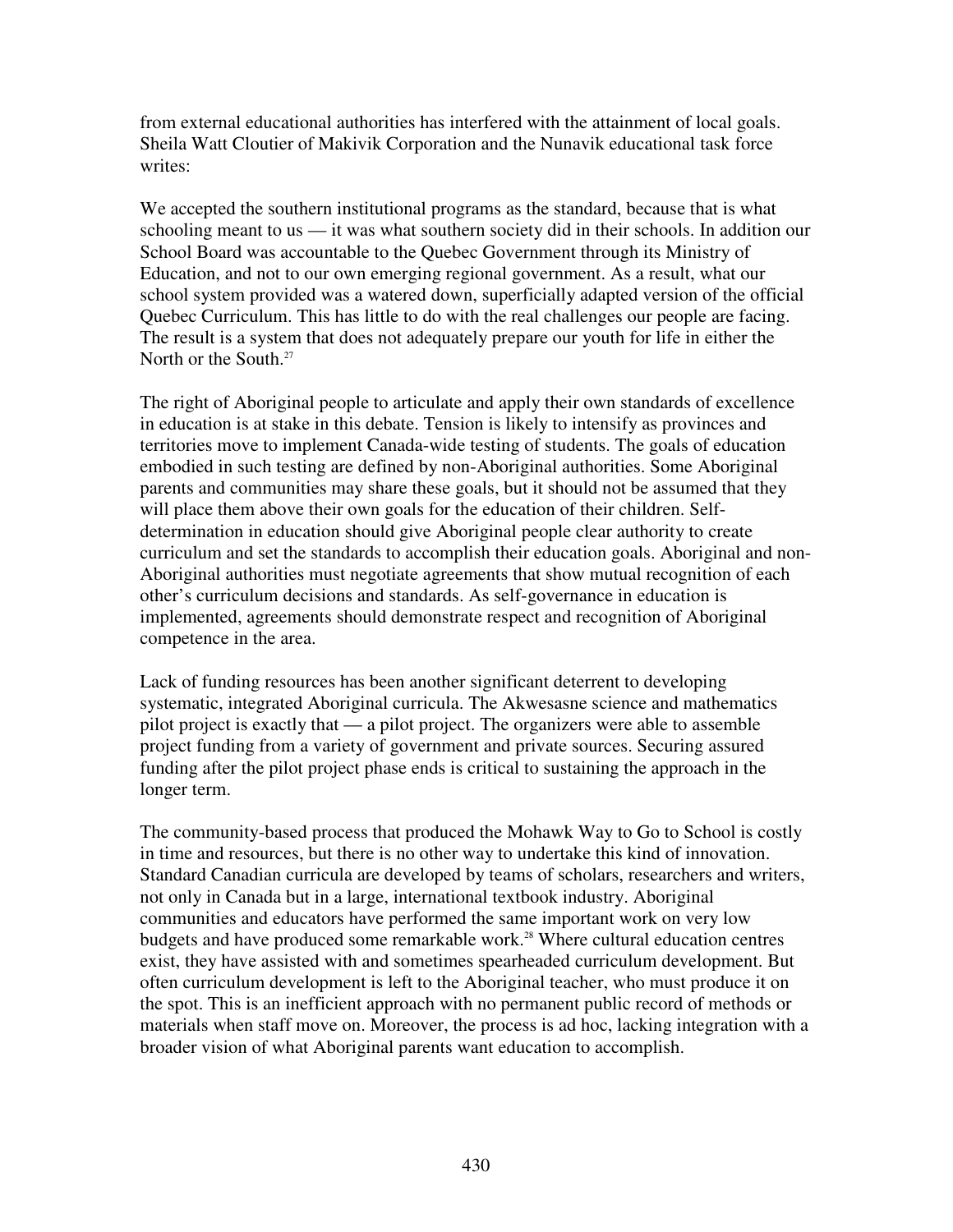The government of the Northwest Territories has sponsored curriculum development to support Dene and Inuit cultures. Such projects involve extensive consultation and considerable research and development costs. Resource materials are needed to support the curriculum and must be developed in their entirety. Once the core curriculum is developed, training for implementation and revision can be carried out through existing processes.

The Akwesasne science and maths curriculum helps us to glimpse what is possible. Holistic, culturally and community-based curriculum development is achievable and is an investment that must be made for present and future generations.

### **Recommendations**

The Commission recommends that

### **3.5.4**

Aboriginal, provincial and territorial governments act promptly to reach agreements for mutual recognition of programs provided by their respective educational institutions so as to facilitate the transfer of students between educational systems while protecting the integrity of cultural dimensions of Aboriginal education

### **3.5.5**

Federal, provincial and territorial governments collaborate with Aboriginal governments, organizations and educators to develop or continue developing innovative curricula that reflect Aboriginal cultures and community realities, for delivery

- (a) at all grade levels of elementary and secondary schools;
- (b) in schools operating under Aboriginal control; and
- (c) in schools under provincial or territorial jurisdiction.

### *Language education*

Aboriginal people speak about language and culture in the same breath. (For a more generic discussion of Aboriginal language conservation, see Chapter 6 of this volume.) Fluent speakers, particularly elders, are certain that without their languages, their cultures will be lost, because it is impossible to translate the deeper meanings of words and concepts into the languages of other cultures. Linguists agree that language shapes the way people perceive the world as well as how they describe it. The intimate relationships between language, culture and thought underlie the insistence of Aboriginal people that language education must be a priority. Mi'kmaq educator Marie Battiste describes this interrelationship and what it means to have another language imposed on one: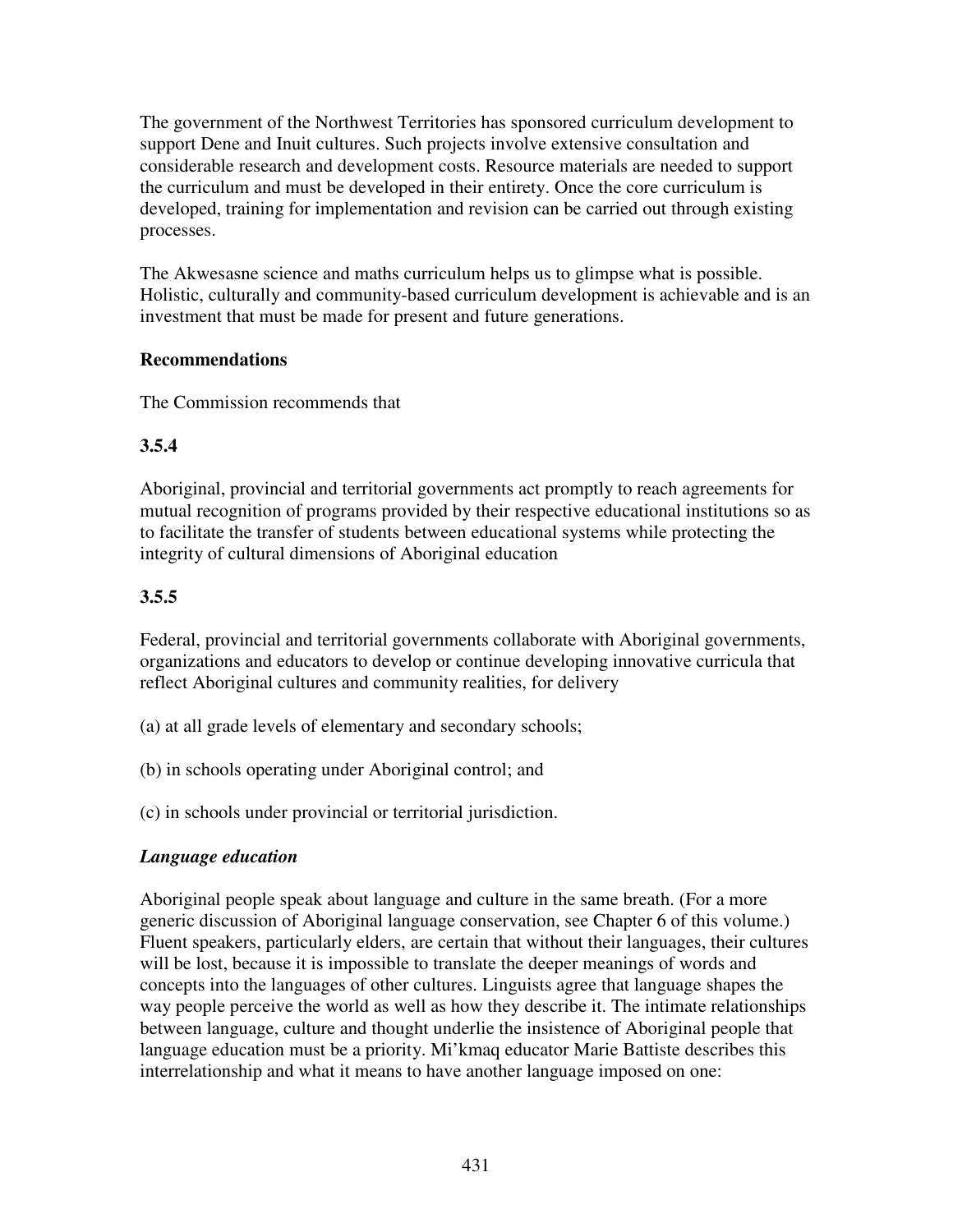Cognitive imperialism…is [the attempt to change] a whole way in which people see things. I think it is important at this point to tell you a little bit about the Mi'kmaq language. It is a beautiful language. It has many, many ways of expressing things. There are more ways to express things in Mi'kmaq than there are in English and the language is built around relationships….

The language is the cement and the bonds. It provides the moral communion, if you will, of the community. And when we begin to take that language away from the people, when we replace it with this other language called English, we tear the people away from the very rudiments of that language in terms of the relationships of people to each other, the relationship to their universe, their relationships to the animals and the plants. We take away their interconnectedness and we leave them empty, lost and alone. This is a tremendous loss that people feel, as I have felt…

Marie Battiste Cultural Curriculum Co-ordinator Eskasoni School Board Eskasoni, Nova Scotia, 7 May 1992

The eradication of Aboriginal languages was one prong of the federal government's overall attempt to erase Aboriginal cultures. In some parts of Canada, Aboriginal language use remains strong, particularly in the north and in the province of Quebec.<sup>29</sup> Linguists consider Inuktitut, Anishnabe (Ojibwa) and Cree to be the most robust languages today, while the everyday use of many other Aboriginal languages diminished substantially with the rise of schooling in English and French. Teaching Aboriginal languages in schools has been a priority of Aboriginal education authorities in their efforts to give schooling an Aboriginal cultural base.

How a language is taught depends on whether the Aboriginal language is the child's first or second language. Teaching language skills is complex:

In Eskasoni we do have language instruction going on in the school. We do provide cultural integration into the curriculum and we do a lot of things toward cultural enhancement, enrichment and appreciation. And those have had many kinds of positive outcomes. But one area still remains sort of vague, and that is the whole element of

English as a second language. How do we begin to help students make the transition from their Native Aboriginal language into English? We haven't got the right formula yet.

Marie Battiste Cultural Curriculum Co-ordinator Eskasoni School Board Eskasoni, Nova Scotia, 7 May 1992

The Kativik school board in Nunavik has developed curriculum materials to support oral and written language instruction. Inuktitut is used in early grades as the language of instruction and is taught in upper grades as a subject. There is strong family and community support for the use of the language. Inuktitut is heard up to six or seven hours a day on radio, and the Inuit Broadcasting Corporation co-operates with regional bodies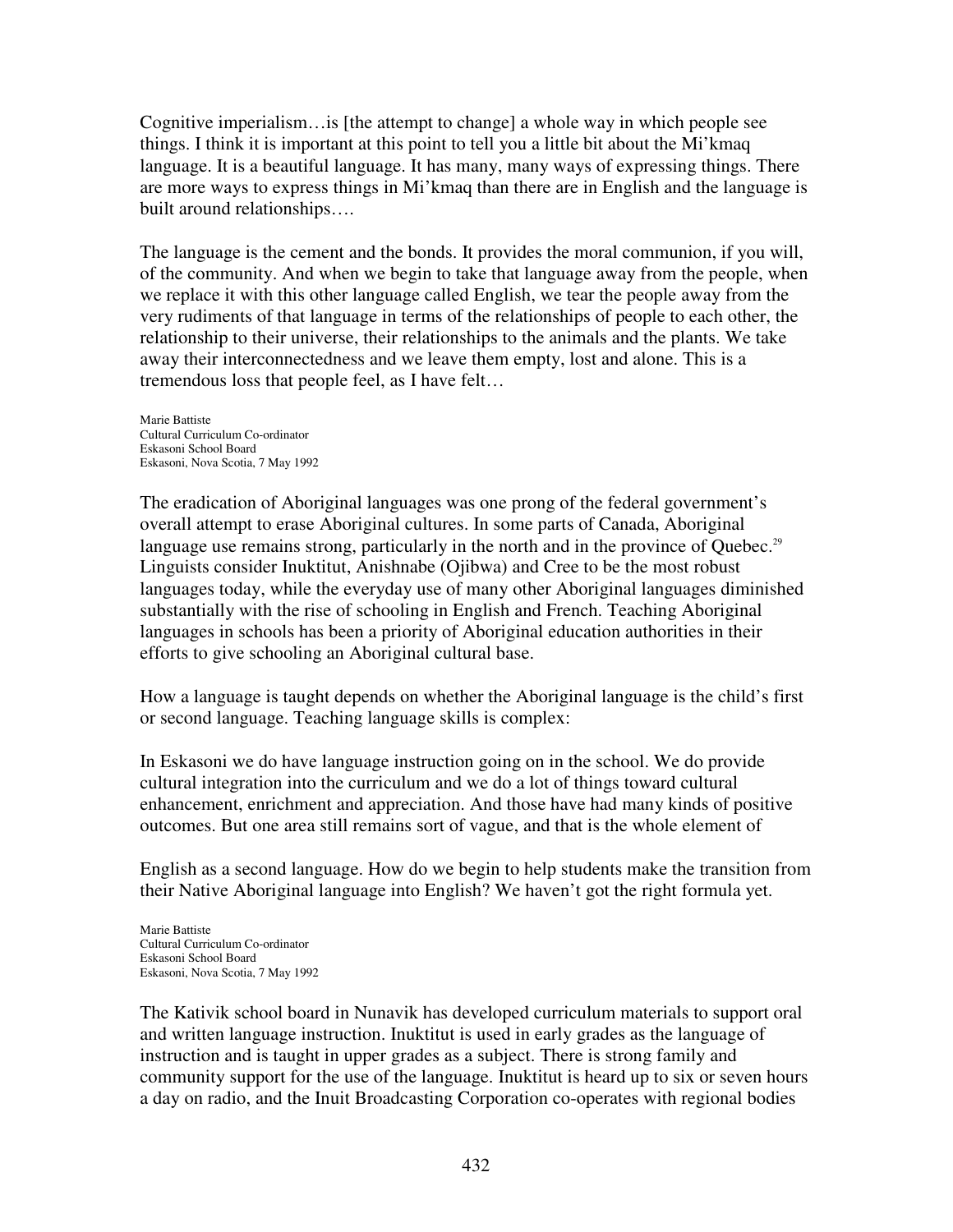to produce five and a half hours a week of television programming in Inuktitut. Regional magazines, official reports and community newsletters are printed in Inuktitut.

Language education is perhaps easier to implement in the home territory of Aboriginal people where there are large numbers of students from a single linguistic tradition. In urban centres where there are Aboriginal people of many linguistic backgrounds, it is more challenging to provide solid language support for everyone. British Columbia's education policy is that Aboriginal parents living in Vancouver who want their children to learn Aboriginal languages through the education system can approach the school board with an application and curriculum for a locally developed course. They suggest the name of a fluent member of the linguistic community who can be recognized as an Aboriginal language teacher by the British Columbia College of Teachers. The course can be given in a regular classroom or in a home-based or community setting.<sup>30</sup>

When should Aboriginal language instruction begin? When should a second or third language be introduced? These are questions asked by many Canadian parents who want their child to learn a heritage language. Researchers in language learning say that every child is born with the capacity to pronounce every sound of every human language. Children learn from the acoustic environment starting at birth. As a baby hears sounds in the environment, it selects these sounds from the vast possibilities of human speech. The period up to three years of age is a critical time for laying the child's template of sounds and language acquisition is easiest when the child is young.

Lynn Drapeau, who has conducted studies of Aboriginal languages in Quebec, advises that it is important for the child to start school in its mother tongue. The argument is that well-developed fluency in the child's first language is necessary to achieve facility in reading and writing. First Nations, Inuit, and Métis children who enter public school speaking an Aboriginal language are typically immersed in English or French, with no attention paid to retention of the primary language or to

helping them gain fluency in the second language. This submersion strategy may result in impaired fluency in both languages. Drapeau's studies suggest that the current practice of shifting from the Aboriginal language (first language) to English or French (the second language) upon entering school prevents the establishment and transfer of strong literacy skills. 31

#### **Maori Language Nests Te Kohanga Reo**

One of the innovative language approaches comes from the Maori of Aotearoa (New Zealand). The language nest is a total immersion program from birth. Elders, parents and children meet in a small, home-like setting and conduct their everyday activities, all in the Maori language. While the elders provide the knowledge of the language and traditional ways, the task of caring for the children is done by the parents. This strengthens the extended family unit while teaching the language and Maori values, beliefs, knowledge and ways of doing things. By the time children reach school age, they can speak the language. Children who have been involved in Te Kohanga Reo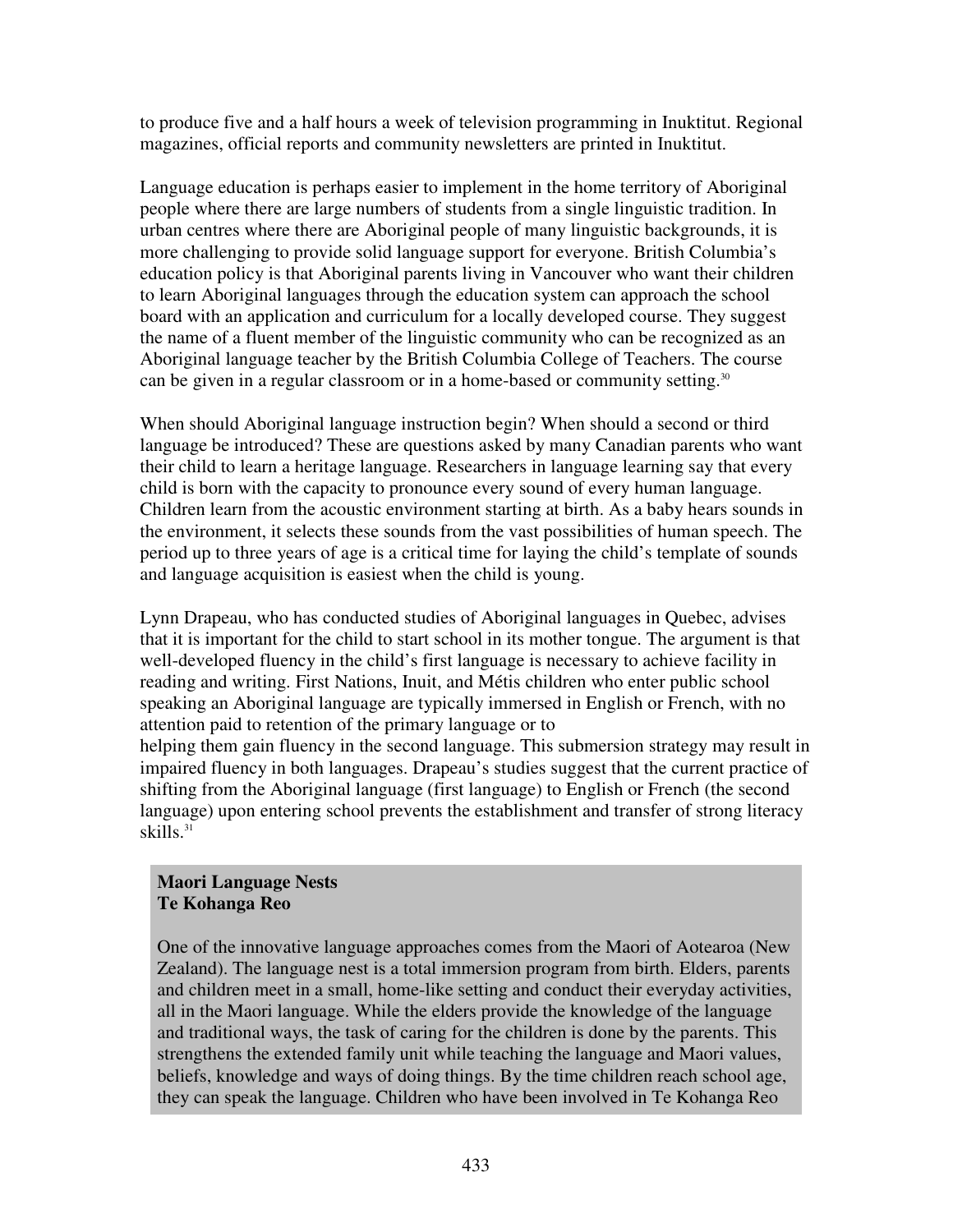are able to continue using Maori in the elementary school system, Kura Kaupap Maori, an offshoot of the language nests. The teachers for this program are trained at the Auckland College of Education.

In the Maori culture, song is a vital form of communication. The language nest teachers place great emphasis on songs and acting out the words. As part of language development, teachers use traditional customs and ways of living with the land.

Te Kohanga Reo resulted from a meeting of Maori elders and leaders in 1982. They were concerned because their language was endangered. They trained 25 teachers the first year to return to their communities and establish language nests. Each year, 25 more teachers come to learn. The original teachers are now learning more complex and deeper expressions of the Maori language.

Volunteerism has been a keystone of Te Kohanga Reo. Elders and parents have given freely of their time because of a deep desire to retain Maori language and culture. The Te Kohanga Reo concept continues to evolve. Initially, there were few guidelines. Today language nests receive state funding and there are national guidelines that pertain to provision of resources.

*Source:* New Economy Development Group, "Maori Language Nests (Te Kohanga Reo)", in *First Nations Children: Success Stories in Our Communities* (Ottawa: Health and Welfare Canada, Children's Bureau, 1993).

Most Aboriginal children are not offered the option of schooling in an Aboriginal language. English and French are the only choices. This sends a powerful message to Aboriginal children that their languages are not important. The dominance of English or French in the school environment diminishes the vitality of the Aboriginal language in the child's communication world.

It is clear from the declining use of Aboriginal languages that informal acquisition will not result in the preservation and vitality of Aboriginal languages. Aboriginal communities and parents have several options. They may choose primary use of the Aboriginal language at all stages of schooling. They may decide to support the use of the Aboriginal language as a second language with bilingual fluency and literacy. A further choice is to provide early immersion in the Aboriginal language with transition to English or French after the child has strong fluency. Parents whose children speak an Aboriginal language when they start school may not realize how important it is to reinforce these language skills in the first years of schooling.

Much curriculum development and teacher education is needed to support effective language instruction. In some cases, language research is needed. Aboriginal languages usually require 'lexical elaboration' to add words to the language for concepts encountered later in the child's education. Some languages have dialects that must be documented. There has been very little research on Michif, the Métis language and its dialects, which have been mainly oral languages. The prospects for preserving Michif are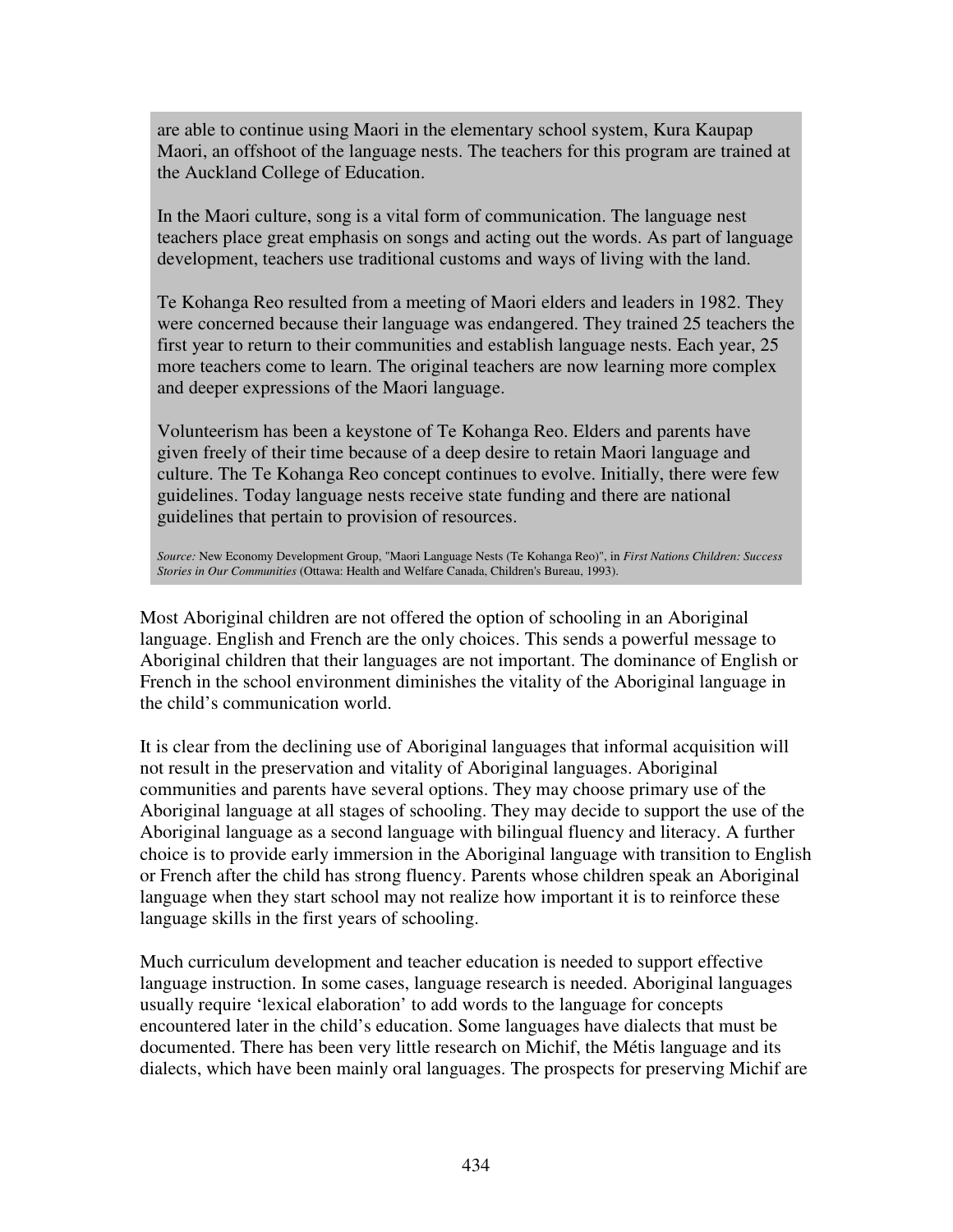discussed in Volume 4, Chapter 5. The language is in a fragile state, since only one per cent of Aboriginal people over the age of 15 reported speaking Michif in 1991.

One of the barriers to teaching Aboriginal languages in the public schools has been the lack of recognition by educators (at the elementary, high school and post-secondary levels) of the competence of elders and other fluent speakers as teachers in the school system. Because elders and other potential teachers do not hold formal qualifications, their unique expertise has not been acknowledged. They have been barred from teaching opportunities and compensation commensurate with their expertise. Some Aboriginal language teacher certification programs have now been established — for example, at Lakehead University in Thunder Bay, Ontario, and in the Northwest Territories — but we did not discover whether these programs have increased elders' access to the classroom. In Chapter 6 in this volume, we discuss the critical importance of restoring intergenerational language transmission using the expertise of fluent speakers, who are often older people.

The preservation and continued vitality of Aboriginal languages are unlikely to be assured by the education system alone. This requires individual, family and community commitment to use language as a source of collective wealth in all forms of communication: newsletters, radio and television broadcasting, public events, ceremonies and, most important, in everyday life. Political and community leaders should encourage the conduct of community business in their own language to the greatest extent possible. The formal education system can be an essential resource in a community-wide effort to ensure the vitality of Aboriginal languages for future generations. Te Kohanga Reo is one model that has attracted the attention of Aboriginal language educators and whole communities (see box). It offers evidence that grassroots community mobilization can be highly successful in saving a language where the will for language survival is widely shared.

### **Recommendation**

The Commission recommends that

### **3.5.6**

Aboriginal language education be assigned priority in Aboriginal, provincial and territorial education systems to complement and support language preservation efforts in local communities through

(a) first- or second-language instruction or immersion programs where parents desire it and numbers warrant;

(b) recognition of Aboriginal language competence for second-language academic credit whether competence is acquired through classroom or out-of-school instruction;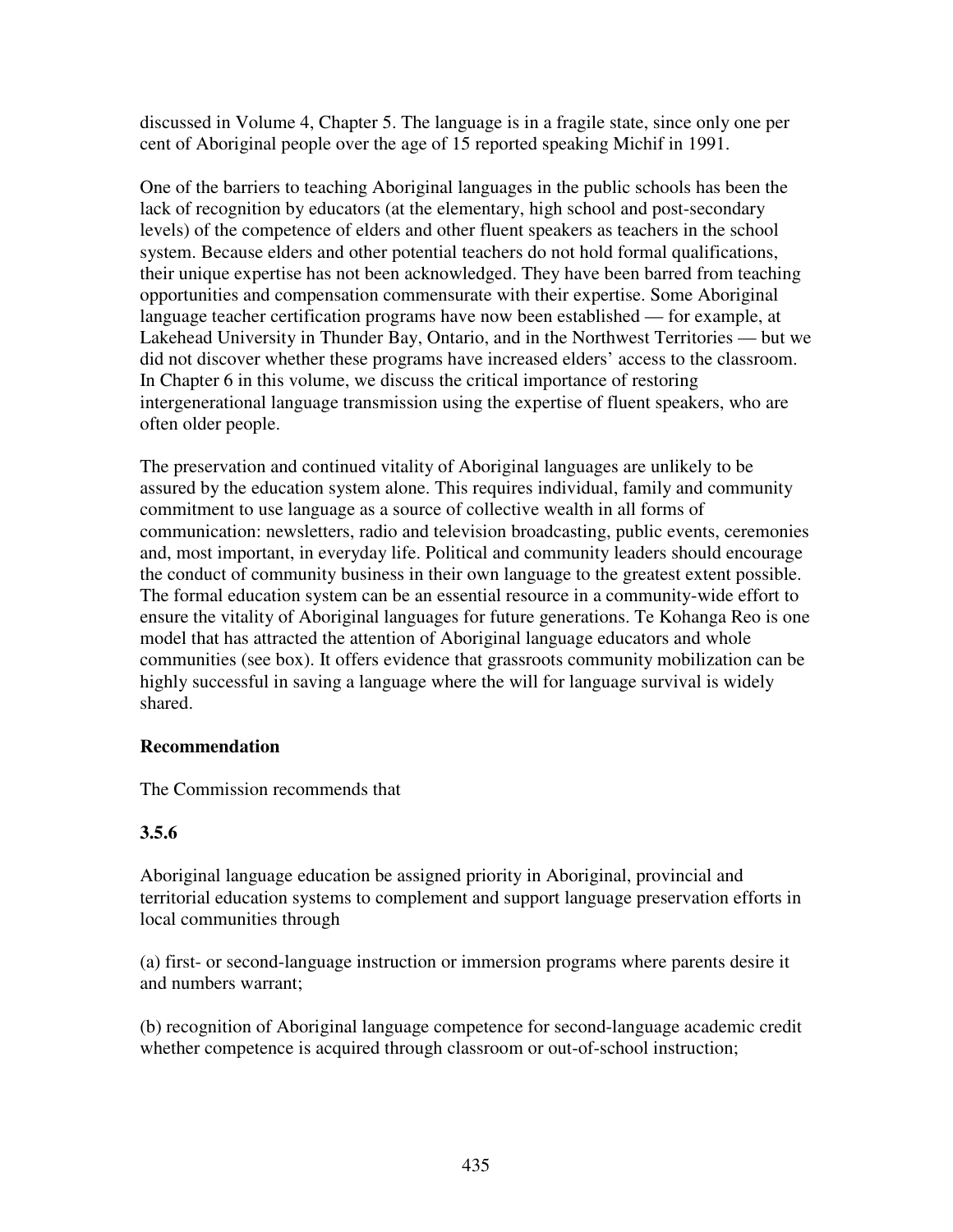(c) involving elders and fluent Aboriginal speakers in programs to enhance Aboriginal language acquisition and fluency;

(d) developing instructional materials; and

(e) encouraging and rewarding language teaching as a career path and language research in lexical elaboration, structural analysis and cultural contexts as professional and academic specializations.

### *Aboriginal control and parental involvement*

Aboriginal control of education and parental involvement are two principles first advocated in the National Indian Brotherhood's landmark paper, "Indian Control of Indian Education". Many Aboriginal leaders speak of *resuming* control of education, since First Nations and Inuit exercised complete control of education for countless generations. Rather than being a new responsibility, self-determination in education was practised by families and communities in earlier times.

Certainly, Aboriginal involvement in the direct delivery of education has increased substantially since the early 1970s. Through its devolution policy, the federal government has delegated administrative authority to First Nations for most of the schools that serve reserve communities. In a few instances where First Nations and Métis people constitute a majority in a school district, they have gained a majority on local school boards, for example, in the Northlands school division in northern Alberta, the Frontier school division in northern Manitoba, and the Northern Lights school division in northern Saskatchewan. Apart from these exceptions, however, and despite traditions of local control and parental involvement in Canadian education, representation of Aboriginal parents on boards of education and other education authorities is limited. This is true for both provincial and territorial public schools, where almost 70 per cent of all Aboriginal children attend school. In Ontario and New Brunswick, legislation provides for Aboriginal representation on school boards, but we did not find any data to indicate whether this approach has been successful in bridging the gap between Aboriginal parents and the education system.

Even where Aboriginal people are in the majority, they may be marginalized in school governance. We were told that in some communities in the Northwest Territories, Aboriginal parents are underrepresented or absent from local school bodies, even where the community is largely Aboriginal. Yellowknife education district #1 has had no Aboriginal members on the school board. 32

Until recently, First Nation communities in British Columbia, Ontario and New Brunswick whose children attend provincial schools were subject to master tuition agreements. The federal government provided funds directly to provincial authorities on a per student basis: parents and communities had no power to set standards or require accountability from school boards receiving the funds. As these agreements have expired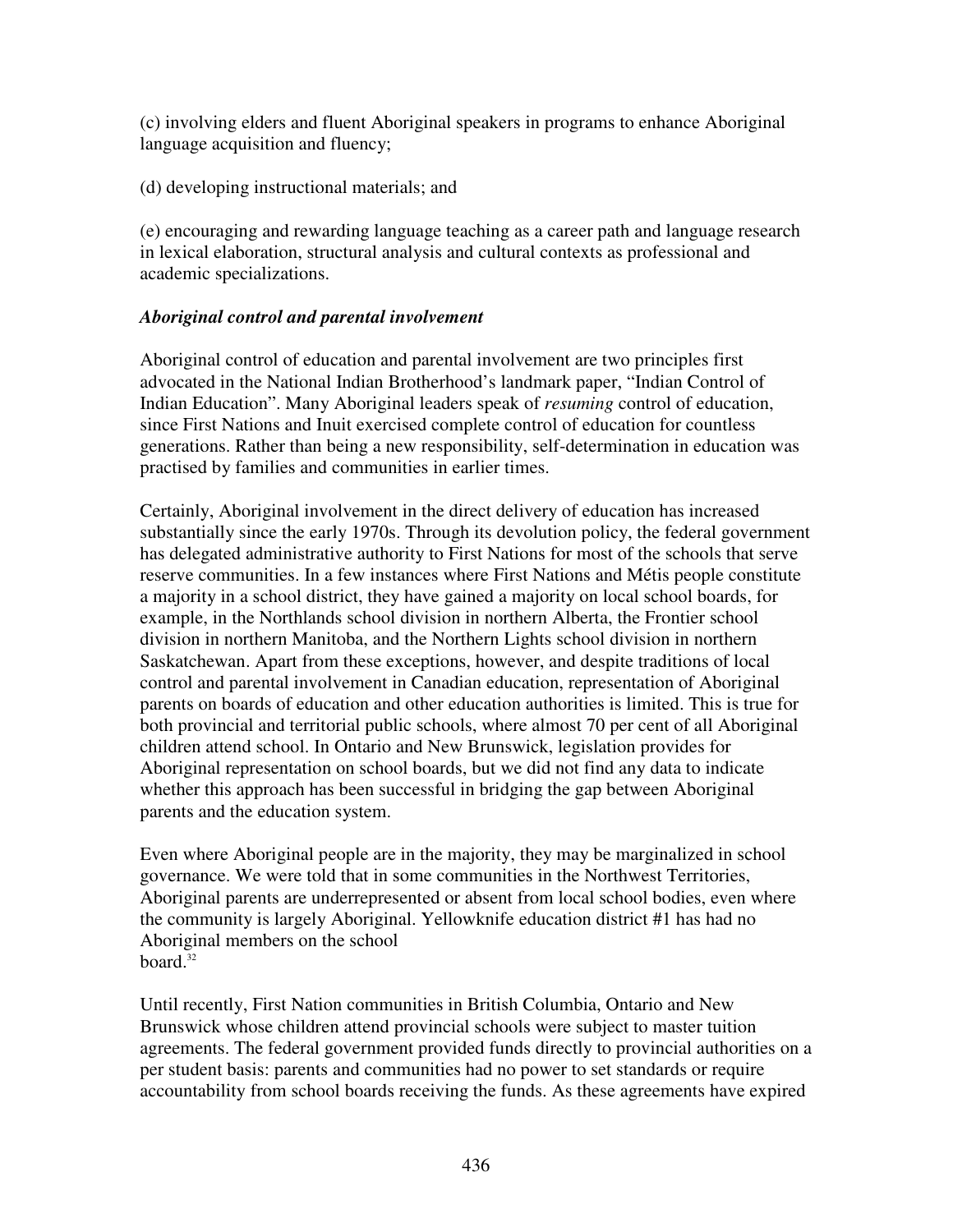one by one, the First Nations communities have used funding negotiations to obtain appropriate education for their children. Again, the Commission did not find any information on whether this mechanism is improving Aboriginal education. However, representatives of the Nuu-chah-nulth Tribal Council on Vancouver Island and Port Alberni school district no. 70 described the evolution of their positive working relationship, following the signing of a local agreement, and the benefits to Nuu-chahnulth children. 33

Even where education authorities are Aboriginal, there must be a continuing effort to involve parents in the education of their children. The Kativik school board found that parents felt removed from the decision making of local schools. The board and local school committees have begun a consultation process that will involve parents in defining the outcomes they want for their children through the education system. They will participate in decisions that will guide the design of education in the future.

In some urban centres, Aboriginal consultants and advisers act as the focal point for coordinating Aboriginal initiatives in the school system. Calgary and Vancouver have such positions (see box). City-wide advisory committees are sometimes established to work with the Aboriginal consultant. Where there are many Aboriginal students in a school, parent groups may also be set up. In many cases, however, Aboriginal parents are far removed from the school. Unless there is a critical mass of Aboriginal people involved, the school culture may be simply too difficult to penetrate.

Elders in particular are absent from the classrooms where Aboriginal children are being educated. In Aboriginal societies, elders are key teachers of the young. Elders must be restored to their place of influence in teaching the young. The doors of the school need to be opened to Aboriginal people. The absence of parents and elders from educational processes is an expression of the lack of Aboriginal influence in the school.

In a study of First Nations and provincial schools to determine the status of First Nations control of their education, Kirkness and Bowman report a number of ways for parents to become involved with the school, including "being guest speakers, working as volunteers in the classroom, assisting in cultural activities, elders' visits, assisting on field trips, tutoring, noon hour supervision, project planning, participating in social events, coaching sports".<sup>34</sup> In addition, school personnel visit reserves to meet with parents or with local education authorities. Parents can also become involved in specific committees and programs, including in-service training for teachers.

### **Vancouver School District No. 39**

Vancouver School District No. 39 has established First Nations education programs and infrastructure to serve an estimated 2,000 Aboriginal students from varying cultural backgrounds in 130 district schools. A First Nations education specialist provides leadership and support to the entire program. At the school level, 19 First Nations school support workers are deployed to encourage parent participation, to problem-solve with teachers, parents and students, and actively to facilitate culturally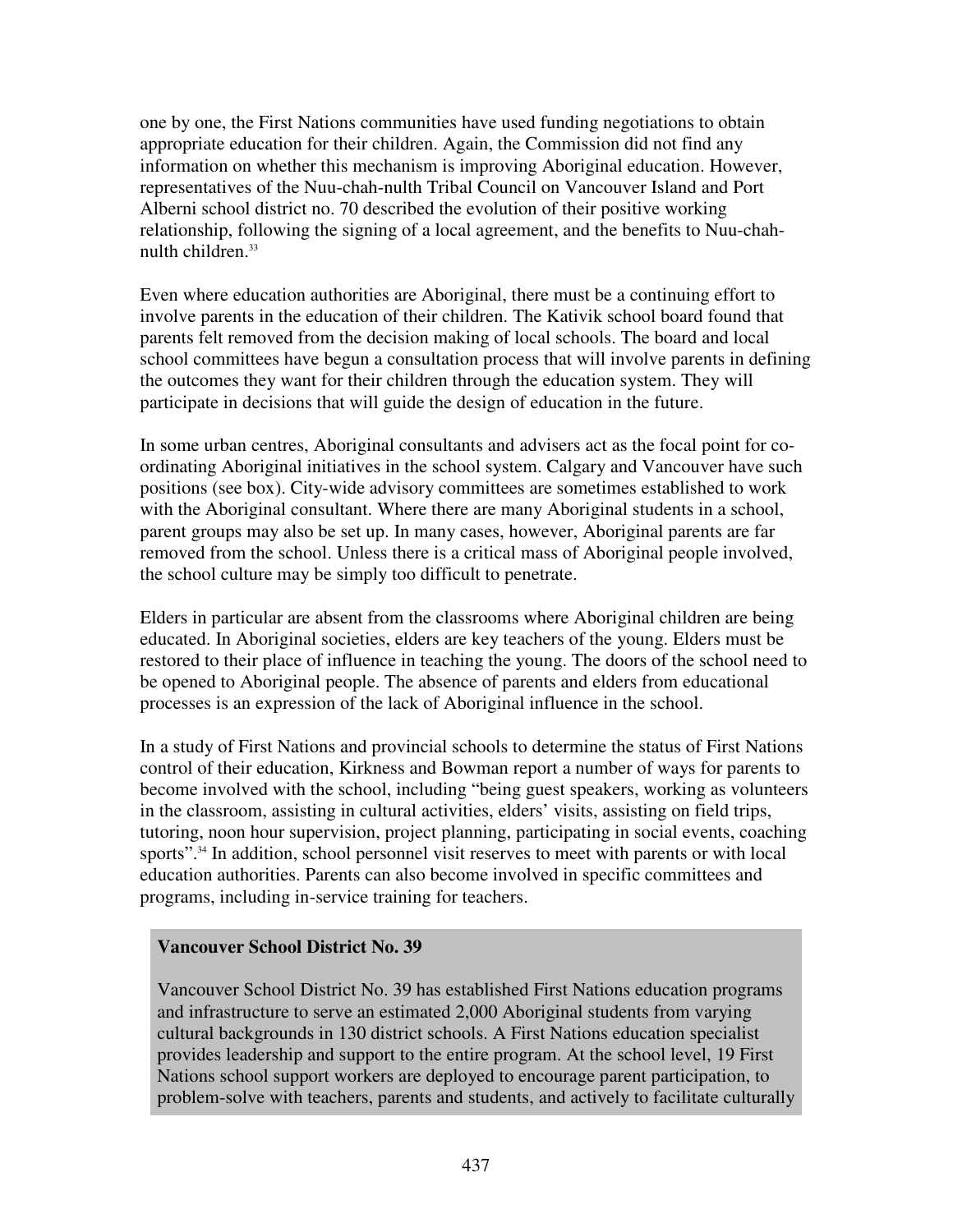relevant learning experiences for Aboriginal students.

Involving Aboriginal parents has been an important focus of the First Nations education program. Some parents become involved in the school consultative committees established in each school for all parents. In three schools where there is high enrolment of Aboriginal students, the schools have established Aboriginal parent groups. At the district level, there is a First Nations advisory committee in which parents and urban-based Aboriginal organizations are represented. This advisory committee, which reports to the Vancouver school board, plays a critical role in advancing Aboriginal education issues and initiatives in the district. The First Nations education specialist also sits on other district-wide advisory committees, for example, race relations, employment equity and inner city. While there have been no Aboriginal trustees on the Vancouver school board, Aboriginal parents and school staff are attempting to have an impact at various levels of the district school system.

The district has a number of support programs for Aboriginal students at the elementary, junior high and secondary levels. Students are assisted if they require a lower teacher-student ratio, if their learning styles differ from methods used in the conventional classroom, or if they are deemed to be at risk. There are three alternative school programs for grades six to 10, the grades at which Aboriginal students most frequently drop out. The ARIES street kids program operates out of the Vancouver Aboriginal Friendship Centre for Aboriginal students who have been on the street and want to continue their education.

The district has pioneered the use of Fuerstein's instrumental enrichment and dynamic assessment approach in its support programs, not only with Aboriginal students but with all students in the district. Over 700 district staff and teachers have been trained in implementing this approach in their classrooms. The First Nations education specialist has been acknowledged internationally for her leadership and expertise in this field.

In 1995, the Vancouver school board approved a feasibility study on the establishment of a First Nations school.

One of the strategies employed by schools to bridge the gap between home and school has been the hiring of support workers or liaison workers. These workers can be crucial in promoting an understanding of Aboriginal values, providing support for children in the school, resolving difficulties, and serving as an advocate for children and parents. However, the important work of liaison workers is not a substitute for real participation by Aboriginal parents in the school's strategic decision-making processes and the day-today education of the children.

### **Recommendations**

The Commission recommends that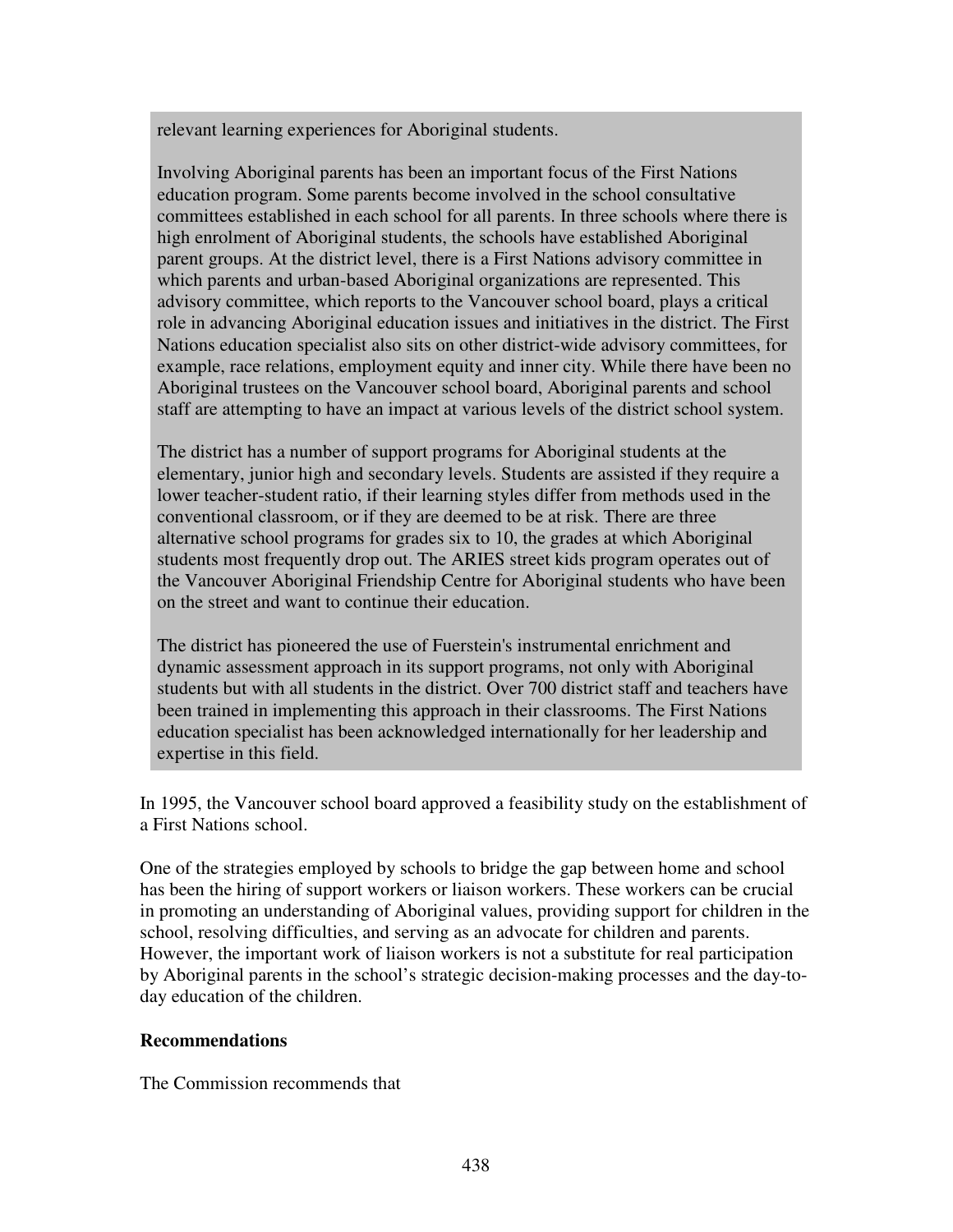# **3.5.7**

Where Aboriginal children attend provincial and territorial schools, provincial and territorial governments take immediate steps to ensure that Aboriginal people are involved fully in the decision-making processes that affect the education of their children. Aboriginal control of education and parental involvement should be implemented through a variety of actions:

(a) legislation to guarantee Aboriginal representation on school boards where population numbers warrant;

(b) recognition of Aboriginally controlled schools under the jurisdiction of Aboriginal community of interest governments;

(c) establishment of Aboriginally governed schools affiliated with school districts, if requested by Aboriginal people; and

(d) creation of Aboriginal advisory committees to school boards.

### **3.5.8**

All schools serving Aboriginal children adopt policies that welcome the involvement of Aboriginal parents, elders and families in the life of the school, for example, by establishing advisory or parents committees, introducing teaching by elders in the classroom, and involving parents in school activities.

### *Positive directions for the future*

Aboriginal people, federal, provincial and territorial governments, school authorities and individual teachers have all taken important and positive steps to improve the education of Aboriginal children. Much more must be done if these gains are to be expanded.

We have discussed four key issues: early childhood education, culturally based curriculum, language education, and Aboriginal control and parental involvement. Many other themes appeared in the hearings: the lack of Aboriginal teachers and education leaders in public school systems; inadequate funding to deal with special needs of children with disabilities in Aboriginal schools; racism in classroom interactions and in curriculum; the use of intelligence and scholastic tests that take non-Aboriginal populations as their norm; learning styles of Aboriginal children and teaching styles to accommodate them; the streaming of Aboriginal children away from academically rigorous programs. The list could be extended.

Aboriginal education can follow two paths: Aboriginal governance and improved public education systems. Many issues could be resolved quickly if Aboriginal people had effective control of education and sufficient resources to develop and implement education systems that reflect their needs. Aboriginally controlled institutions will be best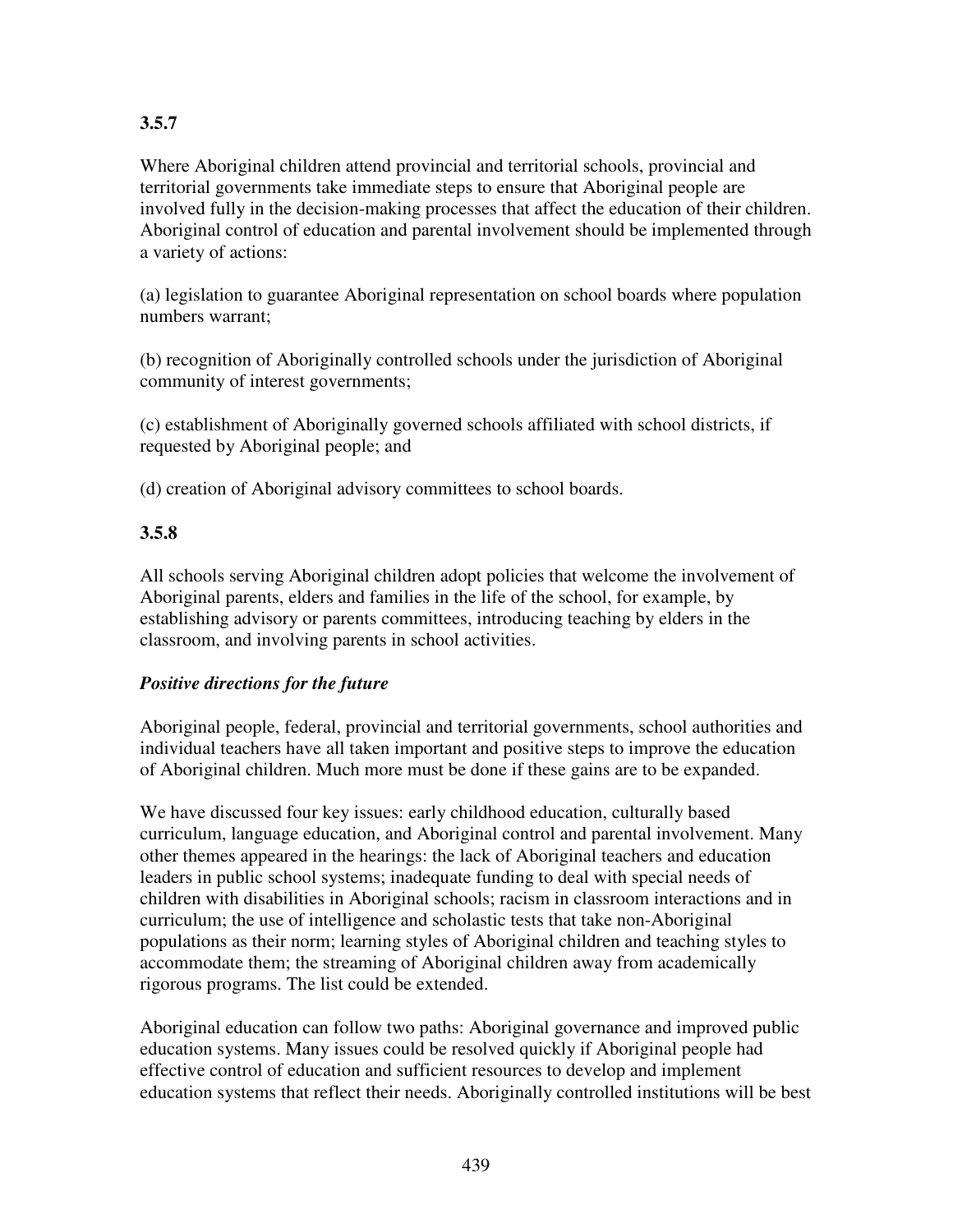situated to create a learning environment in which Aboriginal values, beliefs and traditions are imbedded in the culture of the school. Aboriginal people will choose and design the programs that reflect their aspirations for their children. Aboriginal control and parental involvement will provide mechanisms for Aboriginal people to identify problems and become involved in the solutions. At the same time, increased participation should not relieve provincial and territorial governments of the responsibility to take an aggressive and proactive stance against discrimination and barriers to the achievement of equitable outcomes in education for Aboriginal peoples.

#### **Education Equity in Saskatchewan**

The goal of education equity is to provide a supportive learning environment for Aboriginal children. There are five components to an education equity plan.

1. The first is to recruit more Aboriginal teachers in all of our schools.

2. The second is to involve Aboriginal parents in the education of their children. And that means a lot of things. That means making schools more friendly. That means teachers being available to parents on a very flexible basis. That means encouraging parents to participate in all aspects of school life, including school boards, division boards, that kind of thing. The Commission did not go so far as to order participation on school division boards, although it is our opinion that we have that authority.

3. The third component of an education equity plan is to put more Aboriginal content into the curriculum. The Department of Education has had a task force and has had some curriculum. The Commission has gone further. We have prepared and had sent out to all school divisions, all schools in the province, lesson plans that deal with Aboriginal history and deal with the problems of discrimination….

4. The fourth component of education equity is providing cross-cultural training for all school staff and for school administrators. That, to me, is a crucial part of education equity. Many school divisions have gone a long way to providing excellent cross-cultural training for their teachers. Unfortunately, all school divisions have not done that and it is something that the Commission is seriously considering mandating. It is at the point where some school divisions are going to have to be ordered to do that in the near future.

5. The final component to education equity is a review of all school policies to make sure [that even if] they appear neutral they do not [in fact] discriminate; again to remove systemic discrimination….All school policies are reviewed.

Many school divisions have taken this to heart and have gone right to Aboriginal organizations to improve their policies. Some have not. That kind of affirmative action program fights against systemic discrimination. We know that changing the system is a slow process. Our position is that the process has to start now. We have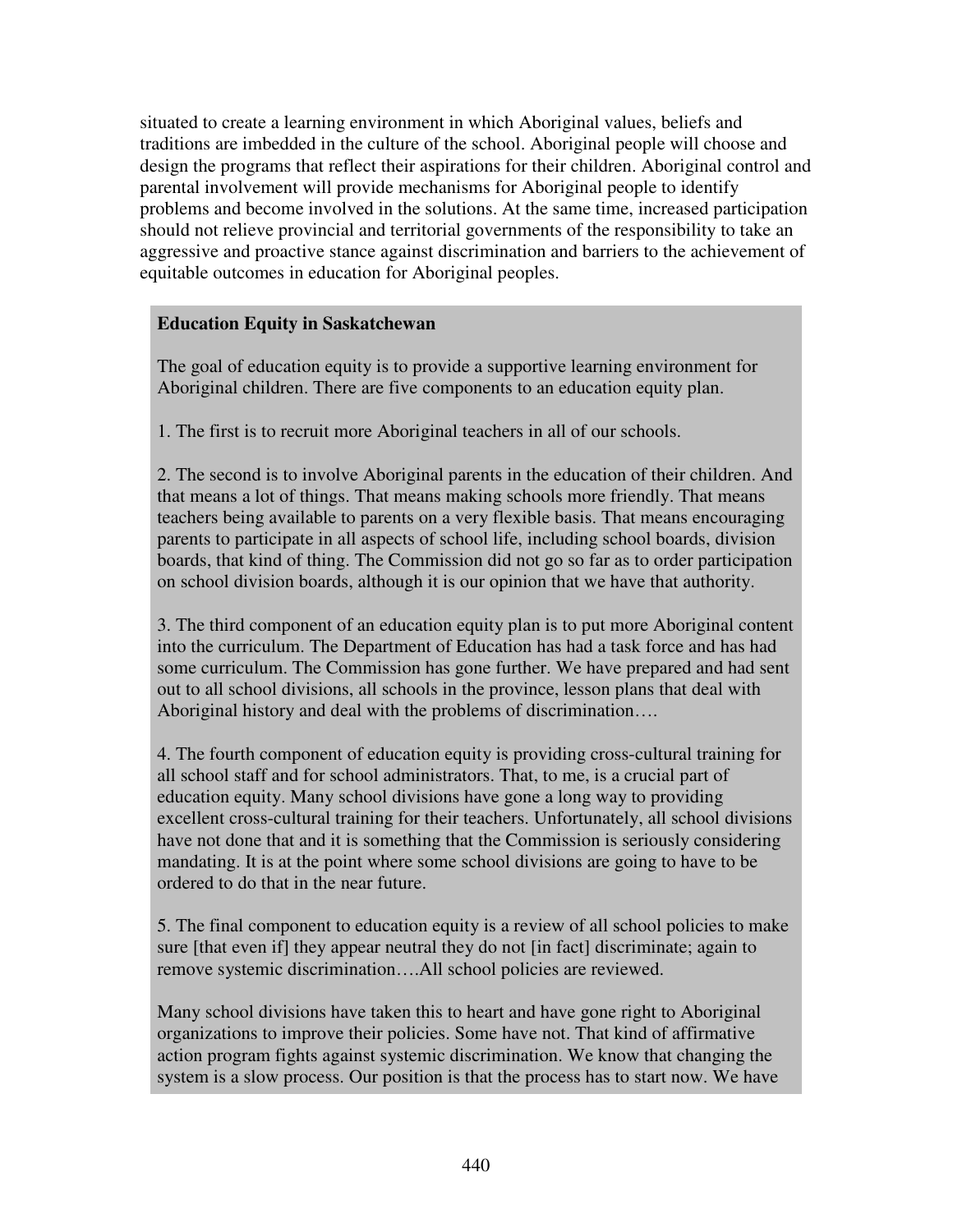to do something.

*Source*: Theresa Holizki, Chief Commissioner, Saskatchewan Human Rights Commission, RCAP transcripts, Saskatoon, Saskatchewan, 28 October 1992.

The experience of Saskatchewan is instructive in this regard. In 1985, the provincial Human Rights Commission (hrc) issued a report, *Education Equity: A Report on Indian/Native Education in Saskatchewan*. The hrc requires every school board whose enrolment of Aboriginal students exceeds five per cent to prepare a plan of action for education equity. When she appeared at our hearings, Chief Commissioner Theresa Holizki noted that 18 school districts had action plans in place. She described the program and reported on its results, as detailed in the accompanying box. The hrc monitors the implementation of measures to improve the education of Aboriginal people in the province.

Other provinces and territories may have their own monitoring mechanisms, or they may have none. Except where Aboriginally run schools have been established, there is no real accountability of provincial and territorial school systems to Aboriginal parents and communities for the quality of education. This needs to change. Provincial and territorial schools receive funding to provide quality education to Aboriginal students. More than two decades after the demand for Aboriginal control of Aboriginal education, it is apparent that equity of outcomes will not be achieved without focused, determined efforts to make things change.

#### **Recommendation**

The Commission recommends that

#### **3.5.9**

Provincial and territorial ministries require school boards serving Aboriginal students to implement a comprehensive Aboriginal education strategy, developed with Aboriginal parents, elders and educators, including

(a) goals and objectives to be accomplished during the International Decade of Indigenous Peoples;

(b) hiring of Aboriginal teachers at the elementary and secondary school level, with negotiated target levels, to teach in all areas of school programs, not just Aboriginal programs;

(c) hiring of Aboriginal people in administrative and leadership positions;

(d) hiring of Aboriginal support workers, such as counsellors, community liaison workers, psychologists and speech therapists;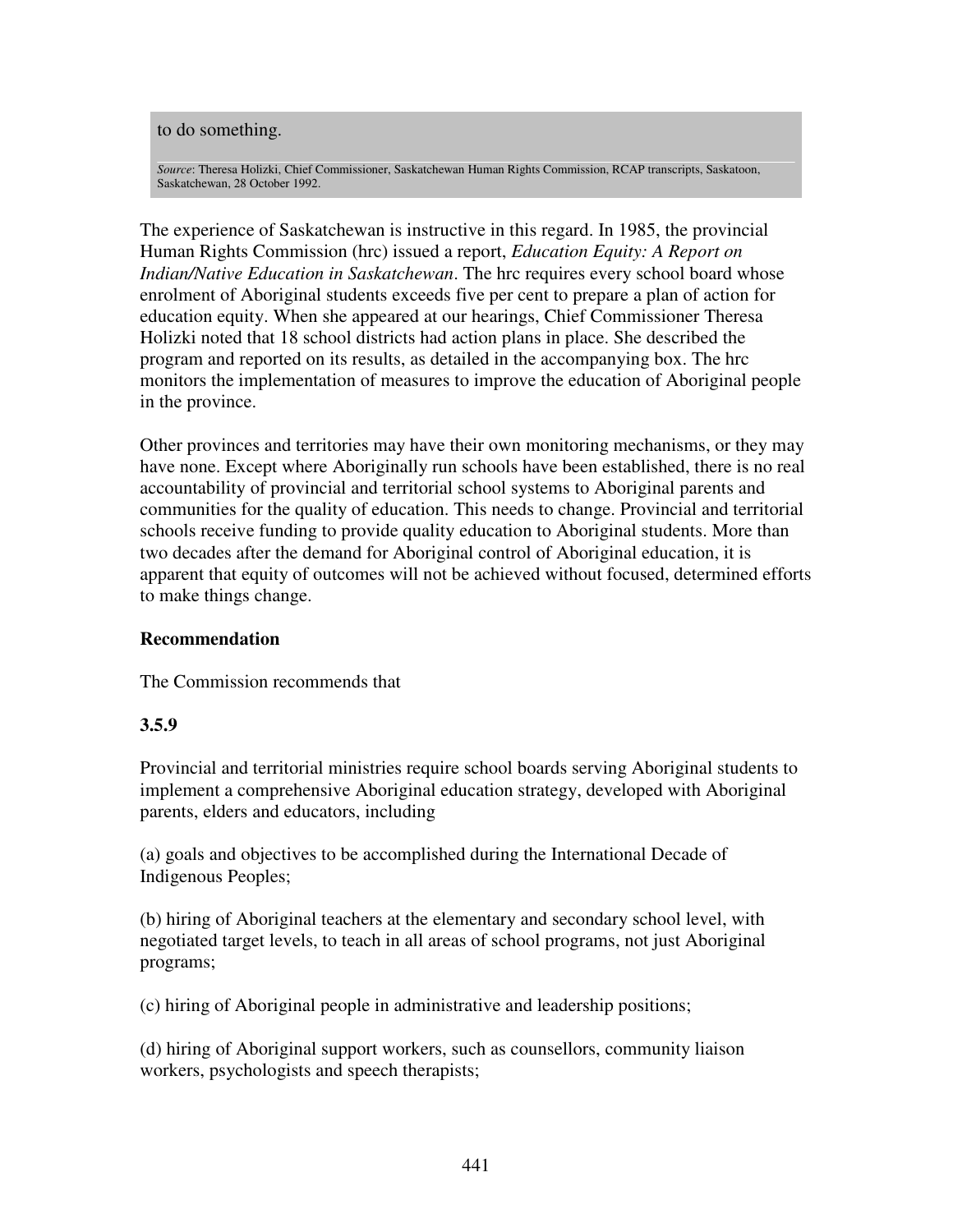(e) curriculum, in all subject areas, that includes the perspectives, traditions, beliefs and world view of Aboriginal peoples;

(f) involvement of Aboriginal elders in teaching Aboriginal and non-Aboriginal students;

(g) language classes in Aboriginal languages, as determined by the Aboriginal community;

(h) family and community involvement mechanisms;

(i) education programs that combat stereotypes, racism, prejudice and biases;

(j) accountability indicators tied to board or district funding; and

(k) public reports of results by the end of the International Decade of Indigenous Peoples in the year 2004.

# **4. Youth**

Aboriginal youth today straddle two worlds. The non-Aboriginal world has become a fast-paced, competitive, changing environment in which ever higher levels of education and new skills are required to survive. These are powerful cultural forces that necessitate a secure, solid identity to balance the conflicting messages and demands created where the Aboriginal and non-Aboriginal worlds meet.

The medicine wheel (Figure 5.4) illustrates the cultural implications of this convergence of worlds. Some youth, whose aboriginality has been nurtured in the family and through childhood schooling, function comfortably as bicultural individuals. Others have been raised in environments where their Aboriginal heritage is peripheral to daily life, and they live primarily in mainstream society. Social scientists use the term 'assimilated' or 'acculturated' to describe this pattern. In some communities, young people have had exposure to Aboriginal lifeways and are grounded in traditional Aboriginal value systems and beliefs.

The vast majority of Aboriginal youth, however, are simply struggling to survive. They are caught between the expectations, values and demands of two worlds, unable to find a point of balance. Their despair is manifested in early school leaving, substance abuse, suicide attempts, defiance of the law, and teen pregnancies. As shown in Figure 5.1, 57 per cent of Aboriginal people age 15 and over had less than a grade 9 education in 1991 or did not graduate from high school. <sup>35</sup> The comparable figure for non-Aboriginal people was about 37 per cent.<sup>36</sup> Shocking as these figures may seem, dropping out may be an understandable choice if attending school feels like a jail sentence. Unfortunately, those who leave school have few employment options. The rate of unemployment among Aboriginal youth who have not completed high school is notoriously high. If they try to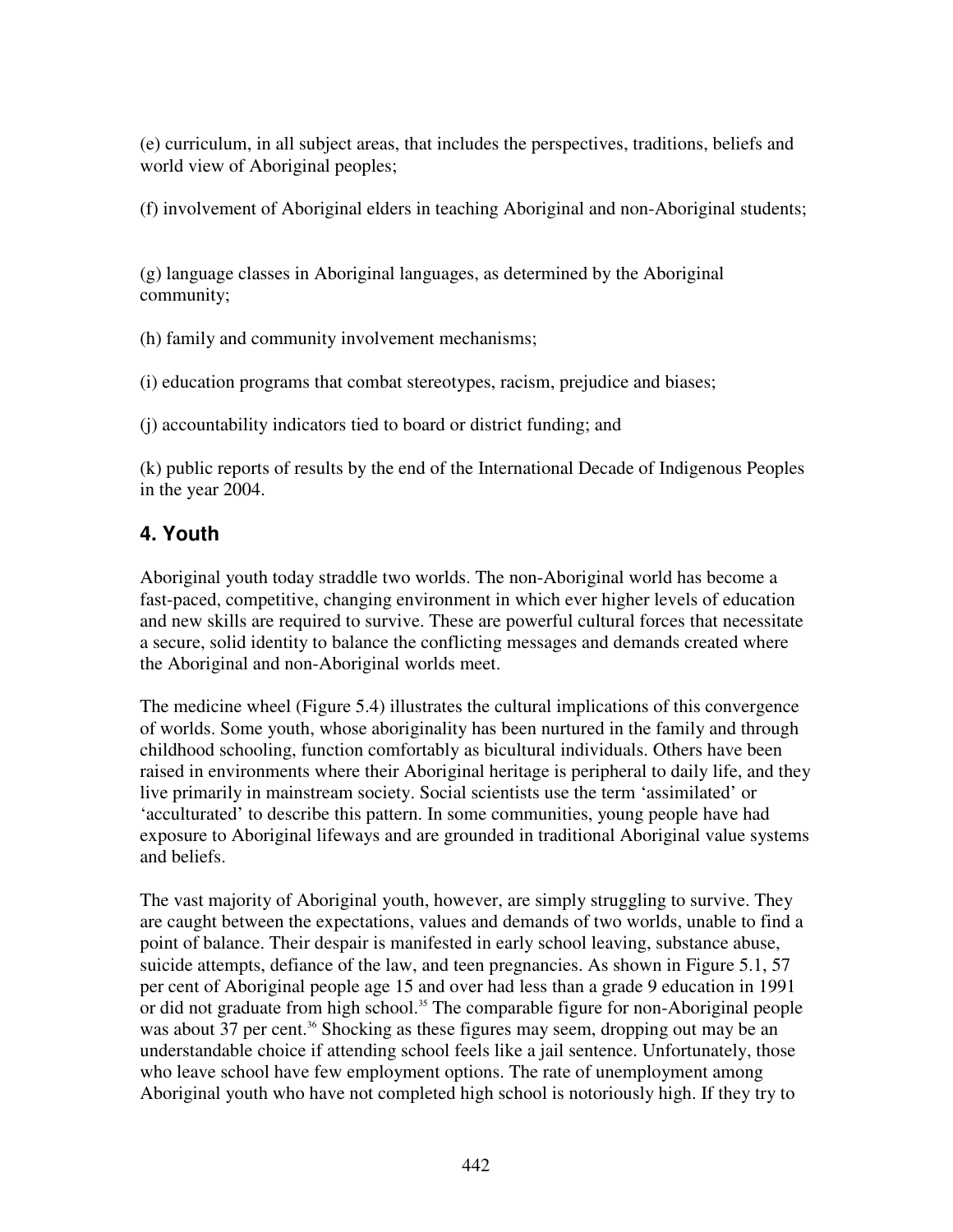return to school, they face many barriers in an education system that is not geared to mature students.



The experience of Aboriginal youth today stands in sharp contrast to the heritage of Aboriginal peoples. Traditional education prepared youth to take up adult responsibilities. Through apprenticeship and teaching by parents, grandparents, aunts and uncles, skills and knowledge were shaped and honed. In the past, the respective roles of men and women in community life were valued and well established, with continuity from generation to generation, so that youth saw their future roles modelled by adults and elders who were respected and esteemed within their world.

The transition from childhood to youth was, and continues to be for some, a time marked by traditional ceremonies recognizing the emotional, spiritual, physical and intellectual upheavals young people experience as they grow into their adult bodies, emotions and roles. The importance of the individual within the community is stressed with rites of passage — fasts, vision quests and ritual dances. The unique identity of the youth in the broader community is thus established and recognized. Through participation in community life from an early age, the youth observes and absorbs the knowledge and behaviour required to function successfully in adult roles in Aboriginal society. This is part of the lifelong learning process.

By the time they enter high school, many Aboriginal youth have spent eight years or more in an education system from which they and their parents feel alienated. In public schools, the absence of support for Aboriginal identities is overwhelming: no Aboriginal high school teachers; only a limited curriculum dealing with contemporary Aboriginal languages, cultures, history and political issues; an emphasis on intellectual cognitive achievement at the expense of spiritual, social and physical development; and the marginalization of youth in decision making about their education.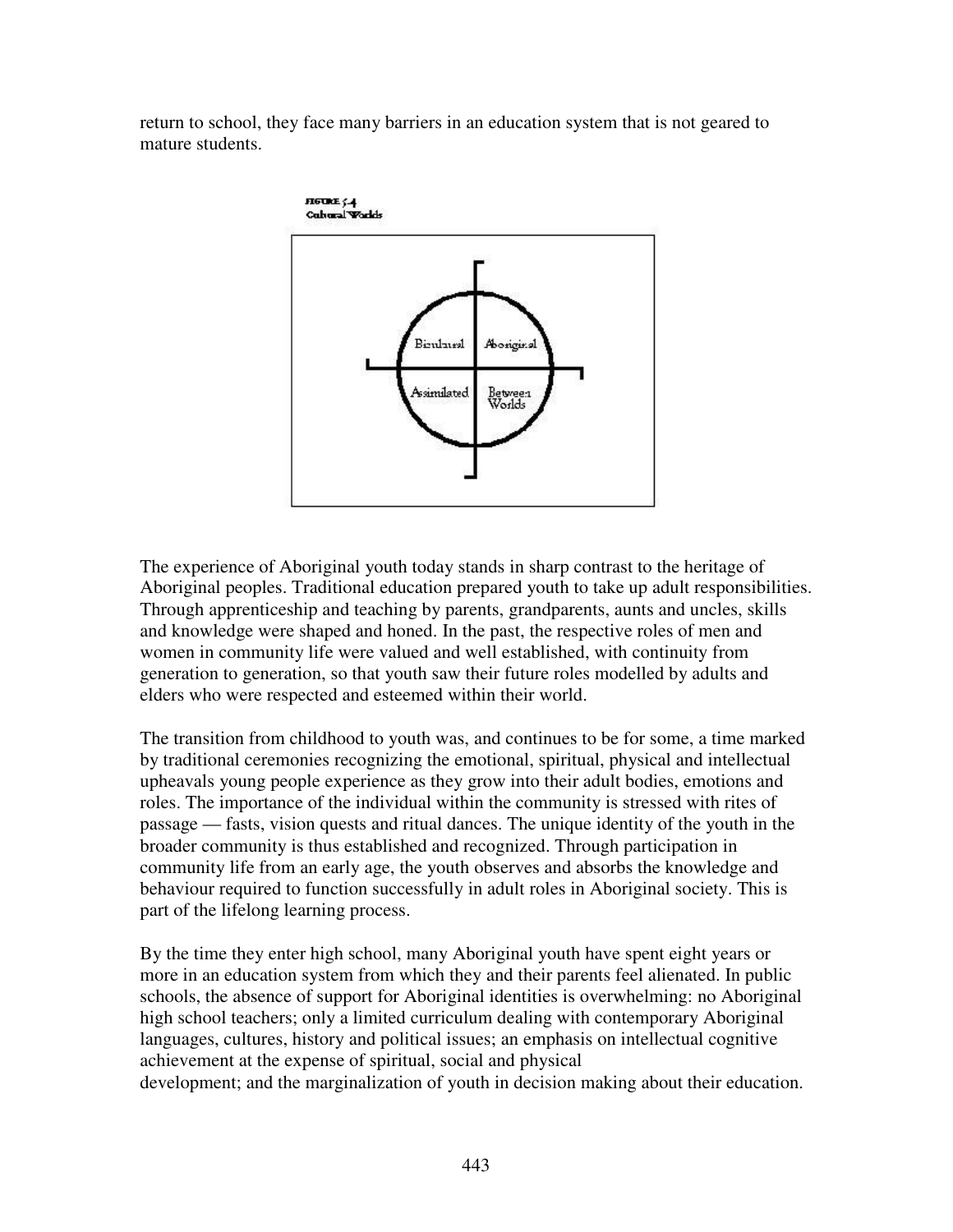At the high school level, most parents are even less involved in their children's education than at elementary school levels. Their exclusion from decision making is intensified where there are no local high schools, where teachers and administrators are non-Aboriginal, and where Aboriginal parents are in a minority. Issues of culturally appropriate curriculum, language education, parental involvement, and funding for curriculum development and culture programs are all present in the education of youth, as in the education of the child. Additional challenges are encountered in the education of youth are the need for youth empowerment; the need for local high schools; the opportunity to return to high school; and the transition from high school to economic activity and careers.

## **4.1 Youth Empowerment**

Parents are not the only ones who feel unable to shape the education process significantly. Youth themselves are excluded. The Commission heard testimony from youth that, although their present and future are at stake, they are rarely involved in decisions about their education. The same difficulties are present in public and Aboriginally controlled schools alike. This sense of disempowerment signals that the experience of youth is out of alignment with statements by Aboriginal leaders who place hope and trust in youth as the next generation of leaders.

What processes are needed so that youth can influence their environment and change the circumstances they find distressing? Schooling, in its organization and content, can help to foster students' potential as active, engaged Aboriginal citizens and leaders.

An extensive and soul-searching evaluative study of the education system in Nunavik in northern Quebec lends support to these voices. In 1992, the final report of the Nunavik Educational Task Force pointed out that the Kativik school board had implemented many of the changes that other Aboriginal people are advocating. They had offered Inuktitut classes and opportunities for cultural programs in the school. Yet their young people were continuing to leave the education system before completion and were becoming entangled in self-destructive behaviour such as substance abuse and suicide.

The report recommended a number of changes, including the development of an integrated and systematic culturally based curriculum; adopting high academic standards; moving to a 12-month school year; adopting the community school model; implementing relevant programs for youth; offering high-impact heritage adventure programs; and providing an alternative 'culture track' school program through the Land College. To promote youth empowerment, the study recommended the following:

Student initiated programs should be encouraged to involve students in school operations, to give them real responsibilities, and to involve older students in the creation and implementation of programs for all ages. This is to provide them with effective training, tools, and resources. Students should become a respected and responsible partner in maintaining an active community for learning. Student councils and committees, school host and monitor programs, peer and cross-age tutoring, and special projects such as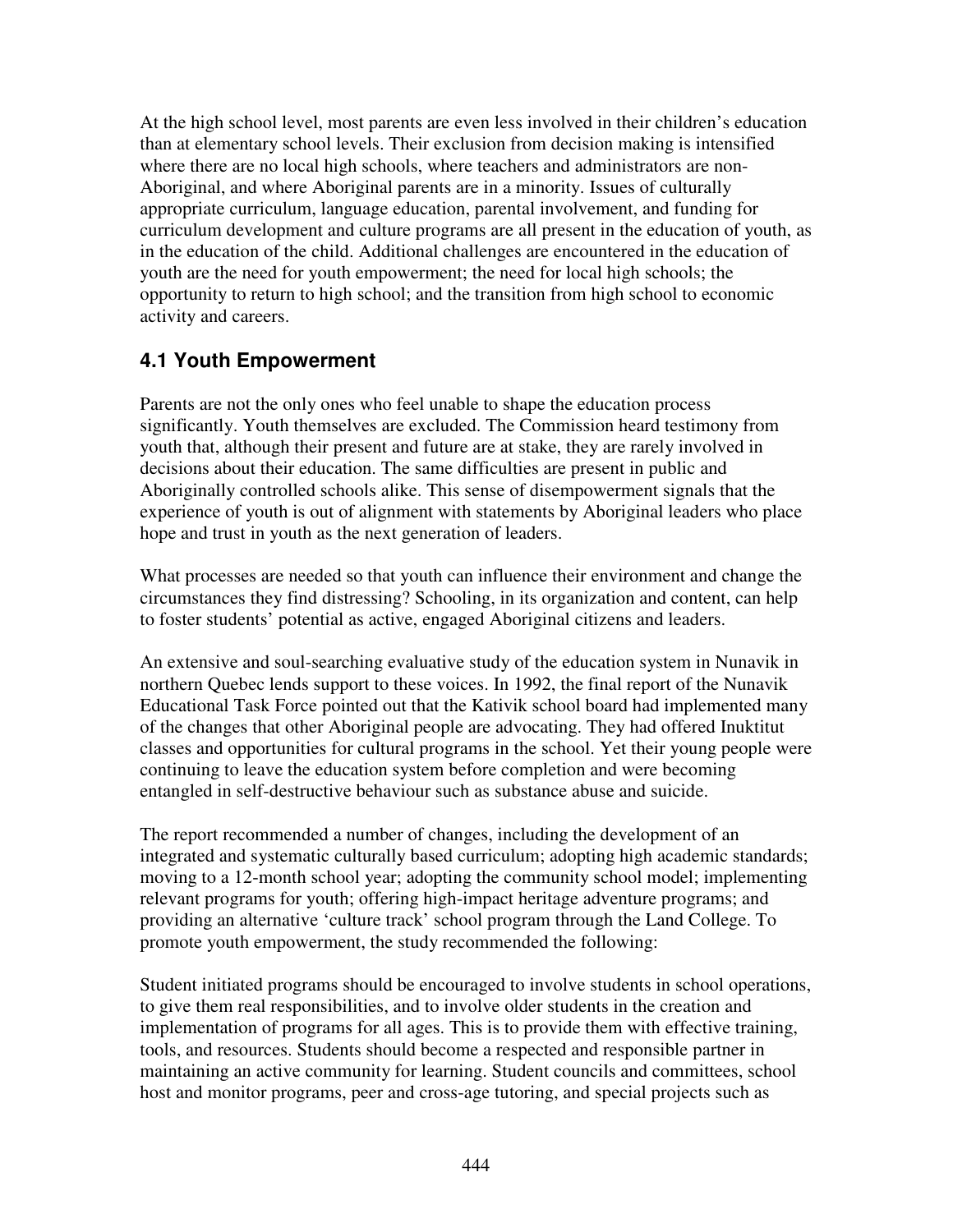travel and school exchanges and community volunteer service programs, are all examples of activities that student councils should take on to demonstrate that they have some real responsibility in the school. 37

Presentations made to us emphasized the importance of empowering youth. (Empowerment was a recurring theme in presentations from Aboriginal youth at our hearings; see Volume 4, Chapter 4.) There have been specific efforts to do this using a variety of approaches, or several approaches in combination, including cultural approaches, skills development and support programs, sports and outdoor education programs, and transformative education. We describe several programs that are under way. While the Commission found few formal evaluations of the strengths and weaknesses of these initiatives, it is important to report the efforts of dedicated educators, elders, community members and leaders.

### *Cultural approaches*

Cultural approaches start from the belief that if youth are solidly grounded in their Aboriginal identity and cultural knowledge, they will have strong personal resources to develop intellectually, physically, emotionally and spiritually. The ability to implement culture-based curriculum goes hand in hand with the authority to control what happens in the school system. Cultural programs can be added to the school curriculum, or the whole curriculum can be developed around a cultural core. The most established cultural programming can be found in the schools governed by Aboriginally controlled boards, for example, Kativik school board and the divisional boards of the Northwest Territories. They have been able to implement curriculum changes that communities in other parts of the country are still struggling to achieve. But there is progress in other locations, and we sample a few of them.

• Joe Duquette High School is an Aboriginally managed high school in Saskatoon, established under the jurisdiction of the separate school board. It has strong cultural programming, and there is a culture camp at the end of each year. It has been difficult to establish a strong language program because the students come from many nations with diverse languages. Joe Duquette is operating at maximum capacity.

• Children of the Earth is a high school in Winnipeg school division no. 1. In its few years of existence, it has grown rapidly. The school offers a strong cultural core as well as specific support programs that are provincially funded. Students from Children of the Earth who appeared before the Commission spoke about the school with commitment and with enthusiasm about completing their high school education.

• Ile-a-la-Crosse School in northern Saskatchewan is operated by a board composed of local people. It offers education from junior kindergarten to grade 12. Métis values, history and culture are an integral part of all subject areas, and Michif is taught as a language credit. The school building houses a daycare facility, dental clinic and public library, and the gym and classrooms are used in the evenings for public events.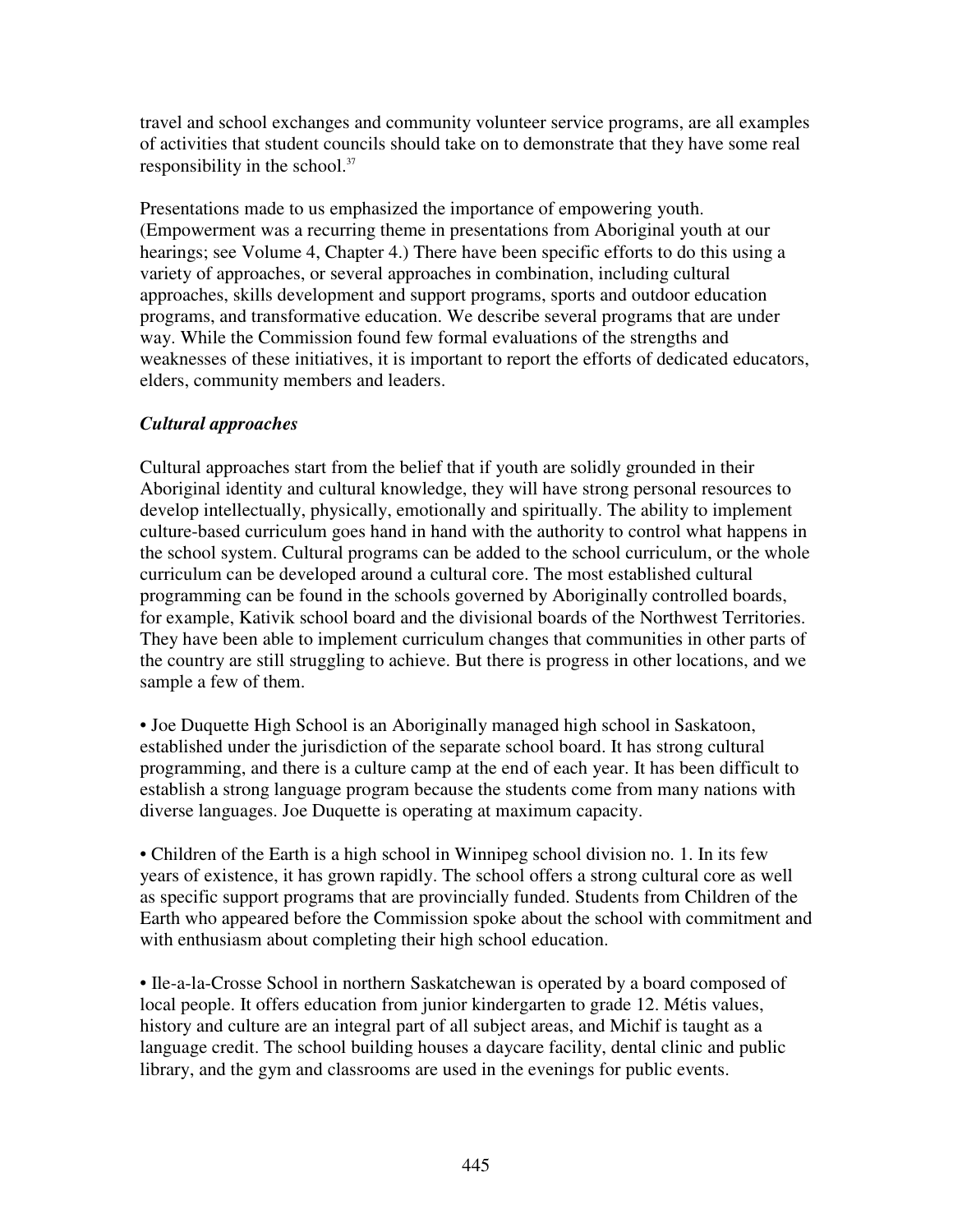• The Kahnawake Survival School (Quebec) began more than 20 years ago when Mohawk students and parents fought to establish their own school. Today, it has 170 students, from grades 7 to 11. Haudenosaunee history and culture are part of the curriculum, and the students study Mohawk language in class daily. The students' council is modelled on the traditional Mohawk government. Students sit in clans and make decisions by consensus. The council has been able to influence the school's policies.

In addition to Aboriginally run schools, provincial and territorial governments have launched important curriculum initiatives resulting in Aboriginal curriculum in the classroom. Curriculum for Dene Kede and Inuuqatigiit in the Northwest Territories are examples. In British Columbia, a First Nations studies curriculum has been developed for grade 12. Ontario has also implemented a Native As Second Language Program and produced an Aboriginal studies curriculum for grades 7 to 10.

Despite the positive contribution of culturally based programs to the lives of youth, students may have problems obtaining credit for traditionally based education. Representatives from the Nutshimiu Atusseun training centre told the Commission that the traditional wilderness skills taught by elders as part of their youth training program are not recognized by the department of education in Quebec. The department does not recognize the elders as teachers, so youth do not receive credit for the training, although they receive credit for components not taught by elders, such as first aid and job search skills. The centre has faced funding difficulties, particularly since funders of job-related skills increasingly emphasize accreditation.<sup>38</sup>

The use of Aboriginal role models is another approach that uses Aboriginal identity to motivate youth. Health Canada has been a major sponsor of a role model program based in part on posters featuring the accomplishments of Aboriginal people. Many of the role models travel across the country and speak to Aboriginal youth. Teachers could also serve as role models, but there are few Aboriginal high school teachers in education systems today.

#### *Skills development and support programs*

Some education programs help youth develop the skills they need to complete their academic work successfully. Through tutoring, counselling and skills development, they help to strengthen the individual's capacity for achievement. Career counselling and fairs help expose youth to career possibilities. Other programs target at-risk youth, often providing alternative programming or specific information programs that might reduce youth involvement in risky lifestyle choices such as substance abuse, unprotected sexual activity or gangs. These programs are sometimes combined with cultural approaches to tackle root issues of identity and alienation.

The Vancouver school board has introduced a program called Instrumental Enrichment, based on the work of Israeli educator Reuven Feuerstein. By working through a structured set of exercises, students develop problem-solving strategies that can be used in classroom work. They are also encouraged to apply the same principles and processes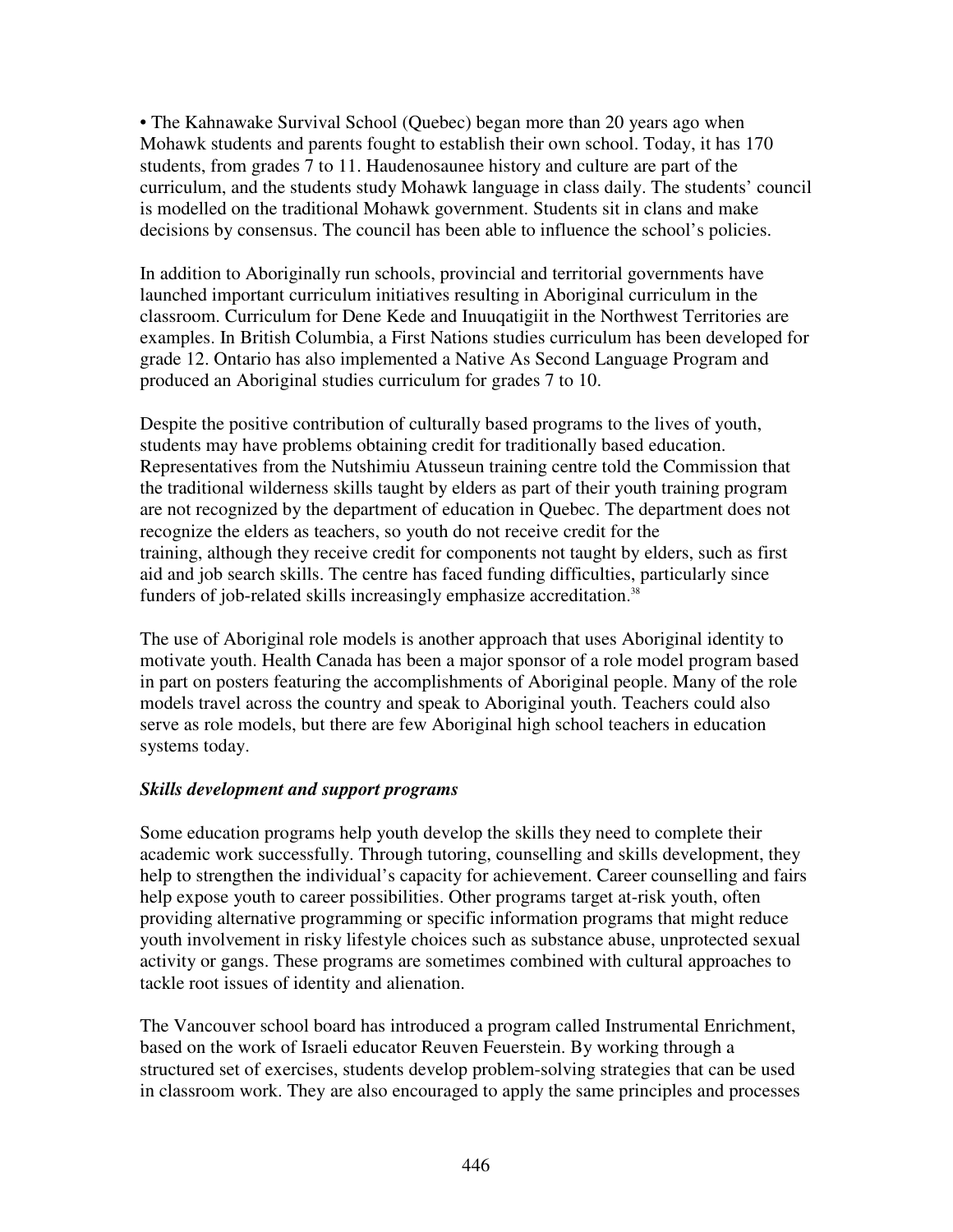of problem solving to concerns in their daily lives. While the program serves both non-Aboriginal and Aboriginal students, the First Nations specialist employed by the Vancouver school board has played a leading role in developing and implementing this program. Many Aboriginal students have discovered for themselves that they are competent and creative learners. 39

As well as offering a strong cultural program, Children of the Earth High School in Winnipeg offers a variety of support programs. Pride is an early detection and prevention program designed to prevent chemical dependency. Witchi-ak-kan-nak (partnerships) offers alternatives to students who might be attracted to gang-related violence.

Vincent Massey Collegiate in Fort Garry school division no. 5 has implemented an Empowering Aboriginal Students program. To enhance the self-concept of youth, it has introduced more Aboriginal history, language and culture in the curriculum and has increased staff awareness of the social and political concerns of students. It has also established a mentorship program between Aboriginal youth and adults.

In 1992 the First Nations House of Learning at the University of British Columbia initiated the Synala Honours Program, which offers grade 11 students a six-week oncampus experience in the summer to introduce them to university life. The students are encouraged to pursue professional careers through a program that addresses intellectual, physical, emotional and spiritual dimensions of learning. The program has a strong focus on Aboriginal identity.

#### *Sports and outdoor education programs*

Sports provide a vehicle for physical and emotional development, the nurturing of pride and Aboriginal identity, and the fostering of leadership skills. Sports can be integrated into school programs or friendship centre programs or sponsored by other community organizations. Team sports have been very popular in Aboriginal communities across the country, as have traditional sports.

The potential of traditional sport and games as a form of youth empowerment is described by Alwyn Morris, a member of the Mohawk nation and 1984 Olympic gold and bronze medallist in kayaking:

[T]raditional sports are a recreation activity as well as a method of enhancing cultural retention. Many of the games promote values that were practised traditionally. Some games promote a spiritual value, others identify the high level of respect the people displayed for all humans, specifically women. Still others had a dispute settling purpose. Traditional training respects and fosters strength; spiritually, mentally, physically and emotionally, traits needed to be instilled in our youth today for their personal growth.<sup>40</sup>

Popular Canadian culture often emphasizes the elite athlete. While individual excellence is highly valued in Aboriginal cultures, there is also a strong collective tradition. The Arctic Games are a good illustration. The games include seal skinning, tea boiling, fish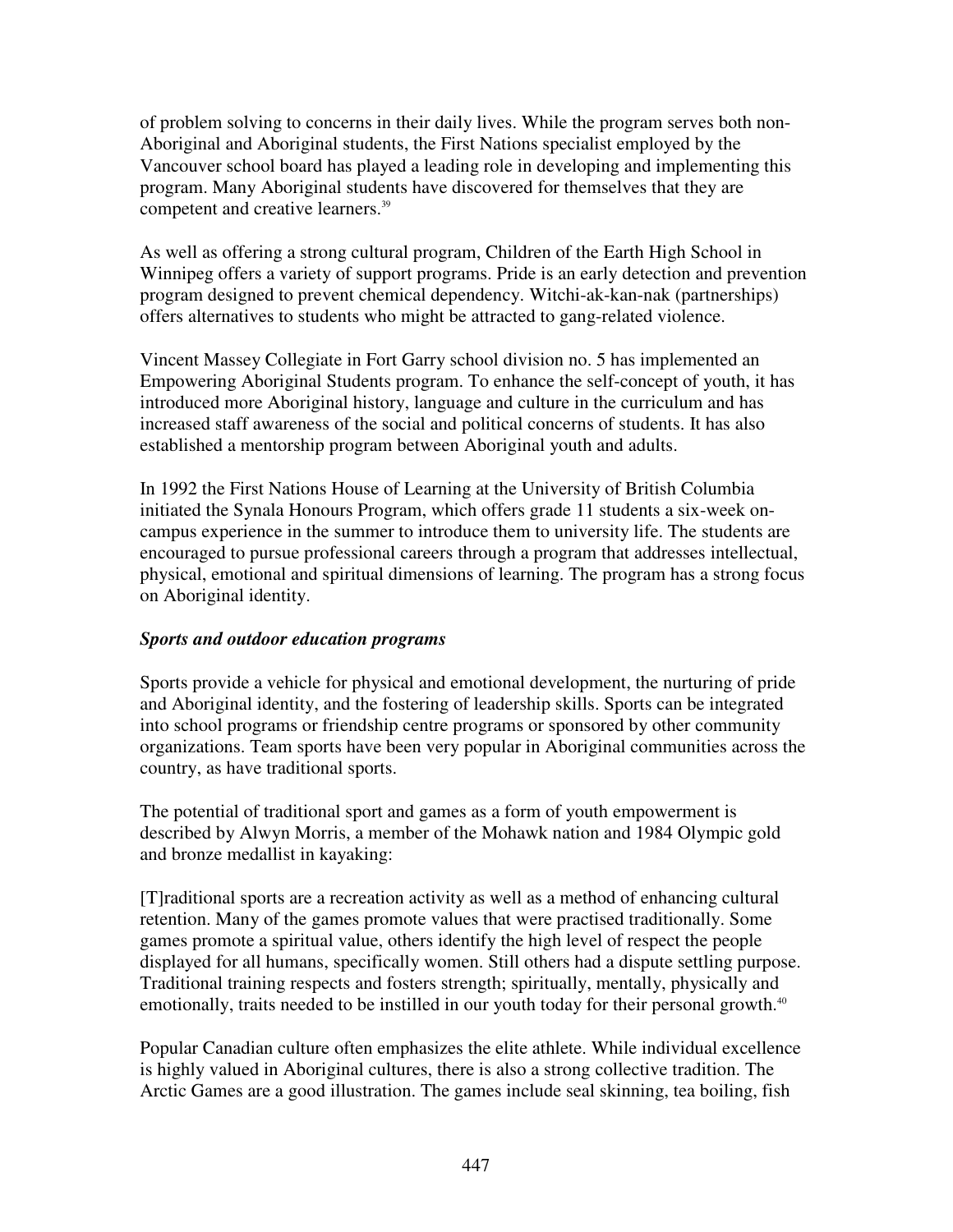cutting, one- and two-foot kicks and head pulls — and competitors actually teach each other during the competition!

Sports have provided an important mechanism for youth development, as illustrated in the following examples.

The First Nations Ski Team in Calgary was established by Cort Gallup, a Cree who reached the top ranks in the Alberta skiing world. His experience taught him to believe that the physical challenge of skiing could help Aboriginal youth rediscover the superb mental and physical conditioning required of warriors and hunters in traditional societies. Twenty young people between the ages of six and 16 now train year-round for the team. Their school work has improved, their alcohol and drug consumption is non-existent, and their self-esteem has soared. The skiers have started a traditional drumming and dancing group that pulls in elders and other youth who do not wish to ski. Local merchants donate equipment, families raise money, and ski hill operators offer slope time for training. This initiative is entirely community supported.<sup>41</sup>

On the west coast, the annual all-Aboriginal basketball tournament attracts youth and adult teams in all age categories, male and female, from First Nations villages up and down the coast. Tribal reputations are put to the test in a week-long competition each January in Prince Rupert. Traditional entertainment is provided by students of various nations. Teams put in months of local fundraising to participate in this popular event.

Outdoor education programs have also been a vehicle for youth empowerment by combining outdoor skills, traditional land-based skills, and cultural and environmental awareness. Elders are often the primary teachers. On-the-land programs, survival camps and other culturally based outdoor programs have been initiated by some schools. The Rediscovery summer camps, for example, bring together young people between the ages of eight and 17 to spend seven days on the land learning traditional knowledge and skills. The program content differs according to the ecosystem: in Fort McMurray in northern Alberta, students canoe, hunt for small game, fish in fresh water and learn to set up camp. In coastal British Columbia, the young people develop skills related to the ocean. The Canadian Outward Bound School has also worked with Aboriginal schools in various parts of the country to run youth programs.

In Big Trout Lake, Ontario, community members have created their own land-based program. Elders take about 40 young people out on traditional land for several weeks at a time during each of the four seasons. Since 1982, the Nutshimiu-Atusseun training centre on the north shore of the St. Lawrence in Quebec has offered a 16-week youth program, of which eight weeks are spent with elders on the land. The Avataq Cultural Institute in Nunavik operates a traditional Inuit summer camp in Inukjuak each year, and a similar summer camp is operated by the community of Kuujjuaq. In New Brunswick, a summer camp provides cultural enrichment for Mi'kmaq and Wuastukwiuk (Maliseet) students.

#### *Transformative education*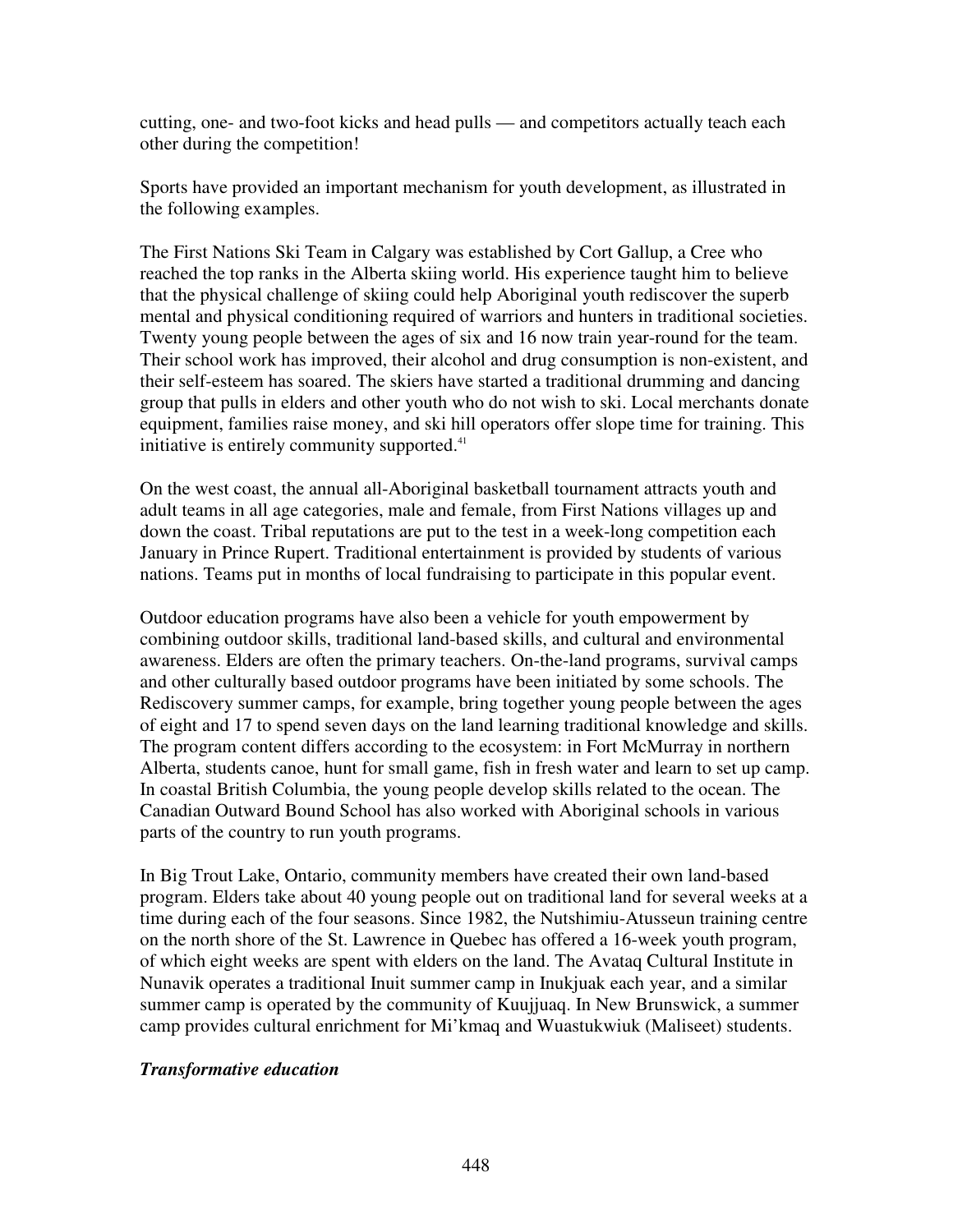Many of the youth who spoke before the Commission expressed their deep desire to be involved in their communities, to see the school joined to the real issues of their lives, to see relevance in what they are learning, to make a difference. Education as they experience it is something removed and separate from their everyday world, their hopes and dreams. This sense of distance between learning in the school and the world around them does not have to exist. It can be bridged in a number of ways.

One way is to cast aside the walls of the school and to treat the whole community as the site of education. We saw an example of this in the Akwesasne science and maths project. As part of the learning process in that curriculum, youth became involved in examining water quality. A real community issue became the focus for learning about biology, chemistry, geology and mathematics. The potential to learn citizenship skills can be woven into this learning, as well as the spiritual and ethical dimensions of the issue. For students, this is engaging learning that connects them to the whole of community life.

Another way to transcend this divide between the school experience and daily life is to take as the focus of learning the issues that are most relevant to youth. Excellent study and practice in education have emerged from other parts of the world where people have also experienced colonialism or racial oppression. <sup>42</sup> This form of education — called by a variety of names, including transformative education, popular education and critical pedagogy — acknowledges that the educational process is one of unequal power relationships. Students should be active creators of knowledge rather than passive recipients. The teacher is perceived as a facilitator who can guide the educational process without dominating.

By connecting their experiences to the broader picture, students are able to develop an understanding of the political, social and economic forces that shape their lives. This kind of understanding is critical for youth. The pain experienced in everyday life — racism, violence, poverty — is raw and real. Most youth do not yet have an interpretive framework that helps them understand their own experiences as part of the larger struggle of Aboriginal peoples for their rights. Many blame themselves for life conditions over which they have little control and, as a result, gravitate to risky, self-destructive lifestyles.

Transformative education uses the students' personal experiences as the springboard for deeper analysis and understanding. School courses in history, literature, Aboriginal studies, social studies, geography, art, theatre arts and other subject areas have the potential to transform experiences into an intelligible pattern with local, regional and global aspects. This educational process is participatory and may use experiential learning, research projects, oral histories, theatre, drawing techniques and other forms of creative expression to do analysis. An important dimension of the learning is the sharing of knowledge by all participants: everyone contributes and there is no competitive ranking of performance.

Youth must become active agents capable of taking action to transform the imperfect world they encounter. This is the basis of active, responsible citizenship. Youth who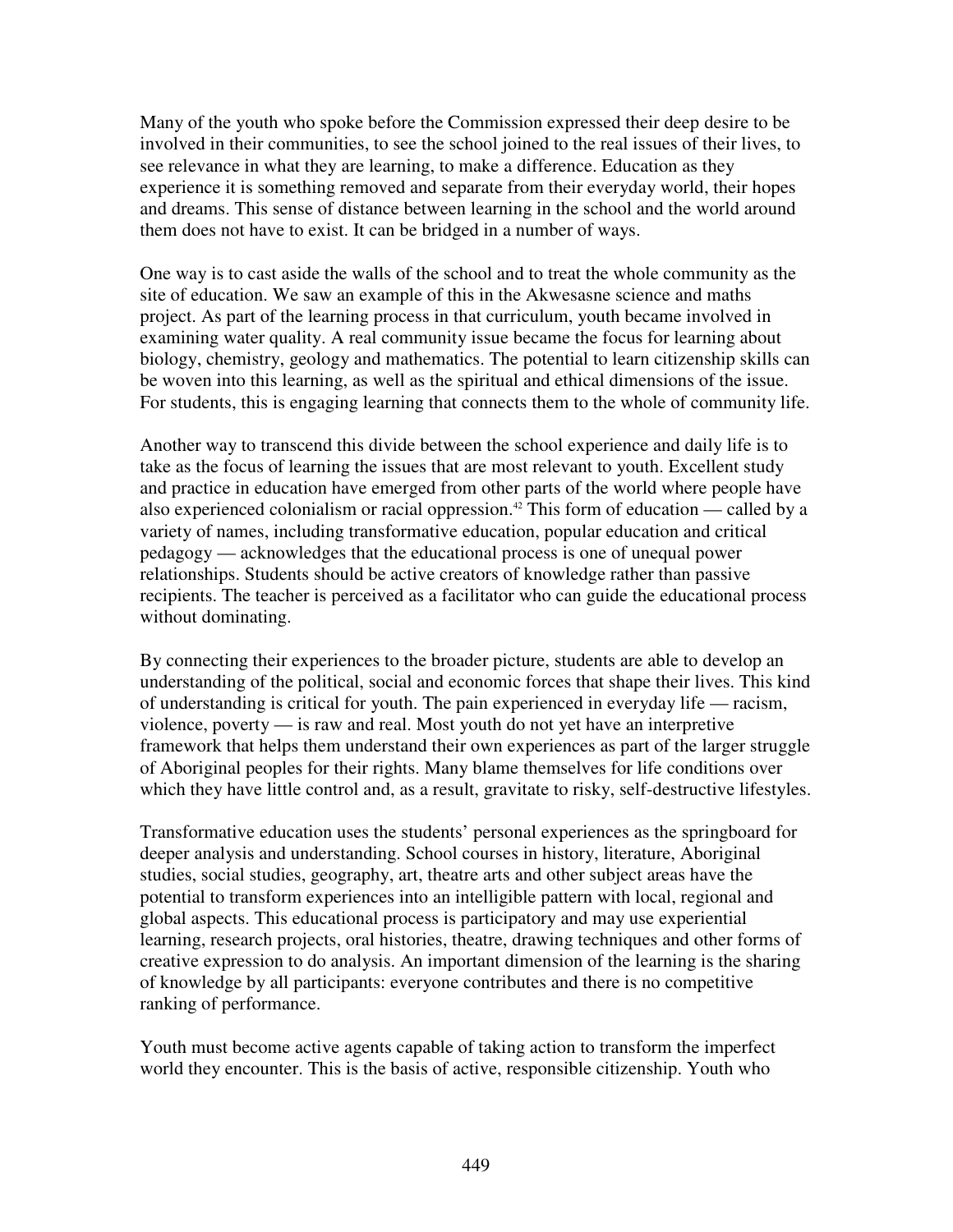spoke before the Commission talked about the importance of confronting the problems they face. They came forward with examples and proposals:

The youth in this community should organize a youth group with the express goal of combatting racism. The group could be called Kids Against Racial Discrimination and should work with a number of community organizations to develop programs to make people feel welcome, not excluded, and to educate all people in the community on the need for equality of support and of treatment. Schools must include programs against racism in curricula at all levels. Schools must provide opportunities for all students to learn about the values and beliefs of other people. The study of Native culture, for example, should be compulsory for non-Aboriginal students also.

Dawn Campbell North Battleford Comprehensive High School North Battleford, Saskatchewan, 29 October 1992

As recommended in *Silatunirmut: the Pathway to Wisdom*, a study discussed earlier, youth must have opportunities to assume positions of leadership. Student councils, peer teaching, youth conferences and recreation leadership training are all options for expanding the capacities of youth for future leadership. In high schools where Aboriginal students are in the minority, proactive approaches may be required to invite Aboriginal youth into leadership roles.

Also important are youth exchanges and travel. School exchanges expand learning, understanding and possibilities. Some schools already hold such trips. International exchanges should also take place. A few Aboriginal young people have travelled internationally with programs like Canada World Youth, and others have attended international gatherings of Indigenous peoples. There should be more opportunities for Aboriginal youth to make connections with Indigenous youth in other parts of the world. Transformative education, used in conjunction with travel, would help youth to analyze the links between their experience and the broader patterns of social and political life they encounter in the world.

#### **"They Look A Lot Like Us"**

In May 1987, 12 students from Coppermine, Northwest Territories, 10 of them Inuit, travelled to China to explore a different culture and way of life. Their journey took them to Mongolia where they were to encounter a people with a culture and lifestyle that bore remarkable similarities to Inuit life. Their journey is documented in a film, "They Look A Lot Like Us — A China Odyssey" (Kudluk Productions, 1987), which has won several awards.

Electronic adventures are also opening the door to exchange as students are introduced to the Internet and are able to chat with their counterparts in other parts of the world. Discussions have linked classrooms of Indigenous youth from Australia, New Zealand, the United States and other countries. Through the SchoolNet project, opportunities for electronic communication could open up significantly in the next decade.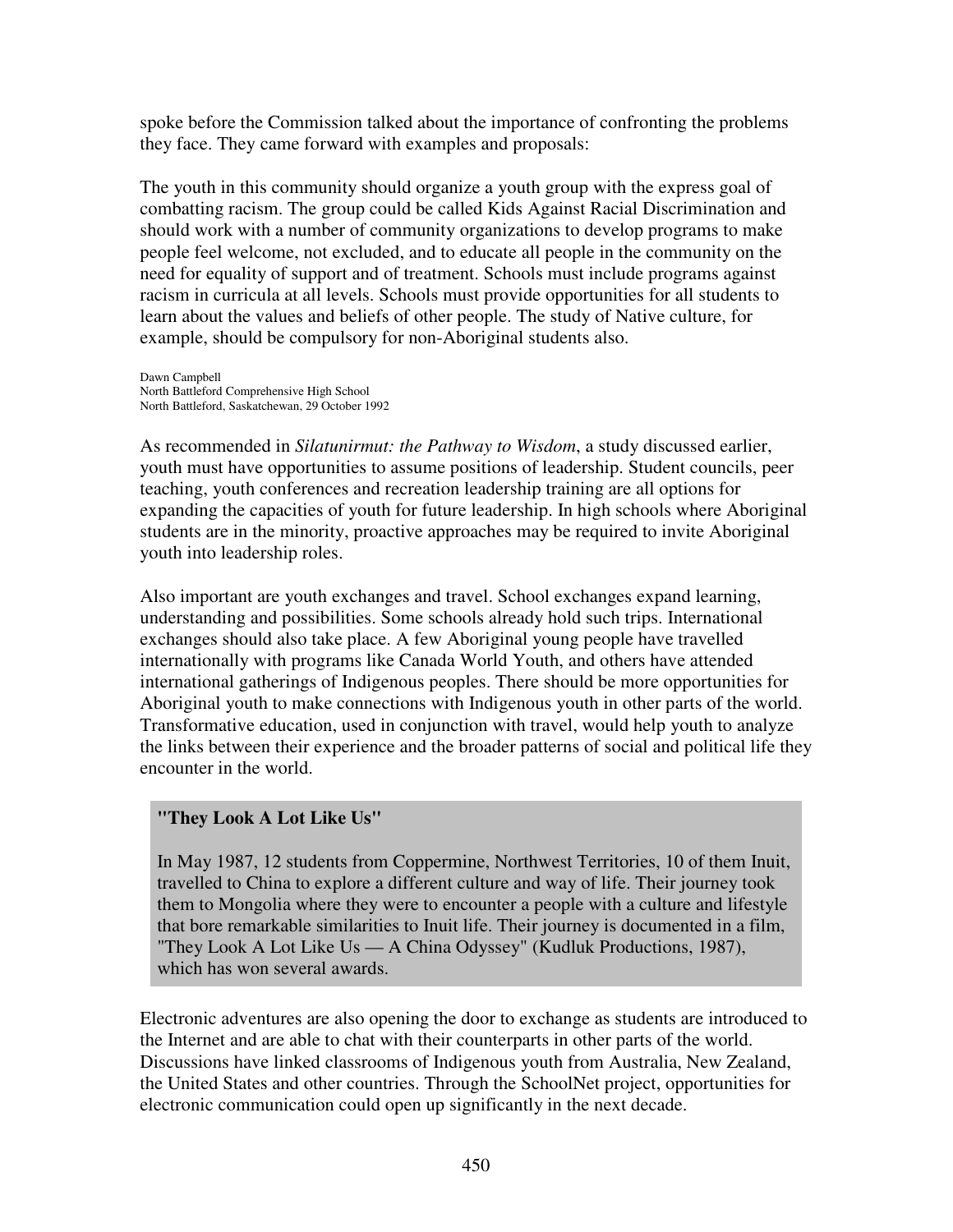#### **Recommendation**

The Commission recommends that

### **3.5.10**

Aboriginally controlled, provincial, and territorial schools serving Aboriginal youth develop and implement comprehensive Aboriginal youth empowerment strategies with elements elaborated in collaboration with youth, including

(a) cultural education in classroom and informal settings;

- (b) acknowledgement of spiritual, ethical and intuitive dimensions of learning;
- (c) education to support critical analysis of Aboriginal experience;
- (d) learning as a means of healing from the effects of trauma, abuse and racism;
- (e) academic skills development and support;
- (f) sports and outdoor education;
- (g) leadership development; and
- (h) youth exchanges between Aboriginal nations, across Canada and internationally.

# **4.2 Need for Local High Schools**

The highest drop-out rate for Aboriginal students is between grades nine and 10. Where there is no local Aboriginally controlled high school, entering high school outside an Aboriginal community may be the youth's first direct experience with the attitudes of mainstream society. At this vulnerable age when there are intense social pressures, youth in public schools frequently encounter racist attitudes and behaviour that undermine their self-esteem. Presenters pointed out schooling practices that discriminate without malice on the part of teachers:

We put Mi'kmaq [language] into kindergarten and then switch them in primary level to English with the hope that they'll start getting it….So little is understood [about the length of time] it takes to be able to think in the second language. Our students leave Eskasoni at grade 10. By that time they have been given English language instruction in school, but they are still thinking in Mi'kmaq when they leave here to go to Riverview High School. There they are subjected all day to English, at a pace that assumes they should know what is happening. Questions are given to them…and by the time the student has thought about what was asked, and what needs to be said based on what he read last night, and by the time he comes up with the right words in English to express his Mi'kmaq thinking, the teacher has long gone, moved on to someone else.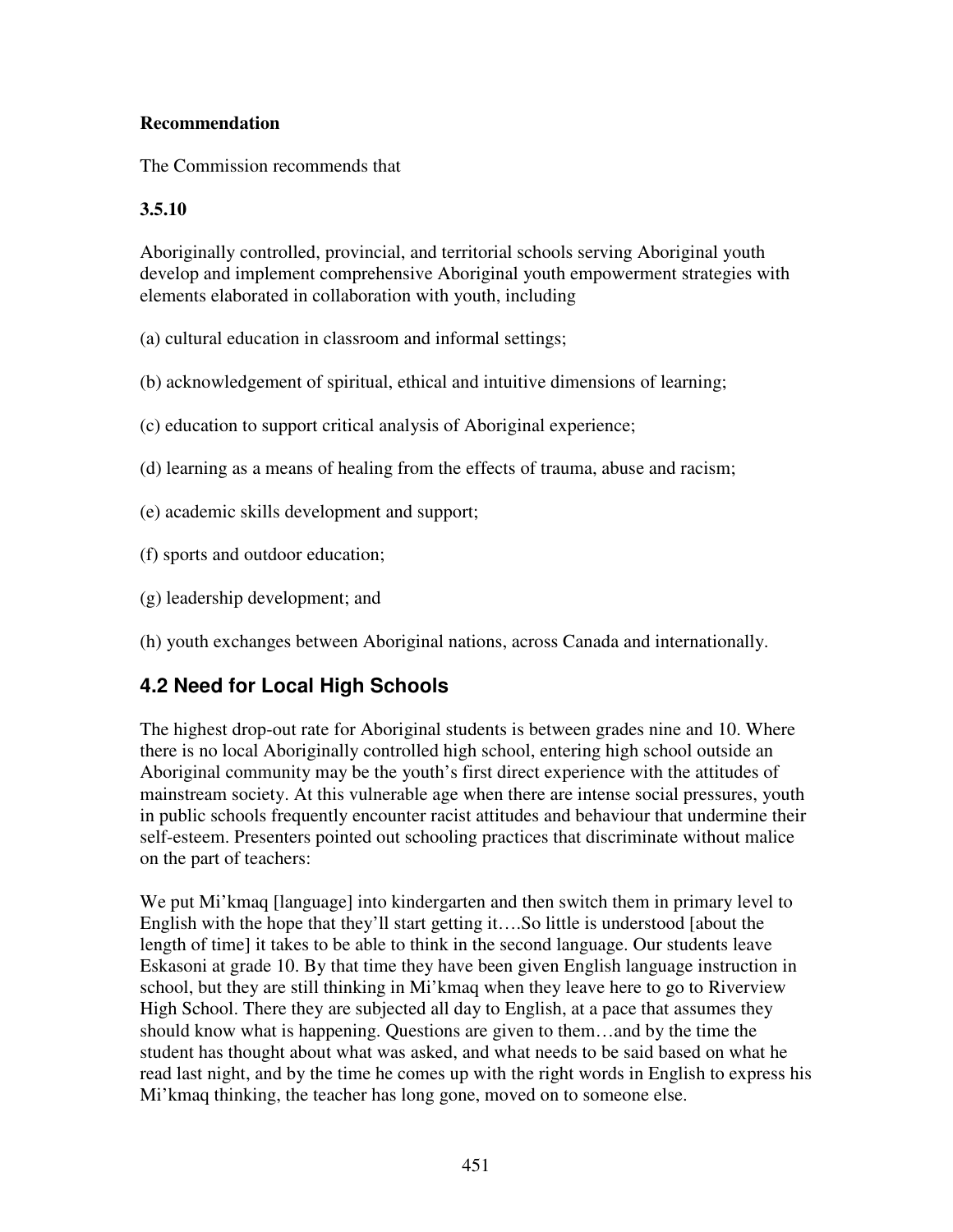Marie Battiste Cultural Curriculum Co-ordinator Eskasoni School Board Eskasoni, Nova Scotia, 7 May 1992

For many youth in geographically isolated communities, there are no local high schools. To continue their education, they must relocate to urban centres or spend many hours commuting. The transition to high school demands massive disruption of their family and community life, and they experience intense isolation and loneliness.

Our children, before they actually grow up…have to leave their parents to go down south, but they cannot survive in the big cities, so they just end up coming back to their own people because they get very lonely in the bigger cities, and it is a very different type of life and this is what happens. They come back to the communities and they are not hunters any more because they were not properly trained by the elders.... [translation]

Johnny Epoo President, Avatuck Winnipeg, Manitoba, 21 April 1992

The availability of high school education in remote or isolated communities varies from region to region. In band-controlled schools, 27 per cent go to grade 12; 59 per cent of them have grade 9, 10 or 11. The Northwest Territories has a goal of establishing high school services in every community.<sup>43</sup> In the Baffin Island region, early secondary education (grades 9 and 10) is available in all communities, and in Nunavik, high school can be completed in almost all of the 14 communities.

#### **Wahsa Distance Education High School**

Wahsa is a radio high school that was established in 1989 by the Northern Nishnawbe Education Council in northwestern Ontario. It serves 23 First Nations communities, most of which have only fly-in access. Radio classes are broadcast on the FM band two or three times a week, and students meet in a local community learning centre under the supervision of a local community facilitator who is responsible for creating a positive learning environment. The students hold audioconferences with the teacher by using a telephone convener that brings students from different communities on-line at the same time for discussion with the teacher. The 'Wahsa Express'is a plane service that carries students'assignments back and forth to Sioux Lookout for marking once a week. A free tutoring hot-line and fax service gives the students additional contact with their teachers. On-site tutors help students four to eight hours a week. At least once a term, a teacher visits students in each community. Wahsa also offers Ontario correspondence courses, with the same support services as for its radio courses.

One of the important contributions of Wahsa is its creative organization of student enrolments. The school takes in students six times a year, to complete seven-week terms, each worth half a credit. Through this flexible system, students who have to leave school temporarily can resume their studies without significant loss of time or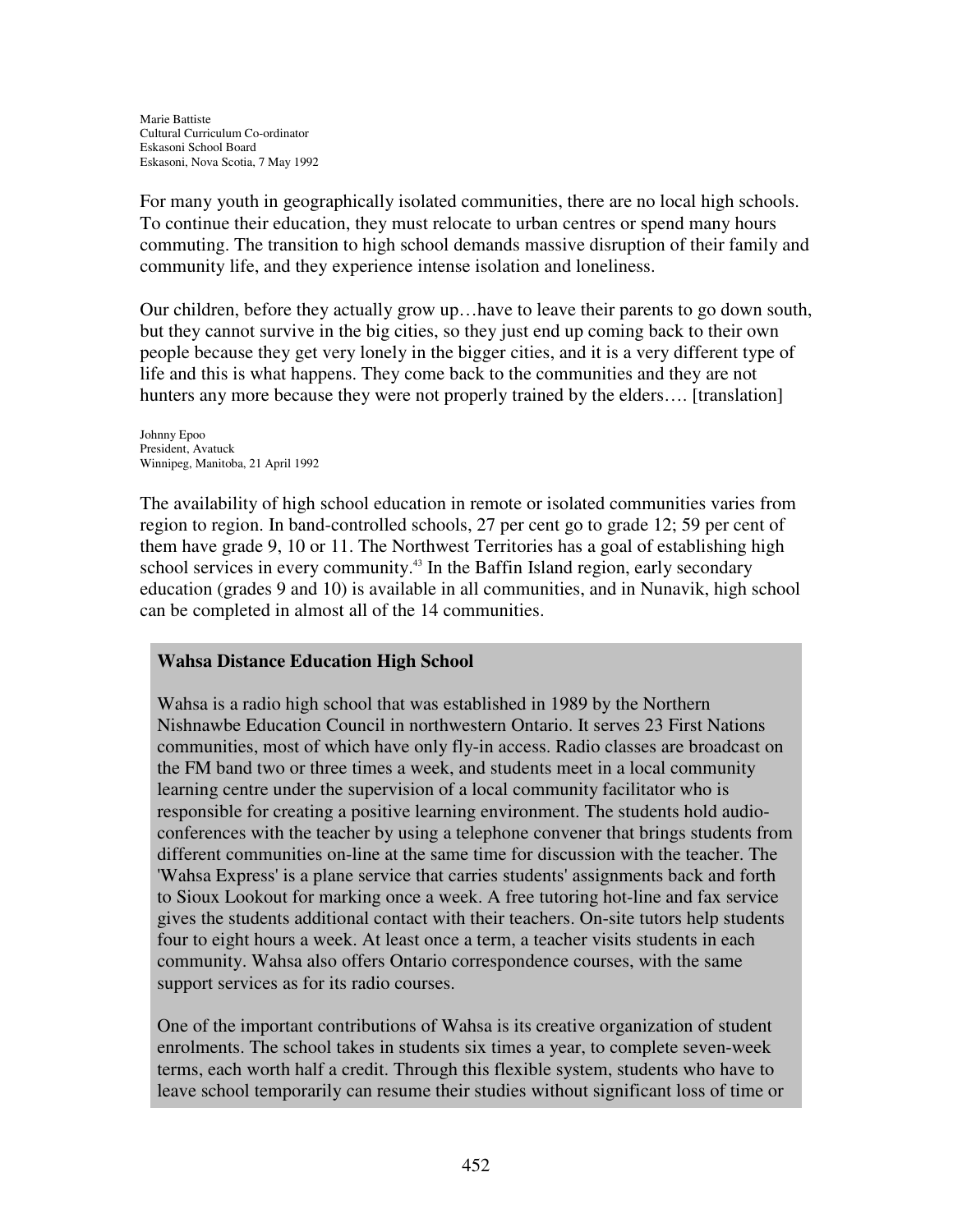#### credit.

Technological difficulties have hampered Wahsa's programming. The Wahsaserviced communities use analogue telecommunications equipment rather than the more recent digital equipment. Some communities are equipped only with radio phones. Students in some communities have had to attend a teleconference by crossing the lake in the middle of winter to use a radio phone installed outside on a screened porch. Education funding shortfalls have also limited the program's operations.

The greatest deterrent to extending high school education to all Aboriginal communities has been the high cost of offering local services where there are small numbers of students. For parents, it is also a dilemma: should they lobby for local high school services when course options will be limited, or should they send them to a regional centre where there are more choices?

Fortunately, alternatives are emerging. Some distance education projects geared to high school education have shown promising results. With a focus on youth education, the Wahsa Distance Learning High School, initiated by the Northern Nishnawbe Education Council in northwestern Ontario, has innovative ideas to encourage completion of high school programs (see box). While distance technologies in Aboriginal education still require much cultural refinement, early results suggest they are a viable option when carefully established under Aboriginal control.

There are also other options. One is to establish regional schools for Aboriginal students in Aboriginal communities. Another is to combine study in the home community with seasonal institutes that bring students from small communities together for short-term intensive instruction in some subject areas where more specialized facilities are needed. Flexibility and creativity may produce some unique combinations of educational services. The Wahsa Distance Learning High School demonstrates that flexible timetabling can expand the options available for young people.

#### **Recommendation**

The Commission recommends that

#### **3.5.11**

High school programs be extended to communities, using cost-effective options agreed upon by parents and families, including

(a) complete school facilities for local high school delivery;

(b) regional high schools in Aboriginal communities;

(c) culturally appropriate, interactive distance education; and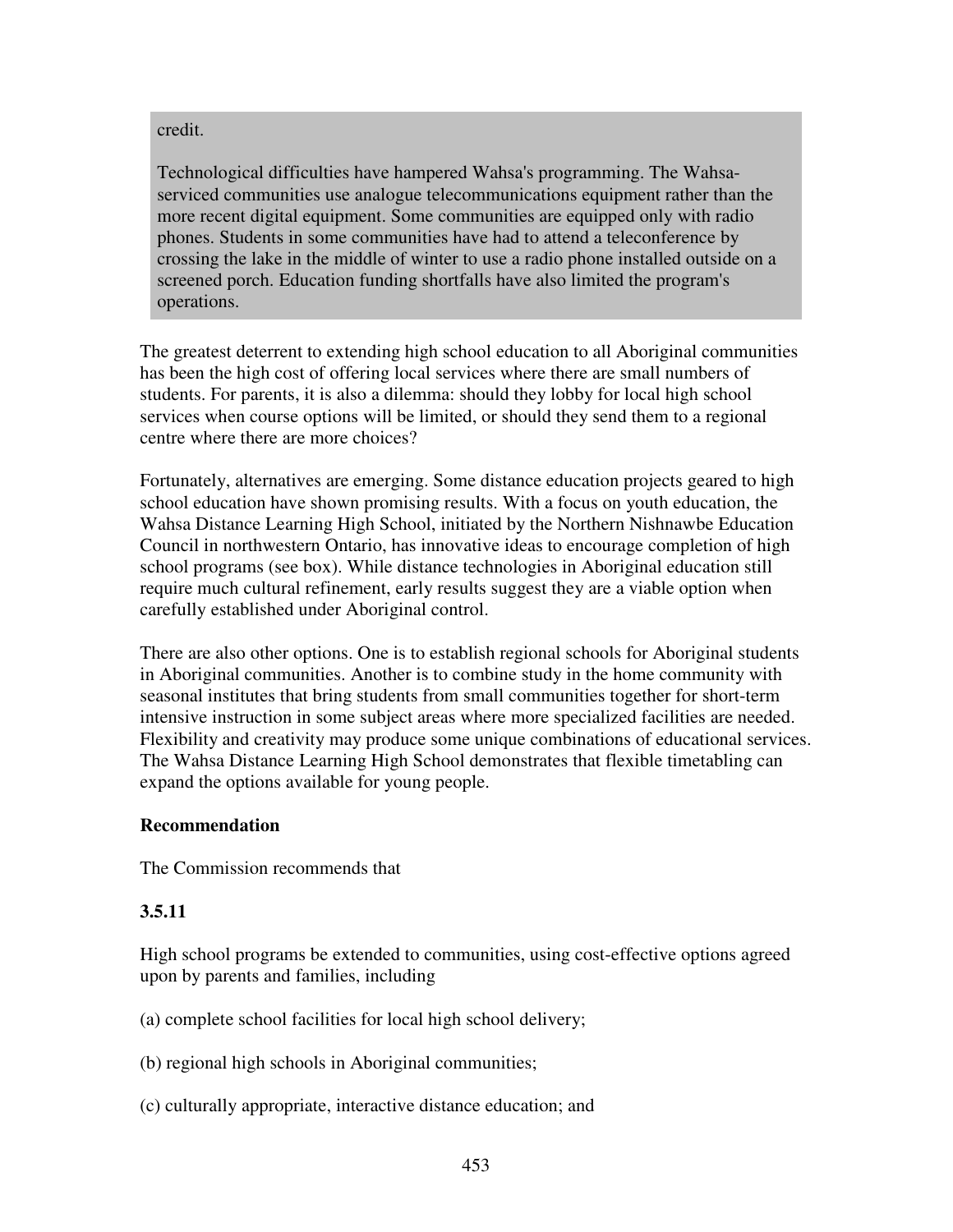(d) seasonal institutes.

# **4.3 High School Re-entry**

If large numbers of Aboriginal youth leave the education system, what happens if they want to return? Young people leave school for a variety of reasons. When they find that a low level of formal education blocks their economic opportunities, young people sometimes decide to return to school. However, they frequently find that the road back to school is blocked. Only 22 per cent of drop-outs aged 15 to 24 return to high school; another 11 per cent take adult upgrading. About 63 per cent do not return at all.<sup>44</sup>

Young people who have left school may not have as strong an academic preparation as their peers, but they have acquired considerable life experience. Their particular needs may not be met by rejoining a classroom where the students are younger and less experienced. Young women returning to school may be raising children with a partner or alone. Young men may be working to support a family. To apply the principle of lifelong learning to youth, it is important to establish secondary education programs that invite youth to return to formal education and that acknowledge that their circumstances differ from those of younger students.

Unfortunately, even established programs considered successful by the Aboriginal community are not immune to education cutbacks. In Calgary, we were told about the plight of the Plains Indian Cultural Survival School (picss):

In 1993 funding for the over-age students at the Plains Indian Cultural Survival School, otherwise known as picss, may be discontinued. This development would affect half the student population. As an alternative high school, picss has successfully met the challenge of enhancing the educational, cultural and personal enhancement of Aboriginal students. Students over the age of 19 need specialized programs if they are to complete grade 12.

Allan Giroux Calgary Aboriginal Urban Affairs Committee Calgary, Alberta 26 May 1993

In consultation with youth, appropriate programs can be developed, including relevant curriculum and co-op programs. Other support may be required, such as flexible timetabling, on-site child care and outreach services such as counselling and peer support groups. 45 In some instances, income support may be required where the young person is living independently and has no other income. Youth should be involved in developing programs that address their needs.

## **Recommendation**

The Commission recommends that

## **3.5.12**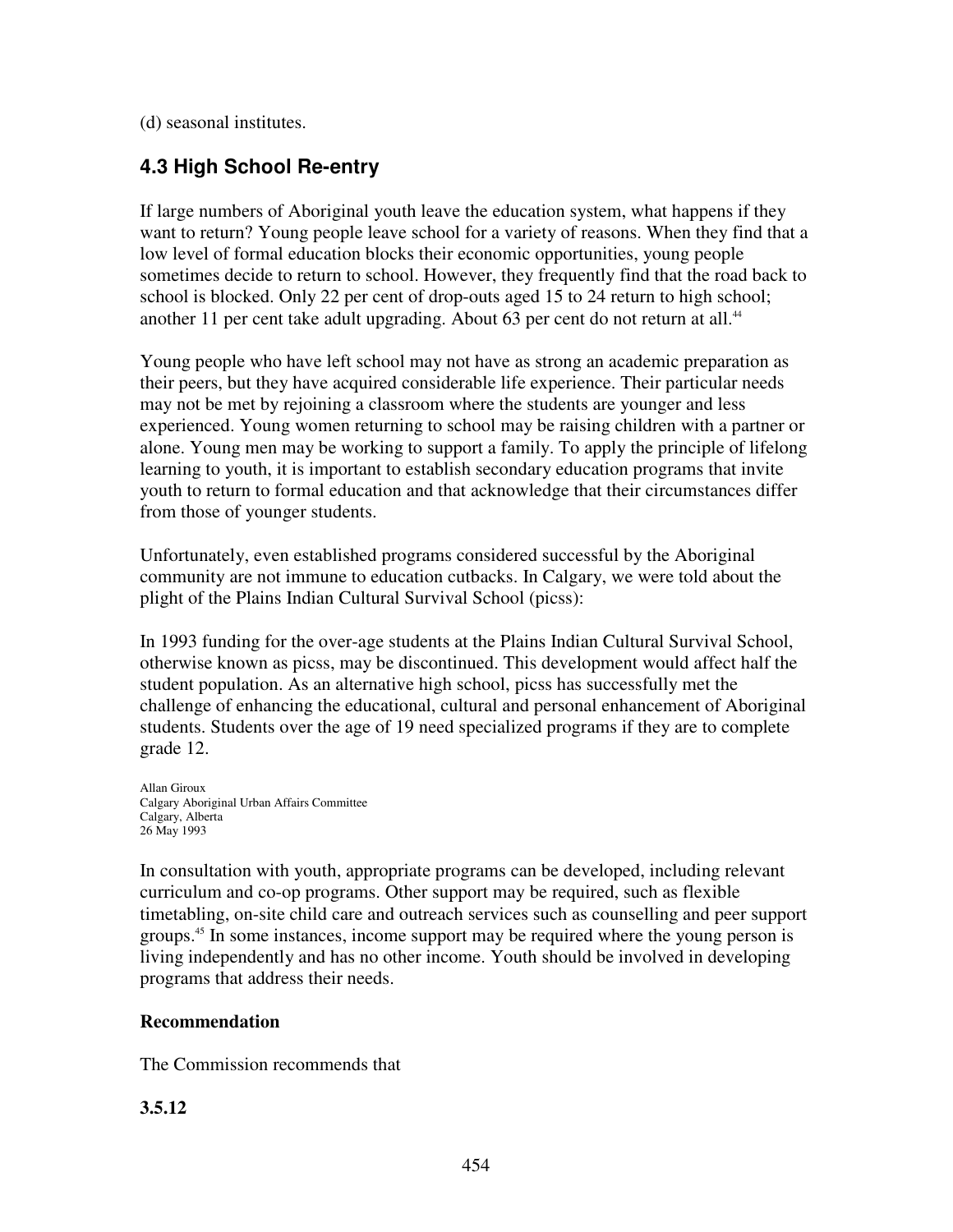Aboriginal authorities and all provincial and territorial ministries of education fund programs for Aboriginal youth who have left secondary school before graduation to enable them to resume their studies with appropriate curriculum, scheduling, academic and social support.

# **4.4 Economic Activity and Careers**

The Canadian job market is part of a global economy. Across the country parents and business people have expressed concern about the tenuous relationship between school and the workplace. Provincial and territorial governments are considering better ways to prepare students for the work that will be available in the twenty-first century. Economic analysts predict that in the future, the available jobs will be either low-skill and lowpaying, or require 16 years or more of formal education.

Aboriginal parents, elders and leaders are concerned about the job prospects of youth and the preparation of students for these jobs. Young people are worried too. In some regions there is a strong job market for trained Aboriginal graduates. To implement selfgovernment, Aboriginal professionals will be needed. Traditional activities, the arts and trades represent important career options in some regions.

Co-operative education, which combines school studies and related work placements, has a good track record in preparing students for job opportunities. It helps them sample a variety of job options and expand their knowledge of work possibilities. Co-op education introduces students to the demands of the workplace and offers them an opportunity to establish contacts. Co-op programs have kept many high school students in school. These programs are relevant and provide training, particularly in hi-tech fields, that schools cannot match. Both male and female students are exposed to career opportunities that broaden their horizons. In some small communities, it may be more difficult to implement co-op education where there is a shortage of paid employment. Work placements might include non-wage employment, including resource-based activities and training in traditional crafts.

#### **Recommendation**

The Commission recommends that

## **3.5.13**

Federal, provincial and territorial governments encourage co-op initiatives by offering funding inducements to secondary schools that develop active co-op education programs for Aboriginal young people.

# **5. Teacher Education Programs**

Inuit teachers, Inuit culture. To help fully meet our students' educational and cultural needs, we need more Aboriginal teachers from the region within our school system. Right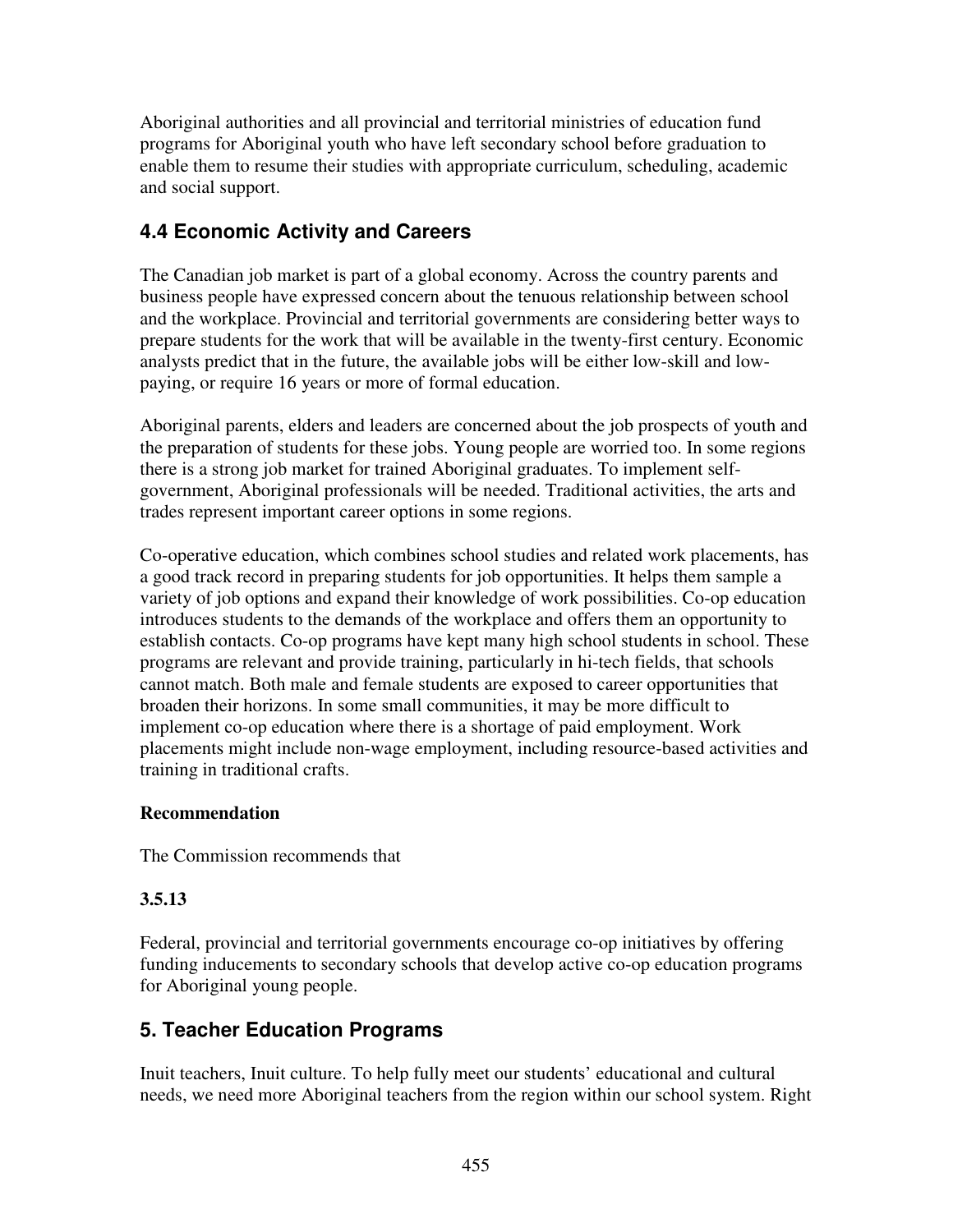now, just under 20 per cent of our teachers are Inuit and an increased number of Inuit teachers is important for a variety of reasons. Not only will Aboriginal teachers serve as role models for the Inuit youth, but they will have a better understanding of the Inuit student and his or her background and thus be better able to reach our Aboriginal students.

Larry Aknavigak Kitikmeot Board of Education Cambridge Bay, Northwest Territories, 17 November 1993

Teachers are central to the education experience. An inspiring teacher can set an individual on a path of discovery that lasts a lifetime. An insensitive teacher can scar an individual irreparably. Teachers are so pivotal to what happens in the classroom that Ontario's Royal Commission on Learning termed teachers one of the four engines that will transform the quality of schooling, learning and teaching:

We make the point repeatedly that no positive changes to the system can happen without the enthusiastic co-operation of teachers — a central fact perversely ignored in many attempts at reform — and that teachers simply can't be expected to perform their many functions adequately unless they are properly prepared.<sup>46</sup>

It has been recognized for decades that having Aboriginal teachers in the classroom represents the first line of change in the education of Aboriginal children and youth. The Hawthorn report of 1966 talked about the importance of Aboriginal teachers and non-Aboriginal teachers with cross-cultural sensitivity. <sup>47</sup> The training of Aboriginal teachers has been a top priority for Aboriginal people since the 1960s when they began to lobby for programs that would bring Aboriginal teachers into the classroom. Since the first programs were launched in Ontario and the Northwest Territories in the mid-1960s, there have been at least 34 Aboriginal teacher education programs across the country, many of which continue today.

Aboriginal teacher education programs have registered some important gains. In 1981, about 4,490 Aboriginal people were in teaching and related occupations. By 1991, there were 8,075.<sup>48</sup> While there are many more Aboriginal teachers in Aboriginal and non-Aboriginal school systems today than a decade ago, the numbers remain far too low relative to the current and projected need. At least three times as many are needed to achieve parity with the number of non-Aboriginal teachers serving non-Aboriginal children. <sup>49</sup> Recognizing that systematic steps must be taken if things are going to change, several jurisdictions have established targets to boost the number of Aboriginal teachers. The Northwest Territories aims to have 50 per cent Aboriginal teachers by the year 2000, up from 23 per cent in 1991. The Northern Lights school division in Saskatchewan expects to move from 24 per cent in 1992 to a target of 75 per cent Aboriginal teachers, reflecting the proportion of Aboriginal people in the region. As seen earlier, since 1985 the Saskatchewan Human Rights Commission has required school districts with an Aboriginal population of five per cent or more to establish an action plan in Aboriginal education, including the recruitment of Aboriginal teachers.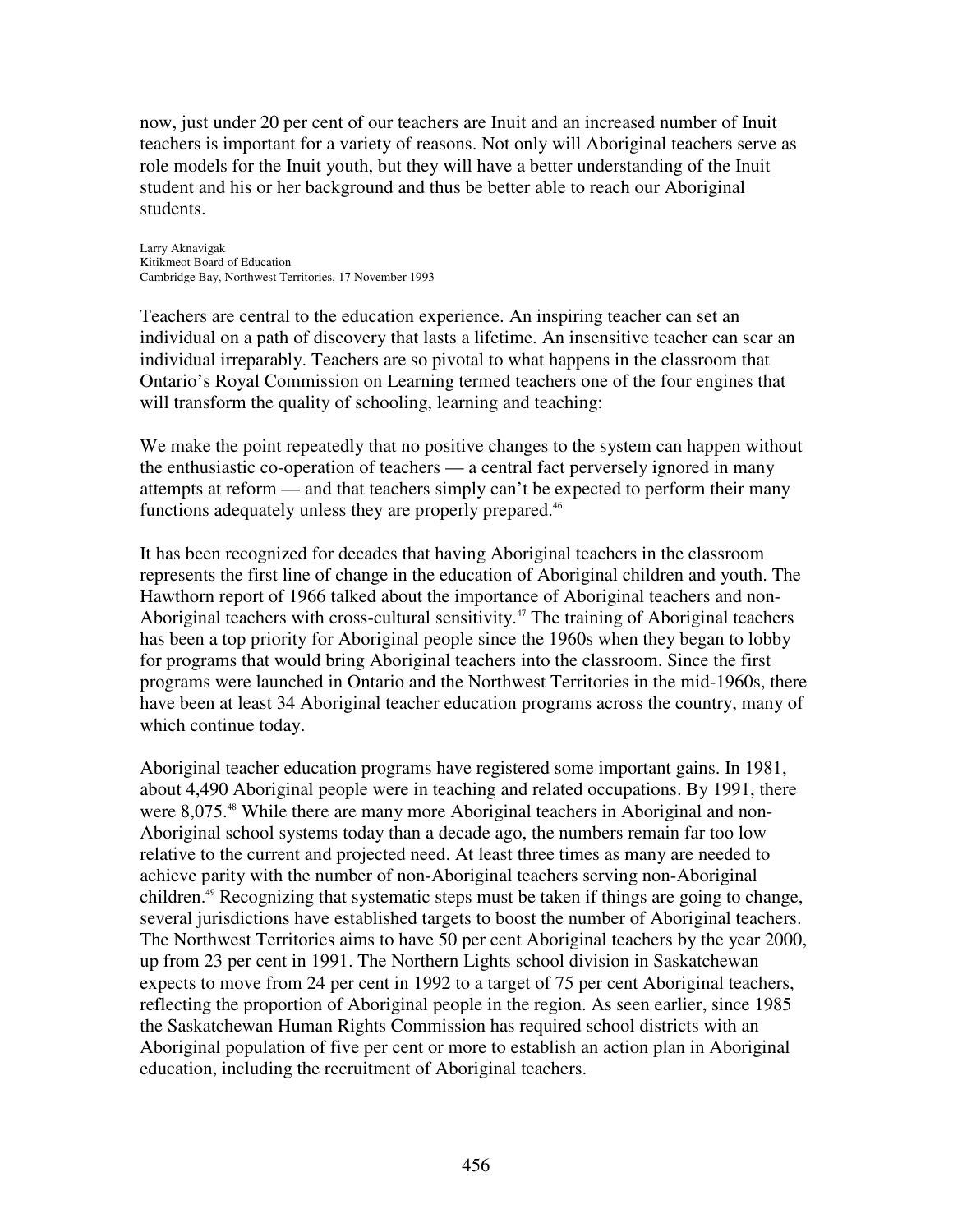## **5.1 Quality of Teacher Education Programs**

Unfortunately, there has not been much systematic evaluation of teacher education programs for Aboriginal people. As a result, it is difficult to comment on the comparative quality of programs or on the degree to which specific teacher education programs have developed specialized curricula to train Aboriginal teachers. What we learn from communities is that not all teacher education programs prepare teachers for the cultural dimensions of teaching in Aboriginal classrooms.

Teaching is a complex transmission of values, behaviours and knowledge. If we recall the teaching traditions of Aboriginal nations, elders are respected teachers with access to knowledge that extends back through countless generations. In oral traditions, stories are a particularly important medium for transmitting knowledge. They contain layers of meaning that listeners decode according to their readiness to receive certain teachings. In the classroom and out on the land, the teacher conveys to students the acceptable rules of behaviour and the values to be honoured through subtle verbal and non-verbal communication. Education is holistic and addresses not only the intellectual but the spiritual, emotional and physical aspects of the individual. The teacher is a role model whose own behaviour and attitudes are absorbed by students. At the same time, the teachers encourage each individual to use the special gifts they have been given and to do so in a way that benefits everyone, not just themselves.

Scholars in Aboriginal education are still studying the subtleties of the knowledgetransmission process. What is certain is that teacher education programs vary in their attention to the dynamics of teaching in Aboriginal cultural contexts. Many Aboriginal community members and education leaders have expressed frustration that Aboriginal teachers are not fully grounded in the teaching traditions of their nations. They argue that there should be stronger components in teacher education programs to address the language, history, pedagogy and traditions of Aboriginal peoples. It is important to ground teacher education programs in the cultural traditions of the communities in which teachers will eventually be working.

## **5.2 The Need for More Elementary School Teachers**

While the number of Aboriginal elementary school teachers has been growing steadily, the majority of Aboriginal children are still not schooled in classrooms with Aboriginal teachers. This under-representation is acutely apparent in provincial and territorial school systems that serve Aboriginal children. Even where the majority of students are Aboriginal, the number of Aboriginal teachers is far too low. We have recommended that school districts increase their hiring of Aboriginal teachers. The hiring target levels set by the government of the Northwest Territories, the Northern Lights school division, and the Saskatchewan Human Rights Commission are all indicators of the need to focus attention on training more elementary school teachers and getting them into the classroom.

The immediate concern of this section is increasing the number of Aboriginal teachers being trained. The numbers can be boosted through a strategy that combines an increase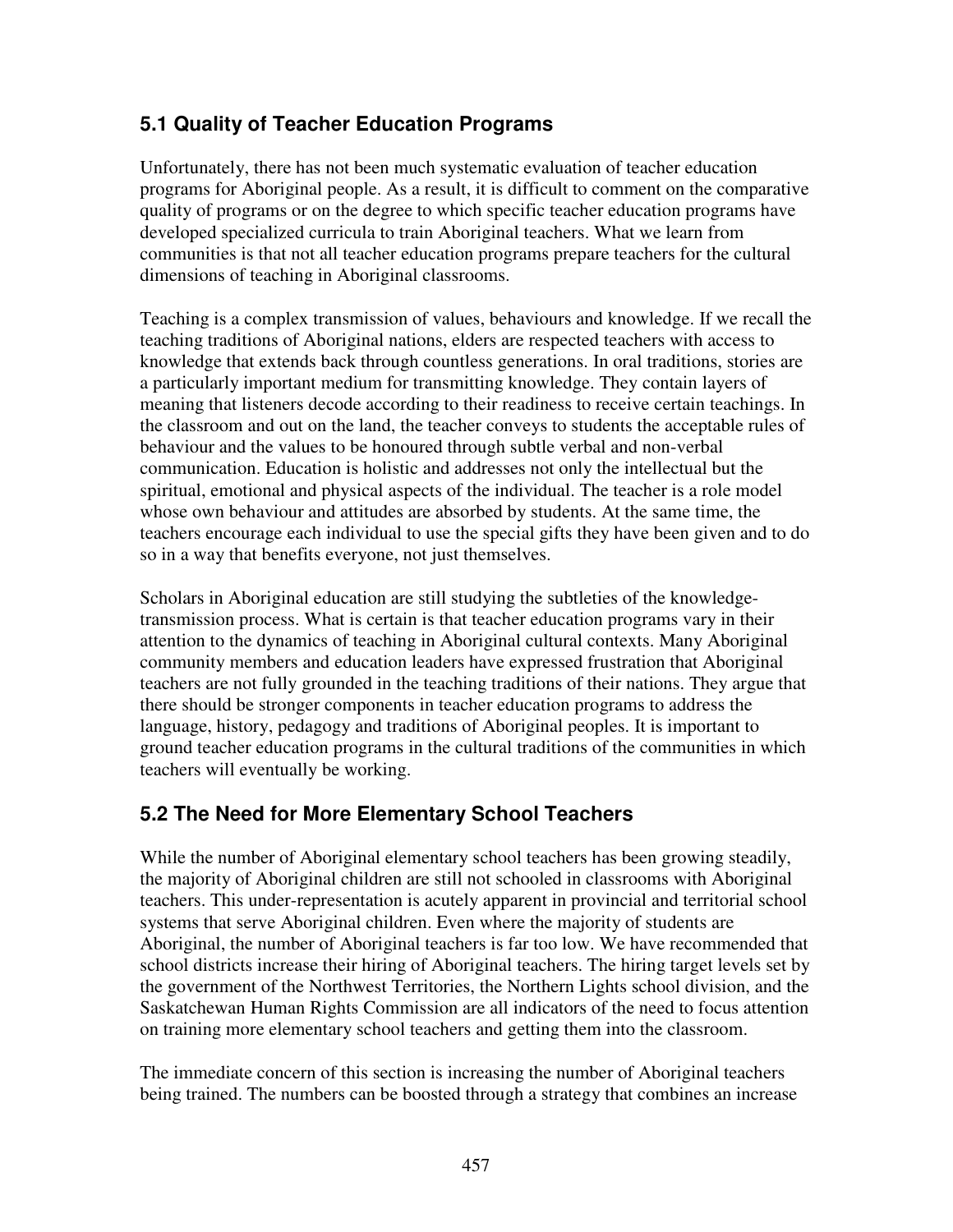in institutional capacity with enough financial and counselling support for students. Many existing Aboriginal teacher education programs have survived through short-term funding that leaves their future uncertain. The federal government, as well as provincial and territorial governments, should intervene to increase funding for teacher education programs that have good track records in the Aboriginal community and that are prepared to train more Aboriginal teachers.

Aboriginal people and post-secondary institutions have entered into partnerships to train Aboriginal teachers, with some remarkable successes. However, Aboriginal teacher education programs are not the same throughout the country. Some have been designed with or by Aboriginal people, with considerable attention paid to Aboriginal styles of pedagogy, Aboriginal history, traditions and values, and Aboriginal language instruction. Others offer teacher practicums to help Aboriginal people already working in education acquire teaching credentials. Some programs are delivered in Aboriginal communities or in regional centres. Still other programs are campus-based and offer the regular teacher education programs with some enrichment units. It is important to build on the models that represent successful collaboration between Aboriginal people and educational institutions. These programs can be assisted to increase their capacity to train and graduate more Aboriginal teachers.

### **Recommendation**

The Commission recommends that

## **3.5.14**

Federal, provincial and territorial governments expand financial support to postsecondary institutions for existing and new Aboriginal teacher education programs, contingent on

(a) evidence of Aboriginal support for the program;

(b) Aboriginal participation in the governance of the program;

(c) the incorporation of Aboriginal content and pedagogy into the program; and

(d) periodic evaluations that indicate that the quality of teacher education conforms to standards of excellence expected by Aboriginal people.

# **5.3 The Need for More Secondary School Teachers**

Most of the Aboriginal teachers trained to date have been trained for elementary education. Many more are needed. At the same time, the number of Aboriginal teachers certified to teach at the secondary school level is abysmally low. This is a serious problem. In the grades where Aboriginal youth are most at risk of dropping out, Aboriginal teachers are unlikely to be among the school staff. Even in band-operated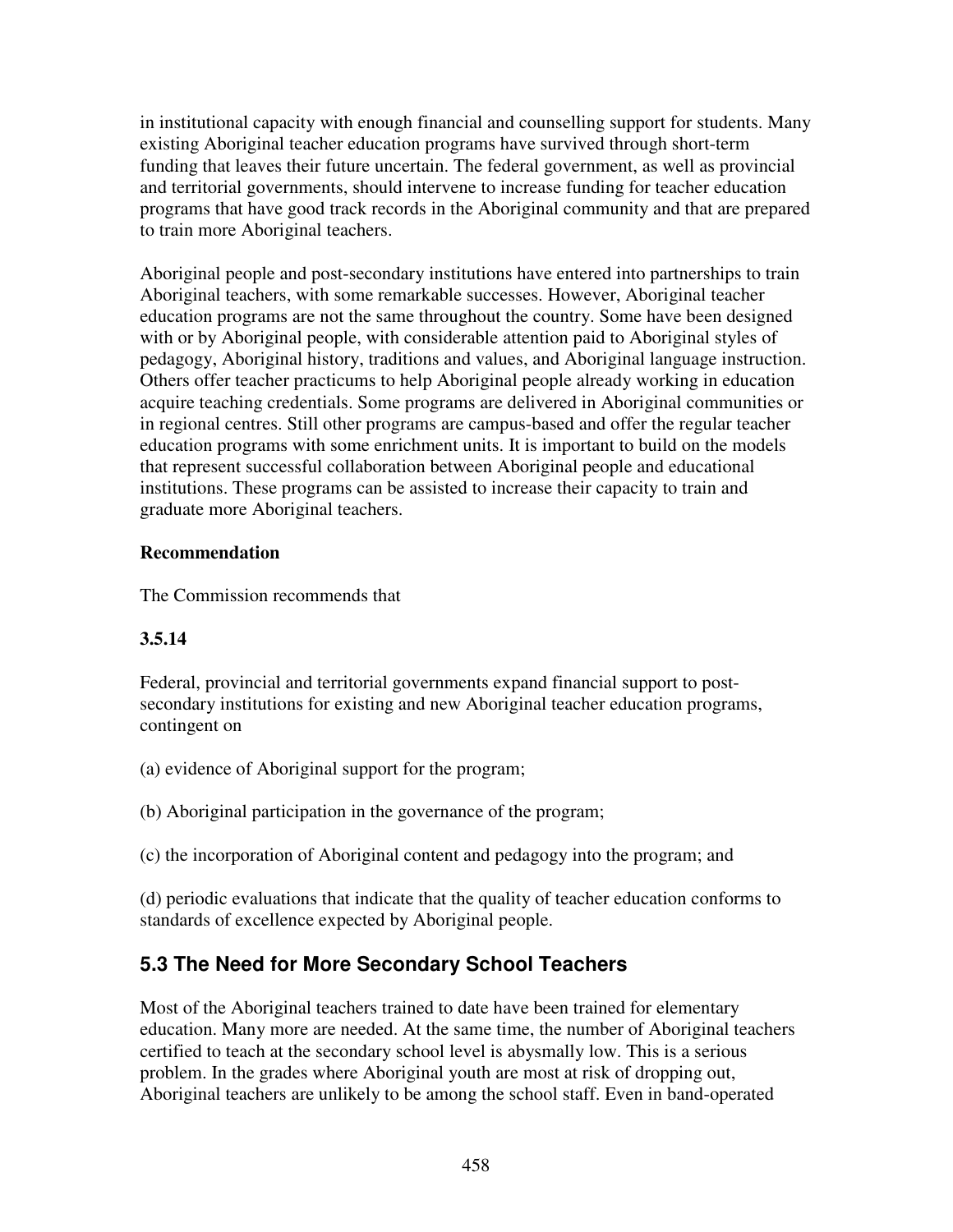schools committed to hiring Aboriginal staff, non-Aboriginal staff are often hired because there are so few Aboriginal candidates. Attracting more Aboriginal people to secondary teaching careers is crucial in improving high school retention rates, which in turn is necessary to develop community skills for self-government. (See Volume 2, Chapter 3 for more discussion of strategies to enhance capacity to implement self-government.)

Secondary school teaching programs require that students have a university undergraduate degree in a subject provincial or territorial authorities designate as 'teachable', that is, in an area of concentration that is taught in secondary school. This subject requirement has shut out many potential Aboriginal candidates, either because they have not completed a degree or because their degree is not in a teachable subject. Aboriginal studies is now available as a degree program in at least 10 universities, but Aboriginal studies and Aboriginal languages generally have not gained recognition as teachable subjects in faculties of education.

The lack of Aboriginal teachers at the secondary level inhibits the development of appropriate curricula and pedagogy and deprives students of role models. Youth alienation from the high school experience leads to early school-leaving and a lack of candidates for university education who could in turn become high school teachers. It is a repeating cycle.

Interrupting this cycle requires commitment and urgent co-ordinated action on several fronts simultaneously. We can suggest several ways to produce more teachers in secondary education:

• Special efforts must be made to attract Aboriginal people to secondary school teaching as a career. As early as grades seven and eight, young people must be made aware of secondary school teaching as a career option and the academic requirements necessary to reach that destination.

• Aboriginal educators already in the teaching system who wish to pursue secondary school teaching must be given the opportunity to complete the teachable subject requirements they need for certification at senior grade levels. Community-based delivery of arts and sciences courses coupled with job leaves would improve access of Aboriginal educators to subject concentrations required for teaching at the secondary level. The Northern Professional Access Program (norpac) program in northern Saskatchewan offers the first two years of arts and science in La Ronge, which allows adults with family responsibilities to study closer to home. Community-based delivery allows candidates to complete their teachable subject requirements at the beginning or end of their education training.

• Financial incentives can be used to encourage both young people and Aboriginal educators to pursue secondary school teaching careers. Aboriginal education authorities could offer scholarships and forgivable loans to those committed to completing programs in secondary school education. In the section on education for self-government in this chapter, we recommended that Aboriginal education authorities establish incentive and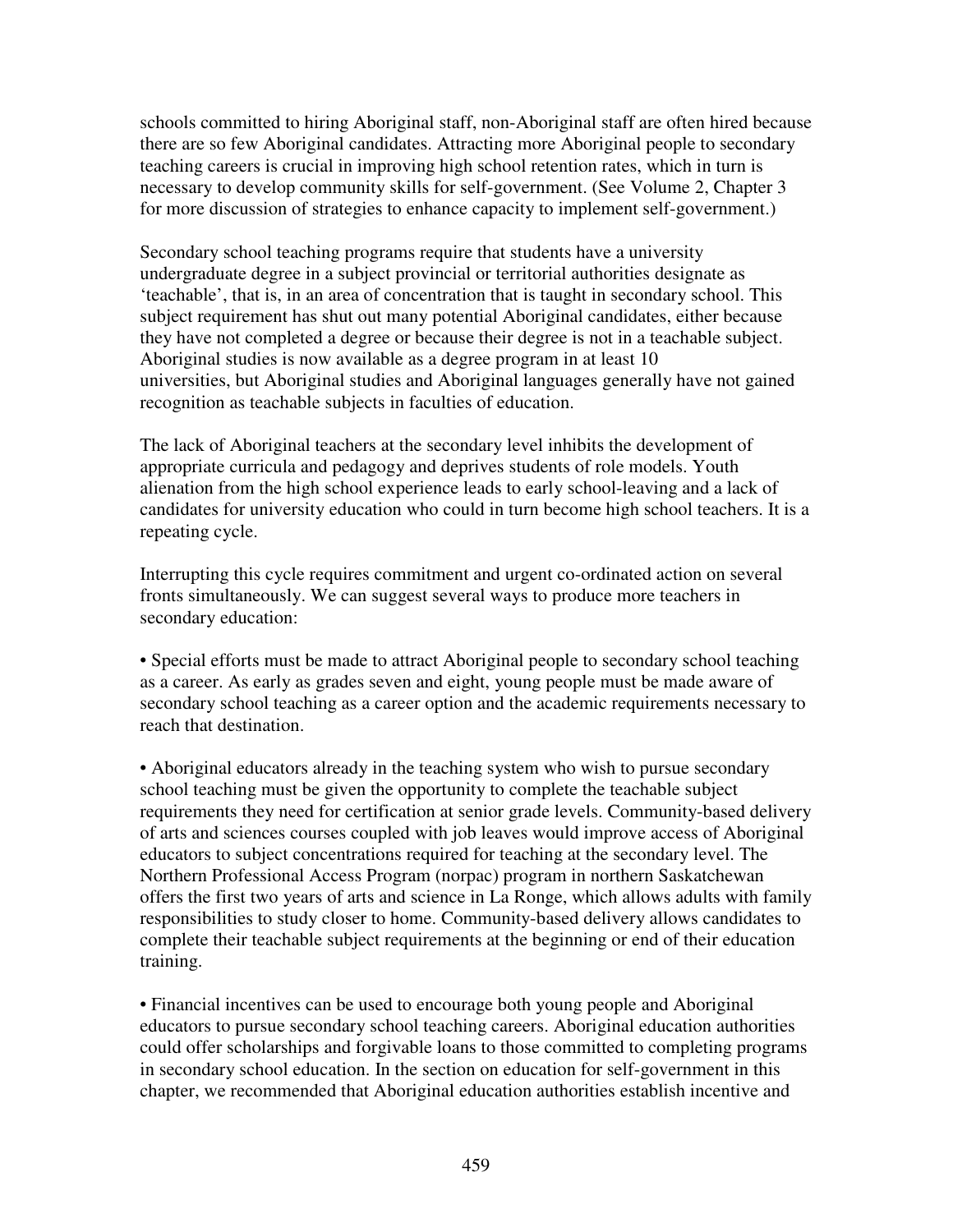bonus programs. Aboriginal educators already in the school system would benefit from job leaves with financial incentives. Such support would make it possible to increase the number of teachers at the secondary school level.

• Teacher education programs could encourage education students to acquire the subjects needed to teach at the secondary level. A flexible option could be developed for students who decide after they enter education that secondary school teaching would be of interest to them. For example, programs might allow students to complete subject requirements concurrently with their education studies or after completing education courses.

For further elaboration of training strategies, see Volume 2, Chapters 3 and 5.

## **Recommendation**

The Commission recommends that

### **3.5.15**

Canadian governments, Aboriginal education authorities, post-secondary institutions and teacher education programs adopt multiple strategies to increase substantially the number of Aboriginal secondary school teachers, including

(a) promoting secondary school teaching careers for Aboriginal people;

(b) increasing access to professional training in secondary education, for example, community-based delivery of courses and concurrent programs; and

(c) offering financial incentives to students.

# **5.4 Community-Based Teacher Education**

Faculties of education have developed some flexible partnerships with Aboriginal people. Many of these post-secondary teacher education programs have field or community components so that students can learn without leaving their communities. The programs are designed to increase the professional qualifications of those with considerable classroom experience as teaching assistants, language teachers, special needs assistants and so on. Following are some examples of post-secondary education programs that go directly to the people.

The Native Indian Teacher Education Program at the University of British Columbia (ubc) started in 1974. Today it delivers its bachelor of education programs on the ubc campus and at four field centres where students can complete the first two years of their degree. Its newest program is the Vancouver field centre, which trains teachers to work in multicultural cosmopolitan communities such as Vancouver. The students take courses in Aboriginal education and urban studies.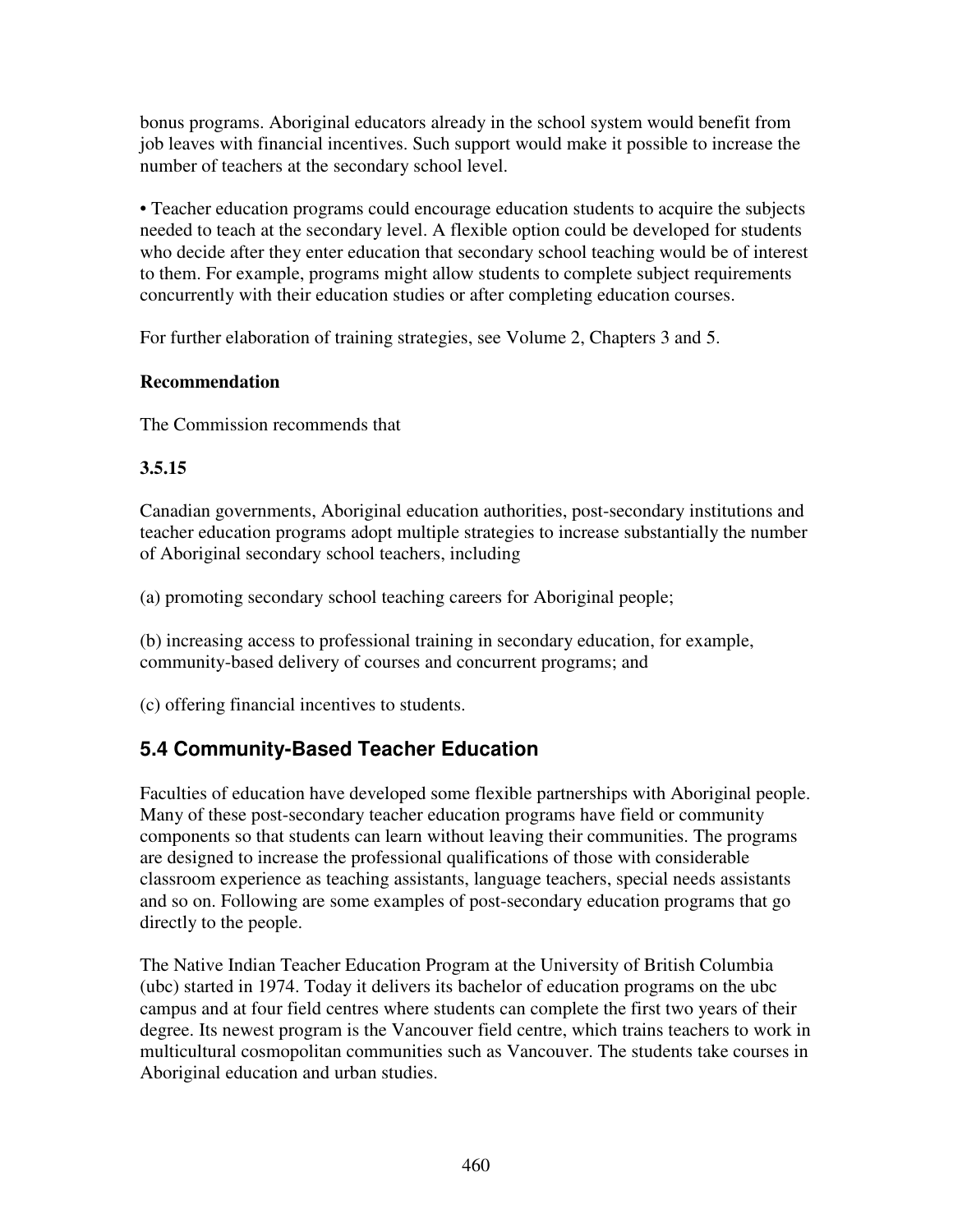Since 1975 the Kativik school board has worked with McGill University to train elementary school teachers, Inuktitut language specialists, and elementary school teachers working in a second language. Students train in their home communities, and after two years they graduate with a provincial teaching diploma and a certificate in Native and northern education. They can complete a bachelor of education degree by taking additional courses on the McGill campus. McGill has used this model to deliver similar programs to train Algonquin, Cree, Mi'kmaq, and Mohawk teachers.

The Northern Teacher Education Program (nortep) in northern Saskatchewan has been a key element in transforming education in a region where 85 per cent of the student body is Aboriginal. It was started in 1977 with the aim of having northern teachers in northern schools. Nortep offers a community-based program where students can take their classes in La Ronge and practice teaching is done in local community schools. The program initially focused on training elementary school teachers. In 1989 it expanded to include the Northern Professional Access Program (norpac), a university bridging program that offers counselling, tutoring, and two years of arts and science university courses that students can take in La Ronge. Nortep also delivers a bridging program to Dene communities in northern Saskatchewan. As part of their professional development, teachers with many years of experience may also return to classes and upgrade their skills to a B.Ed. or M.Ed. level. With a strong Aboriginal voice in the governance of these programs, teacher education has a solid component of course work directly related to the cultural aspirations of the region. Cree and Dene languages, northern essential learnings, Aboriginal pedagogy, and field trips such as trapping school or cultural camp are part of the curriculum.

The Gabriel Dumont Institute, in conjunction with the University of Saskatchewan and University of Regina, offers suntep (Saskatchewan Urban Native Teacher Education Program). Initiated in 1980, this very successful four-year bachelor of education program is delivered in Regina, Saskatoon and Prince Albert. The students are primarily Métis and non-status First Nations people.

In 1984 the Inuit communities of Povungnituk and Ivujivik entered into a partnership with the University of Quebec at Abitibi-Témiscamingue (uqat) to deliver communitybased teacher education and to participate in a school and curriculum project. Three Inuit instructors work under the direction of six uqat faculty to deliver the courses in Inuktitut. Each 45-hour course is usually delivered in three blocks of 15 hours, with three visits by the faculty member to the community. Inuktitut has had to be extended to include concepts for which there was no existing vocabulary. The students and the faculty members communicate in English — their common second language.

We commend these efforts to deliver teacher education in communities. They extend accessibility to Aboriginal people who cannot pursue post-secondary education by conventional means. We urge the continuation of such programs and encourage postsecondary institutions that have not already done so to consider this form of delivery. If the number of Aboriginal teachers is to increase, community-based education will be an essential facilitator.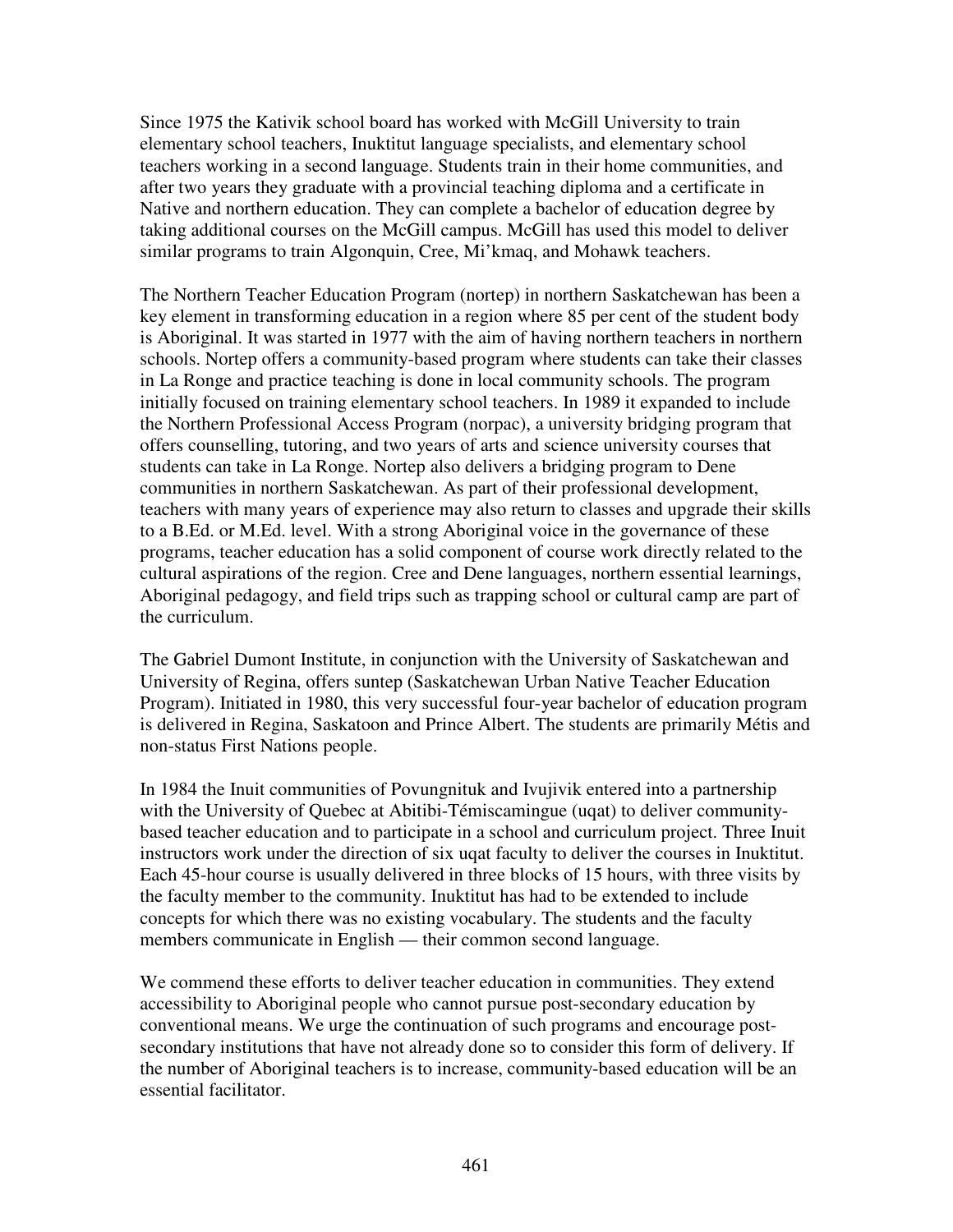#### **Recommendation**

The Commission recommends that

#### **3.5.16**

Federal, provincial and territorial governments provide support to increase the number of Aboriginal people trained as teachers by

(a) expanding the number of teacher education programs delivered directly in communities; and

(b) ensuring that students in each province and territory have access to such programs.

## **5.5 The Need for Other Educational Professionals**

The number of Aboriginal people with graduate degrees in education is still small. First Nations House of Learning at the University of British Columbia offers the Ts''kel Program at the master's and doctorate levels in education. Blue Quills College in Alberta offers a part-time master of education program in conjunction with San Diego State University. Blue Quills college students spend six weeks in the summer in San Diego and complete the rest of their work in Alberta. The institution established this program with San Diego because of the American university's willingness to work with them to meet their needs. There continues to be a need for more Aboriginal education administrators, counsellors, psychologists, speech pathologists and other professionals in educationrelated fields. The certification of language teachers has been a problem because many of the candidates who are richly qualified in their cultural and linguistic backgrounds do not have the academic qualifications required in Canadian teaching systems.

As part of their community-based teacher education initiative, the government of the Northwest Territories is tackling one of the major criticisms of past programs in the n.w.t. and elsewhere — many para-professional courses were offered that do not open career paths to undergraduate degrees or other options. <sup>50</sup> They have implemented a new coordinated system of educator training so that Aboriginal language specialists, classroom assistants and special needs assistants can earn course credits from Arctic College and McGill University during their two-year basic teacher training program. These credits can then be applied to teacher education and undergraduate programs. Educators call this 'articulation'; it means that course credits can be counted toward a number of different career programs or toward more advanced certification in the same career area. Further work is being done to articulate courses for school and community counsellors, early childhood educators and interpreter-translators.

The lack of articulation of educator programs is widespread, with many implications for the individuals involved and for the advancement of Aboriginal education as a whole. Representatives of the Ontario Native Education Counselling Association (oneca) told us about their concerns. <sup>51</sup> Since 1977 oneca has offered the Native Counsellor Training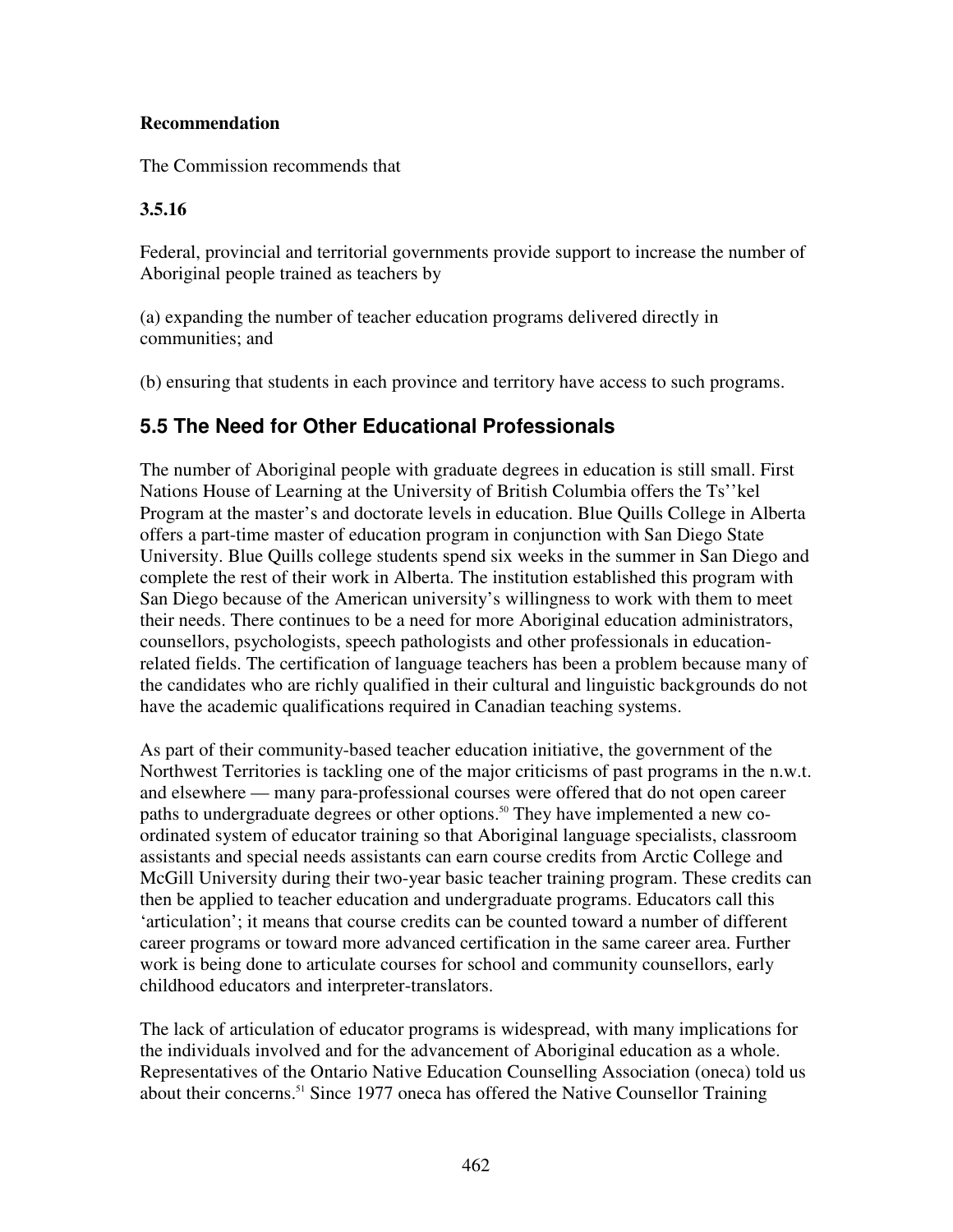Program, in collaboration with the Ontario ministry of education and the department of Indian affairs. In 1985 oneca took over the administration of the program. Despite its success in training counsellors for Aboriginal education programs, it lacks the academic and provincial recognition given other guidance and social counsellor training programs.

The experience of oneca, which is not uncommon, points to the need for co-ordinated planning in the training of educators. Aboriginal authorities will have to co-operate with deliverers of teacher education programs to overcome obstacles in education career paths and to map out better articulated educator programs.

### **Recommendation**

The Commission recommends that

## **3.5.17**

Teacher education programs, in collaboration with Aboriginal organizations and government agencies that sponsor professional and para-professional training, adopt a comprehensive approach to educator training, developing career paths from paraprofessional training to professional certification in education careers that

(a) prepare Aboriginal students for the variety of roles required to operate Aboriginal education systems; and

(b) open opportunities for careers in provincial education systems.

# **5.6 The Education of Non-Aboriginal Teachers**

Teacher education programs also have a role in preparing non-Aboriginal teachers and school professionals to provide education services. Many Aboriginal children and youth in provincial and territorial schools will spend most of their time in classrooms with non-Aboriginal teachers. The values reinforced by the teacher, the inclusion or exclusion of Aboriginal materials and perspectives in the course, the type of interaction in the classroom, and the relationship between teachers and parents will all affect the comfort of the Aboriginal student. Other education staff — principals, counsellors and psychologists — make professional decisions every day that affect the lives of children. All these educators must be able to fulfil their professional responsibilities with sensitivity and energy to help their students blossom.

The quality of education Aboriginal students receive in provincial and territorial schools depends on the willingness of school personnel to create a supportive learning environment for them. This will not happen in a vacuum. School staff in various education roles must have the opportunity to develop this commitment to high-quality education, based on understanding of Aboriginal culture and values and on issues in Aboriginal-Canadian relations. We emphasize the need to correct erroneous assumptions and to dispel stereotypes that still abound in the minds of many Canadians, distorting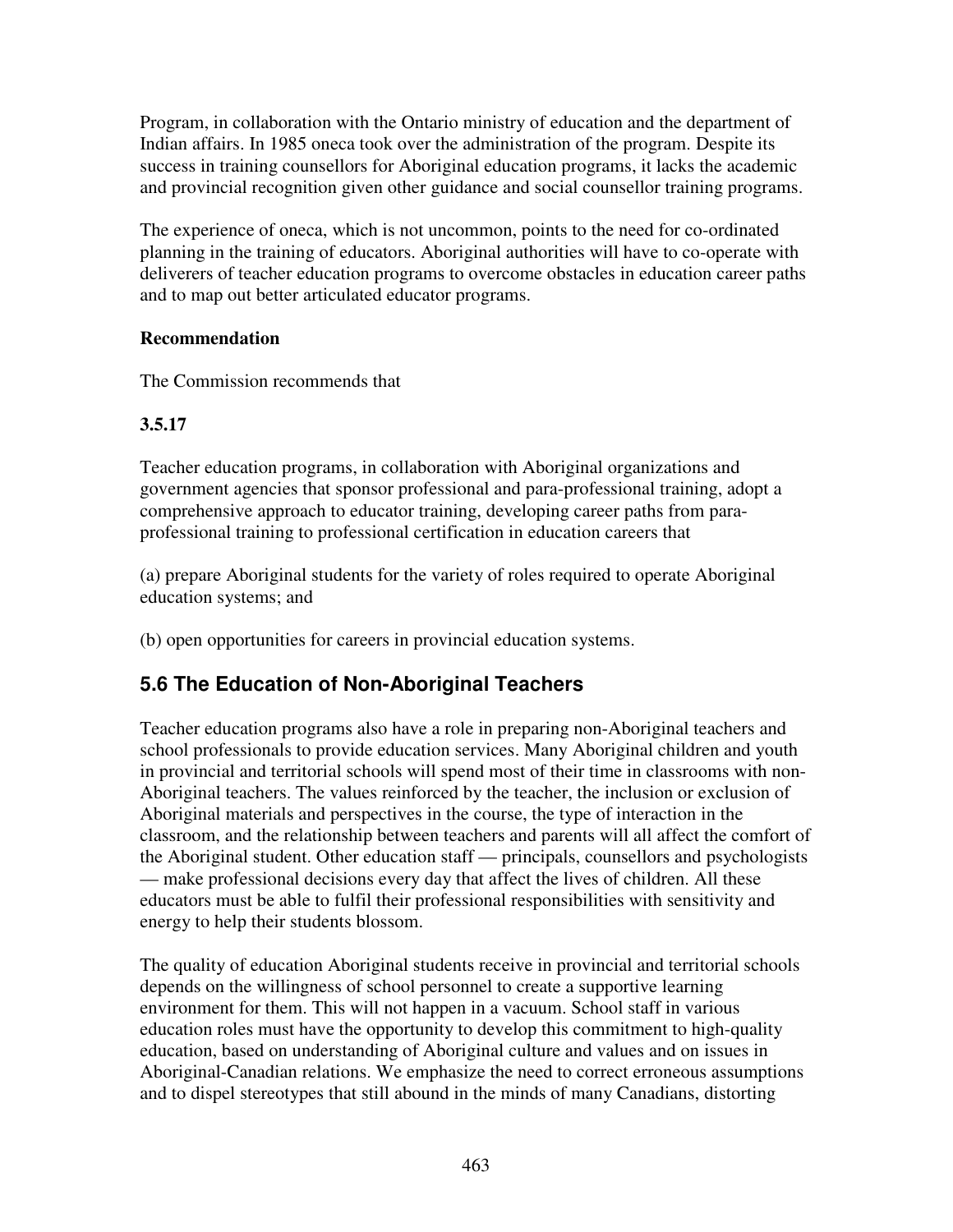their relationships with Aboriginal people. Accurate information about the history and cultures of Aboriginal peoples and nations, the role of treaties in the formation of Canada, and the distinctive contributions of Aboriginal people to contemporary Canada should form part of every Canadian student's education. <sup>52</sup> A presenter at Cranbrook, British Columbia, articulated the goal of Aboriginal educators and many other Aboriginal people:

When we speak of education it is not only meant that the Aboriginal person must become better educated in the non-Aboriginal school of thought. The non-Aboriginal person must be made aware of our history, our traditional lifestyle and the downfall and resurgence of our peoples as history has evolved today. This information must become a compulsory component in the teaching of all Canadians.

Gwen Phillips Clement Ktunaxa Independent School System Cranbrook, British Columbia, 3 November 1992

Teachers cannot convey accurate information about Aboriginal people and instil respectful attitudes unless they have been prepared to do so. In training future educators, a compulsory component focused on Aboriginal people will allow students to develop a deeper understanding of what is at stake in their relationships with Aboriginal students and will prepare them to teach Aboriginal subject matter. Educators already in the school systems must have an opportunity to learn about Aboriginal people through professional development programs that foster cultural sensitivity.

#### **Recommendation**

The Commission recommends that

#### **3.5.18**

Provinces and territories require that teacher education programs

(a) in pre-service training leading to certification include at least one component on teaching Aboriginal subject matter to all students, both Aboriginal and non-Aboriginal;

(b) develop options for pre-service training and professional development of teachers, focused on teaching Aboriginal students and addressing Aboriginal education issues; and

(c) collaborate with Aboriginal organizations or community representatives in developing Aboriginal-specific components of their programs.

## **6. The Adult**

By adulthood an individual attains status as a responsible member of the family and community, contributing to economic, social, political and spiritual life. Many adults,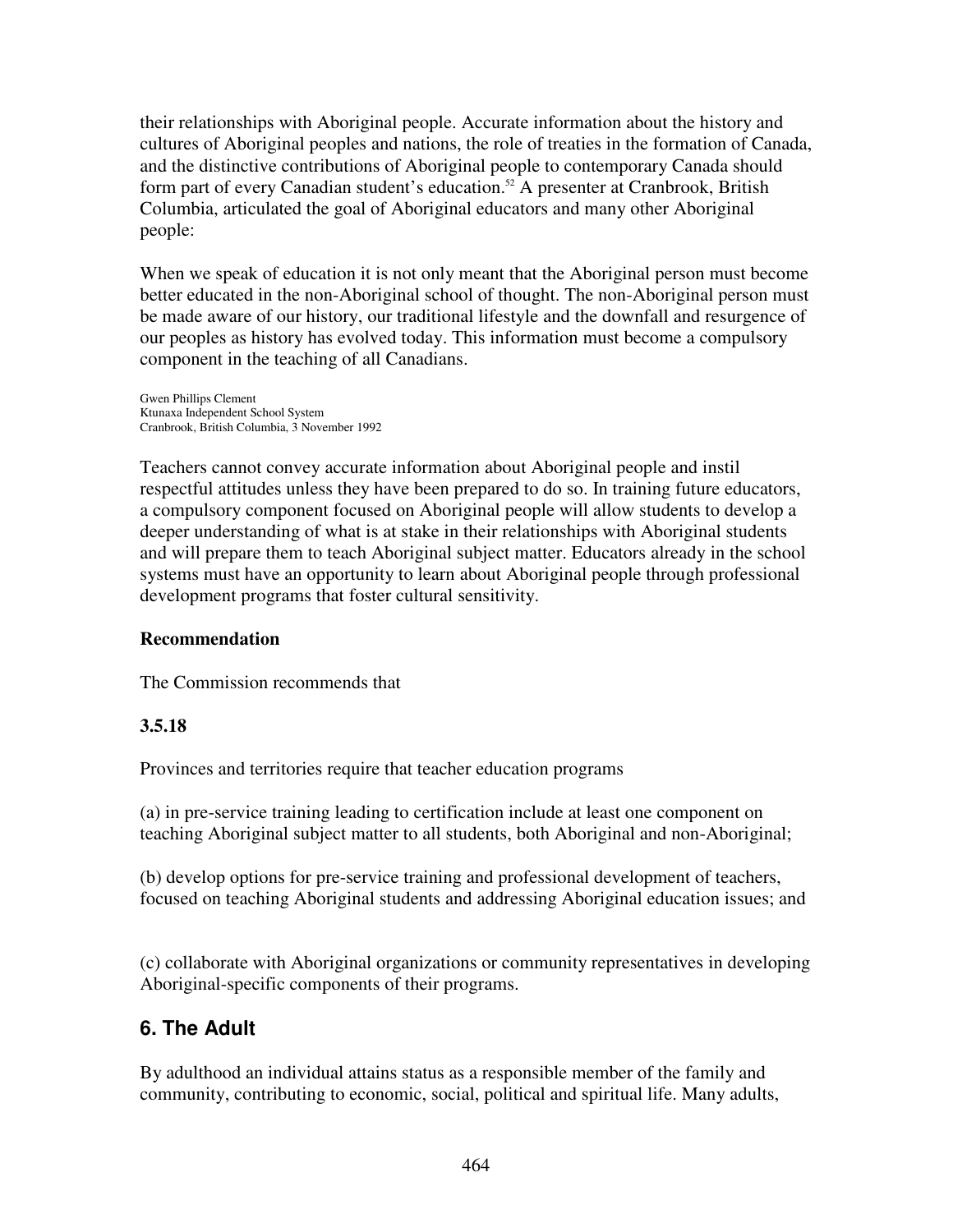however, reach this stage ill-prepared to be active participants in the economy. Some still lack the education and skills needed to take available employment or, as we suggest in Volume 2, Chapter 5, to create their own employment through business development.

Assuming there are jobs, one solution to under-employment is for people to return to school for more education and training. Those who have completed high school and technical, college or university programs stand a much better chance in the job market. But it is not only the individual who reaps the rewards of higher education. Communities are attempting to build the local skills pool they require for Aboriginal self-government. Education, then, is an investment with long-term benefits for the individual, for Aboriginal communities, and for Canadian society.

Over the past 10 years, the number of Aboriginal people attending and completing postsecondary education programs has increased. Most of the increase is in the non-university post-secondary category, as shown in Figure 5.1. Unfortunately, current statistical information does not distinguish between someone who has completed a six-week certificate in a preparatory course and someone who has received a two-year diploma in a technical subject. The figure also demonstrates that, although more Aboriginal students are attending university, the proportion completing university programs has risen by only one per cent over the last decade. The figure is around three per cent — one-quarter of the proportion of non-Aboriginal persons who receive a university degree.

Obstacles continue to block Aboriginal people from achieving higher levels of education. Adults who left high school without graduating may be admitted to post-secondary studies as mature students, but they usually have to complete qualifying or bridging programs. Many students live in remote or isolated areas that require them to relocate for education programs; this may not be feasible if a person has family responsibilities and financial obligations. Any individual or family living at the edge of survival requires solid financial assistance to make a significant life change, and few people who live in poverty will risk taking out loans for post-secondary education.

In addition to these barriers, there is the question of the training and education programs themselves. Many ignore Aboriginal perspectives, values and issues and give scant attention to the work environment in which students will use their professional knowledge and skills. In the informal culture of the institution, there may be little or no affirmation of Aboriginal identity, and the environment may replicate the negative features that led students to drop out of school in the first place. Aboriginal support systems — peer networks, family activities, financial, personal and academic counselling, or daycare services — may not be in place. The lack of institutional readiness to develop these supports is a significant deterrent to the completion of programs for students who do enrol. Lack of Aboriginal control, strongly evidenced in the education of children and youth, is also encountered in the education of adults.

We envisage a world where the representation of Aboriginal people among doctors, engineers, carpenters, entrepreneurs, biotechnologists, scientists, computer specialists, artists, professors, archaeologists and individuals in other careers is comparable to that of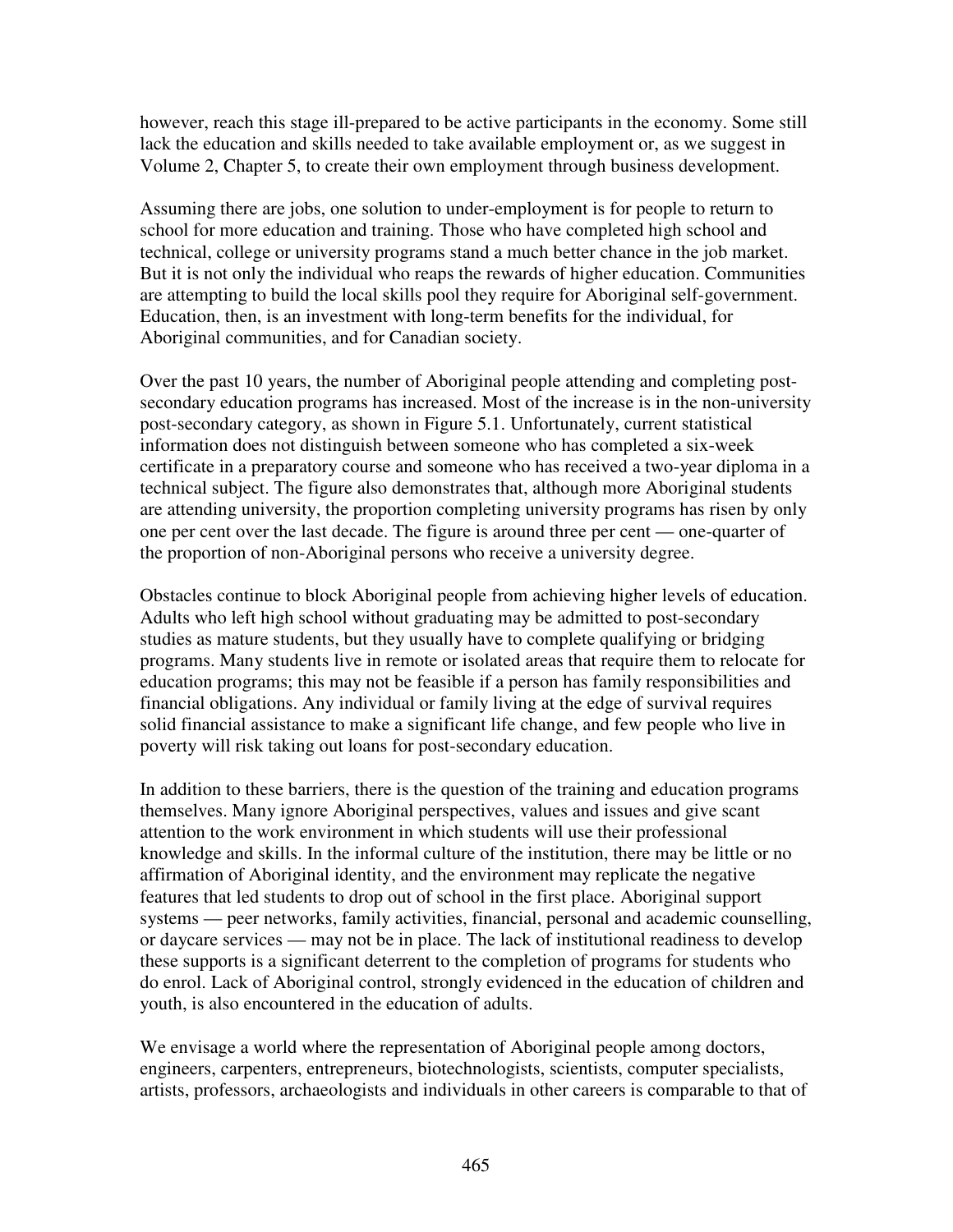any other segment of the population. Aboriginal leaders who signed treaties earlier in our history sought education that would give their children the knowledge and skills to participate as equals in the Canadian economy that was emerging. We are still far from realizing that goal. We have not achieved equal opportunity or equal results in the postsecondary education now available to Aboriginal people.

Removing barriers is urgently needed. Over the past two decades, Aboriginal populations have been rebounding, following a growth pattern similar to the non-Aboriginal population but about 10 years behind. Between 1991 and 2016, the population aged 15 to 24 is expected to grow from 142,400 to 175,500 as the children of today's young adults become youths and young adults. Within the next decade, they will reach an age when post-secondary education and job opportunities must be accessible. The demand is expected to expand even further until the year 2011, when the 20-to-24 age group will be the largest segment of the Aboriginal population. After that, growth rates should decline and gradually converge with those of the non-Aboriginal population. (For further discussion of population projections and employment needs, see Volume 2, Chapter 5.)

In the next section we discuss difficulties in access to and completion of higher levels of education and training, the strides made in recent years, and the directions that need to be pursued to advance the education of Aboriginal adults. We also analyze how postsecondary institutions are responding to the educational needs of Aboriginal adults and how they can contribute in the future.

# **6.1 Getting in the Door**

## *Academic upgrading, adult basic and literacy programs*

After being out of school for some years, returning to the classroom takes courage and determination. The pursuit of further training and education represents a big step for Aboriginal adults whose own school experience was negative and degrading. Many adults go back only to provide a better life for their children.

When taking training and higher education programs, adults who left school must usually begin with academic upgrading, adult basic or literacy programs. Most of these programs, unfortunately, are not designed with the particular needs of Aboriginal people in mind. Métis people feel especially affronted:

Métis…people are students in programs but their particular needs have not been recognized nor addressed. The input of the Metis…organizations has not been sought nor have programs designed and proposed by them been supported….It became clear in speaking with officials involved with literacy programming that the distinctions between the needs of Metis...people were often confused with needs of Status Indian peoples.<sup>53</sup>

Where Aboriginal-run programs do exist, they survive on unstable project funding. This discourages program and curriculum development. Student funding is frequently a problem. Because of past schooling history, the student may have considerable ground to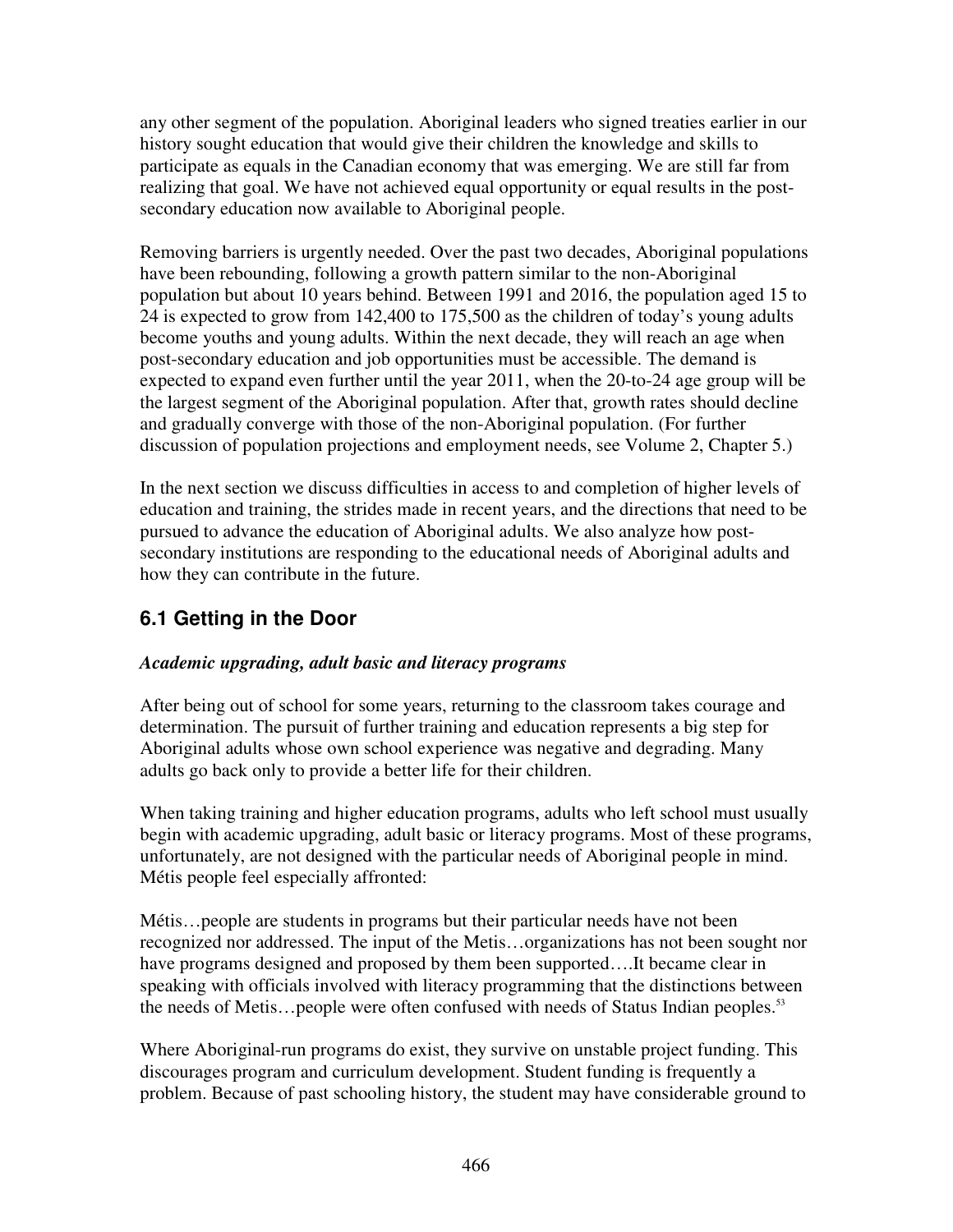cover for which the training period is simply too short. Training allowances that sustain the student and dependents during the program period come to an end, and the student is unable to continue.

Aboriginal programs in academic upgrading, adult basic education and literacy often include elements that strengthen Aboriginal identity and self-esteem and build support networks among the students. These elements appear to be essential components of successful programs. They begin to heal the wounds the individual has accumulated over years of failed schooling, and they establish a stronger basis for the individual to pursue further training and education. Aboriginal adult programs must have the resources to include these components. The testimony of a student in an Aboriginal literacy program explains why such programs are so significant in forming new attitudes toward education:

This year at Nokee Kwe we have been able to have the opportunity to experience a brief look back into our past and saw what we have lost as Native people and what we have maintained to survive this far. We have upgraded our math, English, communications and work skills, and some of us have learned computer skills for the very first time. The staff and instructors of Nokee Kwe have taught us all that and more….

We are not savages as some have been led to believe. Our land was taken, promises were broken, and our children were stolen from their homes to be taken to schools far away. At these schools they were robbed of their heritage, they were beaten for speaking their own language….We were even led to believe that it was bad to be an Indian. We have had to endure so much since Columbus landed here 500 years ago; yet, we still have to endure a lot, but still we survive and we will continue to survive. Our language is still alive as well as our culture, and we are very proud to be Indian.

Roly Williams Nokee Kwe Adult Education Centre London, Ontario, 12 May 1993

Those who work in academic upgrading, adult basic and literacy services have been consistent in criticizing

- the absence of Aboriginal control over the design of programs;
- fragmented, project-by-project funding for programs;
- fragmented funding sources for student training allowances;
- inadequate community facilities to support programs;
- the lack of financial support for Aboriginal language literacy; and

• the arbitrary separation of literacy, adult basic education, and academic upgrading from job training services.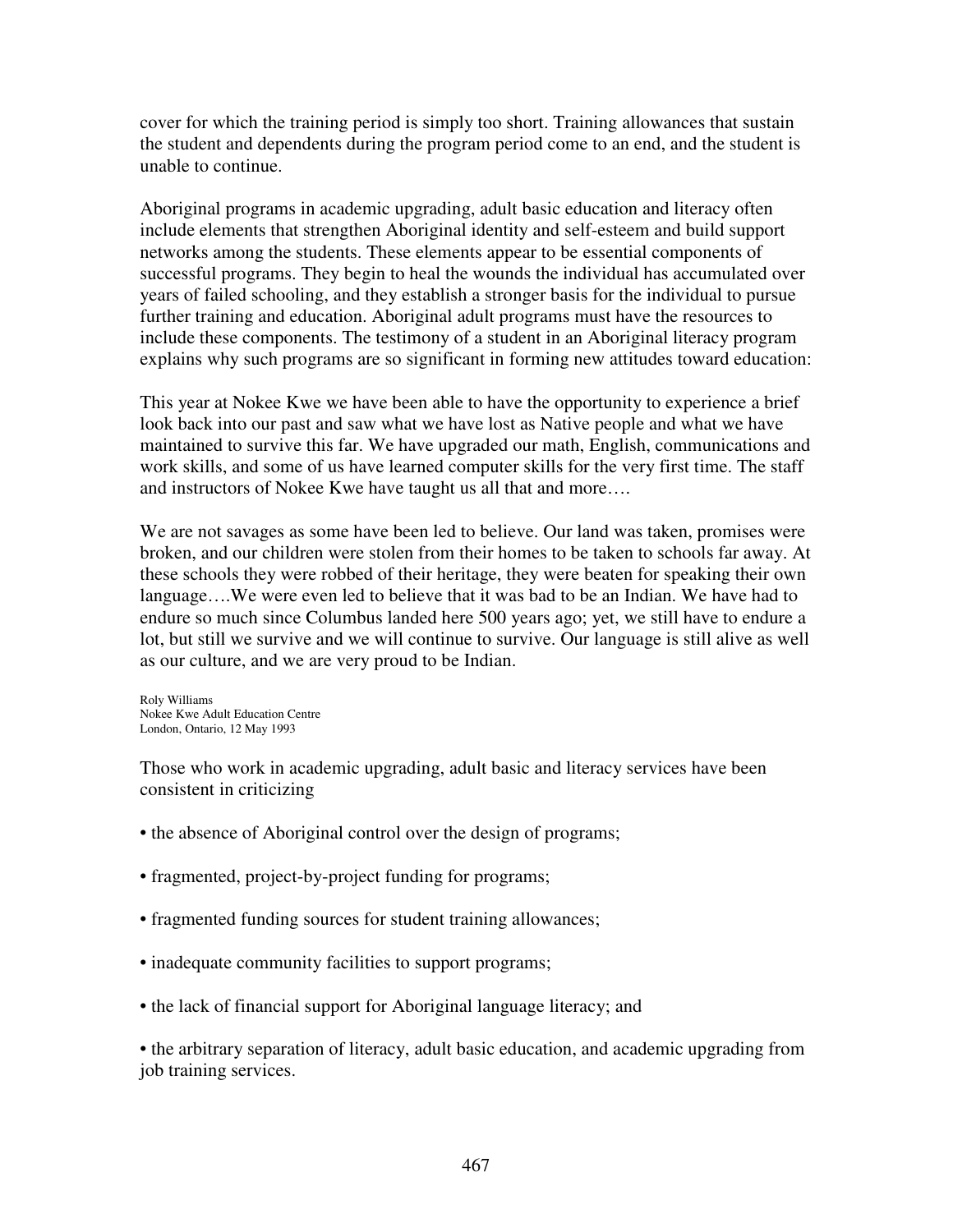All these difficulties can be traced to the single reality that adult education services are not under the direction of Aboriginal self-governing authorities. A variety of Aboriginal agents have emerged to deliver specific programs in either the literacy or upgrading field or job training services. Many of them survive precariously, exercising administrative responsibilities devolved from federal, provincial and territorial authorities.

In contrast, it seems that most of the problems described above have been overcome in Nunavik, where the Kativik school board has been responsible for adult education and job market training. <sup>54</sup> Through control of these services, school authorities have been able to blend academic and job skills creatively, responding to the needs of the adults they serve. Literacy is also offered in English, French and an Aboriginal language.

The Kativik experience suggests what changes must take place. Aboriginal people must be able to design adult education services that meet the needs of students.<sup>55</sup> Students must be able to obtain training moneys at one access point rather than negotiate a maze of federal and provincial programs, all with their own regulations. Program agents need a stable funding base and must have the flexibility to combine adult education and job training in locally appropriate ways. (We speak more about this in the section on job training.) Community learning centre facilities are crucial to creating an environment where adult students can reconnect with formal learning processes. And finally, Aboriginal people must be able to obtain literacy services in the language of their choice.

There are many organizations with the capacity and desire to assume responsibility for integrated adult education services, much as Kativik has done. Other communities and organizations may move more slowly toward full control. Federal, provincial and territorial governments should move quickly to negotiate the delivery of integrated adult education services through the Aboriginal organizations and governments that are ready for them. Multi-year agreements, with control over the design of

programs, could be negotiated in the transition to self-government.

## **Recommendation**

The Commission recommends that

## **3.5.19**

Federal, provincial and territorial governments collaborate with Aboriginal governments and organizations to facilitate integrated delivery of adult literacy, basic education, academic upgrading and job training under the control of Aboriginal people through

(a) delegating responsibility for delivery of training under current jurisdictions by concluding agreements with Aboriginal governments, their mandated education authorities, or voluntary organizations representing Aboriginal communities of interest;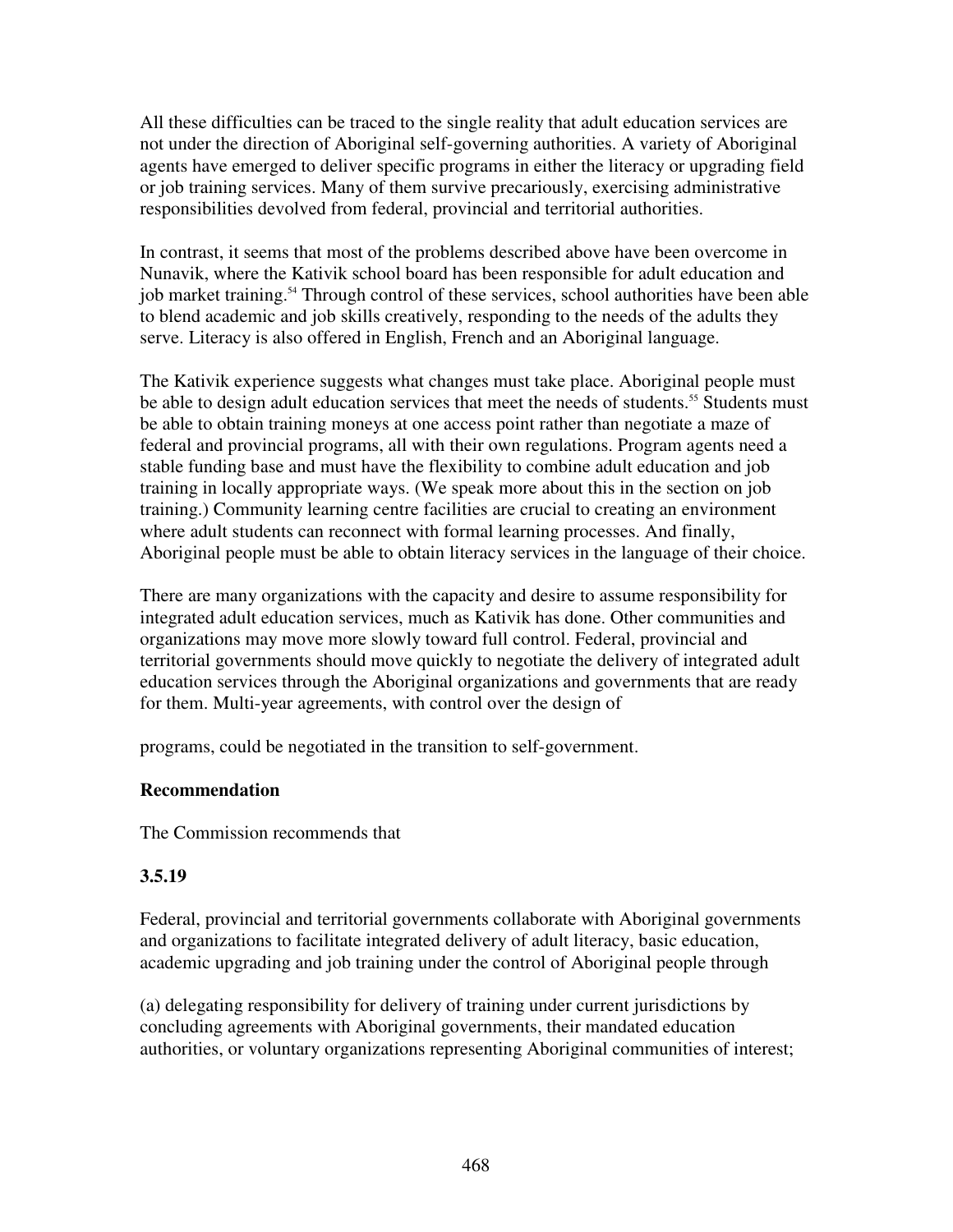(b) supporting adaptation of program design, admission criteria, language of instruction, and internal allocation of funds by Aboriginal delivery agents, to accommodate Aboriginal culture and community needs;

(c) acting promptly to conclude agreements for multi-year block funding agreements to enable Aboriginal nation governments, during the transition to self-government, to assume primary responsibility for allocating funds to meet training needs through programs of Aboriginal design.

#### *Access and university or college preparation programs*

Students who complete high school may find college and university still beyond their reach. Many students will have been streamed into non-academic programs in secondary school. Their skills, course completions or grade point standing may not satisfy entry requirements to post-secondary institutions. Courses needed may include communications, mathematics, science and computing skills; knowledge of Aboriginal history and issues to build a strong base for Aboriginal identity; and exploration of career possibilities to which the student has not yet been exposed.

## **University of Alberta's Access Program**

The University of Alberta has developed perhaps the most comprehensive access program in public post-secondary education. They have established quotas of five per cent for Aboriginal enrolments in all faculties, representing the proportion of Aboriginal people in the Alberta population. They have also established a transition year that opens access to eight programs: arts, agriculture and forestry, business, education, engineering, Native studies, nursing and science. All credits earned in the program are transferable. New students are required to have an average of at least 50 per cent in all prerequisite high school subjects and a minimum overall average of 60 per cent. Through the Office of Native Student Services, students can obtain personal, academic, financial and career or employment counselling.

Aboriginal and non-Aboriginal institutions are increasingly offering such programs under a variety of labels — university and college entrance programs, access programs, transition programs, bridging programs. They may be general in nature, or they may have a specific focus, for example, access to health careers, science or engineering. They may be offered in the local community through learning centres or at regional centres through a college or Aboriginal institution. Sometimes a program requires attendance at the host institution in an urban setting. The recent proliferation of such programs indicates that they are making a difference in preparing people for further studies.

The admission as mature students of Aboriginal applicants who do not necessarily have secondary school diplomas has allowed many older people to enter college and university. It is not unusual for parents and grandparents to return to school, sometimes at the same time as their children and grandchildren.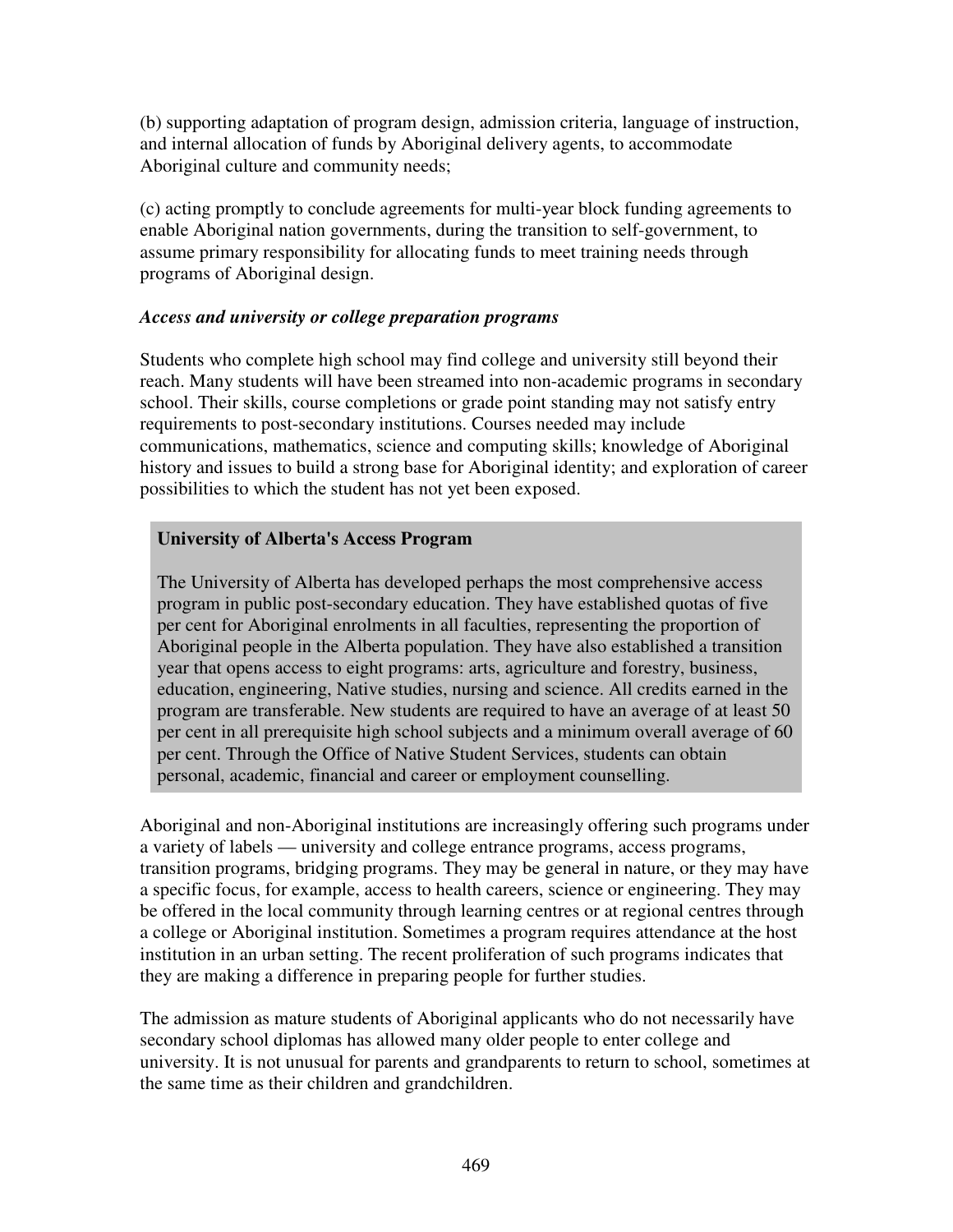#### *Student funding*

Financial support for post-secondary education is a key issue. Concerns are likely to escalate as more Aboriginal youth and adults search for promising career and job options. The next decade and a half will be crucial, as larger numbers of young people reach the age for post-secondary education and the job market. At the same time, more Aboriginal adults over 25 can be expected to return to education and job training to improve their financial opportunities. <sup>56</sup> These demographic trends highlight the importance of strategic policy interventions to increase access to post-secondary education now.

The federal government has been the most important source of financial assistance for First Nations and Inuit students. The Northwest Territories has funded university education for all residents, including First Nations, Métis, Inuit and non-Aboriginal students. The Yukon also provides funding subsidies for all residents, but at a lower rate than the Northwest Territories. But for Métis people and for First Nations people without strong ties to their communities of origin, funding is extremely limited. Most must take out loans to pay for their education. In some instances, Métis organizations, provincial governments and corporate donors have established bursaries and scholarships, but these are minimal relative to tuition and living costs.

One funding issue that arouses passionate and bitter debate is treaty rights to education. The numbered treaties promised education. Treaty nations and the federal government have been locked in a battle grounded in two widely divergent views of history. For treaty nations, education is a right that was negotiated in exchange for giving up large tracts of traditional territory. In their view, this includes all levels of schooling, and that understanding is strongly embedded in the oral history that has come down from Aboriginal elders who were present at treaty negotiations and signings.

The federal government has denied that post-secondary education funding is a treaty right. It has applied the *Indian Act* provisions and its post-secondary education funding policy to treaty nations on the same basis as First Nations that did not sign the numbered treaties. Students who do not live on a reserve often do not receive post-secondary education funding. Treaty nations argue that every treaty member should be entitled to the benefits, regardless of residence — in other words, that the right to education is guaranteed and portable.

Over the past two decades, the Supreme Court of Canada has ruled in various cases that broad, just and liberal interpretation of treaties is in order, with due regard for the historical context in which they were signed. The historical context for Aboriginal peoples was one in which the buffalo and other animals that had sustained a migratory land-based economy were disappearing. Oral history tells us that Aboriginal leaders negotiating treaties were seeking education that would provide a livelihood sufficient to put them on an equal footing with the settlers in the new economy. Treaty nations argue that they were guaranteed an outcome from education that is not being honoured. Pauline Pelly, a Saskatchewan elder, voiced this view at the Federation of Saskatchewan Indian Nations treaty rights education symposium in October 1991: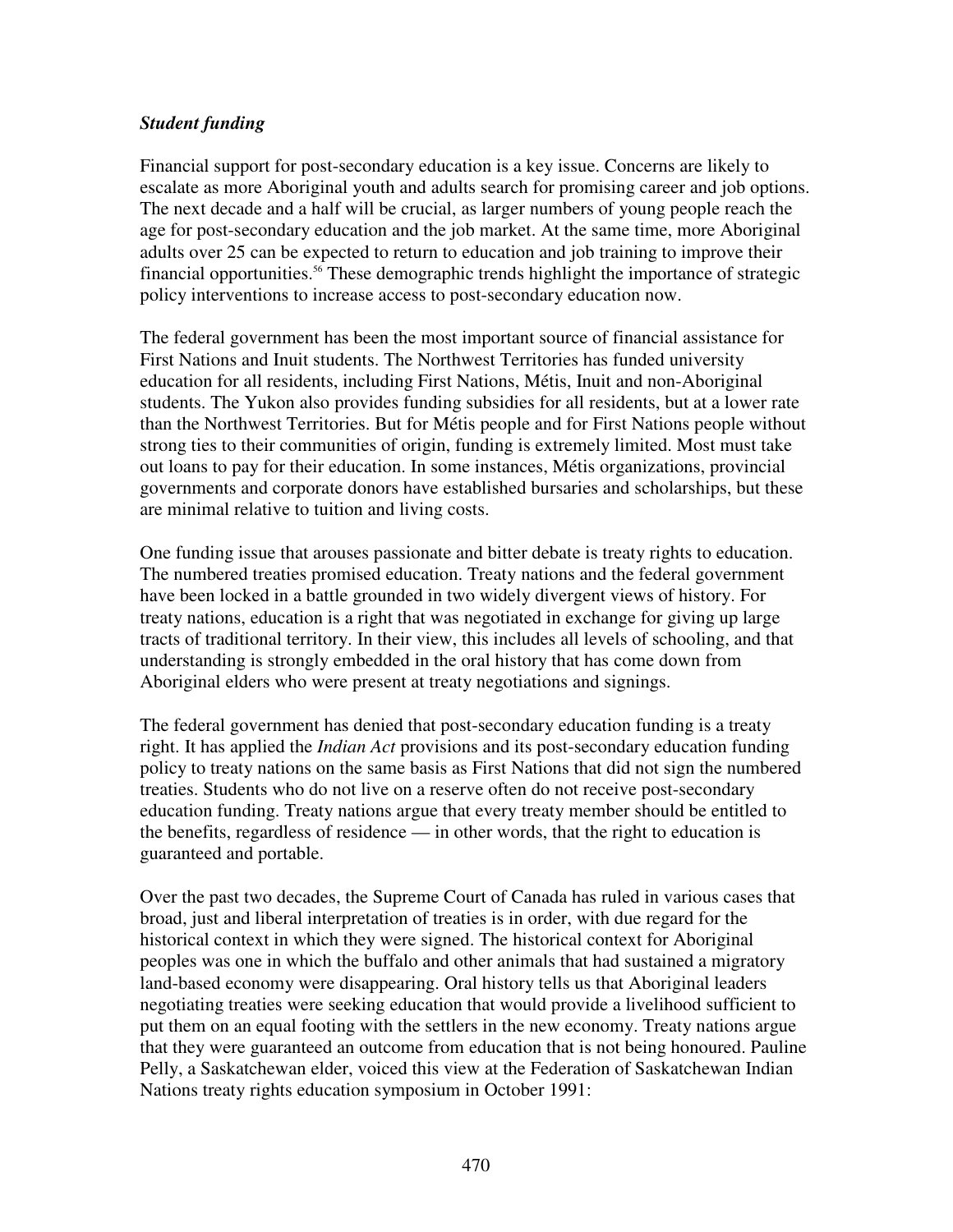Education was given to us. They promised us that you will be very smart, like the cunning of the white man. The highest education that you can get, that is what they promised to us. That is what we wanted.

First Nations maintain that the spirit and intent of the treaties are as significant as the actual wording. The promise of a 'schoolhouse on every reserve' represented what was state-of-the-art education when the treaties were signed. And elders maintain that it was state-of-the-art education that Aboriginal peoples negotiated. Supreme Court interpretations have lent support to Aboriginal contentions that the representations of government at the time are as important as the actual words written down.

#### **Recommendation**

The Commission recommends that

### **3.5.20**

The government of Canada recognize and fulfil its obligation to treaty nations by supporting a full range of education services, including post-secondary education, for members of treaty nations where a promise of education appears in treaty texts, related documents or oral histories of the parties involved.

Federal government policy has been to contribute post-secondary education funding for First Nations students who have status under the *Indian Act*, whether or not they have treaty entitlements. Inuit in northern Quebec and Labrador and other Inuit living outside the Northwest Territories and the Yukon are also eligible for assistance under this policy. Nevertheless, some Inuit have not been able to obtain funds, particularly if they have no ties to the organization administering the funds or if

they have lived away from their community for some time. In the late 1980s and early 1990s, federal government funding was capped for First Nations and Inuit students, and many were unable to find other sources of funding to pursue post-secondary education.

Aboriginal education authorities and post-secondary institutions told the Commission they simply could not serve the students who wanted to attend programs but could not find funding assistance. This suggests that Aboriginal enrolments in post-secondary education have been limited because there has not been enough financial support. Demand rose when First Nations students who regained status under Bill C-31 became eligible for post-secondary education benefits. The inadequacy of education funding was one of the most pressing concerns youth and many leaders brought before the Commission.

Our analysis of federal expenditures on Aboriginal people indicates that the budget for the post-secondary education assistance program in 1992-93 was \$201 million. (See Volume 5, Chapter 2 for our discussion of economic disparities, government expenditures and the cost of the status quo.) This was increased by \$20 million in 1994- 95 and by a further \$14 million in 1995-96.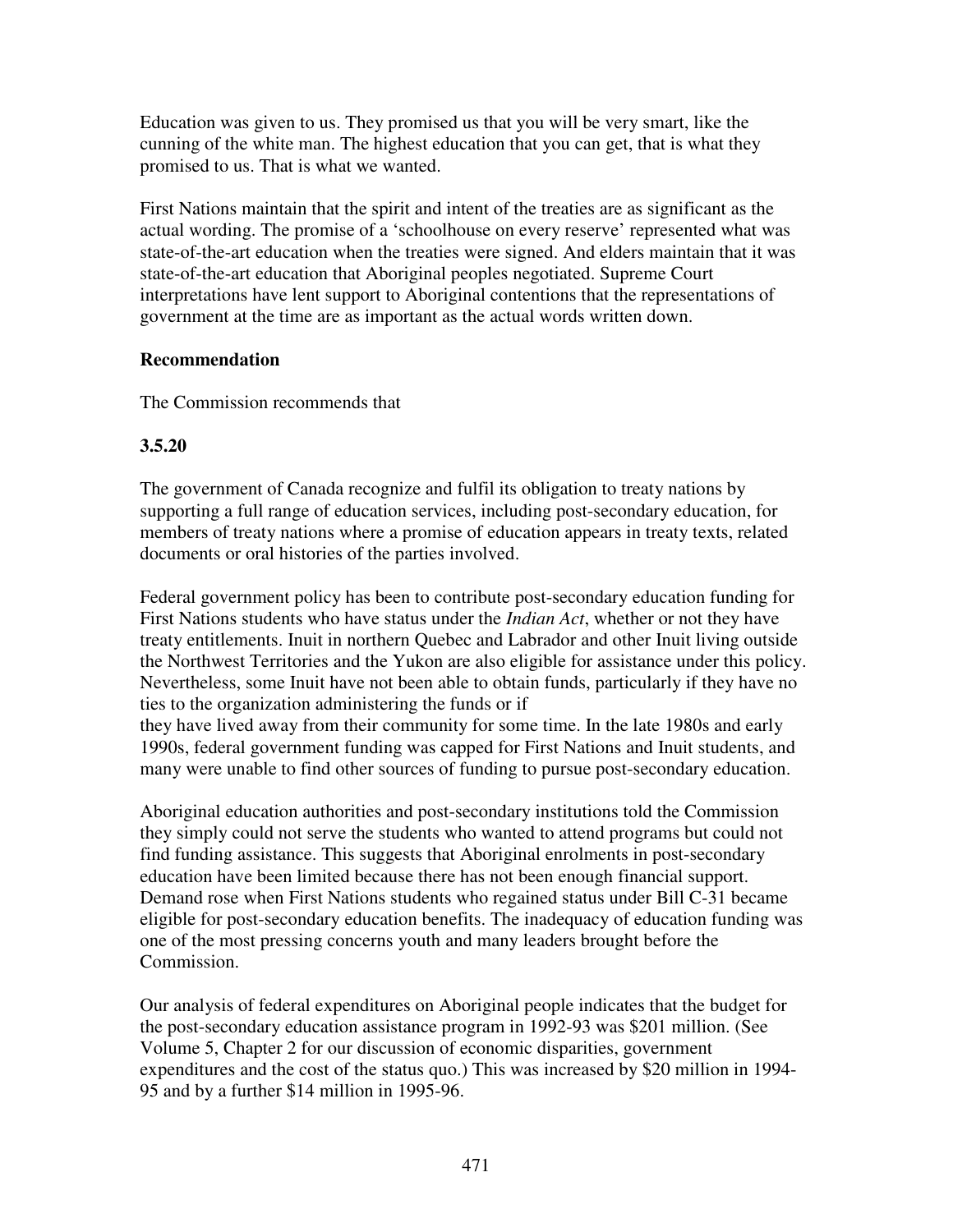The challenge over the next 20 years will be to find adequate support for the larger numbers of youth who will require post-secondary education in order to become productive in the labour force. As career opportunities with Aboriginal self-governments open up, as Aboriginal colleges and training institutions extend services closer to home, and as the impact of Aboriginal control over education takes root, more youth will be using post-secondary education as a path to a better future. Demand for services will certainly rise.

The policy environment for funding will merit careful monitoring. The federal government has reduced support for post-secondary education in federal-provincial transfer payments, and the impact of this has yet to be assessed. <sup>57</sup> Should it result in higher tuition fees, as many observers anticipate, fewer Aboriginal people will be able to attend post-secondary institutions unless there is more financial assistance. Métis and other Aboriginal students who are not now eligible for federal funding will be even further removed from the possibility of a post-secondary education. The needs will be far beyond what can be supplied by the organizations that currently provide small bursaries for these students.

Students with no other recourse — particularly Métis and other Aboriginal students who cannot obtain assistance through their communities of origin — have sometimes turned to student loans. The resulting level of debt has been crushing:

Upon graduation as a teacher, [the Métis person] will not be joining the middle class but will be in the ranks of the working poor. A single student with no dependents in the B.Ed. program in 1990 with no other source of income would accrue \$13,008 of debt that was eligible for remission and \$21,138 to be repaid in full. Another student in the same class, single with three children, deemed to be more in need, would incur an even greater debt load. This individual would owe \$17,280 eligible for remission and \$56,260 to be repaid in full. 58

About 50 per cent of full-time Aboriginal students and 72 per cent of part-time students are over the age of 24. A majority have family responsibilities and many — mostly women — are single parents. The cost of tuition has been far outweighed by the cost of daily living, at least until now. Reliable child care and other support services are often essential to a student's academic success. The cost of attending a post-secondary institution is much higher in an urban setting where housing is more expensive. Most Aboriginal students do not come from socio-economic backgrounds where their parents can be expected to contribute financially.

Having to rely on student loans to finance their education is a serious disincentive for many potential students. Already functioning at the margins financially, and with family responsibilities, they simply cannot countenance the prospect of assuming debt in an atmosphere of such uncertainty. If a mature student is to borrow enough to sustain the family through years of study, the debt burden will be overwhelming, regardless of the student's job circumstances later on.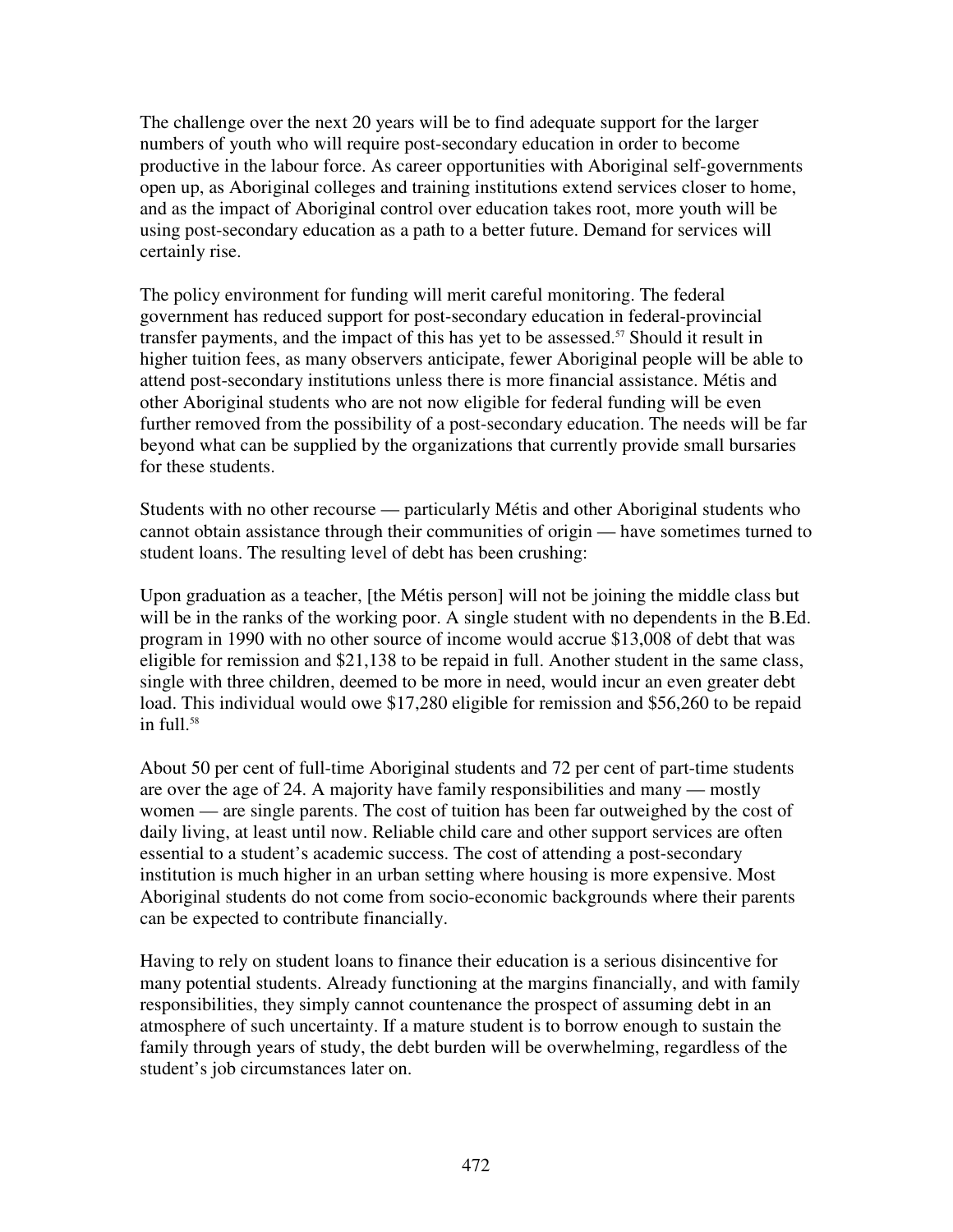The numbers of Aboriginal youth and young adults will increase over the next 15 years, and they will be prime candidates for post-secondary education services. The next generation should have the chance to break the cycle of poverty that has confined Aboriginal people to the margins of Canadian society. Post-secondary education is a critical link in the chain of transformation. We must encourage the momentum that is gathering. In years to come, we expect to see Aboriginal people in every valued occupation and profession in the country.

The preparation of human resources for Aboriginal governments must accelerate. The persistent gap between Aboriginal and non-Aboriginal people in access to post-secondary education completion must be erased. Without adequate student funding, that gap could increase rather than diminish as a larger number of Aboriginal youth come of working age and proportionally fewer have access to post-secondary education.

#### **Recommendation**

The Commission recommends that

#### **3.5.21**

The federal government continue to support the costs of post-secondary education for First Nations and Inuit post-secondary students and make additional resources available

(a) to mitigate the impact of increased costs as post-secondary institutions shift to a new policy environment in post-secondary education; and

(b) to meet the anticipated higher level of demand for post-secondary education services.

We recognize that present assistance does not extend to all Aboriginal people. Métis students have great difficulty obtaining funding, as do First Nations people and Inuit who do not have sustained communication with their communities of origin. The financial assistance programs already established by Aboriginal organizations, provincial governments and corporations are desperately needed, but they are clearly not enough.

A scholarship fund could extend benefits so that Aboriginal people not covered by the current federal program would have improved access to post-secondary education. Funding for this should come from federal and provincial sources, corporate sponsors and individual contributors. It is beyond the Commission's scope to determine the best way to establish such a fund — for example, whether a trust fund or some other vehicle would better suit long-term needs. It will be important to establish an administrative structure that optimizes the use of existing programs and structures rather than overlapping or duplicating them. The planning work for the fund will best be undertaken by Métis and other Aboriginal education leaders and students for whom it is intended.

#### **Recommendation**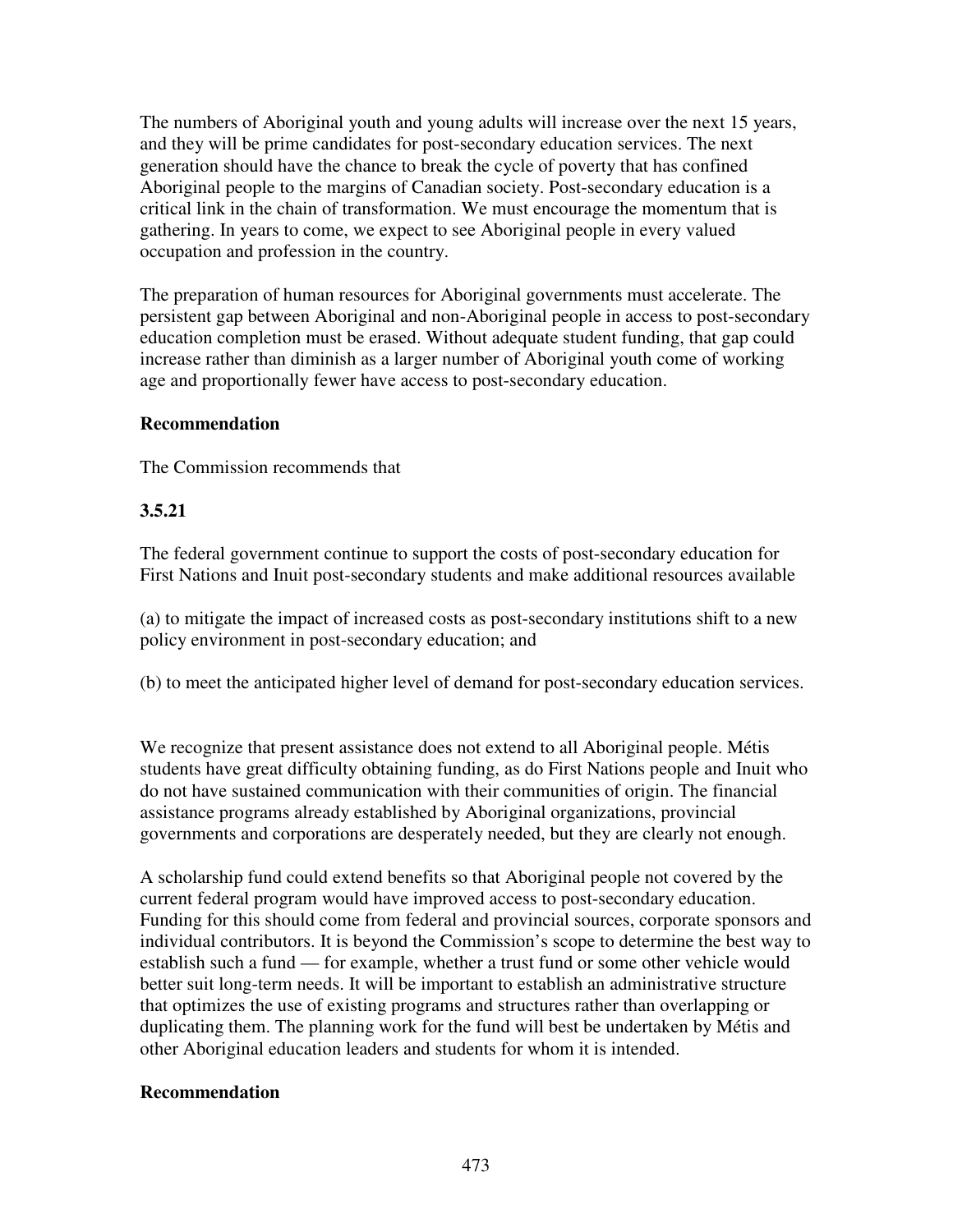The Commission recommends that

#### **3.5.22**

A scholarship fund be established for Métis and other Aboriginal students who do not have access to financial support for post-secondary education under present policies, with

(a) lead financial support provided by federal and provincial governments and additional contributions from corporate and individual donors;

(b) a planning committee to be established immediately,

(i) composed of Métis and other Aboriginal representatives, students, and federal and provincial representatives in balanced numbers;

(ii) given a maximum two-year mandate; and

(iii) charged with determining the appropriate vehicle, level of capitalization, program criteria and administrative structure for initiation and administration of the fund; and

(c) provisions for evaluating demand on the fund, its adequacy and its impact on participation and completion rates of Métis and other Aboriginal students in postsecondary studies.

#### *Location of program delivery*

Many Aboriginal adults simply cannot relocate to the urban centres where most postsecondary education opportunities are available. Offering studies in the community or closer to home has been one way to improve access. In an increasing number of communities, there are adult or community learning centres that provide adult education at many levels. Literacy, adult basic and academic upgrading courses, job training courses, university and college entrance programs, and college or university courses may all be offered at the community learning centre or at a nearby regional centre to which the student can commute. Some of these community and regional centres have become highly organized post-secondary institutions operated by Aboriginal people with an admirable degree of success in seeing students through to completion of their programs.

Such centres have also been established in large urban areas. Some universities have begun to deliver courses and programs through their continuing education departments using local delivery centres, although these arrangements inevitably require a minimum enrolment of students.

Although still in its infancy, distance education is also proving useful for delivering postsecondary education services.<sup>59</sup> Not all distance education formats are effective; correspondence education, for example, does not have high completion rates. Interactive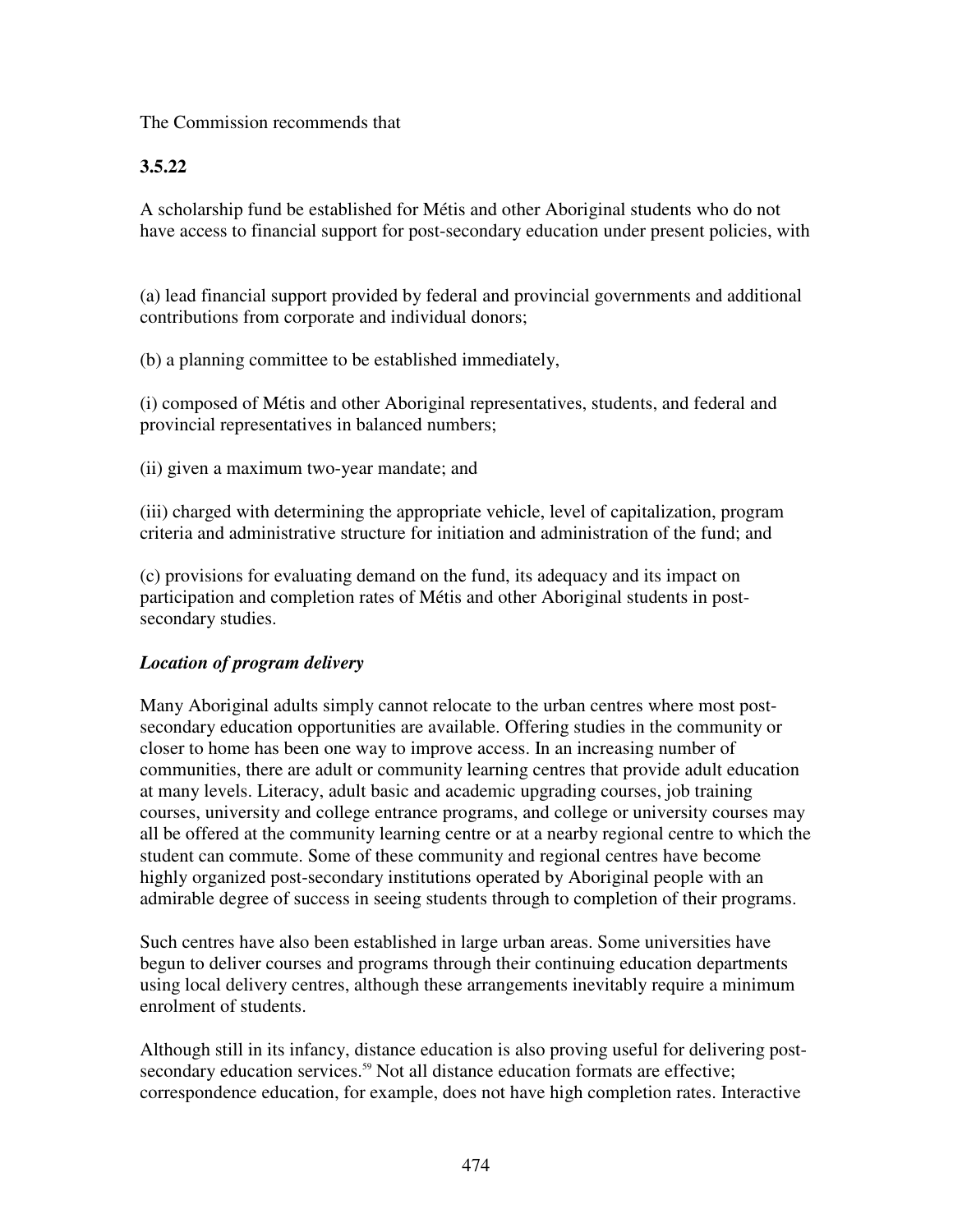approaches have been quite successful, however, particularly those using video and television. The problem with many distance education programs is that they offer standard Canadian content with little or no adaptation to the values, perspectives or issues of Aboriginal peoples. Most courses are taught in English or French rather than in Aboriginal languages, even in regions where an Aboriginal language is widely used in the community. Nevertheless, distance education has shown promise, and it is now a matter of finding appropriate configurations of technology, instructional methods, instructors and curriculum content. We return to distance education in the section on education for self-government later in this chapter.

### *Credit for Aboriginal language competency*

Earlier in this chapter, we discussed the marginalization of Aboriginal languages in the education systems of Canada. We recommended that Aboriginal language competency be recognized for course credits in the public school system. It is equally important that it be recognized for credits at the college and university level. High school credits in Aboriginal languages should be considered equivalent to other modern language credits for entrance into post-secondary programs. Where students are seeking higher level credits for language competence, appropriate procedures should be established to verify fluency and grant credits in a way that ensures equality with other modern languages.

Aboriginal languages are already being taught at some universities, as regular course offerings or as special courses where Aboriginal people from specific linguistic communities come together to study. Recognizing these languages by granting credits not only affirms the knowledge and self-worth of those who speak them but also accords them their rightful place as the original languages of the Americas.

#### **Recommendation**

The Commission recommends that

#### **3.5.23**

Canada's post-secondary institutions recognize Aboriginal languages on a basis equal to other modern languages, for the purpose of granting credits for entrance requirements, fulfilment of second language requirements, and general course credits.

#### *Conclusion*

Over the past two decades there have been positive advances in access to education for Aboriginal students. These include the establishment of bridging mechanisms; more programs offered closer to students' homes; more local facilities for community learning; and the introduction of interactive distance education. There are other issues still to be resolved, however, such as the need for stable, adequate financing for adult education services; recognition of the treaty right to post-secondary education; continuation and enhancement of funding support for post-secondary students; the extension of funding to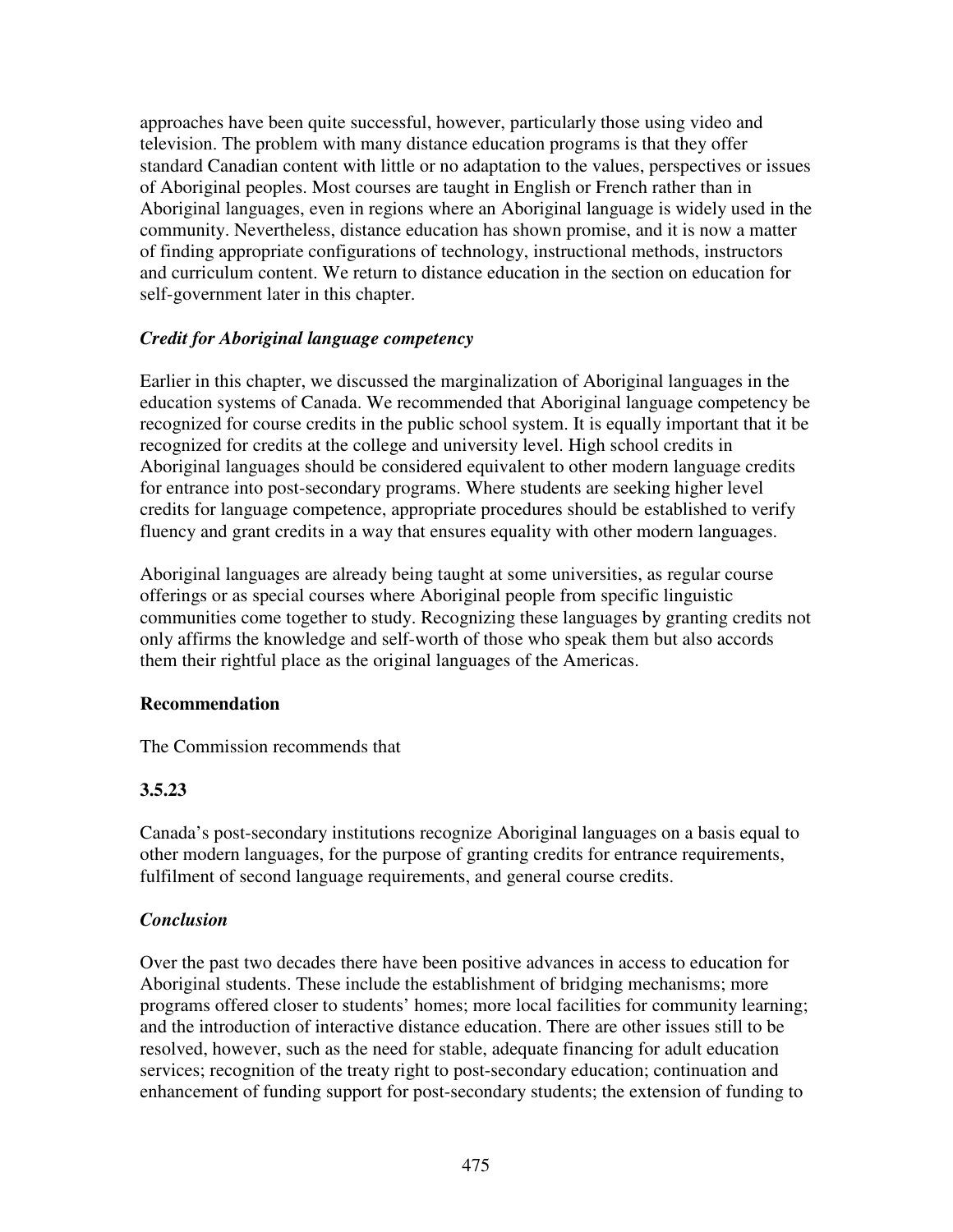Métis and other Aboriginal students now excluded from post-secondary benefits through a scholarship fund; increased support for community learning centres; and Aboriginal control of adult services and job training so they can be blended in appropriate ways to prepare adults to live productive economic lives.

Some Aboriginal educators have warned that increasing exclusivity of university education for the general population of Canadians may mean restricted access for Aboriginal people. Any policy changes that have the effect of limiting Aboriginal people's access to post-secondary education must be promptly counterbalanced by policies to secure access, if equitable participation of Aboriginal people in Canadian society is to be achieved and maintained.

## **6.2 Inside the Door: Institutions Serving Aboriginal Adults**

Once Aboriginal students have begun post-secondary education, what are their experiences? Do they complete their studies? How relevant is their education to the job opportunities and professional demands they will face?

Figure 5.1 shows that more students completed non-university programs in 1991 (13.3 per cent) than in 1981 (8.9 per cent), although the 1991 figure is still below that of non-Aboriginal people (15.8 per cent). The proportion of the Aboriginal population undertaking university programs increased to 8.6 per cent by 1991, but the record of completion was very low (three per cent) and increased by only one per cent between 1981 and 1991.

These results raise questions about how Canada's post-secondary institutions are accommodating the needs of Aboriginal students. Dr. Ray Barnhardt, a professor at the University of Alaska-Fairbanks, has classified universities according to the degree of control Aboriginal people have over the education offered. He puts post-secondary institutions into three categories —

assimilative, integrative and independent. <sup>60</sup> We use these categories to examine the postsecondary arrangements that serve Aboriginal students in Canada, and we add a fourth category — affiliated — to describe an organizational variation that offers an enhanced degree of autonomy for Aboriginal institutions short of full independence. The four options — assimilated, integrated, affiliated and independent — are displayed in Figure 5.5.

## *Mainstream and public post-secondary institutions*

Barnhardt's first category is assimilative — that is, the post-secondary institution offers a fixed menu of programs, courses and services. Everyone is expected to fit in. This accurately describes post-secondary education as it was constituted two decades ago, and much professional training still follows this model. But gradually the assimilative approach has been giving way to more integrative approaches. Within their education mandate, integrative institutions recognize Aboriginal peoples as a distinct group, and many have made significant shifts in their program offerings.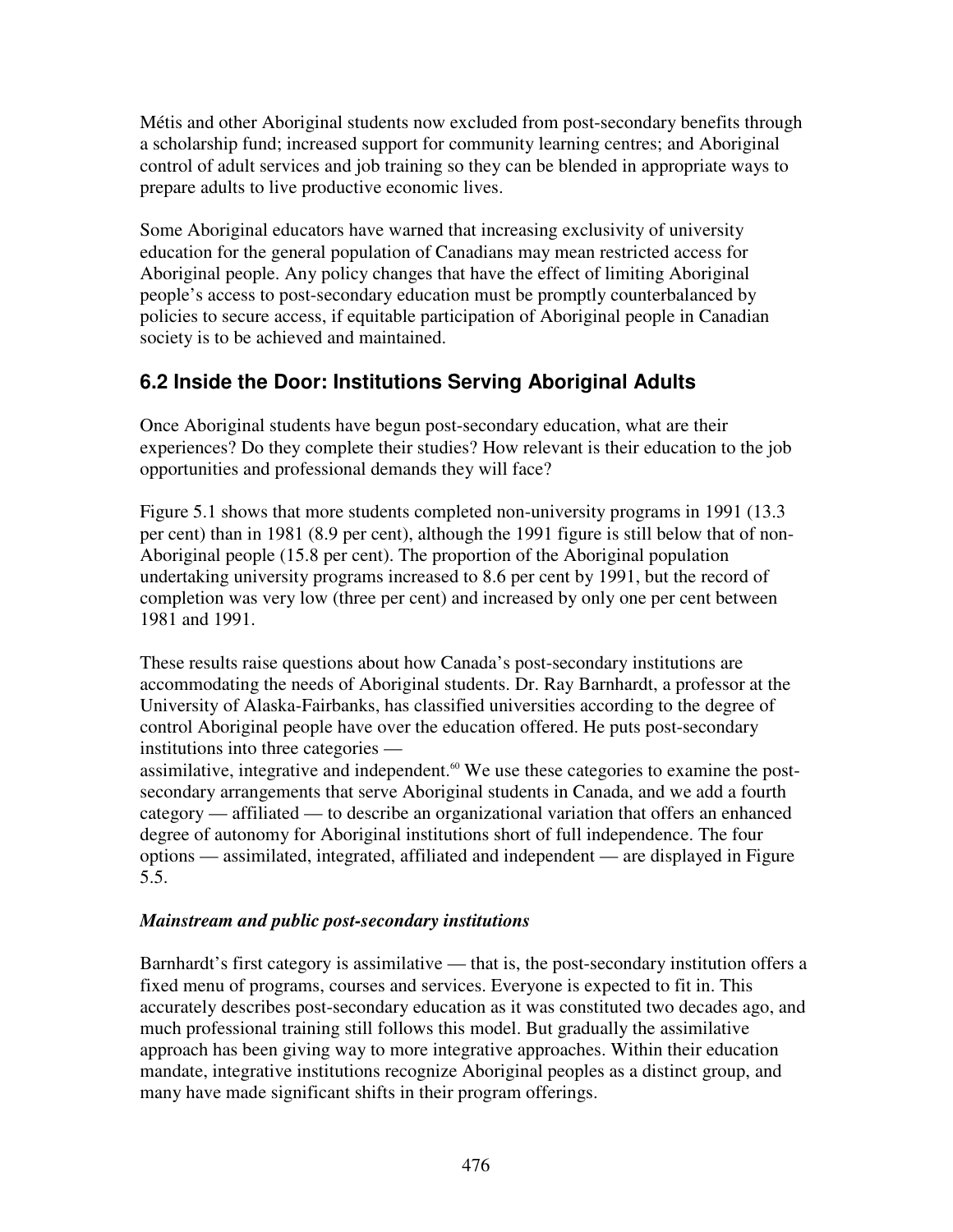For example, there are now Aboriginal studies (or Native studies) departments in at least 10 universities across Canada. Faculties of law have instituted courses and programs that address the legal issues and concerns of Aboriginal peoples. Teacher training programs have been implemented in most provinces, the Northwest Territories and the Yukon. As these programs have demonstrated their value, additional ones have been developed in Aboriginal management, business and economic development, and social work. Access programs are being designed to attract Aboriginal students to health sciences, engineering and science. Distinct co-ordinating mechanisms have also been implemented; for example, the First Nations House of Learning at the University of British Columbia is the home away from home for Aboriginal students and has contact with students in all departments of the university.

Post-secondary institutions have also entered into arrangements with Aboriginal people to deliver courses in regional centres and at the community level. Several such arrangements were mentioned earlier in the chapter, and there are many other examples. For small communities, this kind of arrangement becomes difficult if the number of students falls below the institution's minimum numbers for delivery.

Aboriginal peoples are still vastly under-represented in the sciences and mathematics. Many spokespersons have signalled the need to attract more students to technical professions that are increasing in importance in the global economy.

The last two decades have taught us about the environment and support systems that can help Aboriginal students succeed. Involvement in the governance of the institution is a significant symbol of intent and a vital force shaping program development. Programs tailored to the values and needs of Aboriginal people are the starting point for inviting students to follow a successful path. The recruitment of Aboriginal faculty and instructors, the presence of elders, the sponsorship of Aboriginal cultural events, and appropriate counsellors and support staff are all ingredients for success.

The students must have opportunities to give voice to their concerns and to develop leadership skills. A growing number of institutions have an Aboriginal students' union that not only represents students within the institution but also links Aboriginal student groups regionally and nationally.

The government of Ontario's Aboriginal post-secondary policy, initiated in 1991, is a good example of strategic intervention to promote education partnerships. Its goals are to increase the participation of Aboriginal students in Ontario's public post-secondary education institutions and to optimize completion rates. Grants are available to offset the special costs of designing and delivering Aboriginal programs. Funds are also designated to increase the number of Aboriginal counsellors and special support services. Institutions that receive grants are expected to integrate funded initiatives into regular program delivery and base budgets by the end of the funding period to maintain continuity. Representation of Aboriginal organizations on governing bodies and establishment of an Aboriginal committee to guide programs and services are also required. Costs of participation by Aboriginal organizations are offset by the program (see Appendix 5A).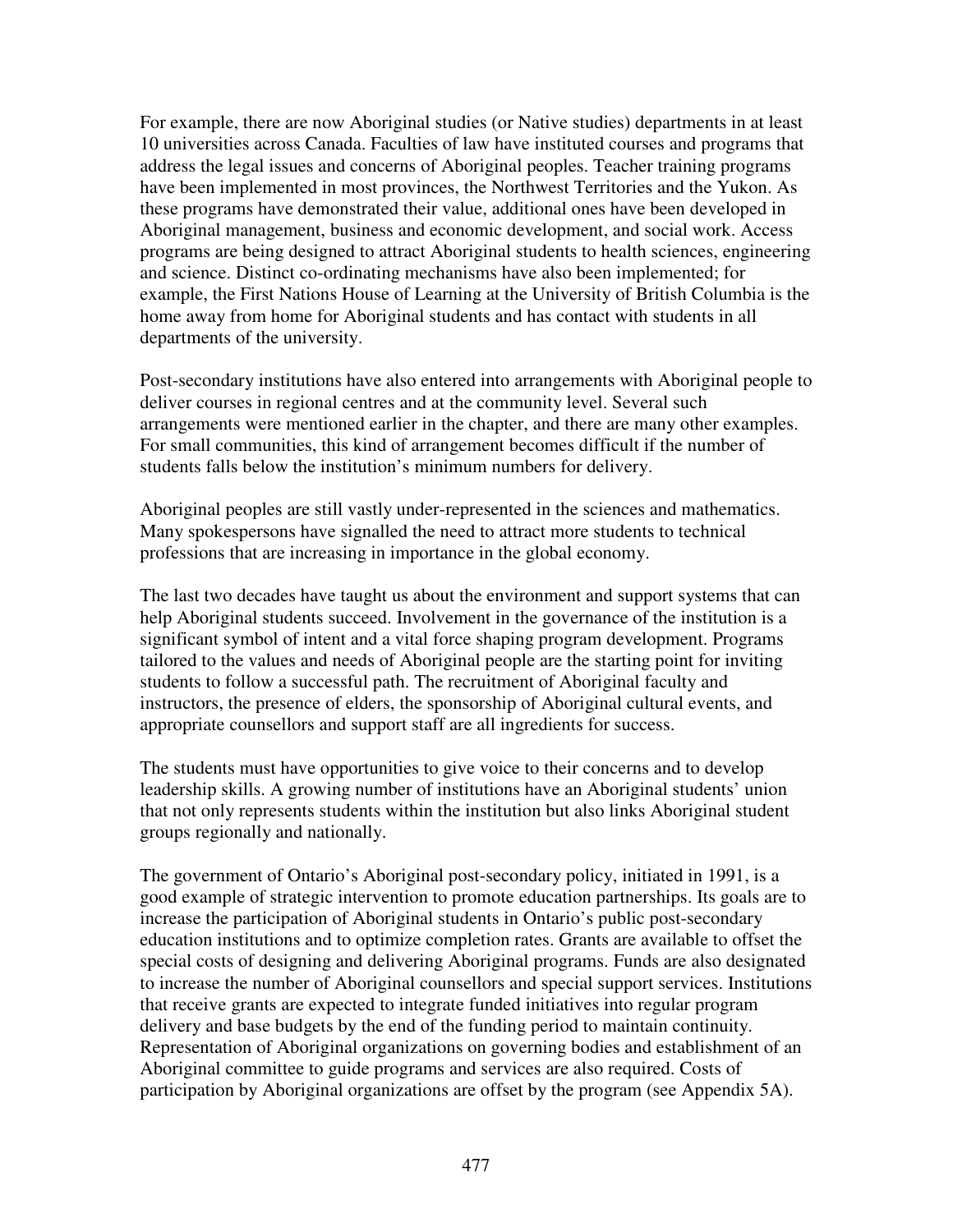Post-secondary institutions in all jurisdictions are reeling from funding cutbacks imposed by governments in pursuit of deficit reduction. It might be argued that they are in no position to introduce Aboriginal-specific initiatives without special funding. We acknowledge these pressures, and later in this chapter we propose that federal, provincial and territorial governments allocate resources for new initiatives by post-secondary institutions in fields of study related to the implementation of self-government.

We maintain, however, that recognition of the distinct place of Aboriginal nations in the Canadian federation and accommodation of Aboriginal culture and identity should be regarded as a core responsibility of public institutions rather than as a special project to be undertaken after other obligations are met. Educational institutions have a pivotal role in transforming the relationship between Aboriginal peoples and Canadian society.



### **Recommendation**

The Commission recommends that

### **3.5.24**

Public post-secondary institutions in the provinces and territories undertake new initiatives or extend current ones to increase the participation, retention and graduation of Aboriginal students by introducing, encouraging or enhancing

(a) a welcoming environment for Aboriginal students;

(b) Aboriginal content and perspectives in course offerings across disciplines;

(c) Aboriginal studies and programs as part of the institution's regular program offerings and included in the institution's core budget;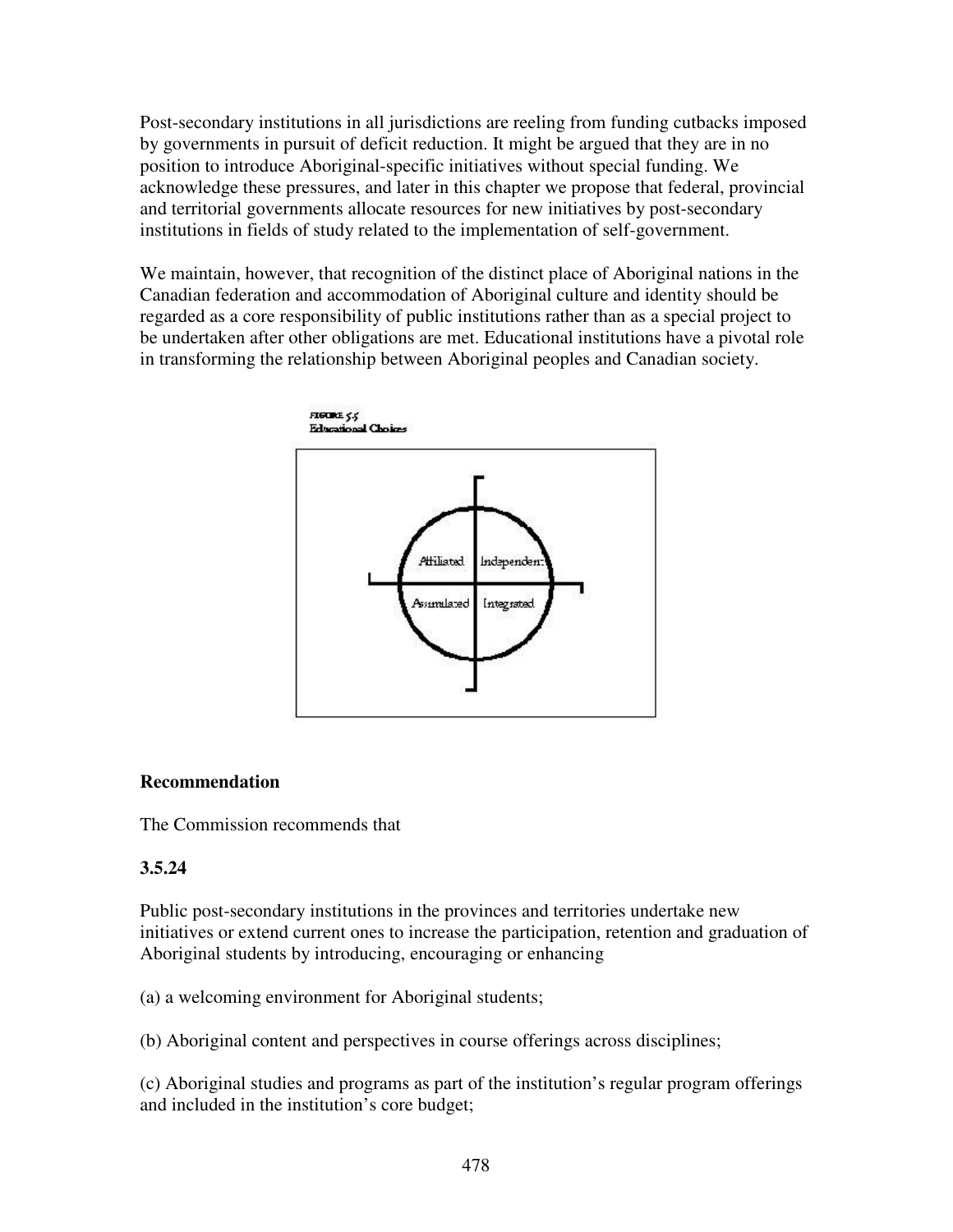- (d) Aboriginal appointments to boards of governors;
- (e) Aboriginal councils to advise the president of the institution;
- (f) active recruitment of Aboriginal students;
- (g) admission policies that encourage access by Aboriginal applicants;
- (h) meeting spaces for Aboriginal students;
- (i) Aboriginal student unions;
- (j) recruitment of Aboriginal faculty members;

(k) support services with Aboriginal counsellors for academic and personal counselling; and

(l) cross-cultural sensitivity training for faculty and staff.

There are many accounts of students feeling isolated in a hostile environment where professors and fellow students express racist attitudes and opinions. Aboriginal students are silenced by unthinking remarks in the college or university classroom:

My English teacher said, when one of the students put up her hand and asked "Are Indian people really vicious and barbaric like these journals say?"…she said, "Yes, most are all accurate and correct….The journals are correct. Anthropologists and sociologists knew what they were saying and recording."<sup>61</sup>

Daily encounters with racism are emotionally exhausting, particularly when the student is in the minority and feels too vulnerable to challenge the views expressed.

Within the integrated environment, the establishment of Aboriginal colleges may provide a way to mobilize effective supports in some locations. <sup>62</sup> Colleges are a time-honoured tradition in many universities. Sometimes the whole campus is organized into colleges; in other instances, just a few colleges exist, organized according to religious affiliation. The purpose of a college is to provide a community environment conducive to academic and social life. Colleges are usually residential, with their own faculty, visiting scholars, libraries and other facilities. Faculty and students are in an atmosphere that promotes personal interaction. This environment would be attractive to some Aboriginal students, providing social support and fostering academic success. It would also be a suitable base for offering cultural programs, which could be made available to students regardless of their academic specialty.

#### **Recommendation**

The Commission recommends that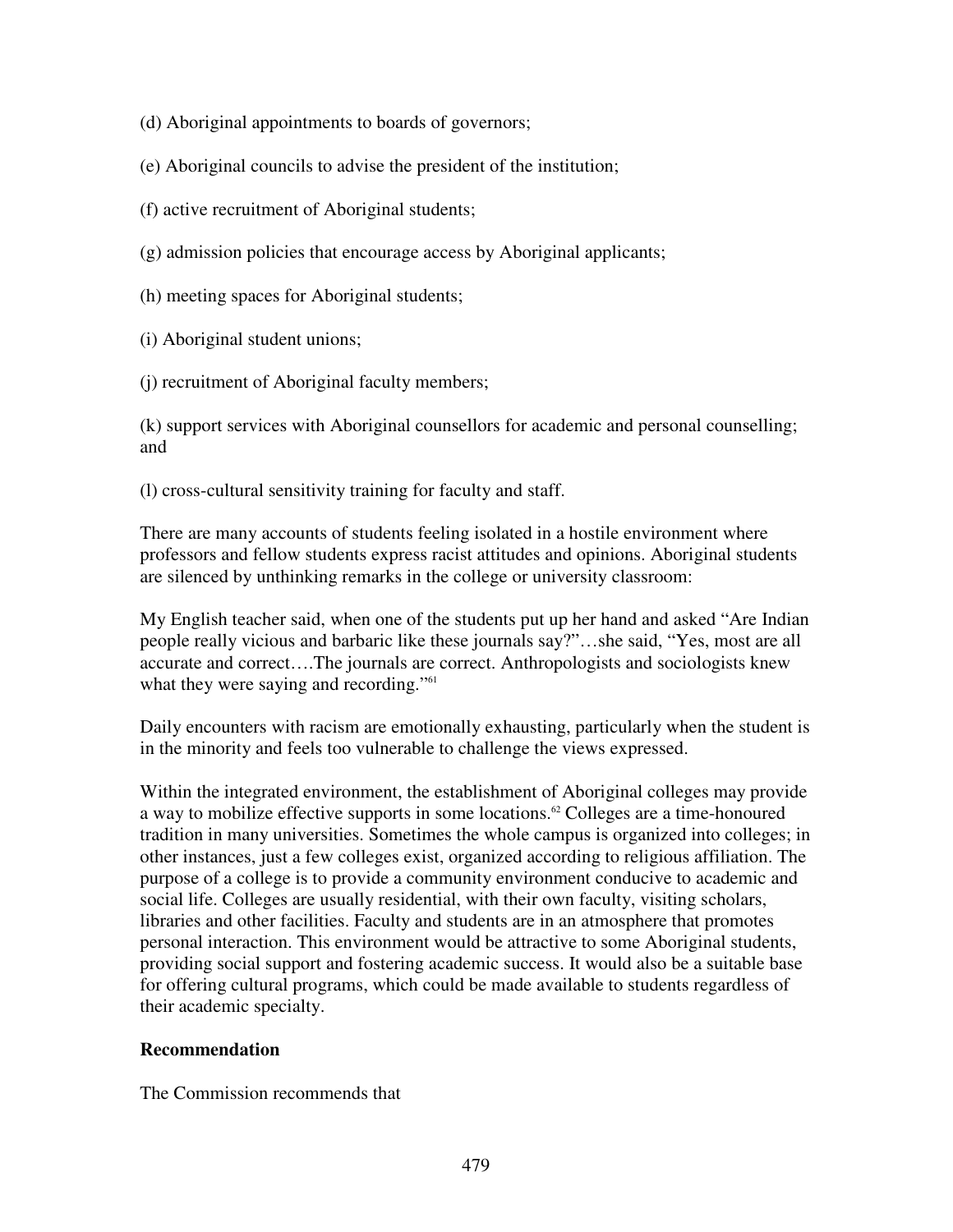### **3.5.25**

Where there is Aboriginal support for an Aboriginal college within a university, and where numbers warrant, universities act to establish an Aboriginal college to serve as the focal point for the academic, residential, social and cultural lives of Aboriginal students on campus, and to promote Aboriginal scholarship.

Innovative directions in Aboriginal program delivery must continue to be implemented. Funding, however, is often tenuous. Some post-secondary institutions have expressed their commitment to Aboriginal programs and support services by integrating the costs into operational budgets. Too often, however, programs or services depend on external funding that is available for a limited period, after which there is no guarantee of institutional funding. Many Aboriginal programs have foundered as a result of this instability. The Ontario Aboriginal post-secondary education funding policy has encouraged institutions to start new programs in partnership with Aboriginal peoples and gradually to absorb the costs into their budgets.

#### *Aboriginally controlled post-secondary institutions*

Canada's post-secondary institutions are important players in education for Aboriginal adults, but increasingly vital are the Aboriginally controlled colleges, institutes and community learning centres that have developed over the past two decades. In Barnhardt's categorization, these fit best into the category of independent arrangements. The fourth category, affiliated, describes the most common arrangement, however, whereby Aboriginal institutions establish links with institutions recognized by provincial and territorial ministries of higher education. Aboriginal institutions delivering postsecondary education, like American tribal colleges, have their roots in the determination of communities and nations to see relevant education services offered close to home.

Four identifiable types of institutions have evolved. The first resembles a full-fledged college. It attracts students from many nations and offers a wide range of programs, usually accredited through a partnership or affiliation with one or more post-secondary institutions. The largest and best known of these is the Saskatchewan Indian Federated College (sifc), controlled by the Federation of Saskatchewan Indian Nations. Sifc offers its own bachelor programs that include language studies, fine arts, Aboriginal studies and business. All sifc courses are provincially accredited through a federation agreement with the University of Regina. In 1995, sifc, in partnership with the Business College of the University of Saskatchewan, launched the first Aboriginal m.b.a. program in Canada. With more than 1,200 students from nations across Canada, sifc offers a unique opportunity to study in an Aboriginally defined environment. The Association of Universities and Colleges has recently accepted sifc as a member.

Other large and well-established colleges are Blue Quills, Maskwachees Cultural College, and Old Sun at Gleichen in Alberta, Gabriel Dumont Institute in Saskatchewan, Secwepemc Cultural Education Society and Nicola Valley Institute of Technology in British Columbia, and Yellowquills in Manitoba. The Association of First Nations Post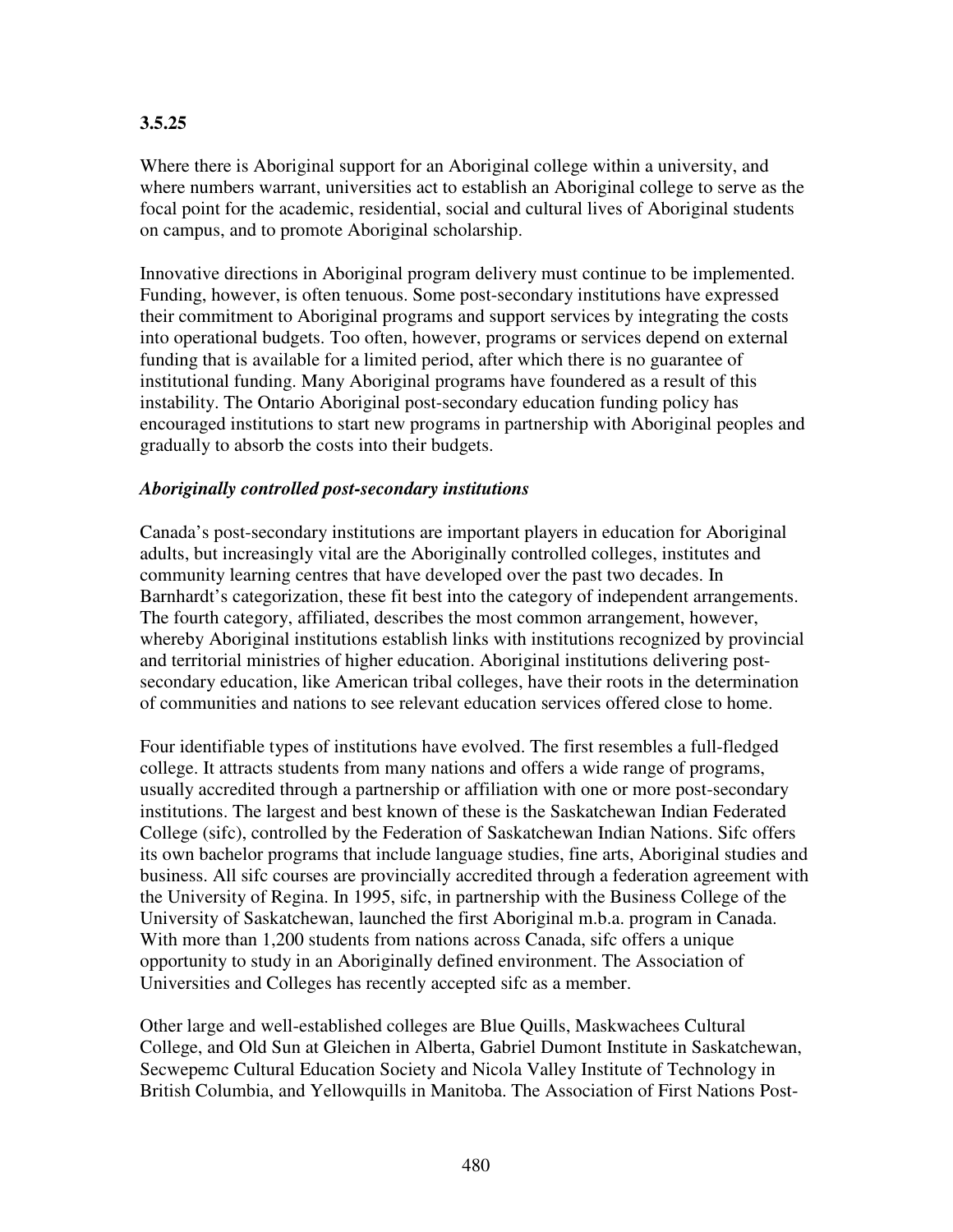Secondary Institutions in British Columbia has recently been formed (with 14 full members and two upcoming members) to co-ordinate efforts to secure the resources and policy structures these institutions need to operate effectively and independently.

#### **Yellowhead Tribal Council**

The Yellowhead Tribal Council in Spruce Grove, Alberta, serves the post-secondary needs of its five member tribes. At its central campus at Spruce Grove, it houses administration offices, classrooms, a computer laboratory and a student lounge. It has offered a variety of on-site programs, including a 40-week university and college entrance preparation program, a university transfer program with the University of Alberta and Athabasca University, a health development administration program delivered by Athabasca University, a bachelor of social work program from the University of Calgary, a social worker diploma program from Grant McEwen Community College, and a business administration certificate program from Athabasca University. The centre offers a full range of support services to students, including tutoring, financial and peer counselling, financial support, emergency funding, library facilities and an orientation week. In 1992-1993, it had a student body of 268.

The second type of affiliated institution is smaller and more locally focused. It serves primarily the members of a tribal council or a regional area. One example is the Yellowhead Tribal Council in Alberta, which represents a joint effort to offer preparatory and university programs close to home in a comfortable supportive setting (see box). The key to the success of smaller Aboriginally controlled institutions is having cash in hand to shop for the best programs for their students. They can approach a variety of mainstream post-secondary institutions, outline their needs, and negotiate for the educational services they want. Colleges and universities, eager to increase their student counts, tend to respond positively when there is financial assistance to support non-conventional delivery of courses. This type of institution, for example, the Wilp Wilxo'oskwhl Nisg\_a'a in British Columbia, often crosses the conventional boundaries of universities, colleges and technical institutes by offering a wide range of courses.

The third type of Aboriginal institution is the community learning centre. These are the hub of local adult education in the communities they serve. A variety of institutions deliver programs in the learning centre, including adult basic education, academic upgrading, distance education courses, language courses, vocational training, and community-delivered programs from larger institutions. Some programs are accredited and others are not. The local community controls the learning centre, but its operations are usually dependent on external grants in connection with program services. Sometimes the facility is owned by an outside college and sometimes by the community. Course sponsors often pay for someone from the community to act as a site co-ordinator, program facilitator or course tutor. The campuses of Alberta Vocational Centre — Lesser Slave Lake, located in Aboriginal communities in northern Alberta, started out as local adult centres offering upgrading and short courses. They have since evolved into a network of campuses offering a variety of education services, including distance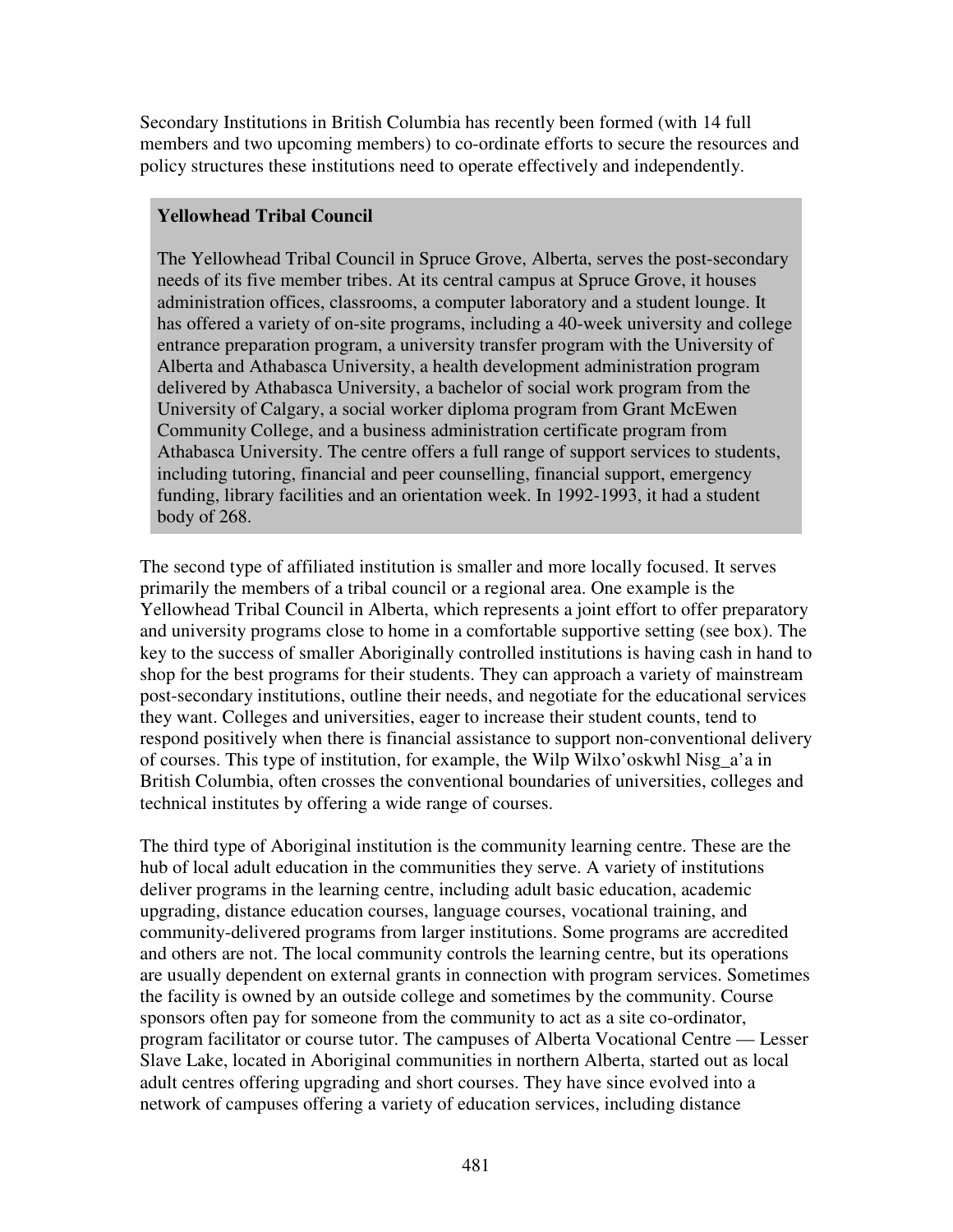education courses. In Ontario, Contact North delivers courses using a network of community learning centres. Similar centres exist in the Northwest Territories, the Yukon and elsewhere.

The fourth type of Aboriginal institution, which comes closest to Barnhardt's independent model, is the non-profit institute that offers training in communities or to a group of communities. There are many of these under Aboriginal control in all parts of Canada; they offer training relevant to Aboriginal self-government. Some operate province- or territory-wide, and some nationally. Some specialize in particular types of training. Unfortunately, the training they offer is often not accredited. They may also act as brokers for programs in partnership with public post-secondary institutions. Examples of these training institutes include the First Nations Technical Institute in Tyendinaga, Ontario, and the First Nations Justice Institute in Mission, British Columbia.

Aboriginally controlled post-secondary institutions of all four types enjoy strong grassroots support. They offer programs valued by Aboriginal communities and they provide a supportive environment that encourages students to persist with their studies. Many programs are custom-designed to address the priorities and values of Aboriginal communities. The number of colleges and institutes continues to multiply, but they share two serious problems: chronic lack of funding and the reluctance of mainstream postsecondary institutions and professional organizations to recognize their courses and the degrees or certificates they offer.

Funding Aboriginally controlled post-secondary institutions

Aboriginal post-secondary institutions live on precarious federal and provincial funding. The department of Indian affairs provides the only stable financial support received by the Saskatchewan Indian Federated College. But as the college has documented repeatedly, this funding is far less than that received by comparable public postsecondary institutions.<sup>63</sup> The other schools depend on small program grants, which are short-term, often project-specific and always subject to change. This instability unsettles operations and makes long-term planning difficult. Aboriginal post-secondary institutions must be recognized and given stable funding.

### Accreditation and transfer of credit

The second difficulty is the struggle to get recognition from other institutions for the courses students complete. While Aboriginal colleges may accept the students' learning, conventional post-secondary institutions have been reluctant to recognize programs they have not developed and that depart from standard college or university course design. So their students can earn transfer credits, Aboriginal institutions have been compelled to enter into agreements with colleges to grant concurrent credit with the Aboriginal institutions. This arrangement is far from ideal, as one presenter explained to the Commission: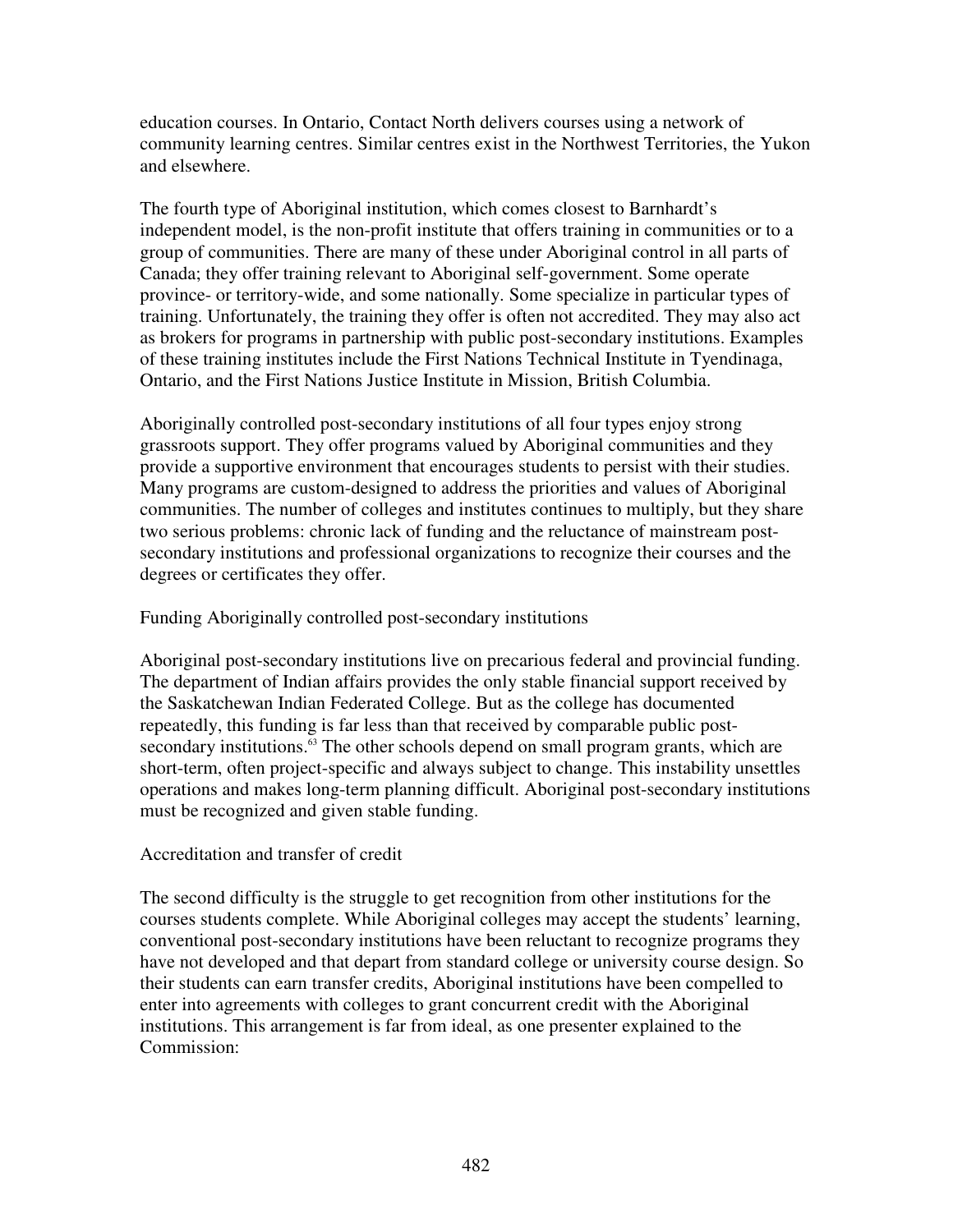We've utilized a variety of affiliation models with our local community college. This has required surrendering some autonomy, but it has allowed students to gain some transfer credits. This is one of our dilemmas in the area of affiliation and accreditation. Presently, in order for our courses to be accredited, we have to turn over control to one of the local colleges or universities….We are frustrated by our inability to fully accredit our programs. We have designed some excellent and innovative programs which have no precedent. Indeed, other community colleges are modelling some of their programming after our approach….

Christie Clifton North Coast Tribal Council Education Centre Prince Rupert, British Columbia, 26 May 1993

The ability to design and offer relevant programs is one good reason to promote Aboriginally controlled institutions. There is another: their success rate in seeing students through to completion of their programs far surpasses that of mainstream post-secondary institutions. The Gabriel Dumont Institute reports a program completion rate of 70 per cent; the North Coast Tribal Council Education Centre stated at our hearings that 80 per cent of students complete their courses; and the Secwepemc Program at Simon Fraser University reported that 80 per cent of its students graduate. 64

The u.s. experience is very similar to Canada's. There are 24 tribal colleges in the United States funded under the *Tribally Controlled Community Colleges Assistance Act*. They offer baccalaureates or shorter programs. Despite chronic funding shortages, tribal colleges produce graduates who go on to good jobs or further studies in non-Aboriginal institutions. 65

Aboriginally controlled education institutions normally build student support mechanisms into their operations. Most of their staff are Aboriginal and serve as role models for students. They have strong ties with local Aboriginal communities, elders and resource people, and they collaborate with these groups in cultural programs. We heard about several proposals to start Aboriginal post-secondary institutions. For example, Inuit Tapirisat of Canada believes there should be an independent Inuit post-secondary educational institution. Métis people in Manitoba are establishing a multi-purpose institution they call the Louis Riel Institute.

Aboriginal post-secondary institutions play a unique role in the education of Aboriginal adults. For 20 years, they have shown durability and resilience. They will not supplant the services of non-Aboriginal institutions, which many Aboriginal students will continue to attend. Canadian post-secondary education institutions provide a wide range of programs that Aboriginal post-secondary institutions could not possibly replicate. Canadian colleges and universities should continue their efforts to create a more hospitable environment for Aboriginal students. At the same time, Aboriginal institutions offer a milieu that supports student success and offers programs that reflect the distinct perspectives and values of First Nations, Inuit and Métis peoples. As Aboriginal governments come forward with unique needs for service programs, Aboriginal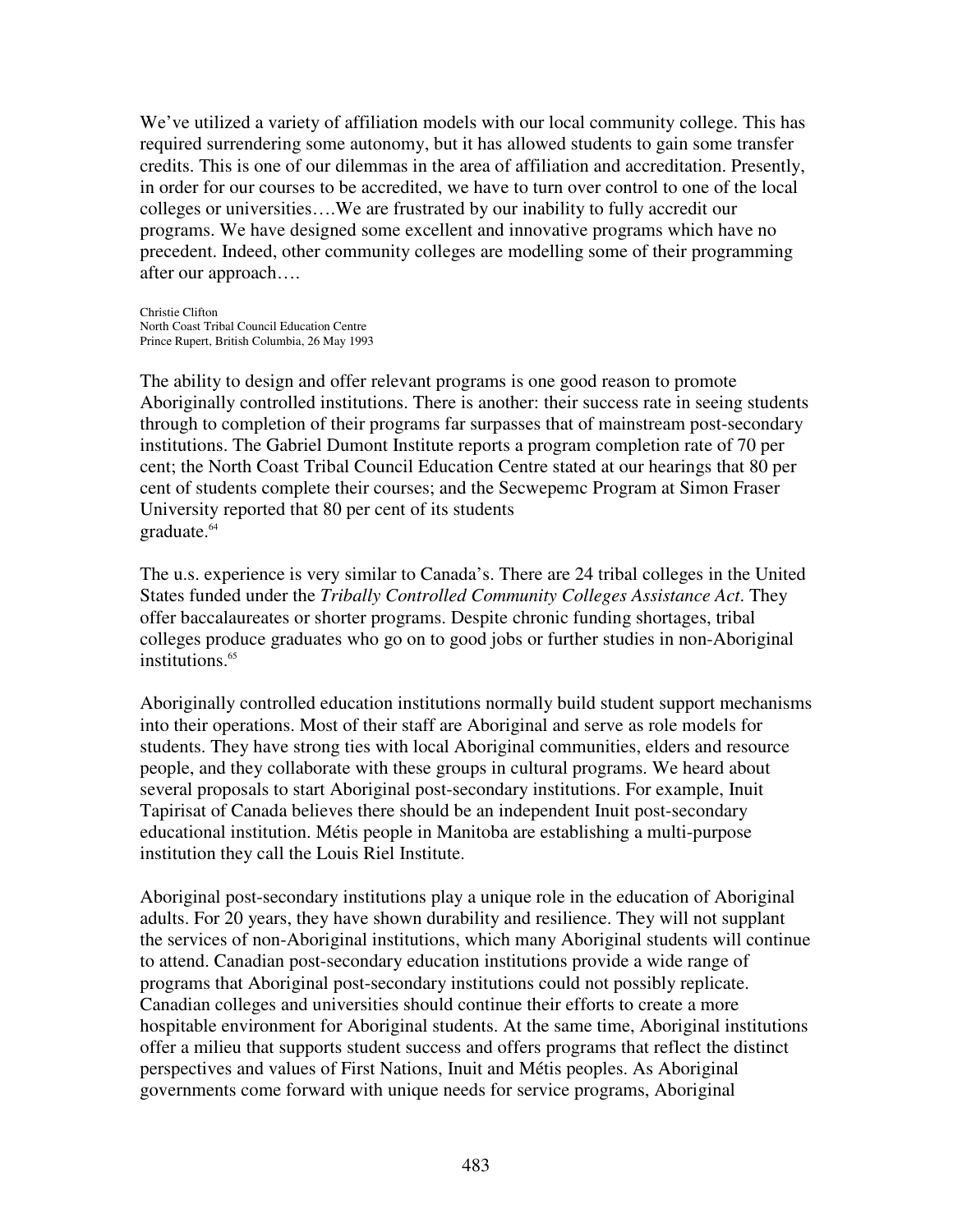institutions will be able to respond to these requests with innovative programs defined by Aboriginal people.

Governments and the Canadian educational community should recognize Aboriginally controlled post-secondary institutions by supporting them and giving them the opportunity to gain the same respect accorded public post-secondary institutions. This recognition should be translated into core funding for the services they provide and accredited status within provincial and territorial post-secondary systems so that students can transfer between Aboriginal and provincial or territorial institutions without penalty. Such arrangements already exist between institutions in different provinces, each of which has its own standards.

We are aware that respect has to be won, not legislated. However, policies can secure the resources and establish the conditions in which Aboriginal people can develop credible, autonomous post-secondary institutions. In our view, these institutions have the greatest potential for erasing the education gap between Aboriginal and non-Aboriginal people discussed in this chapter and in our analysis of economic issues in Volume 2, Chapter 5.

To move ahead with the development of autonomous Aboriginal institutions, cooperation between Aboriginal and mainstream educators and institutions will be essential. We urge professional organizations such as the Association of Universities and Colleges of Canada and professional associations of college and university teachers to encourage their members to enter into collaborative relationships with Aboriginal planners, educators and institutions. (See Chapter 3 in this volume for elaboration of the role we recommend for mainstream institutions and voluntary organizations in the development of Aboriginal institutions.)

### **Recommendations**

The Commission recommends that

## **3.5.26**

Federal, provincial and territorial governments collaborate with Aboriginal governments and organizations to establish and support post-secondary educational institutions controlled by Aboriginal people, with negotiated allocation of responsibility for

(a) core and program funding commensurate with the services they are expected to provide and comparable to the funding provided to provincial or territorial institutions delivering similar services;

(b) planning, capital and start-up costs of new colleges and institutes;

(c) improvement of facilities for community learning centres as required for new functions and development of new facilities where numbers warrant and the community establishes this as a priority; and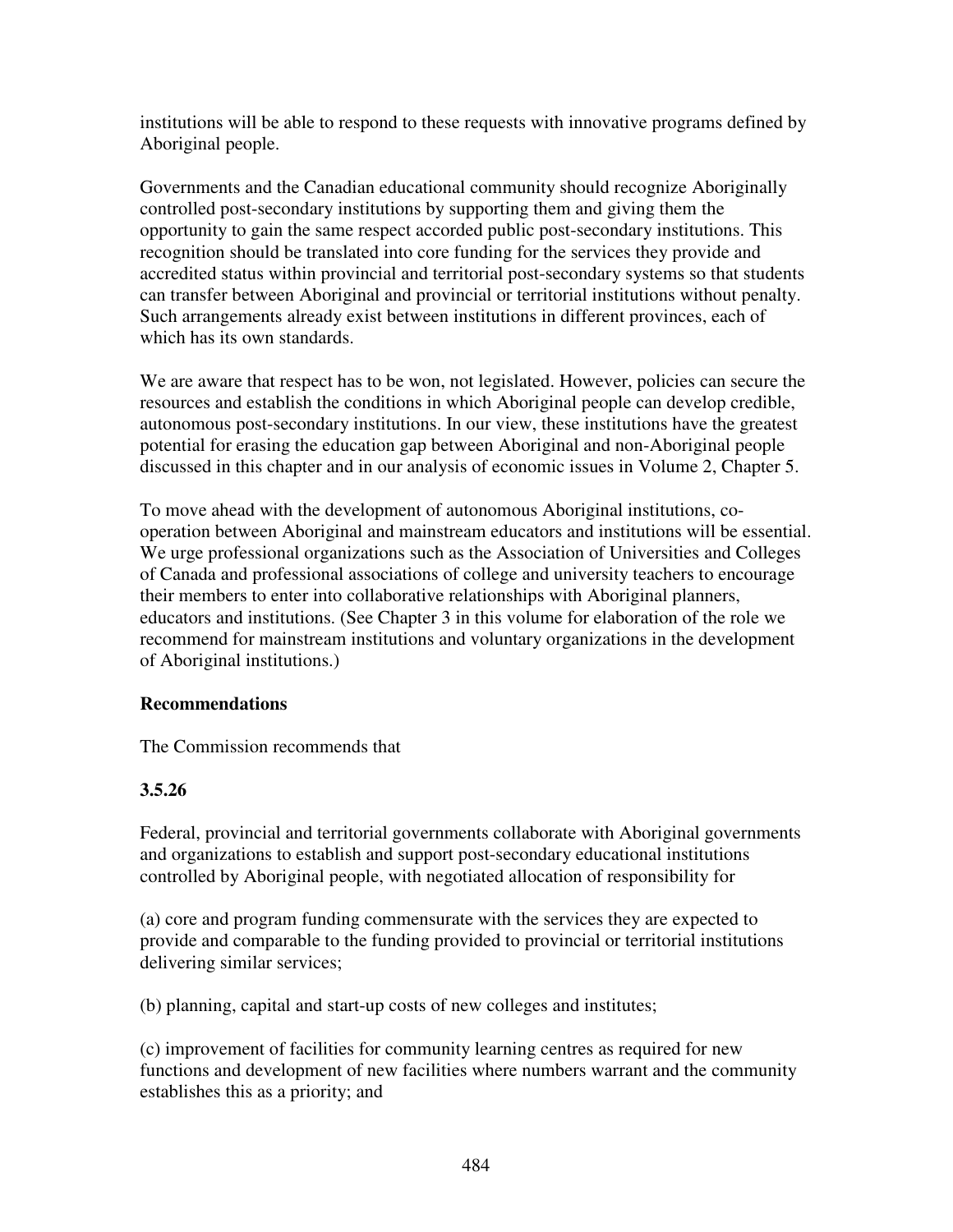(d) fulfilment of obligations pursuant to treaties and modern agreements with respect to education.

## **3.5.27**

Aboriginally controlled post-secondary educational institutions collaborate to create regional boards and/or a Canada-wide board to

(a) establish standards for accrediting programs provided by Aboriginal post-secondary institutions;

(b) negotiate mutual recognition of course credits and credentials to facilitate student transfer between Aboriginal institutions and provincial and territorial post-secondary institutions;

(c) establish co-operative working relationships with mainstream accreditation bodies such as the Association of Universities and Colleges of Canada and professional associations such as the Canadian Association of University Teachers; and

(d) pursue other objectives related to the common interests of Aboriginal institutions.

# **6.3 Preparing for the Job Market**

We discussed job market and training issues in some detail in Volume 2, Chapter 5, where we noted that Aboriginal communities experience high levels of unemployment and that Aboriginal people, even in urban areas, endure higher rates of unemployment than other Canadians. Job training often provides what an individual needs to find and keep a job.

Non-university training has been used effectively by Aboriginal people in recent years. More than 13 per cent of Aboriginal people 15 years of age and older have a postsecondary certificate or diploma, compared with about 16 per cent of the total Canadian population. As shown in Figure 5.1, the gap between Aboriginal and non-Aboriginal completion rates narrowed between 1981 and 1991, from 4.9 per cent in 1981 to 2.5 per cent in 1991.

Presenters before the Commission spoke of continuing barriers, however, to securing training and matching skills with jobs:

• In small communities, often there are simply no jobs available and no opportunities for individuals after they complete their training.

• Individuals sometimes lack the academic pre-requisites for training and need first to complete these courses. Adults find this separation of academic and job training very frustrating. For mature students, it is often harder to get into apprenticeship and college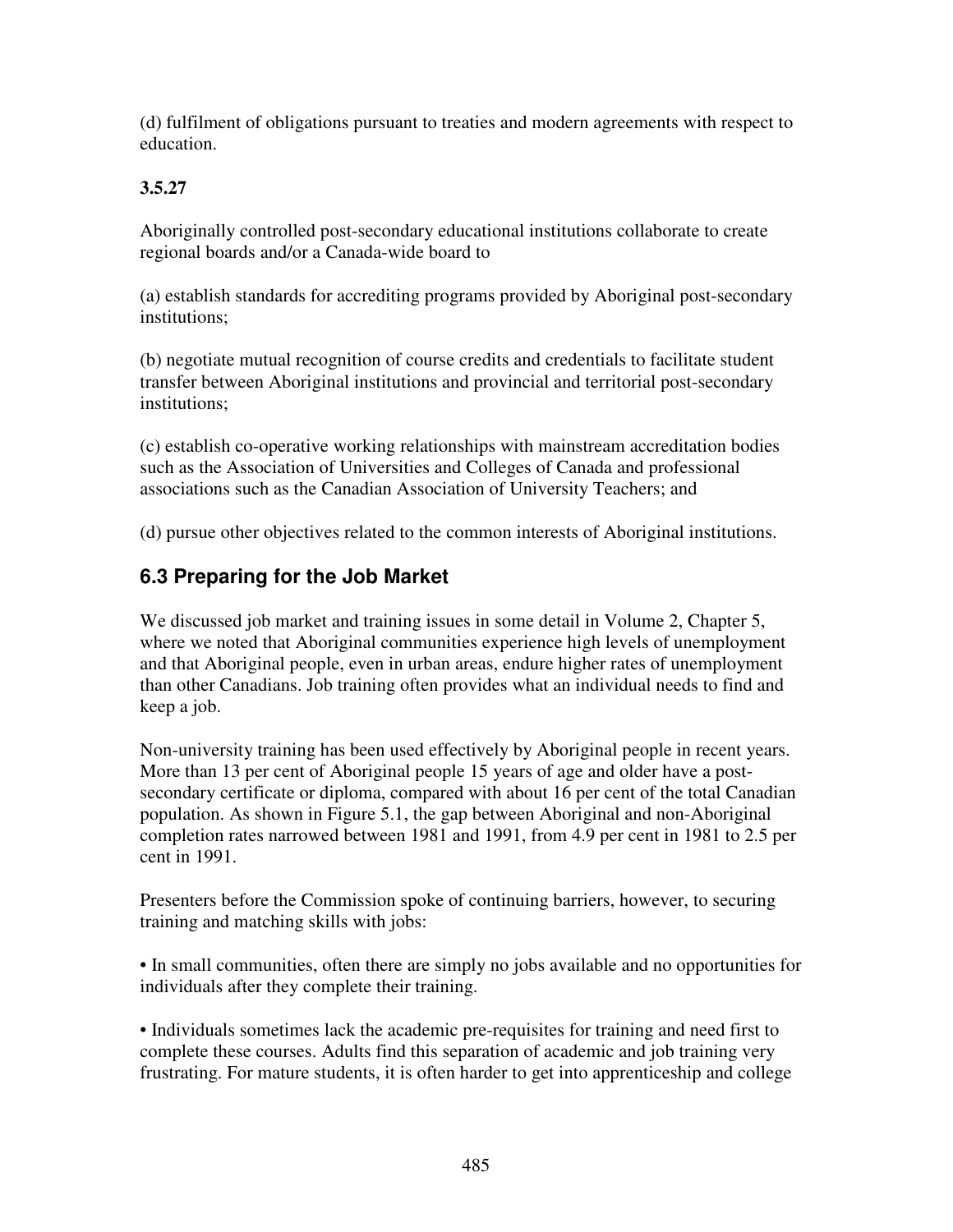programs than it is to gain access to university courses because of the academic prerequisites for some training programs.

• There are gaps in the availability of training support and a confusing array of sources for training funds, differing for First Nations (status and non-status, on-reserve, offreserve), Inuit and Métis people. Funding periods for training programs may be too short for students to complete their programs. Federal programs are seldom co-ordinated with provincial and territorial programs. <sup>66</sup> For an individual searching for funding support, it is hard to know where to go.

• Training programs are not flexible. Program guidelines prevent Aboriginal delivery agents from engaging in creative custom-designed programs such as combining academic and job training components or setting up work-study or co-op programs.

• Individuals who want to tackle long-term studies at colleges and universities are excluded from funding support. If they want the support, they are locked into studying in short-term programs, which may not suit their needs or lead to well-paying jobs in the long run. Deeply entrenched in current government mandates are sharp distinctions between employment-oriented training and college and university programs.

The interrelationship of job training and upgrading, as well as the complicated dynamics of funding, were described by one presenter:

We have many members wanting to go into upgrading classes in order to qualify for postsecondary schooling. This is where the biggest problem arises. The band does not receive any funding to support these students. They are told to see Canada Employment and Immigration Centre or go to Alberta Vocational Training for their support or any type of training allowance. Avt will not help students living on-reserve and going to school onreserve. So that leaves ceic. Ceic has limited seats available. Then, again, that is only a solution for a handful of our students.

Clarence Fournier Beaver First Nation High Level, Alberta, 29 October 1992

Employment training programs have been important sources of training for many Aboriginal people. In the 1990s, the federal government has attempted to fine-tune its employment programs so that Aboriginal people have more say in decisions about training in their communities. The Pathways to Success program, initiated in 1990 with a five-year mandate, is the most recent initiative in decentralized administration of federal programs. Under this program, national, regional and local decision-making boards were set up with equal numbers of Aboriginal people and federal officials. The Pathways interim evaluation indicated that although the involvement of Aboriginal people in decision making was positive, programs funded under Pathways have remained the same as previously, with little flexibility for the redesign of programs to meet community needs.<sup>67</sup> More recently, the federal government completed a consultation process with program users and decided to develop a subsequent program that recognizes Pathways as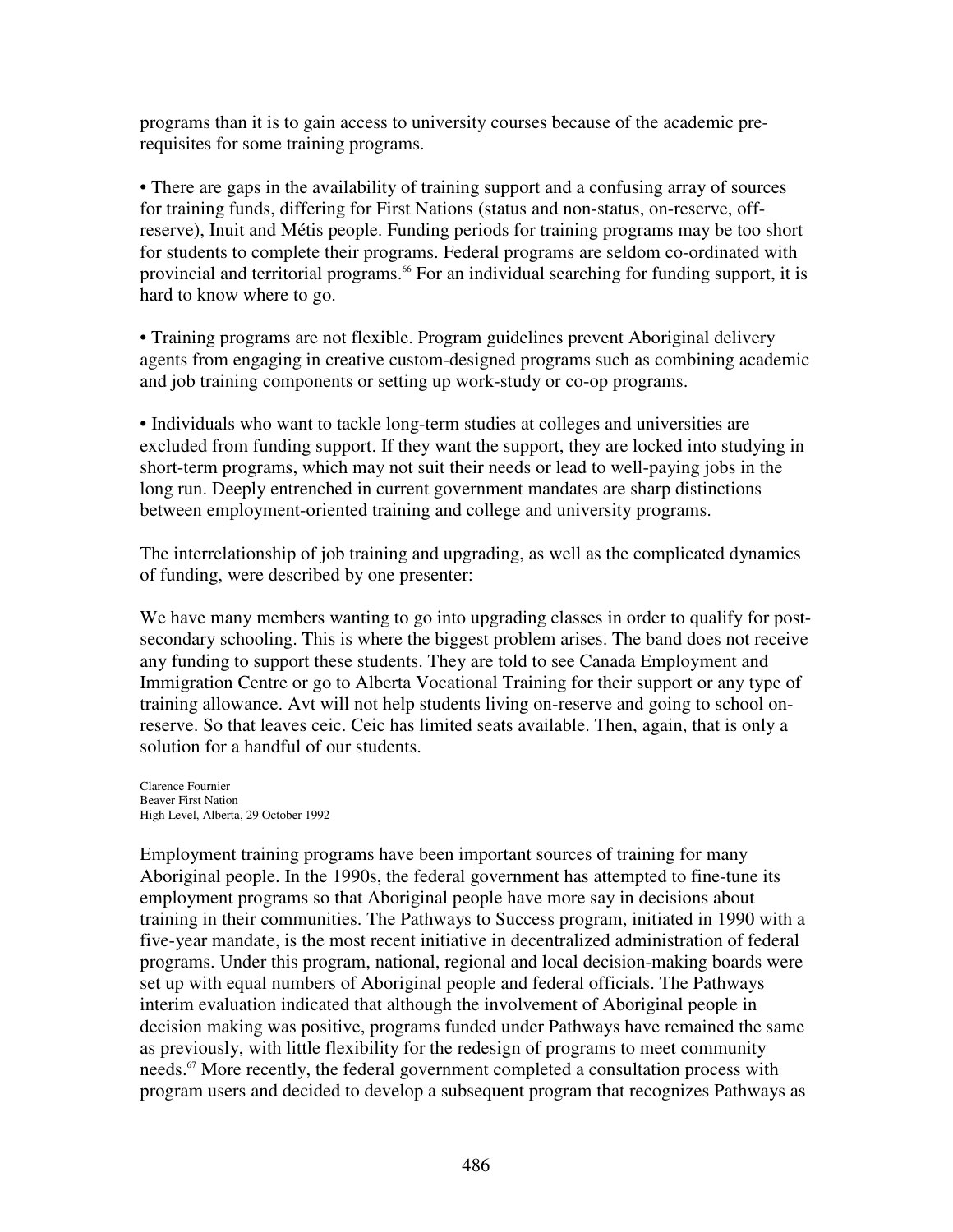a transitional phase leading to more Aboriginal control of employment development services. The successor program, to take effect in fiscal year 1996-97, is the Aboriginal Labour Force Development Strategy.

The Commission was told that Kativik Regional Government in Nunavik has overcome the restrictive structures in most job training with control over adult education and training under the James Bay and Northern Quebec Agreement. <sup>68</sup> This has enabled Inuit to design community training programs, including those that combine academic and work skills, and literacy training in the language of the individual's choice (Inuktitut, French or English). Their experience suggests that Aboriginal people will be best served by programs that place under their control the design of adult education and job training. More flexibility is required so that communities can do what is best for their citizens.

Another concern in training for the job market has been the under-representation of Aboriginal peoples in the trades, in technology programs, and in the sciences and maths. One of the barriers has been a funding gap, as communities have been unable to direct funds where they are needed. The following quotation is representative of many presentations that addressed this problem:

People assume that we get all kinds of dollars to run our programs. The reality is that it doesn't even get close to the mark. There are many, many different gaps in the postsecondary area. The tribes don't even get funded to provide assistance to vocational and trade students, for example. Students who are in trades programs, in electrical programs at sait [Southern Alberta Institute of Technology], and so on, for example, quite often never know where to turn because our post-secondary departments and adult education departments do not get that kind of funding.

Vivian Ayoungman Director of Education, Treaty 7 Tribal Council Calgary, Alberta, 27 May 1993

Again, with an adequate pool of funding for human resources development and with the ability to use it according to local priorities, communities would be able to address training concerns. The need to establish a flexible approach to training is echoed in the following submission.

In a Pathways introduction workshop…one participant stood up and asked in regards to the limited education offered that 'You mean to say that you'll make my son a welder but you won't make him a doctor?' Pathways to Success, then, has the ability to appear racist in the eyes of many of the grassroots people.<sup>69</sup>

We have already made recommendations to address some of these concerns, such as our recommendation earlier in this chapter for Aboriginal control of job training services, with the flexibility to integrate delivery of literacy, adult basic education and academic upgrading. In Volume 2, Chapter 5, we recommended a 10-year special training initiative involving partnership among Aboriginal nations, governments, private sector employers, and education and training institutions, with an emphasis on closely linking training with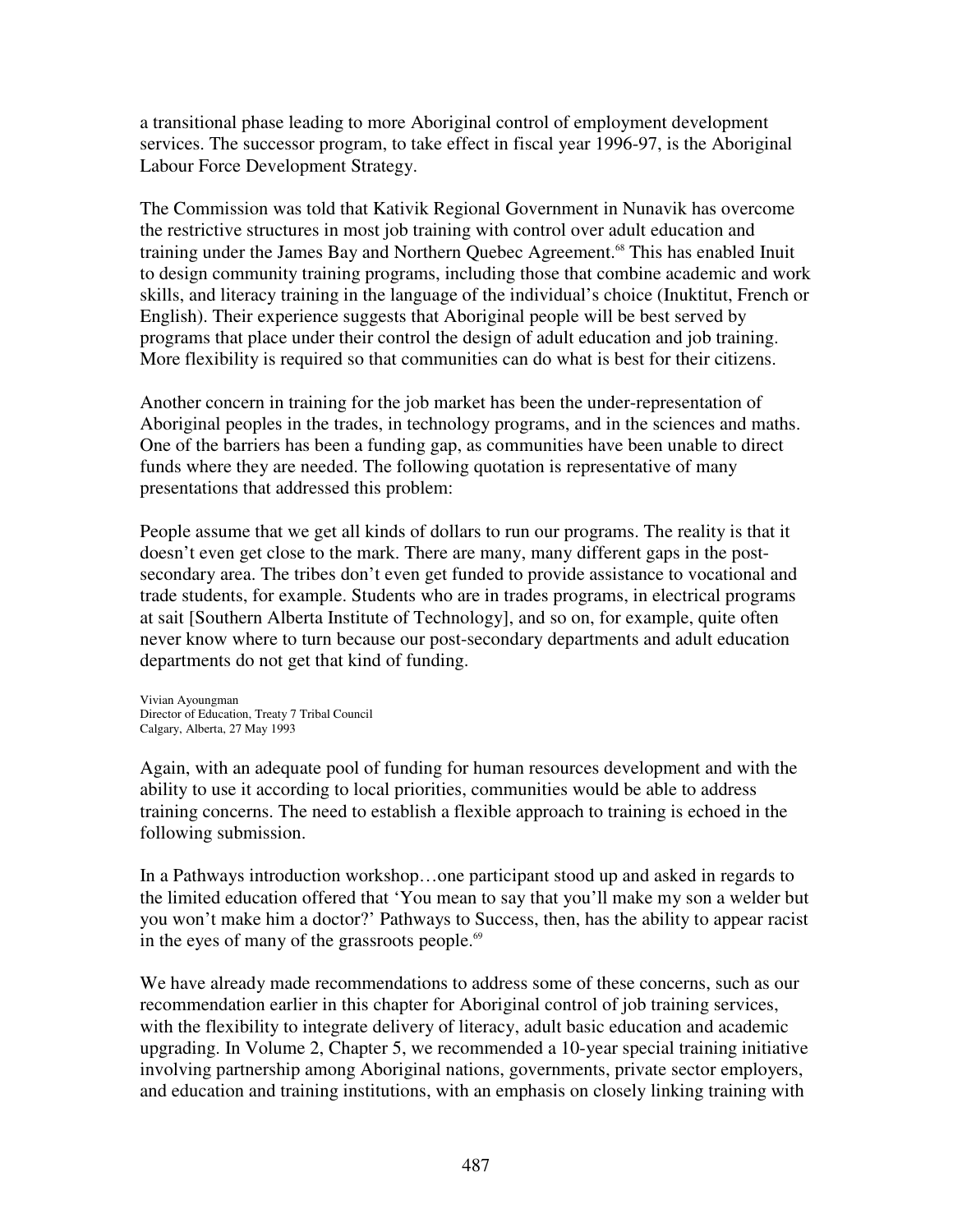real, sustainable jobs. The careful matching of training with jobs, the use of co-operative education with alternating study and work terms, and the emphasis on training for Aboriginal people in science-based and technological fields are all essential elements of a strategy to prepare Aboriginal people for the job market. We elaborate on these themes and others in our discussion of education for self-government later in this chapter.

# **7. Elders**

As we turn our attention to the role of elders in education, we complete the life cycle displayed in the medicine wheel introduced at the beginning of our analysis. Elders have always played a central role in Aboriginal education, which is fundamentally an intergenerational process. Elders are keepers of tradition, guardians of culture, the wise people, the teachers. In Aboriginal societies, elders are known to safeguard knowledge that constitutes the unique inheritance of the nation. They are revered and respected. While most of those who are wise in traditional ways are old, not all old people are elders, and not all elders are old (see Volume 4, Chapter 3).

To interpret the perspectives of elders and other Aboriginal people who testified before the Commission, it is critical to understand the meaning and significance of traditional knowledge. Traditional knowledge is a discrete system of knowledge with its own philosophical and value base. Aboriginal peoples hold the belief that traditional knowledge derives from the Creator and is spiritual in essence. It includes ecological teachings, medical knowledge, common attitudes toward Mother Earth and the Circle of Life, and a sense of kinship with all creatures.

Each nation also has its own body of knowledge that encompasses language, belief systems, ways of thinking and behaving, ceremonies, stories, dances and history. Through thousands of years in the Americas, nations have evolved intricate relationships with their lands and resources. While western academics and intellectuals have begun to give some credence to Aboriginal understandings of the universe, including ecological knowledge in particular, the gatekeepers of western intellectual traditions have repeatedly dismissed traditional knowledge as inconsequential and unfounded. They have failed to recognize that their approach to knowledge building is also defined by culture and that Aboriginal intellectual traditions operate from a different but equally valid way of construing the world. Aboriginal people have particular difficulty with the western notion that knowledge can be secular or objective, divorced from spiritual understanding and deeply imbedded values and ethics.

Traditional knowledge also has its own forms of transmission. Rooted in an oral tradition, knowledge is frequently passed on in the form of stories, which are rendered in accurate detail to preserve their authenticity. These stories, often simple on the surface, are multilayered and address complex moral and ethical issues. Traditional knowledge is also transmitted through one-to-one instruction and by modelling correct behaviours. Often, traditional knowledge is intended to be conveyed only at particular times or locations and in specific contexts.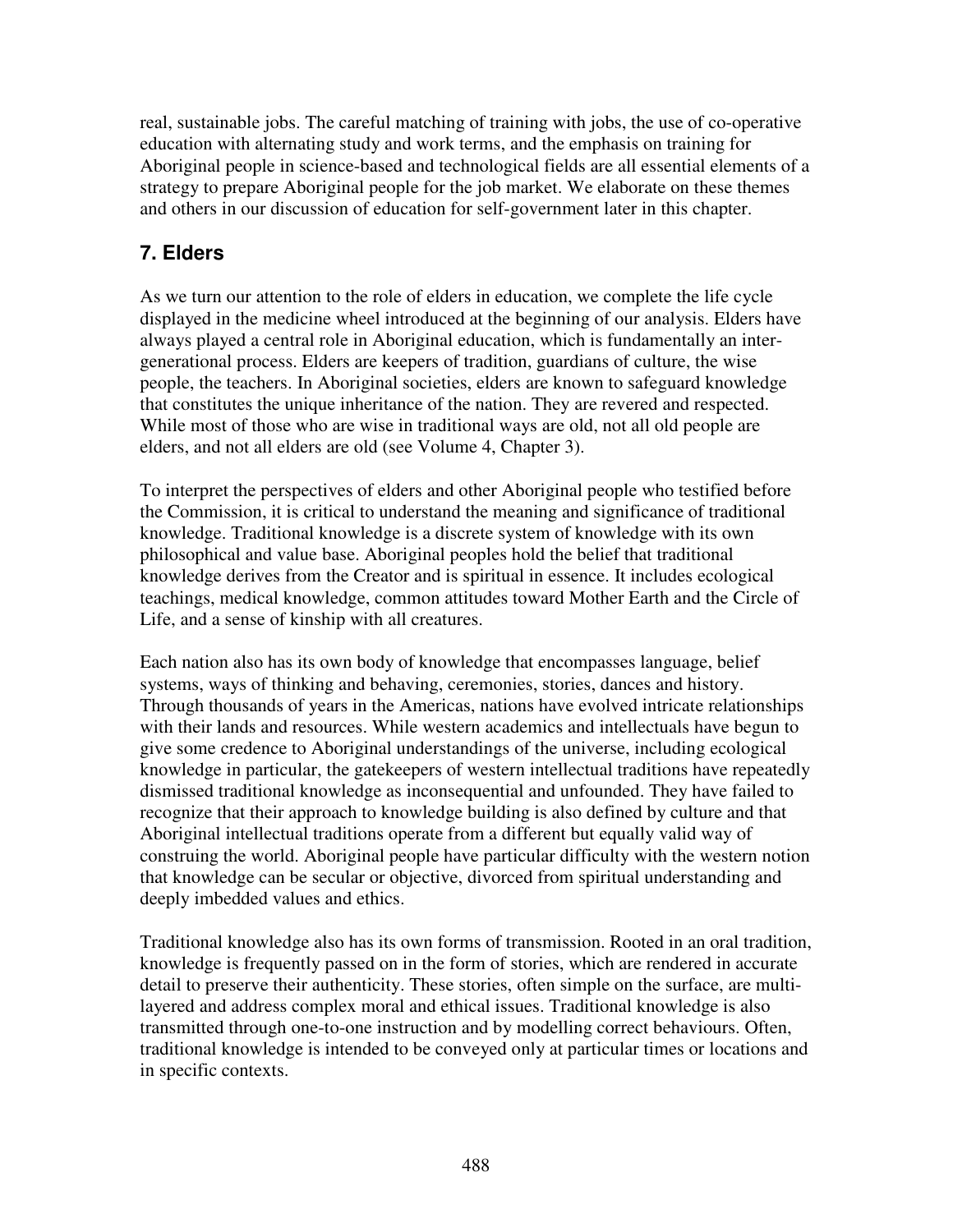Elders expressed deep concern to Commissioners about the current state of education. While they do not reject participation in Canadian education, they question the exclusion of traditional knowledge and its methods of transmission. They see that young people and adults emerge from school with a confused sense of Aboriginal identity and without the basic cultural knowledge to participate fully in the traditions of their society.

To the despair of the elders, when they try to become involved in the education process, they find many obstacles. There have been few resources in the school systems to support the involvement of elders. The fact that they are not given compensation comparable to that of other teachers and professionals sends a clear message that their knowledge and expertise are not valued. The programs where they teach are underfunded, with few resources to support their efforts in curriculum development and for supplies and teaching materials. Elder Rhoda Karetak, an Inuk, expressed her frustration:

The Aboriginal people and the elders, we know that they are not recognized in terms of the education, in terms of their knowledge….Also as the climate here is as much as 50 or 60 below, we are not to teach our own children as to how they are to start making their own clothes that are warm because we have no papers which would recognize that we have abilities. There are still people out there today who are still alive who can teach these things. Because we don't have papers or maybe because of our lack of education, it seems that is the way it is. [translation]

Rhoda Karetak Rankin Inlet, Northwest Territories 19 November 1992

Innu Elder Simeo Rich spoke of the indignity of seeing non-Aboriginal people in the school system taking over the teaching of traditional activities:

As a matter of fact, the Innu kids are not taught by the elders how to make a canoe, how to do traditional skills. Non-Native people are teaching our kids how to do the traditional skills, the things that the elders know. There is another rumour going around in Happy Valley that there is a program going to be run, how to make snowshoes. Non-Native people are stepping all over our lives and we're unable to do such things, to teach the younger generation these things….Half of the elders are all gone and you know it could have been the elders teaching us sufficiency skills that we could have learned from them.

Simeo Rich Sheshatshiu, Newfoundland and Labrador 17 June 1992

In other instances, teachers are not experienced in involving elders effectively in their classrooms. They are bound by their own schedules and lesson plans, and elders report that they are not able to teach what they would like to share with the children. Often, school timetables conflict with the proper time to transmit traditional knowledge and skills, for example, in ceremonies or in land-based activities.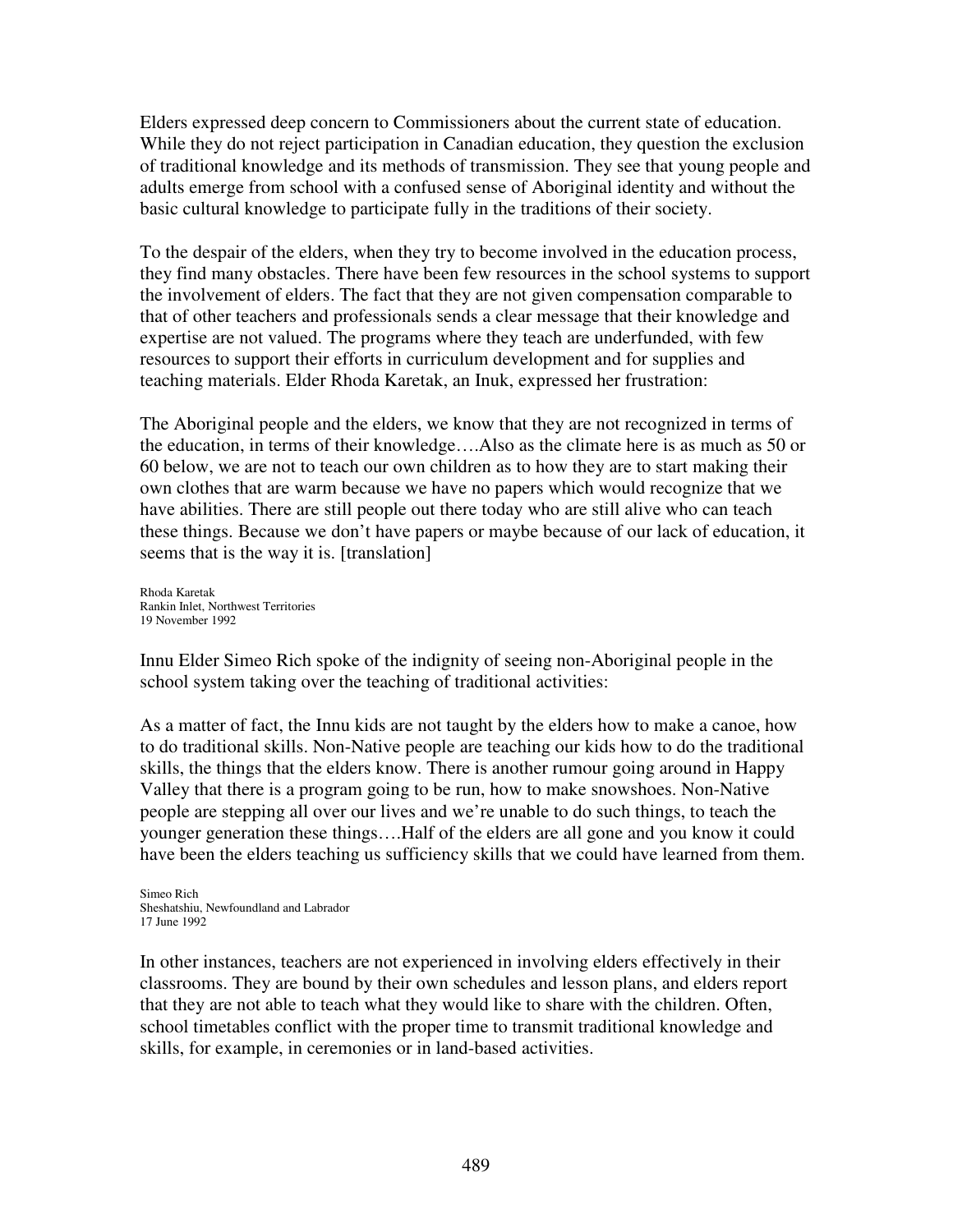A further insult has been difficulties in getting non-Aboriginal school boards, colleges and universities to recognize the qualifications of elders to teach in areas where they have unique cultural knowledge. <sup>70</sup> The insistence of education authorities on paper qualifications has prevented many elders from becoming instructors in formal education systems. The Northwest Territories has taken a lead in developing a certification program for teachers of Aboriginal languages, but the program has not been operating long enough for this Commission to determine whether it has opened the classroom door to more language teaching by elders. Education authorities mandated by self-governing Aboriginal nations will determine the qualifications required for specialists in Aboriginal languages, culture and history in their own schools and education institutions. Their expertise in establishing standards of competence and excellence in these areas undoubtedly would be of value to mainstream institutions as well.

If intergenerational education processes are to be restored, obstacles to elders' participation must be overcome. Elders must become an integral part of the learning process for Aboriginal children and youth. This will require changes in the way Aboriginal and non-Aboriginal school systems approach elders and traditional knowledge. They could reach out to elders by

• asking elders for their advice;

• establishing a place in the school that elders can call their own, where they can meet, conduct ceremonies and counsel students;

• reviewing and amending school policies to ensure that elders are valued and respected;

• consulting with elders to ensure that traditional activities and ceremonies are given appropriate recognition, time and significance in the school calendar;

• providing support and resources to record, publish and disseminate materials elders provide for the school;

• dedicating a portion of the space in school resource centres to traditional knowledge under the direction of the elders in the community;

• initiating traditional knowledge workshops for school staff;

• involving elders in planning for curriculum projects; and

• in collaboration with elders, conducting community discussion groups to reach consensus between the school and the community on the role of elders.

### **Recommendations**

The Commission recommends that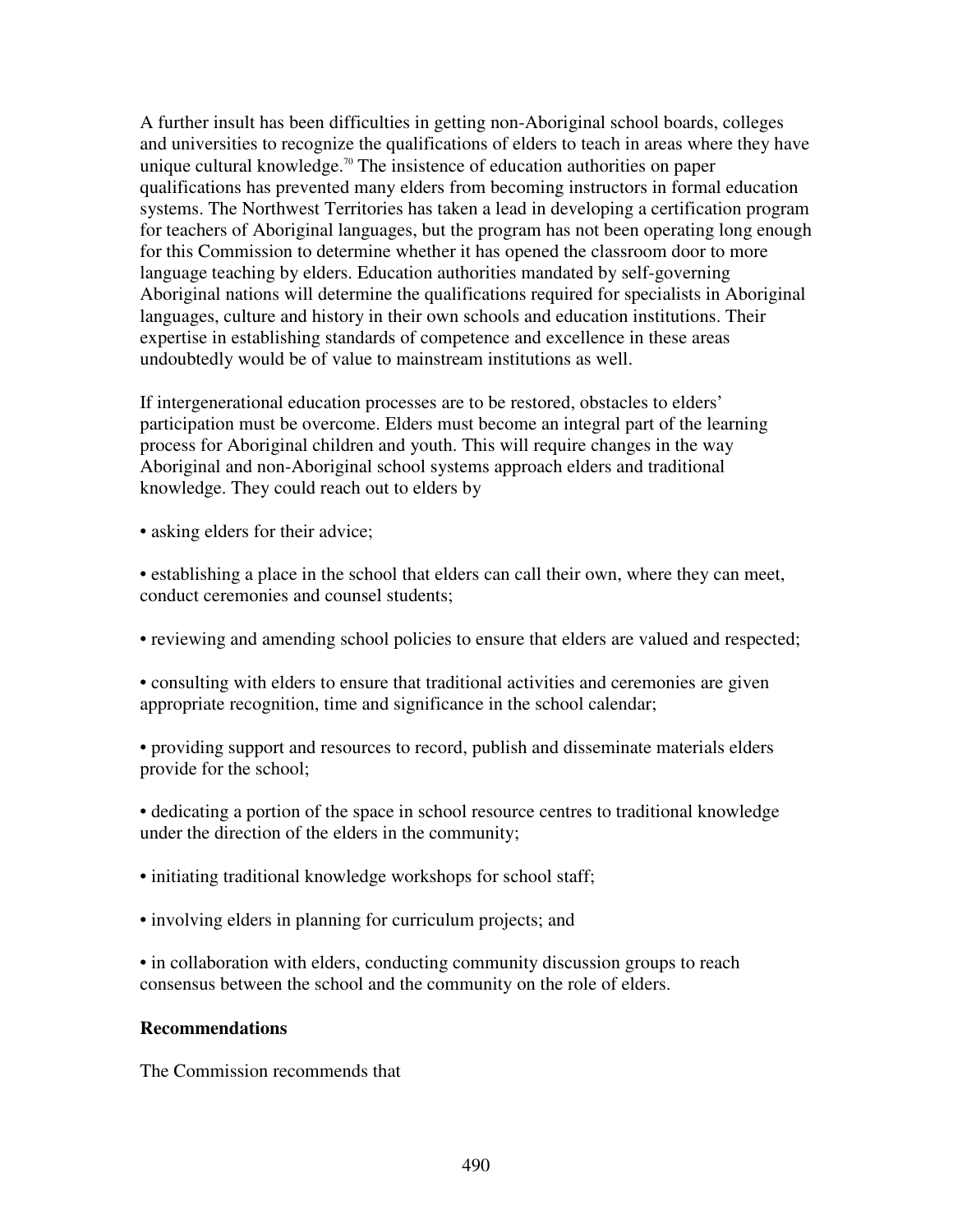## **3.5.28**

Elders be reinstated to an active role in the education of Aboriginal children and youth in educational systems under Aboriginal control and in provincial and territorial schools.

### **3.5.29**

Elders be treated as professionals and compensated for their education contribution at a rate and in a manner that shows respect for their expertise, unique knowledge and skills.

### **3.5.30**

Provincial and territorial education ministries, boards of education and educators recognize the value of elders' knowledge to all peoples' understanding of the universe by

(a) giving academic credits for traditional Aboriginal arts and knowledge whether acquired in the classroom or through non-formal means in cultural activities, camps and apprenticeships; and

(b) collaborating with elders to determine how traditional Aboriginal knowledge can be made accessible in the education of all students, whether Aboriginal or non-Aboriginal, in institutions under Aboriginal, provincial or territorial control.

### **3.5.31**

Educational institutions facilitate opportunities for elders to exchange traditional knowledge with one another and to share traditional knowledge with students and scholars, both Aboriginal and non-Aboriginal, in university settings.

In the Aboriginal Peoples' International University, the creation of which we recommend below, elders would hold the place of honour as the keepers of knowledge of the Aboriginal world.

# **8. Aboriginal Institutions**

The Commission received submissions indicating that there are institutional gaps in education services, particularly those that support self-determination in education. While the primacy of local control in education was emphasized repeatedly in testimony to the Commission and in Aboriginal education studies for nearly three decades, certain objectives in Aboriginal education can be achieved only by co-ordinating efforts at local and regional levels. The challenge is to find the right mechanisms to support cultural, linguistic and regional diversity, to ensure accountability to Aboriginal people, and to promote exchange, communication and information-based services that require widespread co-operation among nations and organizations.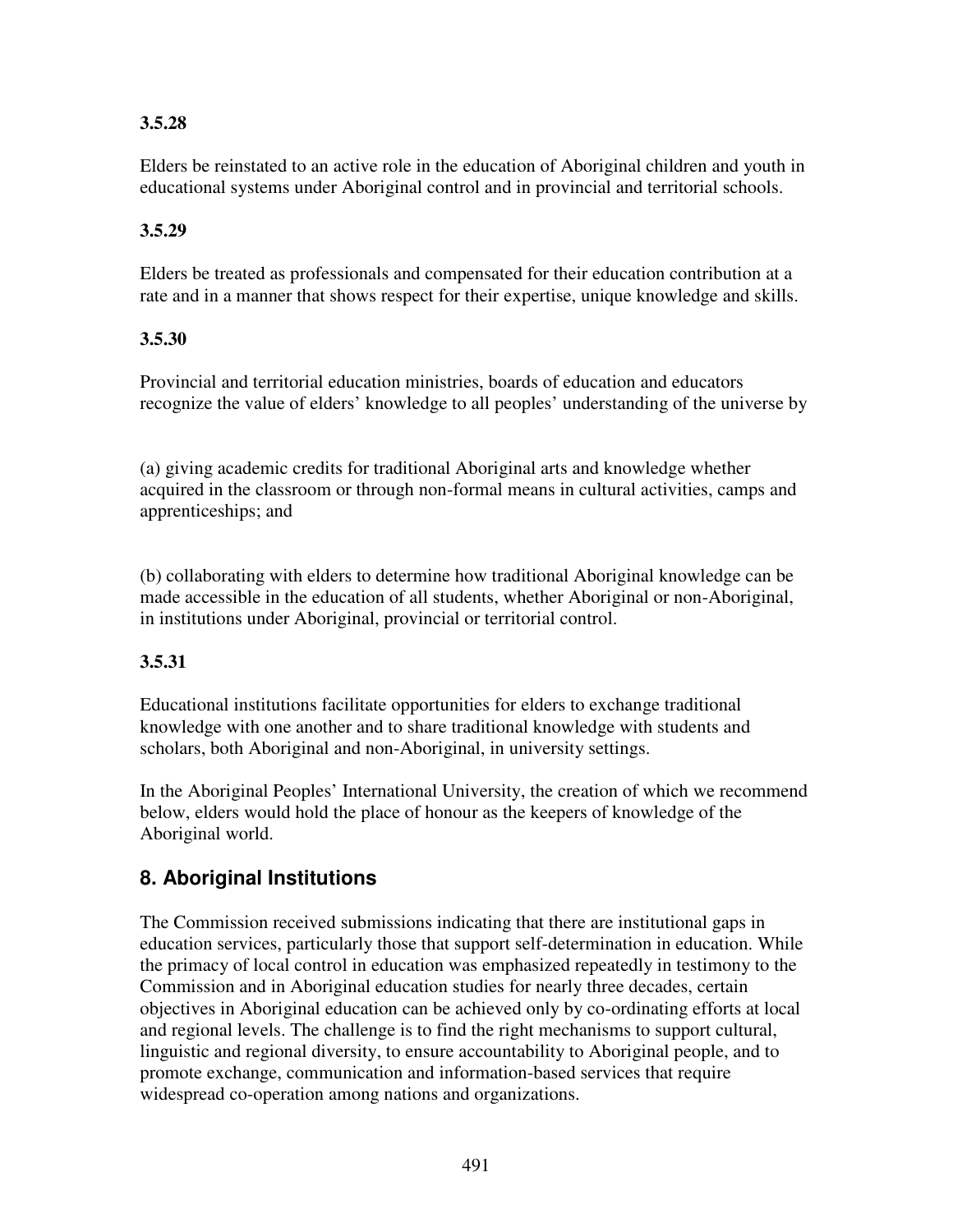In the twenty-first century, Aboriginal peoples will live in a shrinking world of nearinstantaneous exchange of information and knowledge. At the same time, the world will become more homogeneous through dissemination of a common popular culture by the mass media and transnational industries. Aboriginal communities have already joined this world culture and can be expected to continue as active participants. These trends make it even more critical to ensure that Aboriginal cultures have support to preserve and transmit the core of language, beliefs, traditions and knowledge that is uniquely Aboriginal.

Presenters before the Commission offered creative suggestions on how to do this. We address five areas: the teaching and promotion of traditional knowledge; applied research; residential schools scholarship and collective memory; information exchange; and statistical data bases.

# **8.1 Aboriginal Peoples' International University**

The Commission must seek not only immediate solutions to current problems but also responses that will serve future generations. The Aboriginal Peoples' International University (apiu) is proposed as a twenty-first century mechanism to promote traditional knowledge and scholarship, undertake applied research related to Aboriginal selfgovernment, and disseminate information necessary to the achievement of broad Aboriginal development goals. We see the apiu as an Aboriginal network of co-ordinated regional institutions and programs representing diverse cultural and linguistic traditions — those of First Nations, Inuit and Métis peoples.

## *Promotion of traditional knowledge and scholarship*

Because of the geographical, cultural and linguistic diversity of Aboriginal peoples in Canada, no single institution could properly represent all traditions. Since traditional knowledge is rooted in particular parts of the biosphere, it makes sense to seek a model that draws on the strengths of regional and localized knowledge. A network of institutions and programs, affiliated as the Aboriginal Peoples' International University, would reflect local priorities, values and traditions, and at the same time, promote a broader understanding of traditional knowledge among nations. The backbone of this initiative has already solidified with the creation of Aboriginal institutions and programs and specialized fields of advanced study.

The idea of an Aboriginal Peoples' International University is not new. The Saskatchewan Indian Federated College and the Canadian Council on Aboriginal Business have proposed a national university, and elders, educators, and traditional people from Canada have been involved in meetings for a proposed International Indigenous University of the Americas. In Canada and throughout the world, there are universities dedicated to education through distance or that function with several widely dispersed campuses. An Aboriginal university is being discussed in Australia. <sup>71</sup> We are developing the concept here, knowing that further discussion will be needed among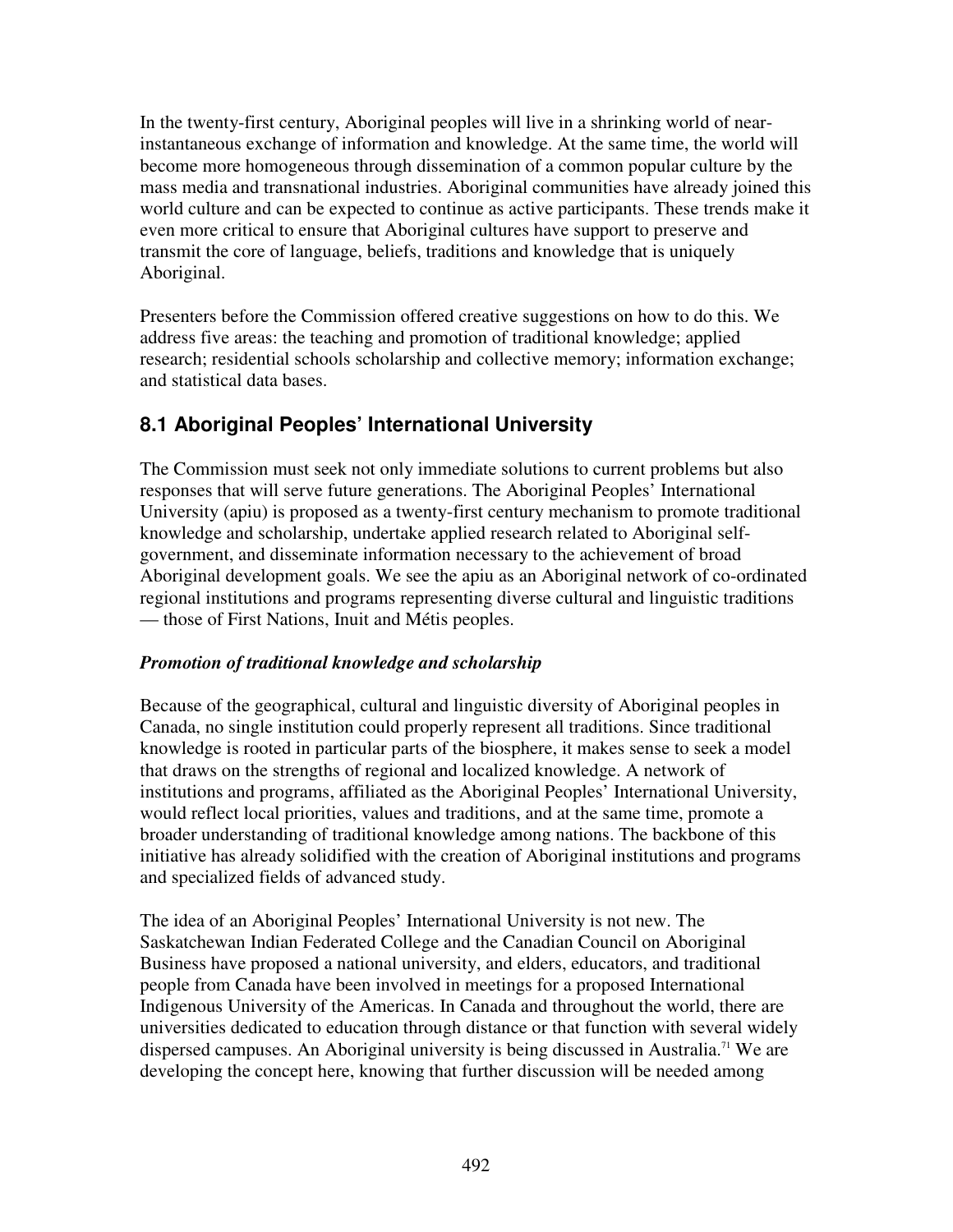elders, educators and leaders in First Nations, Métis and Inuit communities to elaborate and implement it.

We have spoken about elders as the guardians and keepers of traditional knowledge, the unique philosophical and spiritual traditions of Aboriginal peoples. For thousands of years, they transmitted knowledge formulated within the ancient wisdom of indigenous values and understandings. Today, few Aboriginal people have access to this knowledge in their pursuit of learning. An apiu would create the opportunity for elders, traditional people and bicultural scholars from many Aboriginal nations to study together.

What would an apiu offer beyond courses provided in Aboriginal programs and mainstream post-secondary institutions? It would articulate a unifying vision within which diverse traditions could promote the study of traditional knowledge at its most complex levels. It would contribute to the dedicated efforts of many communities and leaders to restore elders to a place of honour as the first teachers and scholars of Aboriginal peoples. It would give Aboriginal and non-Aboriginal researchers, professionals and scholars opportunities to meet elders and study with them. It would push outward the boundaries of knowledge by developing frameworks of analysis and interpretation defined by Aboriginal values and perspectives. It would offer advanced studies, complementing Aboriginal undergraduate programs. Aboriginal graduate students, who now have few choices beyond the western intellectual tradition, would have options rooted in Aboriginal intellectual and spiritual traditions. Research undertaken in association with an apiu would address the specific concerns of implementing Aboriginal self-government.

The university would benefit not only Aboriginal people. Throughout the world, the importance of indigenous knowledge to humankind has been recognized by leading scholars in the sciences and humanities. The new university would be a place where non-Aboriginal people could study with the acknowledged experts of the Aboriginal world: the elders. Internationally, elders are already sought for their understanding of local environments and for their expertise in botany and ecological relationships. Environmental scholars and policy makers, medical researchers, healers and other scholars could meet with elders in gatherings that are respectful of their unique knowledge.

We see an apiu as a university without walls, depending largely on existing facilities in post-secondary institutions and Aboriginal communities. While a small core facility would be required, its educational activities would be undertaken in regional locations, with elders, students, scholars and others converging for agreed purposes. Through institutes, conferences and workshops, an apiu would bring together elders and Aboriginal scholars with seekers of knowledge. In addition to on-site learning, telecommunications technology would allow virtual communities to form, so that students in all parts of Canada could study with elders anywhere in Canada and the Americas.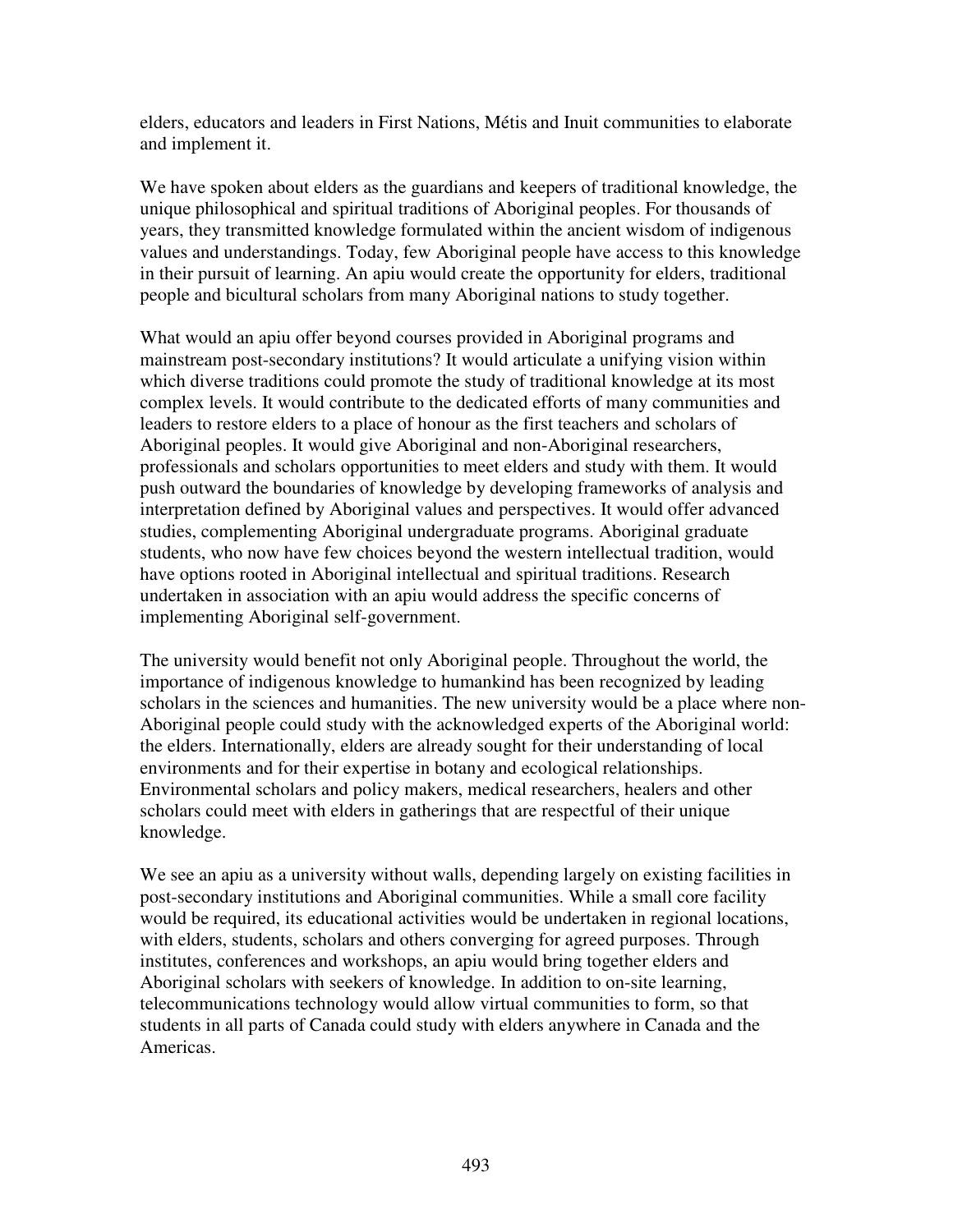For example, the Saskatchewan Indian Federated College and the First Nations House of Learning at the University of British Columbia might offer a summer institute with the Aboriginal Peoples' International University, linking classrooms in both locations and other parts of the world. The Mohawk Nation might offer an institute, focusing on its traditional system of governance and its international activities, with Aboriginal students across the country participating through audio- and videoconferencing. The Grand Council of the Crees might initiate a discussion group with Aboriginal law students and others across the country to share their experiences as participants in the Working Group on Indigenous Populations at the United Nations. All of these learning events could be co-sponsored by the Aboriginal Peoples' International University, which could undertake the linking work and negotiate accreditation and transfer of credits, where appropriate.

An apiu should be a co-operative venture that bolsters initiatives already under way and does not compete with them. Potential affiliates of the Aboriginal Peoples' International University might include

- Aboriginally controlled post-secondary institutions and Aboriginal units in provincial and territorial institutions, with proposed Métis and Inuit colleges as part of the network;
- the Centre for International Indigenous Studies and Development at the Saskatchewan Indian Federated College;

• the Centre for Traditional Knowledge, sponsored by the Canadian Museum of Nature, the Canadian Commission for unesco and the United Nations World Decade for Cultural Development;

• the Native Philosophy Project and Rockefeller Foundation visiting humanities fellowships at Lakehead University in Thunder Bay, Ontario;

• the Ts''kel program for graduate-level education at First Nations House of Learning, University of British Columbia; and

• the University of Alberta's proposed doctorate program in indigenous knowledge.

Collaborative relationships could be forged with like-spirited programs in other countries, such as the University of California at Berkeley's doctoral program in indigenous knowledge, the Centre for World Indigenous Studies in Olympia, Washington, Harvard's graduate programs in education administration, and indigenous institutions in other parts of the Americas.

### *Applied research*

In addition to its focus on traditional knowledge, an apiu would create an important opportunity to unite its research capacity with the needs of Aboriginal governments. Joint research projects could be undertaken, both on a consultancy basis and as part of partnerships in research. For example, a community may wish to have the apiu involved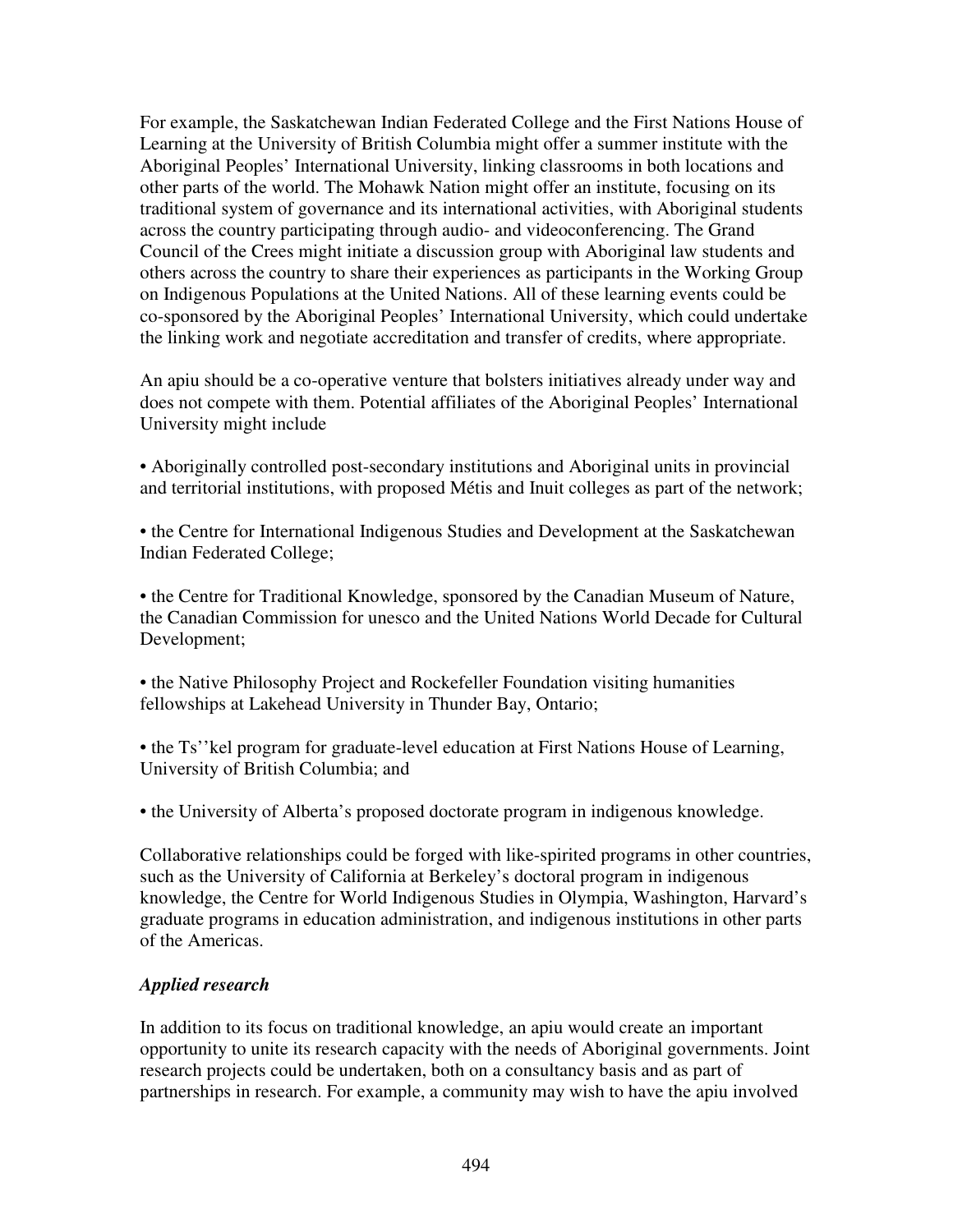in establishing a research project on economies or on education. The university would not only offer communities the very richest of Aboriginal intellectual resources; it would also enrich its own knowledge bases through learning in the community. Cadres of graduate students could work with communities on community projects while refining methods of inquiry within participatory research frameworks. In establishing an applied research capacity, the apiu should work collaboratively with Aboriginal professional organizations that share a commitment to knowledge building and community.

### *A planning process*

The planning of the university should be mandated by national and regional Aboriginal organizations. Aboriginal education leaders from across Canada have developed considerable expertise in post-secondary institution building over the past two decades. Their assistance should be sought in developing the operating structures of the apiu and its components and preparing the plans for implementing it. The apiu will potentially have affiliates in every province and territory. With implementation of self-government, federated Aboriginal structures to charter an institution serving all regions of Canada may well emerge. In the interim, federal legislation to charter the institution and concurrent recognition of degree-granting functions by the provinces should be explored. (A precedent exists: Royal Military College in Kingston, Ontario, was established by an act of Parliament in 1874 and empowered by provincial statute in 1959 to grant degrees.)

We propose that a steering group with a three-year mandate take responsibility for consultation and design. In addition, we propose that a number of key information and knowledge functions be located in the apiu. We see the need to establish working groups to do detailed planning for these functions and to determine whether the international university would be the best location for them. The steering group would oversee the establishment of working groups and receive their reports. A two-year mandate for these working groups would allow for integrated strategic planning.

### **Recommendations**

The Commission recommends that

## **3.5.32**

A university under Aboriginal control, which could be called the Aboriginal Peoples' International University, with the capacity to function in all provinces and territories, be established to promote traditional knowledge, to pursue applied research in support of Aboriginal self-government, and to disseminate information essential to achieving broad Aboriginal development goals.

## **3.5.33**

First Nations, Inuit and Métis leaders in collaboration with the federal government establish a steering group funded by the federal government, with a three-year mandate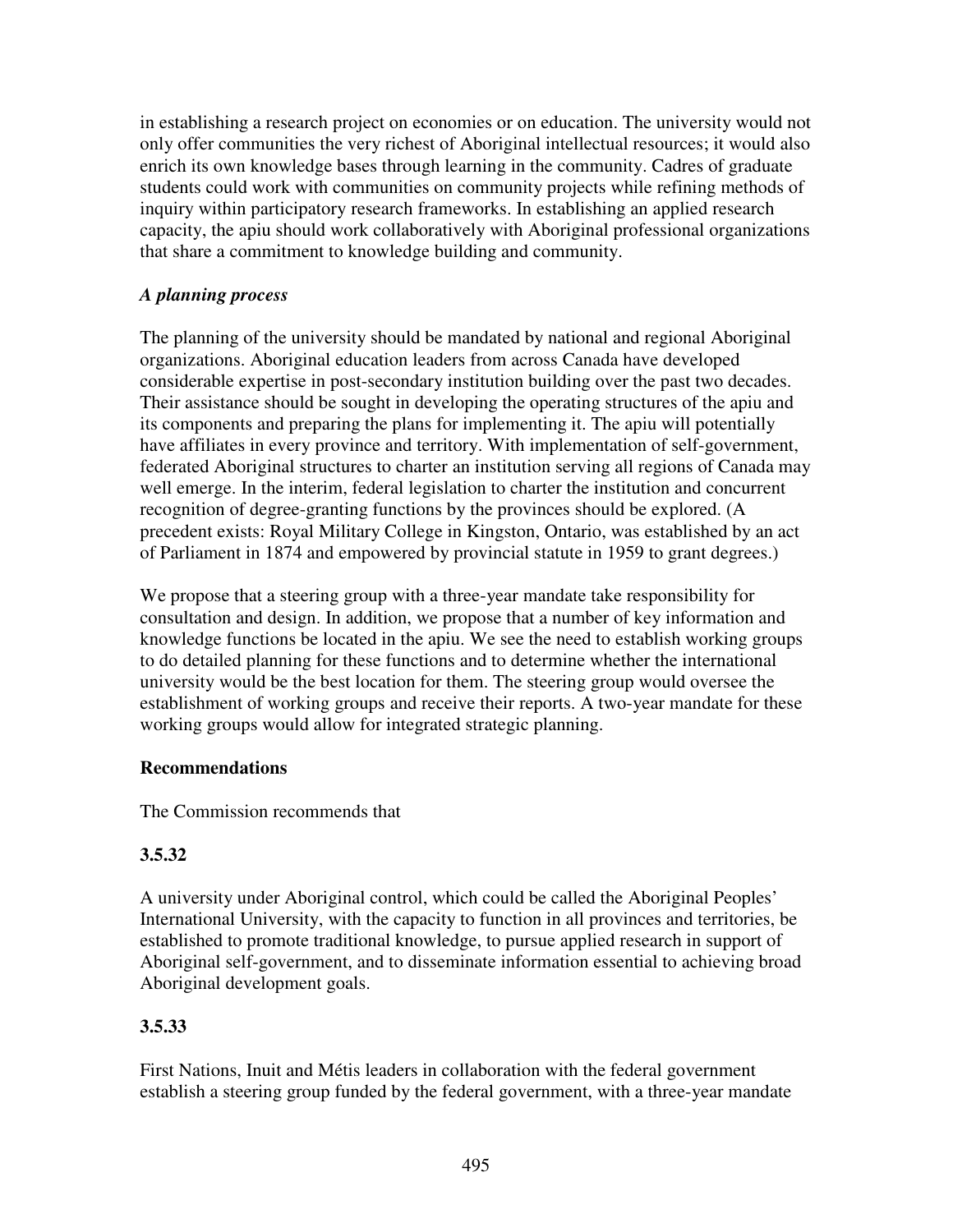(a) to explore options, conduct consultations and prepare a plan to implement an Aboriginal Peoples' International University by the year 2000; and

(b) to collaborate with other working groups in determining the appropriate location of a documentation centre and archive, an electronic information clearinghouse, and statistical data bases.

# **8.2 Information Exchange: An Electronic Clearinghouse**

In virtually every area of the Commission's concern, there were calls for the establishment of clearinghouses and mechanisms to promote the exchange of information among agencies and communities doing similar kinds of work. Curriculum development, language projects, classroom practice, early childhood education and counselling approaches are just a few of the education-oriented fields where practitioners, academics and students are seeking to exchange information. The same thirst for information was evident in the areas of economic development, health and law, to name a few. Young people also spoke of the importance of being in touch with one another and with data bases relevant to their concerns and priorities.

Infrastructure to support these functions has begun to emerge on the Internet. The u.s. based NativeNet is an electronic clearinghouse that illustrates some possibilities for electronic exchange. NativeNet already has lists where practitioners can exchange information about education, language, health and other topics. A list has also been established for Native American professors. In addition, there are user groups through which Aboriginal people in Canada are discussing a wide range of issues; some are seeking approaches to teaching about stereotypes; teachers want to link their classrooms with other Aboriginal classrooms around the world; Aboriginal teachers are looking for jobs; and community projects are searching for information on Aboriginal Head Start. The number of home pages of Aboriginal educational institutions, cultural education centres, businesses, museums, art galleries and resource collections is rising rapidly on the World Wide Web. In addition, the World Center for Indigenous Studies in Olympia, Washington, has established an archive that makes important documents available online. Political happenings, economic development, legal issues, social concerns and international indigenous events are all lively conversation topics in various user groups.

The establishment of an electronic clearinghouse would be a possibility for Canada. But would it be inclusive? There are a number of concerns. First, there is the issue of cost. At present, connecting to the Internet could be expensive for communities that are far from a service provider. Long-distance telephone charges would be prohibitive and would discourage use. This technological problem could create urban communities rich in information and rural communities shut out of the electronic information flow. Moreover, many geographically isolated communities have minimal telecommunications infrastructure that would barely support information services reliant on digital and emerging technologies. Inuit Tapirisat of Canada has presented a brief to the Canadian Radio-television and Telecommunications Commission explaining its fears that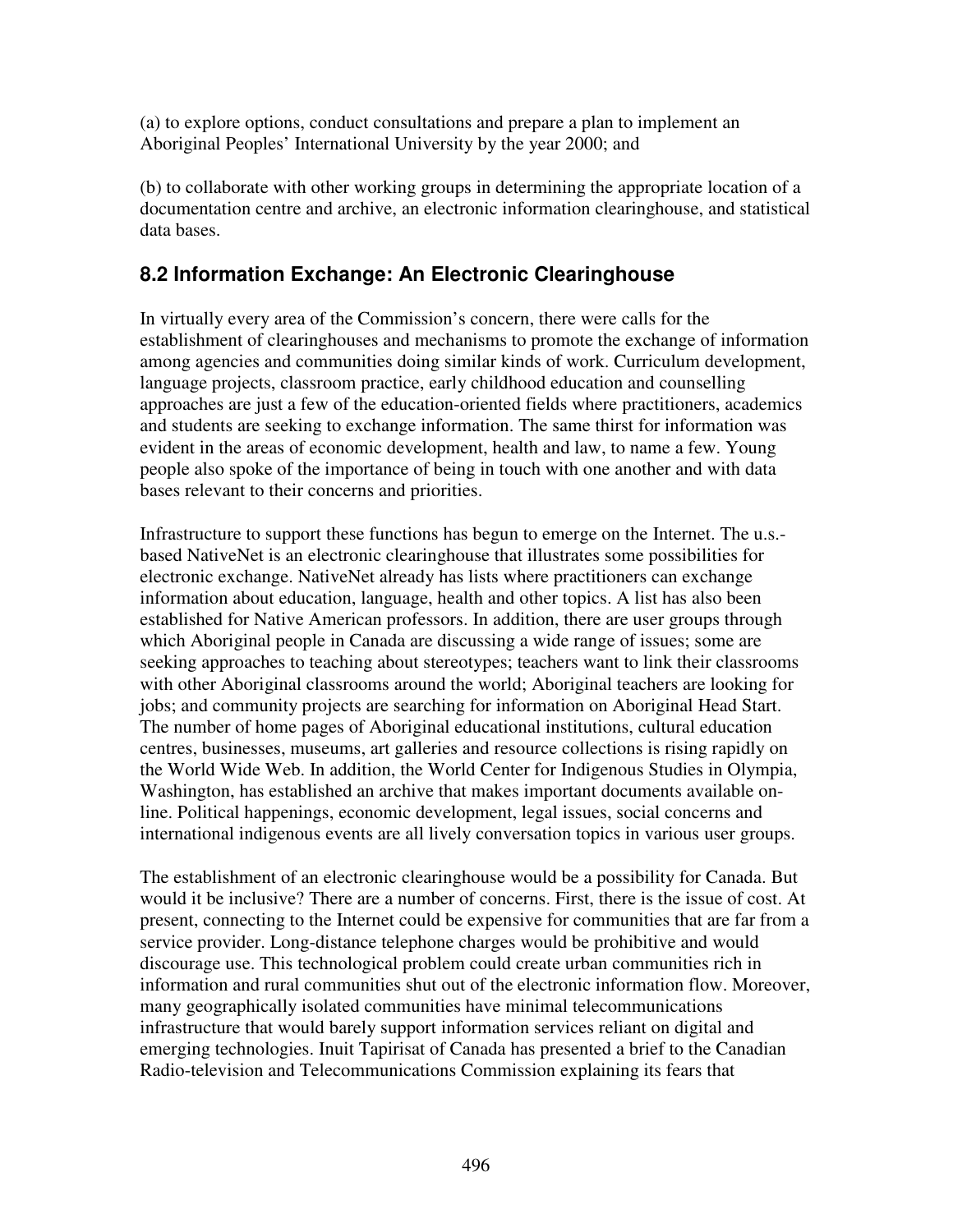telecommunications companies will invest in research to diversify their services in large, lucrative markets rather than providing a reliable service in small, isolated communities.<sup>72</sup>

Second, the languages of exchange on the Internet are English and French, not Aboriginal languages. Despite the assimilative potential, a language of mutual exchange is required for dialogue across nations. This need not interfere with the goal of establishing networks in Aboriginal languages for exchange within linguistic communities.

Third, communicating through the Internet requires some computer and keyboarding skills. This may be a problem for those who have not been exposed to computer technology, but increasingly, Aboriginal children and youth are acquiring computer skills and embracing electronic technology. So have many Aboriginal professionals in all fields of work. The federal government's decision to include schools under federal jurisdiction in the SchoolNet project will accelerate access to the Internet for Aboriginal young people served by these schools. (In 1995, Industry Canada and the Assembly of First Nations launched a joint project, First Nations School Access Project, to connect First Nations schools through SchoolNet, the national network of educational contacts and resources and an entry point for the Internet.) Of course, there will continue to be other forms of exchange, including teleconferences, gatherings, conferences, workshops and seminars. For those not inclined to use the Internet, there will undoubtedly be intermediaries who extract information and feed it into community and professional circles.

An electronic clearinghouse could offer a highly decentralized network linking rural and urban communities across the country, with participation from a wide variety of leaders, grassroots workers, researchers, students, youth and citizens at large. Important resources could be available from electronic archives, and the resources of various Aboriginal centres and libraries across the country could be obtained through on-line catalogues. Users would be able to locate relevant resources and contact communities directly for material communities wish to control themselves. Within Aboriginal communities, access could be ensured by installing public computer terminals in a school, adult education building, library or other public facility.

In planning for a clearinghouse, access for geographically dispersed communities and the state of community telecommunications should be analyzed with a view to upgrading facilities where needed. The appropriateness of establishing a clearinghouse as a part of an Aboriginal Peoples' International University should also be considered.

#### **Recommendation**

The Commission recommends that

### **3.5.34**

An electronic clearinghouse be established to facilitate the free flow of information among Aboriginal communities, education and self-government workers and individuals,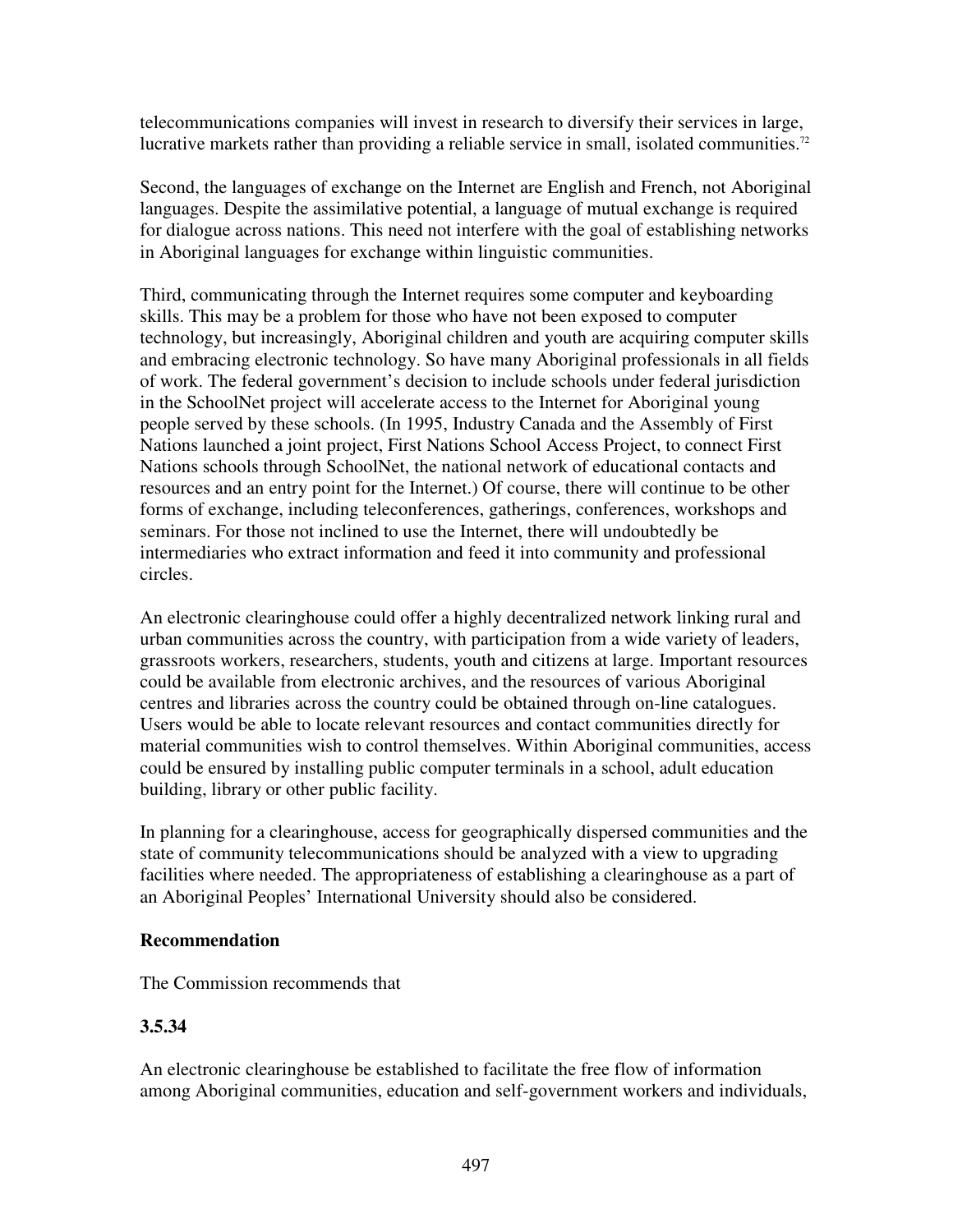the planning and development of this clearinghouse to be carried forward by a working group

(a) established in collaboration with First Nations, Inuit and Métis leaders;

(b) funded by the federal government and given a two-year mandate; and

(c) attentive to the need for Canada-wide and international communication as well as exchange in Aboriginal languages within linguistic communities.

# **8.3 Statistical Data Bases**

Aboriginal governments, businesses and organizations will require solid information on which to base planning, analysis and research. At present, Aboriginal data bases to support these functions are localized and fragmentary. Many existing data bases have been generated because of government reporting requirements. These requirements will change, and as self-government is implemented, it will be important to put in place a strategy to ensure that data bases provide access to information required by Aboriginal institutions.

Which institutions produce more Aboriginal graduates in given areas of study? Are Aboriginal incomes keeping pace with those in the general population? What effect are youth empowerment programs having on school completion rates? What is the state of Aboriginal language retention levels — or the housing stock, or patterns of health and disease — relative to those of other communities? If there is no co-ordinated strategy for establishing data bases, the capacity to answer these kinds of questions will shrink as non-Aboriginal governments vacate their administrative role.

The gathering of information and its subsequent use are inherently political. In the past, Aboriginal people have not been consulted about what information should be collected, who should gather that information, who should maintain it, and who should have access to it. The information gathered may or may not have been relevant to the questions, priorities and concerns of Aboriginal peoples. Because data gathering has frequently been imposed by outside authorities, it has met with resistance in many quarters. This is particularly true of the census, which is Canada's primary mechanism for gathering consistent information at regular intervals.

Aboriginal governments, businesses and organizations need reliable information, and a common strategy is needed for co-ordinating data bases. The challenge is defining what information should be collected in a consistent way across communities, who should do it, and how it can be maintained in a way that respects confidentiality. The information currently collected may not be the most relevant for community planning purposes, and it is important to plan data bases from the community level up.

Timing is important, because Aboriginal governments will be putting in place management information systems, if they have not already done so.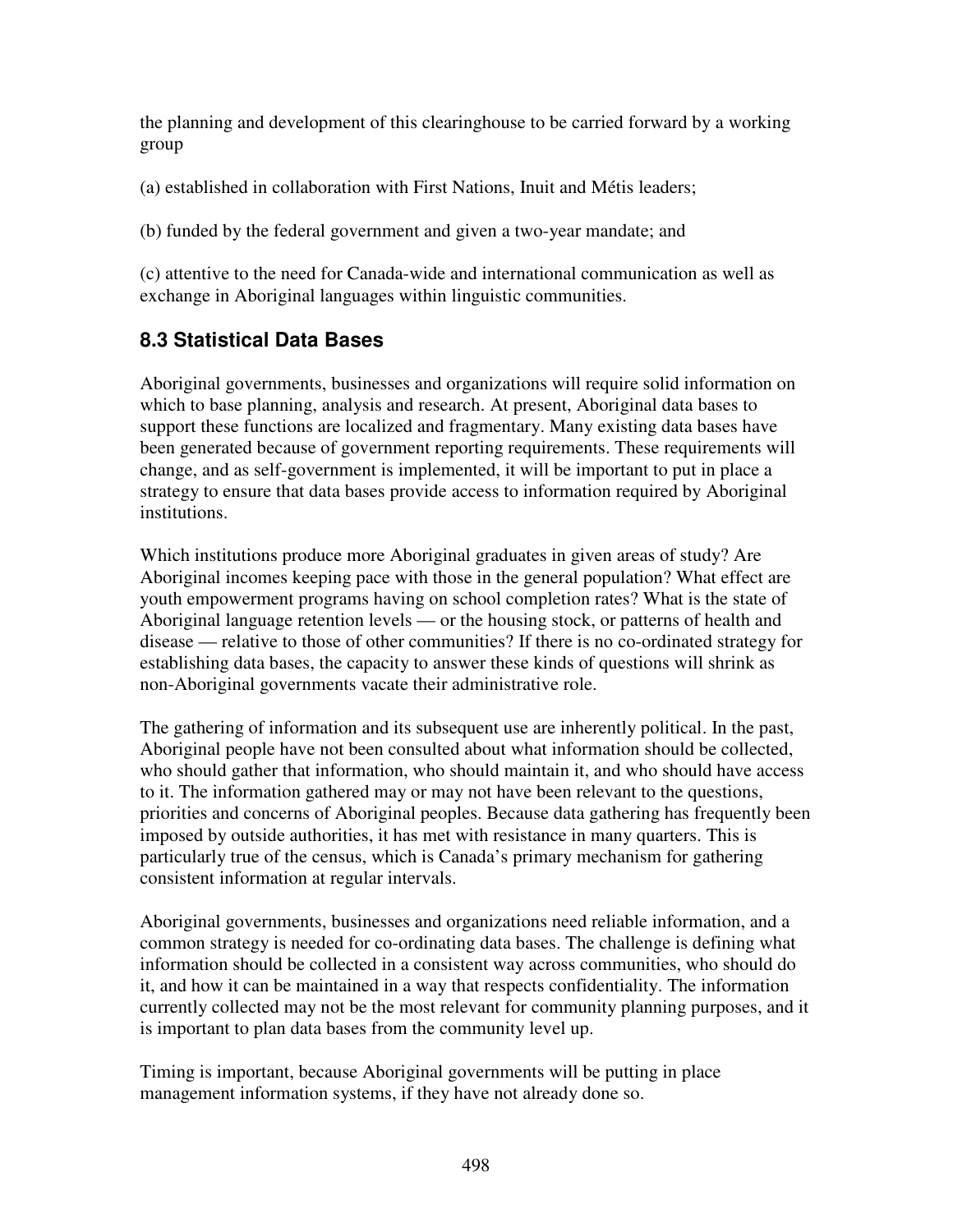We believe that the gathering of information should be controlled by Aboriginal people, although the co-operation of non-Aboriginal agencies and institutions such as Statistics Canada will be essential to develop a complete picture of Aboriginal life in rural and urban Canada. Access to information at a grassroots level should be maximized, and electronic and on-line data bases are the best way to achieve this. There needs to be a mechanism for gathering and maintaining this information through a small core operation. We refer to this mechanism as the statistical clearinghouse.

The statistical clearinghouse could be part of the Aboriginal Peoples' International University and could co-ordinate efforts to agree upon a standardized data base, organize periodic data collection, and develop an online electronic data base for Aboriginal communities and organizations. As proposed later in this chapter, an Aboriginal human resources inventory could be established and maintained. Communities and businesses would have access to the most up-to-date information for program and business planning, feasibility studies, operations, proposal writing and strategic decision making. Moreover, the clearinghouse could have a multiple training function: to help communities and organizations set up standardized and customized information-gathering approaches and data bases; to facilitate training of nation and community personnel in the use of statistical information in their operations; and to build a pool of Aboriginal people with skills in statistics, demography and economic analysis so that statistical data bases can be used to the fullest. Aboriginal communities could enter into agreements with the statistical clearinghouse for the mutual exchange of information. Depending on its mandate, the clearinghouse could pursue co-operative arrangements with government and with Statistics Canada in furthering shared objectives, under conditions agreed upon by Aboriginal communities. The appropriateness of establishing the clearinghouse as a function of the Aboriginal Peoples' International University should be considered.

#### **Recommendation**

The Commission recommends that

### **3.5.35**

First Nations, Inuit and Métis leaders establish a working group, funded by the federal government, with a two-year mandate to plan a statistical clearinghouse controlled by Aboriginal people to

(a) work in collaboration with Aboriginal governments and organizations to establish and update statistical data bases; and

(b) promote common strategies across nations and communities for collecting and analyzing data relevant to Aboriginal development goals.

## **8.4 Aboriginal Documentation Centre**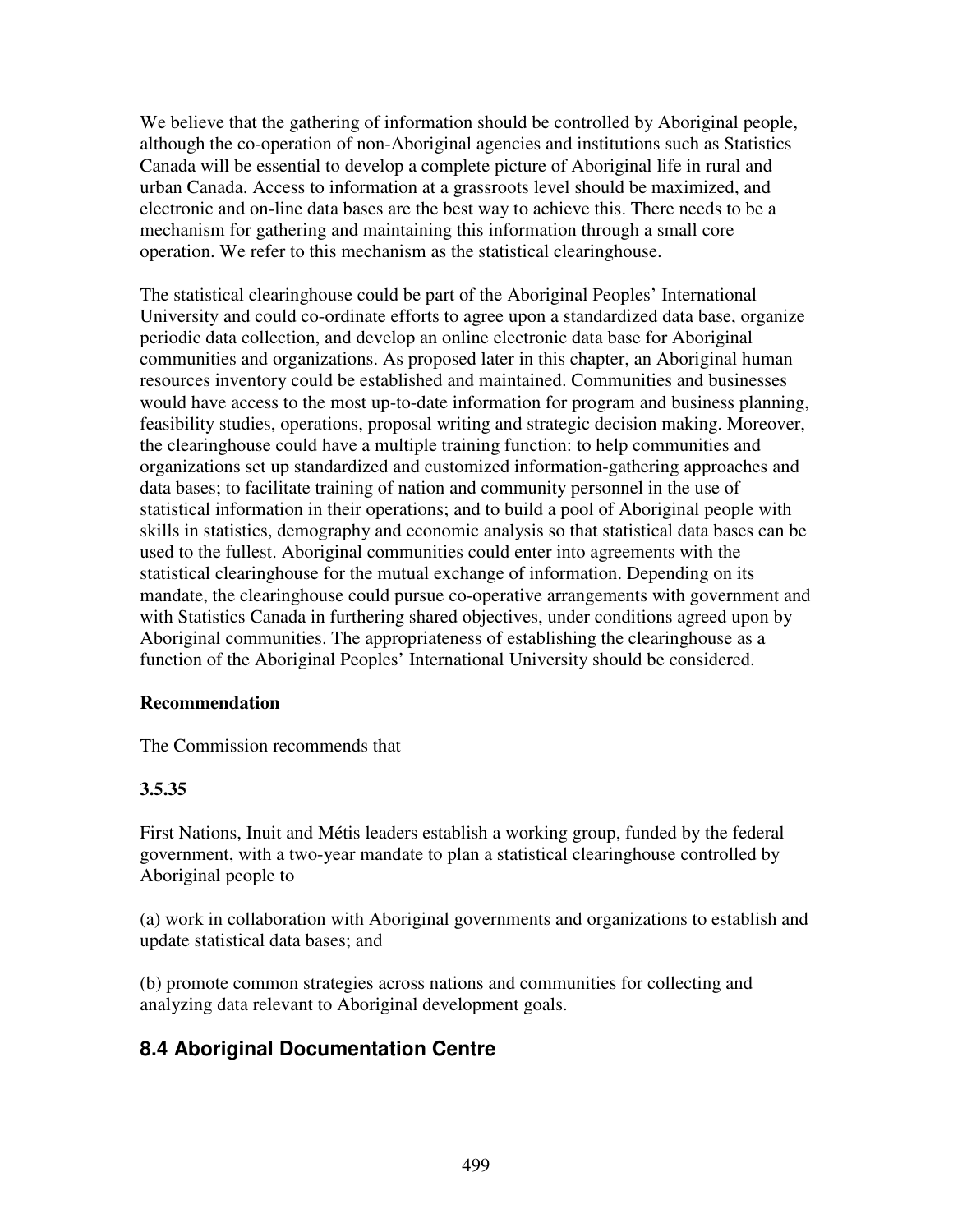The history of residential schools and of the relocation of Aboriginal people is recorded in government, church, school and corporate archives throughout the country. While their experiences are etched in the memories of thousands of Aboriginal people today, these events are only partially documented. In our discussions of residential schools and relocations in Volume 1, Chapters 10 and 11, we recommended that this unique and historically significant information should be collected, preserved and made accessible. We believe that a national Aboriginal documentation centre could provide appropriate leadership by establishing an active program of research and dissemination and by maintaining a suitable facility for such a collection.

The documentation centre would have as its focus historical information on residential schools and relocations. However, there are many important archival collections relevant to Aboriginal life in Canada that do not have an appropriate home and to which the public and scholars have limited access, if any. The documentation centre could be a repository for diverse historical collections. A plan outlining acquisition and collections priorities would need to be developed.

Today, electronic media offer the opportunity to make collections available on-line from access points around the globe. By co-ordinating its efforts with other archives that house collections important to the history of Aboriginal people and relations with Canada, the documentation centre would become a key access point for collections and electronic data bases of other institutions as well as its own holdings.

As a priority, the documentation centre should address the issue of gathering oral history on residential schools and relocations. Aboriginal people who experienced these firsthand should have the opportunity to tell their stories for the benefit of present and future generations. A video archive of testimony should be established to preserve these accounts. This will become a lasting legacy to all Canadians. In addition to initiating its own research, the documentation centre should be able to fund both community-based and scholarly projects on residential schools and relocations.

Gathering documentation will not alter Canadians' awareness of Aboriginal history; it must be complemented by public education. Many Canadians are just becoming aware of residential school and relocation policies, and even today there are few teaching materials for adults and children. The documentation centre could spearhead the production of materials, including multi-media and travelling exhibits, for public education.

The appropriateness of establishing the centre as a function of the Aboriginal Peoples' International University should be considered in the planning process.

### **Recommendation**

The Commission recommends that

### **3.5.36**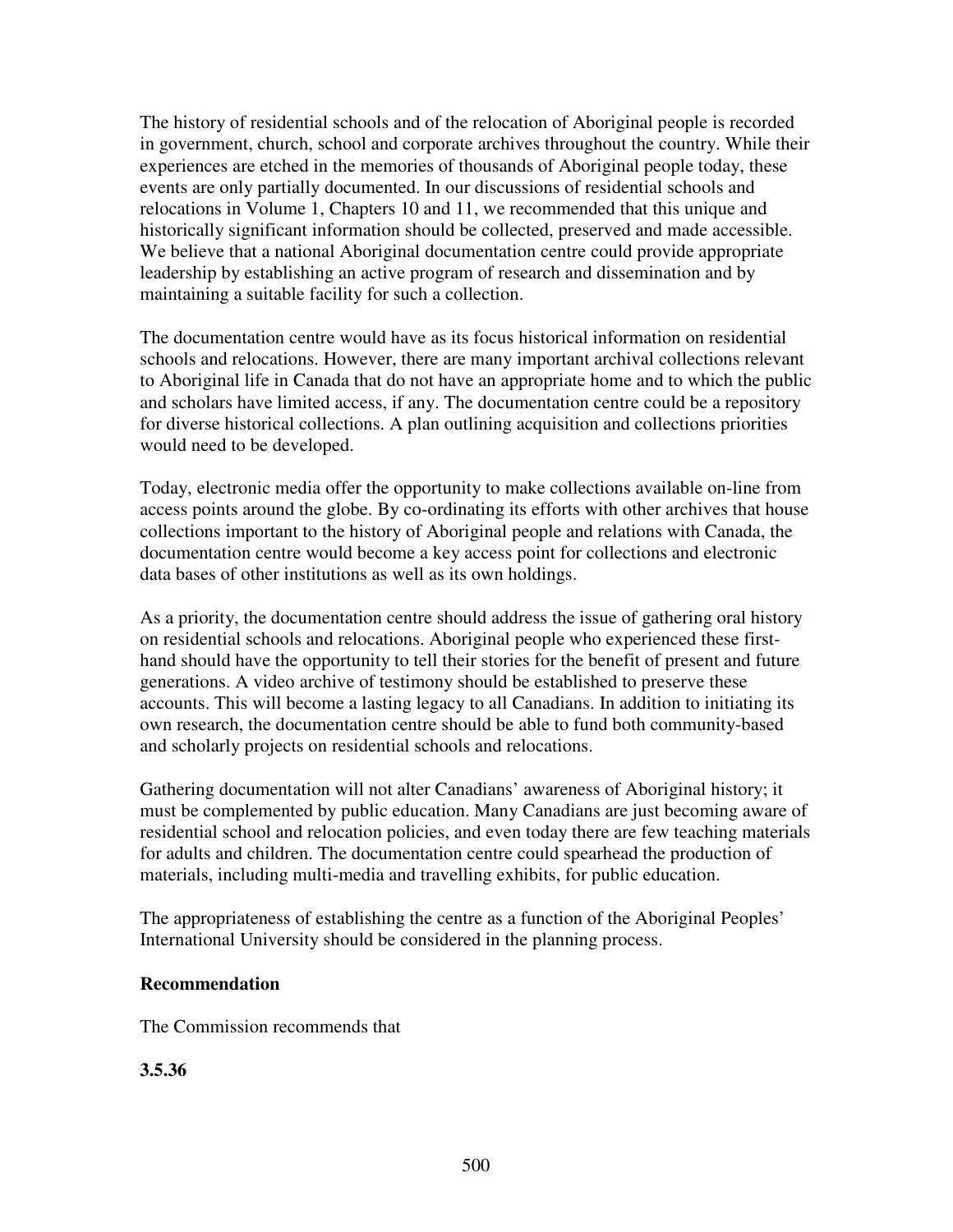The federal government fund the establishment of a national documentation centre to research, collect, preserve and disseminate information related to residential schools, relocations and other aspects of Aboriginal historical experience, the planning and development of the centre to be carried forward by a working group

(a) established in collaboration with First Nations, Inuit and Métis leaders; and

(b) having a two-year mandate.

## **9. Education for Self-Government**

Preparing Aboriginal people to assume the complete range of responsibilities associated with self-governance must be recognized as a top priority in post-secondary education. At this historical juncture, Aboriginal people, governments, educational institutions and professional organizations all have crucial roles in building the capacity of Aboriginal nations and their communities to exercise self-government.

Over the past two decades, as the determination to re-establish self-governing nations has gathered momentum, Aboriginal people have repeatedly stressed the importance of building their capacity to operate contemporary self-governing structures. Much of our earlier discussion of adult and post-secondary education was devoted to structural and operational barriers. We have made recommendations to increase the prospects of educational success. The recommendations focused on

• strengthening the contribution of Canada's post-secondary institutions to the education of Aboriginal people;

- increasing the number, capacity and stability of Aboriginal institutions;
- increasing access for students through financial and other supports; and
- creating culturally based, relevant learning opportunities.

These changes will not happen overnight, although many of them can advance quickly with the political determination and the resources to bring about change. On the other hand, education for self-government cannot wait. Aboriginal communities and organizations urgently require trained personnel to plan and implement self-government.

# **9.1 Planning for Self-Government**

For more than two decades, Aboriginal administrations have been growing steadily in scale and complexity. Today, many Aboriginal communities run multi-million-dollar administrations, economic development projects and businesses. Local administrations manage social services, education, sport and recreation, health, housing, public works, public safety and security, job creation and training while at the same time planning for self-government. Aboriginal administrators contract consultants of various sorts as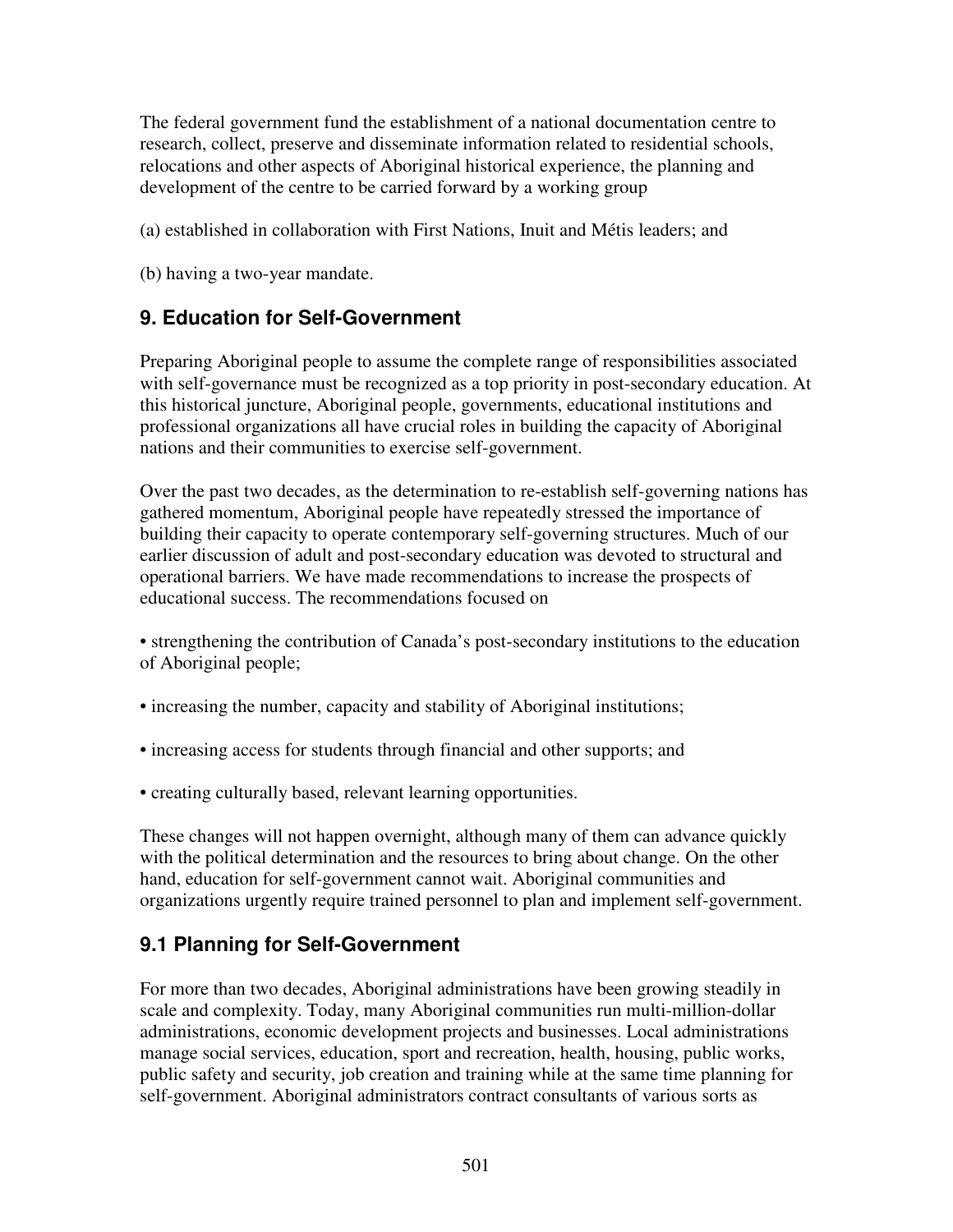needed — lawyers, evaluators, specialists — much as other governments do. To the extent possible, most communities try to hire local or other Aboriginal people to fulfil these responsibilities. Where there is no land base or where communities combine their efforts, Aboriginal organizations have been established to administer a variety of services, sometimes single services like health or education and, other times, multiple services. These, too, need administrators and specialized personnel.

While the pool of trained Aboriginal people has increased in recent years, particularly with the introduction of college and university programs that better reflect the needs of Aboriginal administrations, there remains a severe shortage of skilled Aboriginal personnel for the number of jobs in Aboriginal administrations. Self-government will open up an even broader selection of jobs. Education is essential to hone the talents needed to assume the responsibilities of the present and future, as we were told in Winnipeg:

Education — the objective of Métis self-government and economic development cannot be achieved in the absence of educated and technically trained individuals within our Métis communities who must administer and operate the sophisticated bureaucratic systems that our political leadership will require. We will need more trained managers, engineers and technicians than we now have. We have identified the problems and the roadblocks but unless governments are prepared to work with us on this vital issue, then our deliberations will have taken us no further.

Claire Riddle Vice-President Winnipeg Region of the Manitoba Metis Federation Winnipeg, Manitoba, 23 April 1992

The number of Aboriginal graduates in fields related to Aboriginal self-government must increase very soon. Unfortunately, as land issues are being settled — as in the Yukon and the Nunavut agreements — federal government policy has been to negotiate training dollars that are made available only after agreements have been concluded. This policy is short-sighted given the number of years of training required for many senior positions in Aboriginal governments. The experiences of Nunavut's implementation training committee and the Council for Yukon First Nations, both acting on recent selfgovernment agreements, are instructive for understanding aspects of planning human resources for self-government.

In both the Yukon and Nunavut, self-government training funds are quite limited, so they are seen as supplementing existing human resource development programs, sponsored by the federal government, which are expected to provide the bulk of training dollars. In both instances, a systematic approach has been taken to analyzing human resource needs.

In the Yukon, provision was made for each First Nation community to examine the skills and competencies required to implement the agreement at the community level, to take stock of the trained people already available in the community, and to identify the gaps and the number of individuals required in various areas. <sup>73</sup> A training policy committee is responsible for helping the council and the First Nations community meet these training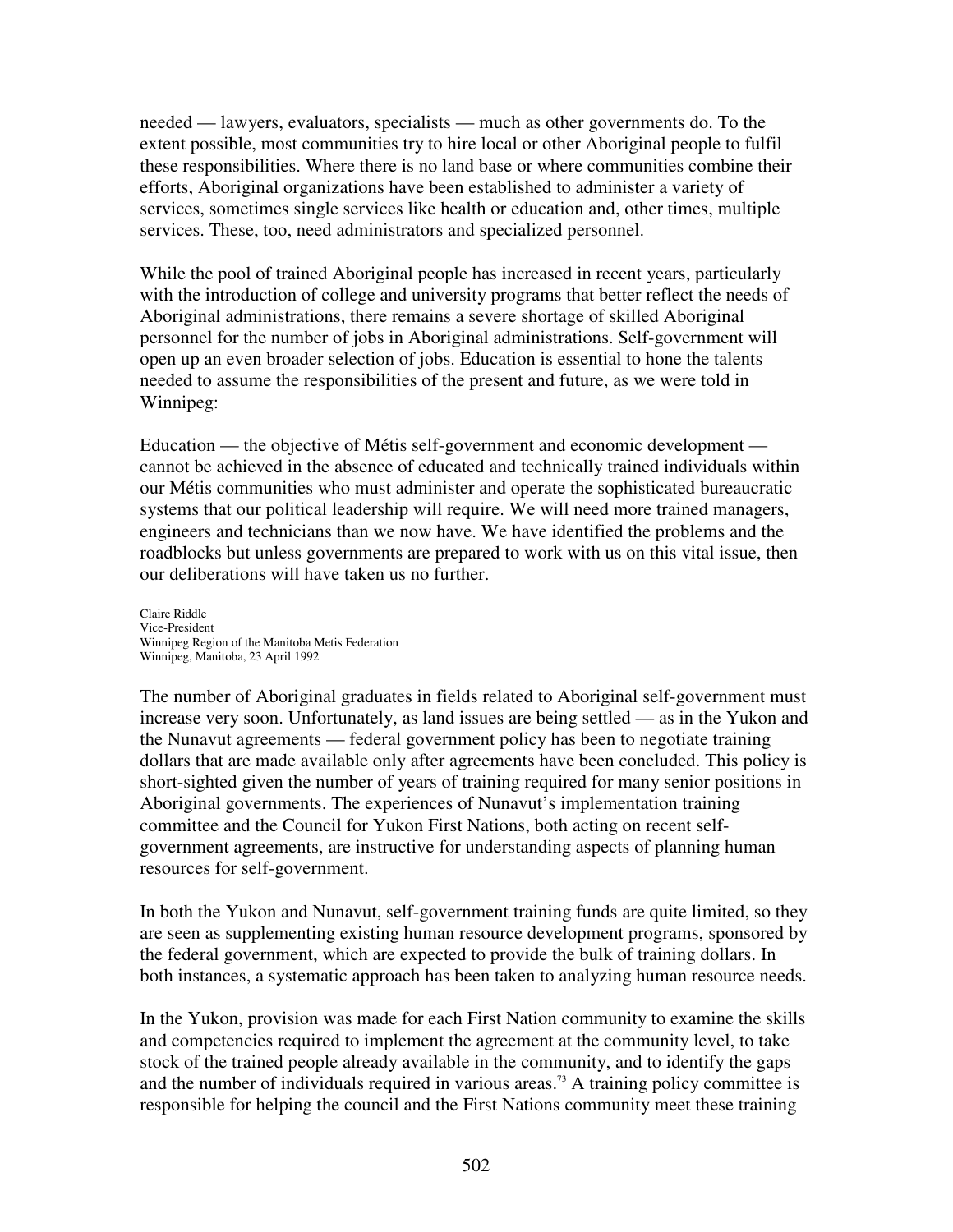needs by using existing programs where appropriate or by developing new programs if necessary. The committee is charged with keeping in mind the values and cultural dimensions of First Nations communities, as well as the non-academic needs of trainees, including transportation, daycare, housing, counselling, financial and other support. In addition, the committee is to explore the feasibility of a single-window concept for training funds, that is, whether a single pot of money should be pooled from various training funding sources, much as we recommended earlier in this chapter.

In Nunavut, researchers noted that 51 different organizations and their 198 employees would be involved in implementation.<sup>74</sup> They examined the existing and anticipated jobs and concluded that high school and college programs were producing sufficient candidates to fill the administrative support positions in these organizations. But there was a need to train internal administrators, program administrators, scientists and other professionals, and senior executives. Training of community members to direct implementation of the agreement by serving on boards and committees is essential. While researchers recommended that on-the-job training and educational leave be used to make professional development available to current employees, they pointed out that training for youth must also be a priority, given high rates of unemployment among Inuit 15 to 24 years of age.

Taken together, the Nunavut and Yukon examples are helpful in identifying some of the dynamics involved in training for self-government that may be applicable elsewhere.

• Self-government education must be addressed in connection with two distinct groups: those now employed in community administrations and organizations, and a large population of youth who are ready to enter the labour force. These groups may have unique, if overlapping, educational needs, which may include on-the-job training, professional development, job leaves, distance education and local delivery as well as more conventional methods of education in regional and urban centres.

• Students must have adequate financial support for academic and non-academic needs if they are to be successful.

• Self-government training needs can be pinpointed through planning by local and regional organizations. This will ensure that investment in training programs and support for student choices are adapted to the particular skill requirements and contexts of Aboriginal self-government while not neglecting generic skills that can be used anywhere in the labour market.

• It cannot be assumed that Aboriginal self-government jobs will be identical to those in other government organizations. Thus, adapted training programs must be provided.

• Funding mechanisms for self-government training and education should result in easy access for workers and students and should be simple to administer. A one-stop funding approach is preferable to the current fragmentation of program funding, involving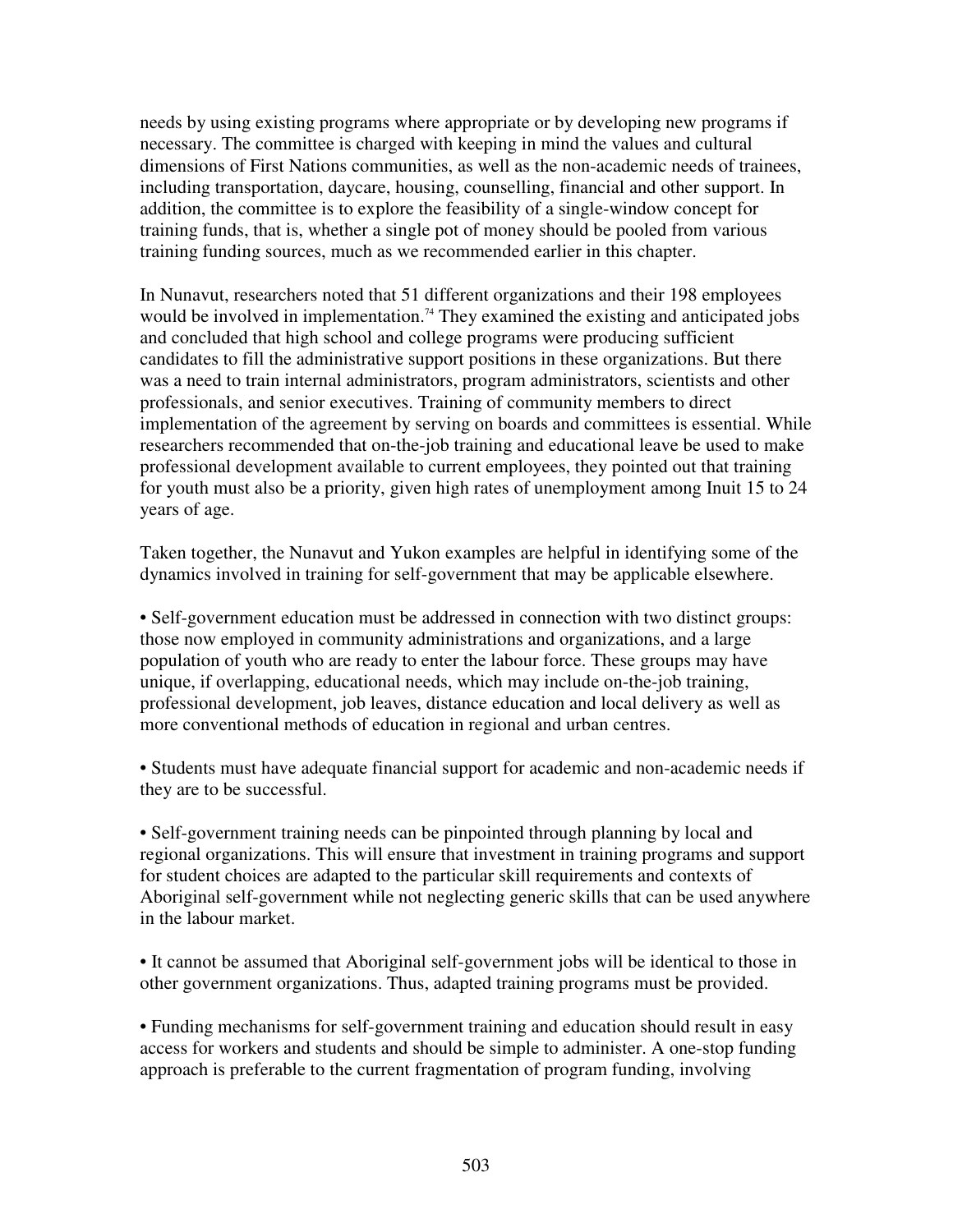multiple government departments, each with a narrow mandate and its own program guidelines.

## **9.2 Programs That Work**

Aboriginal communities, tribal councils and other organizations have been inventive in providing training and education for self-government. Among the design principles that can contribute to the success of programs are these:

- Aboriginal people are central decision makers.
- The programs address the needs and priorities of Aboriginal people.
- The programs include Aboriginal perspectives and methodologies.
- They open doors for the participation of Aboriginal people.
- They emphasize partnerships and mutual understanding.
- They find creative ways to overcome obstacles.

We have discussed many of these in our examination of Aboriginal adult education, and we summarize them by offering a few examples of existing programs that are designed to foster the success of Aboriginal students in self-government education. These examples are intended to exemplify the principles and represent only a few of the programs that could be described.

Concordia University in Montreal launched an education support services project for Aboriginal students in 1992. As in other post-secondary institutions with similar services, the aim is to offer practical assistance and an environment in which students are encouraged to complete their programs in areas of study related to self-government as well as in other academic fields. Concordia's support services include an academic adviser, a study centre, tutors, computers, cultural programs, and an annual orientation program for Aboriginal students. Overseeing this project is the Concordia Council on First Nations Education, which is composed of university and Aboriginal representatives (including two elders) and Aboriginal student representatives. Concordia has a First Nations student association and a student centre that has attracted Aboriginal students not only from Concordia but from other Montreal post-secondary institutions as well. When they appeared before the Commission in November 1993, Concordia officials were considering a bridging program and more active recruitment of Aboriginal faculty. They estimated that they had 100 Aboriginal students and three Aboriginal faculty members. The previous spring, 12 students had graduated, including two masters of fine arts. For more than two decades, other public post-secondary institutions have pursued similar initiatives (as well as providing daycare) to meet the needs of Aboriginal people.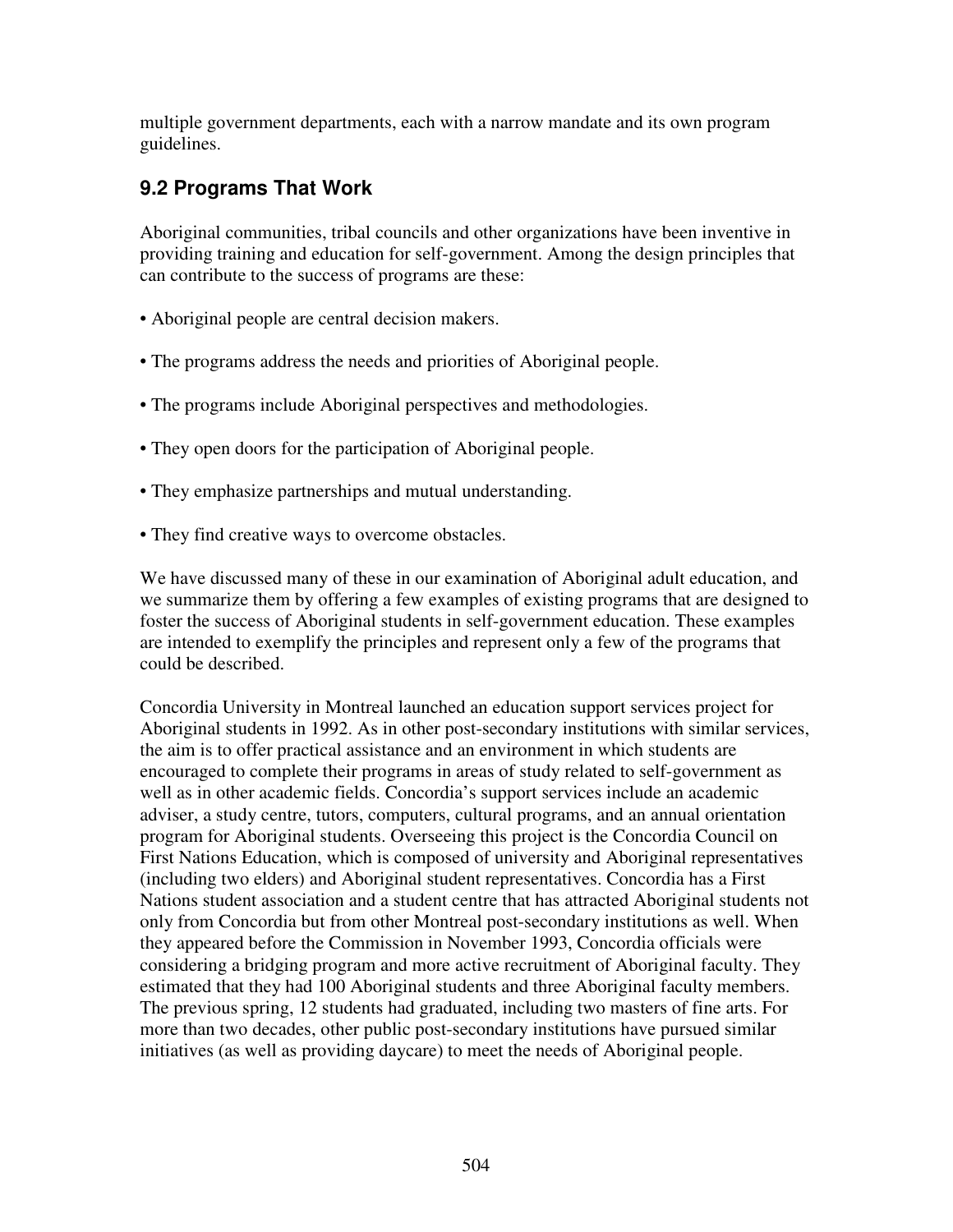Not all Aboriginal people can leave their homes and relocate to urban centres for their education. Many are already employed in their communities. Access programs and bridging programs have reached students who need to begin their studies at home. In Saskatchewan the Northern Teacher Education Program (nortep) expanded its efforts through the Northern Professional Access Program (norpac):

In 1989 we had to expand our program. We had been busy keeping elementary teachers trained….Our high schools were growing in the north, so now we needed to provide high school teachers. In order to provide high school teachers we needed arts and science programs. There wasn't enough high school teacher involvement or applicants, so what we did was we tied it on to a university bridging program called norpac. It's called professional access to college and we provide two years of arts and science in La Ronge, along with secondary teacher [education].

The university bridging program provides services such as counselling, tutoring….It is also a work study program where if somebody is interested in the legal profession, we have had people at work in the prosecutor's office, we have had people work at the legal aid office. People who are interested in administration will work at village offices or band offices. If they were interested in health, they will work in medical clinics. It's a work study program that works quite sufficiently in providing University of Saskatchewan classes and also University of Regina classes.

Rick Laliberté Chairperson, Nortep/norpac Board of Directors Ile-a-la-Crosse, Saskatchewan, 8 December 1992

Nortep and norpac are examples of collaborative relationships that lead to programs attentive to Aboriginal people's varying needs. These programs open the door to a range of career options that relate to Aboriginal self-government. Other access programs were described earlier in the chapter.

Professional development programs also help those already employed in Aboriginal administrations. Six tribal councils in northwestern Ontario have joined forces with the continuing education division of the University of Manitoba to offer a certificate in the management of community, economic and organization development. The part-time program is geared to senior managers who meet 15 times for one week at a time over a two-year period. <sup>75</sup> The atii pilot project experimented with the delivery of a series of management training workshops to communities across Nunavut, northern Quebec and Labrador using interactive televised instruction. Programs provided in the community, combined with distance education and periodic institutes, extend the reach of postsecondary institutions into communities.

Incentives and bonuses may be necessary to make programs viable for Aboriginal people who are the major breadwinners in their families. As part of its community-based teacher education program, the government of the Northwest Territories provides training incentives to encourage para-professional staff to earn professional credentials. Many Aboriginal people supporting families cannot afford to leave their jobs, nor can they live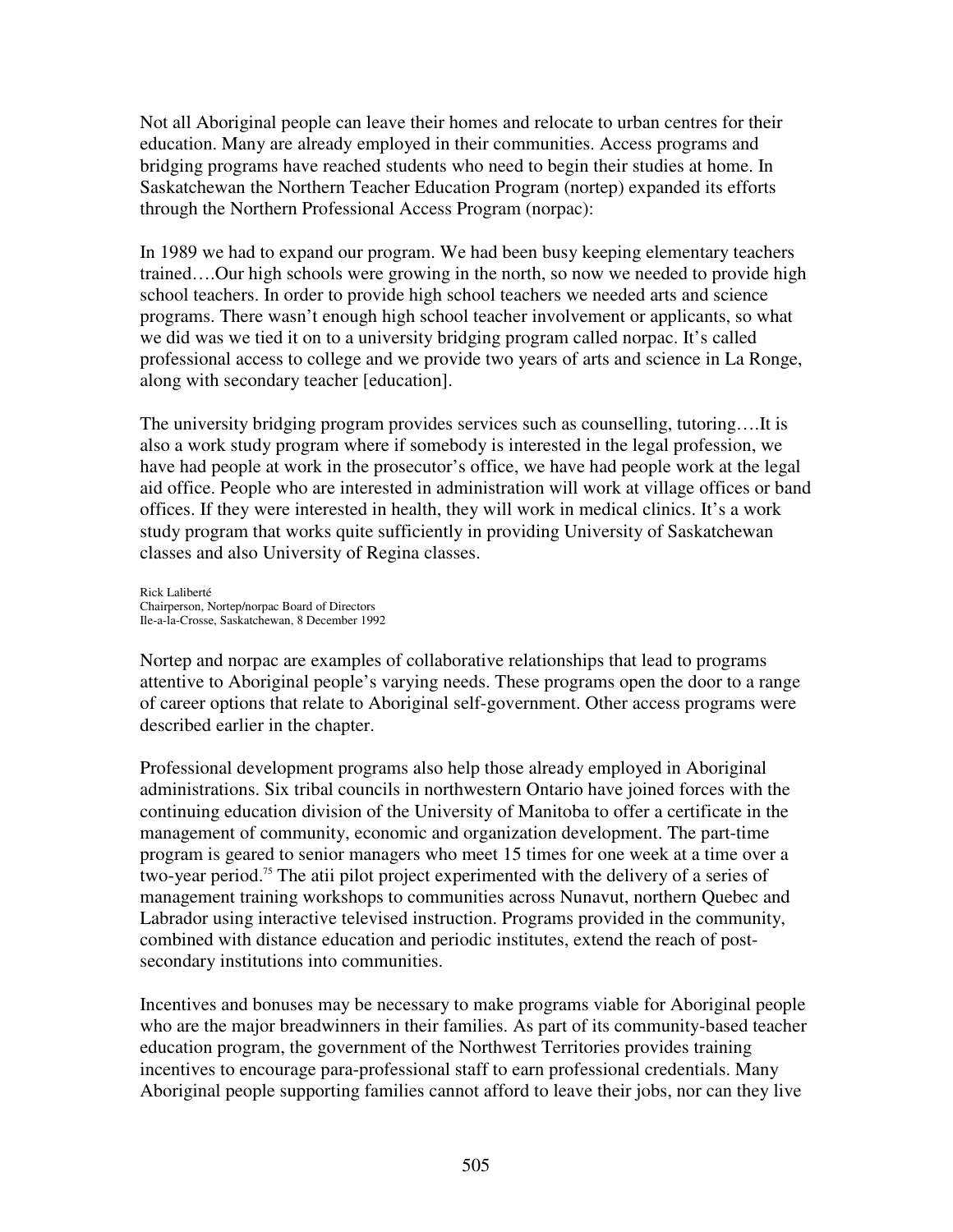on the subsistence allowances paid to students. The government of the Northwest Territories has responded by offering bonuses to increase student financial assistance to 50 to 60 per cent of employees' salaries.<sup>76</sup>

Aboriginal people have persistently sought partnerships with Canada's public postsecondary institutions. Over the past decade, some post-secondary institutions anticipated the range of education needs associated with Aboriginal self-government. The Donner Canadian Foundation, for example, funded the start-up of Aboriginal management and economic development programs at Trent University, the University of Lethbridge and the Saskatchewan Indian Federated College. A self-government diploma program was initiated at the University of Victoria in the school of public administration. Carleton University has offered a master's degree in Aboriginal community economic development. The Saskatchewan Indian Federated College is launching an Aboriginal m.b.a. program. Since 1973, the University of Saskatchewan has operated a pre-law program that has been the first step in the academic careers of many of today's Aboriginal lawyers, and the University of Ottawa has offered a similar program for francophones in civil law since 1990. There are many examples across the country of one- and two-year certificate and diploma programs offered in a broad range of professional and technical areas relevant to self-government.

Other programs train specialized para-professional and professional staff to deliver community services such as education, health, justice and social services. In Chapter 3 of this volume, we discussed the successful community health representative model. One problem is that many more trained Aboriginal people are needed in a great variety of areas, with increasingly higher levels of formal qualifications. A second problem has been creating culturally appropriate and relevant education and training. Programs designed for mainstream settings often fail to prepare students for professional responsibilities in Aboriginal surroundings. Programs designed in close collaboration with Aboriginal people are grounded in the social, cultural, legal and political contexts that graduates will actually encounter.

Aboriginal training institutes and organizations have emerged as important providers of training in areas related to self-government. Institutes such as the First Nations Tribal Justice Institute in British Columbia, the Gabriel Dumont Institute in Saskatchewan, the First Nations Technical Institute in Ontario, and Atii Training Inc. in Nunavut are examples of Aboriginally controlled training programs in tribal policing, natural resource management, computer technology and management. These institutes and others like them have faced challenges in obtaining recognition of their programs from mainstream institutions. As a result, many have had to negotiate joint accreditation arrangements for specific programs. We have already discussed difficulties with respect to accreditation and transfer credit arrangements.<sup>77</sup> These institutes will continue to play an important training role, first, because of their track record in developing programs suited to the needs of Aboriginal people, and second, because they create a learning environment that nurtures Aboriginal identity. At the provincial and territorial levels, mechanisms must be found to promote more open learning systems that respect the diverse education paths chosen by Aboriginal nations.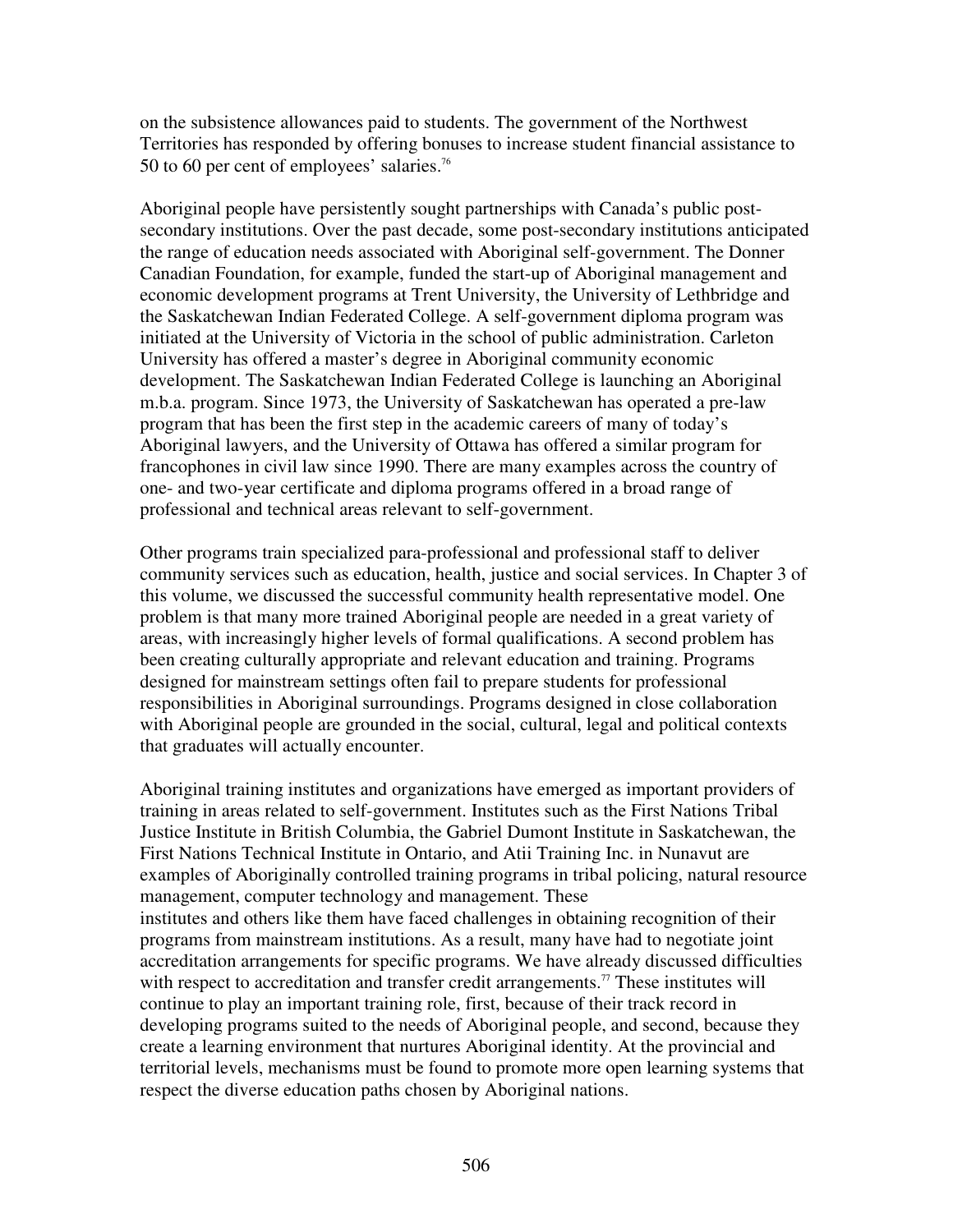Institutions are not the only means to prepare people for self-government. Aboriginal people and the corporate sector have developed internship and scholarship programs to increase the interchange of expertise. The internship program of the Canadian Council of Aboriginal Business has been particularly successful in allowing Aboriginal students and young people to acquire expertise and contacts highly relevant to Aboriginal selfgovernment. Several of Canada's chartered banks have instituted training and scholarship programs that bring Aboriginal people into their organizations. Corporations in the energy sector have established scholarship and work placement programs. For example, Nova Corporation told us:

We participate in an educational awards program, again to assist Aboriginal students to obtain post-secondary education relevant to the oil and gas industry and to increase the number of Aboriginal professionals in the petroleum industry in general and in nova specifically. We provide an award each year at southern Alberta colleges. Our bursaries are \$3,500 each, awarded to Aboriginal students enroled in two-year business or technical programs.

Barbara Tate Vice-President, Nova Corporation Calgary, Alberta, 27 May 1993

Such programs have mutual benefits: corporate sponsors can diversify their organizational culture by bringing in Aboriginal people, and Aboriginal people can gain important training and experience.

In addition, for many years Canadian Executive Service Overseas (ceso) has offered its services in Aboriginal communities. In its brief to the Royal Commission, ceso explained that the retired executives who make up the organization have often been involved in one-on-one training and have brought important skills to projects where specific expertise has been required. The transfer of skills has been an important aspect of their work in the past and will be even more so in the future as they place an added emphasis on partnerships with Aboriginal communities and organizations.<sup>78</sup>

Developing human resources for self-government is not simply a matter of acquiring knowledge and skills from outside the Aboriginal community. Successful programs also help students find their own paths as Aboriginal citizens and professionals. There is Aboriginal knowledge that only elders and other people rooted in Aboriginal cultural traditions can provide. Apprenticeships, community work placements and co-operative education open avenues to integrating knowledge and skills in culturally appropriate ways.

In summary, experience over two decades has identified critical factors that contribute to the success of students and the creation of a pool of human resources suited for work in Aboriginal governments. The challenge is now to accelerate capacity building in order to produce enough graduates, particularly in fields where Aboriginal people are underrepresented.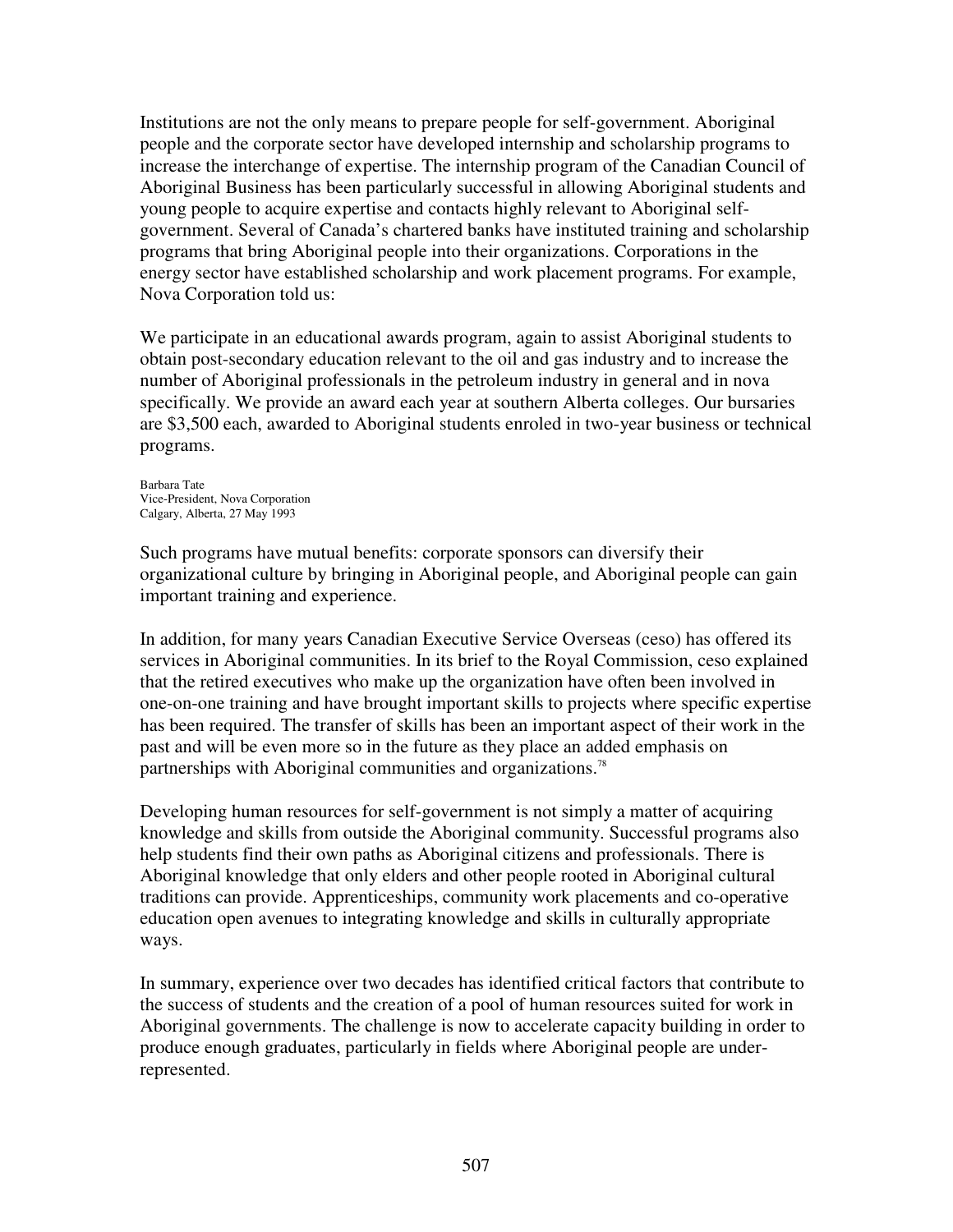## **9.3 Self-Government Personnel Needs**

Canada lacks a country-wide assessment of Aboriginal human resources to guide the establishment of a detailed human resources development strategy for self-government. Such data would greatly assist in planning and policy development for Aboriginal nations, regions and communities.

While national statistical requirements may be hard to specify, we know that there have been many local and regional efforts to evaluate the human resource requirements of selfgovernment. Some of this information is available to help identify training and education priorities (see Chapter 3 of this volume and Volume 2, Chapter 5). In addition, important characteristics of Aboriginal human resources development help in setting potential requirements:

• Human resources capacity has been growing in areas where special initiatives have been launched, particularly in law, elementary education, social work, management and some areas of community health. In other fields, there have been modest gains, and in still others, Aboriginal people are virtually absent. Table 5.2, using demographic, social and economic data from the 1991 Aboriginal peoples survey, describes the post-secondary training and education received by Aboriginal and non-Aboriginal women and men. The most common training for Aboriginal women is in the commerce, management and administration field, at 30.9 per cent (29.7 per cent for non-Aboriginal women), followed by training for health services at 16.6 per cent (19.5 per cent for non-Aboriginal women), and education-related careers at 15.3 per cent (15.8 per cent for non-Aboriginal women). Aboriginal men are trained mainly in the engineering, applied science and trades fields, at 57.1 per cent (41.6 per cent for non-Aboriginal men), with the number of men trained in the social sciences at 10.4 per cent (8.3 per cent for non-Aboriginal men), and commerce, management and administration at 10 per cent (15.6 per cent for non-Aboriginal men). As we will see, the commerce, management and administration category includes clerical positions, an important point when we examine where people work after training.

• Many more Aboriginal women than men enter university programs, yet women and men graduate in approximately the same proportion. Many of the women are sole-support mothers. In the 25 to 49 age range, 9.2 per cent of Aboriginal women have some university education, and 4.2 per cent have completed a university program. Of Aboriginal men of the same age, 6.2 per cent have some university education, and 3.9 per cent have completed university programs. 79

• Table 5.3 gives an indication of how training has translated into jobs. Aboriginal women work primarily in clerical and service positions, with only 7.6 per cent in management and administration positions in 1991. Aboriginal men are concentrated in construction (20.3 per cent), other trades and land-based activities, with others working in the service sector (11.3 per cent), and only 6.9 per cent in management and administration. These patterns reveal not only the distribution of employment but also the persistent under-representation of Aboriginal women and men in management and administrative positions, jobs Aboriginal people must hold to implement self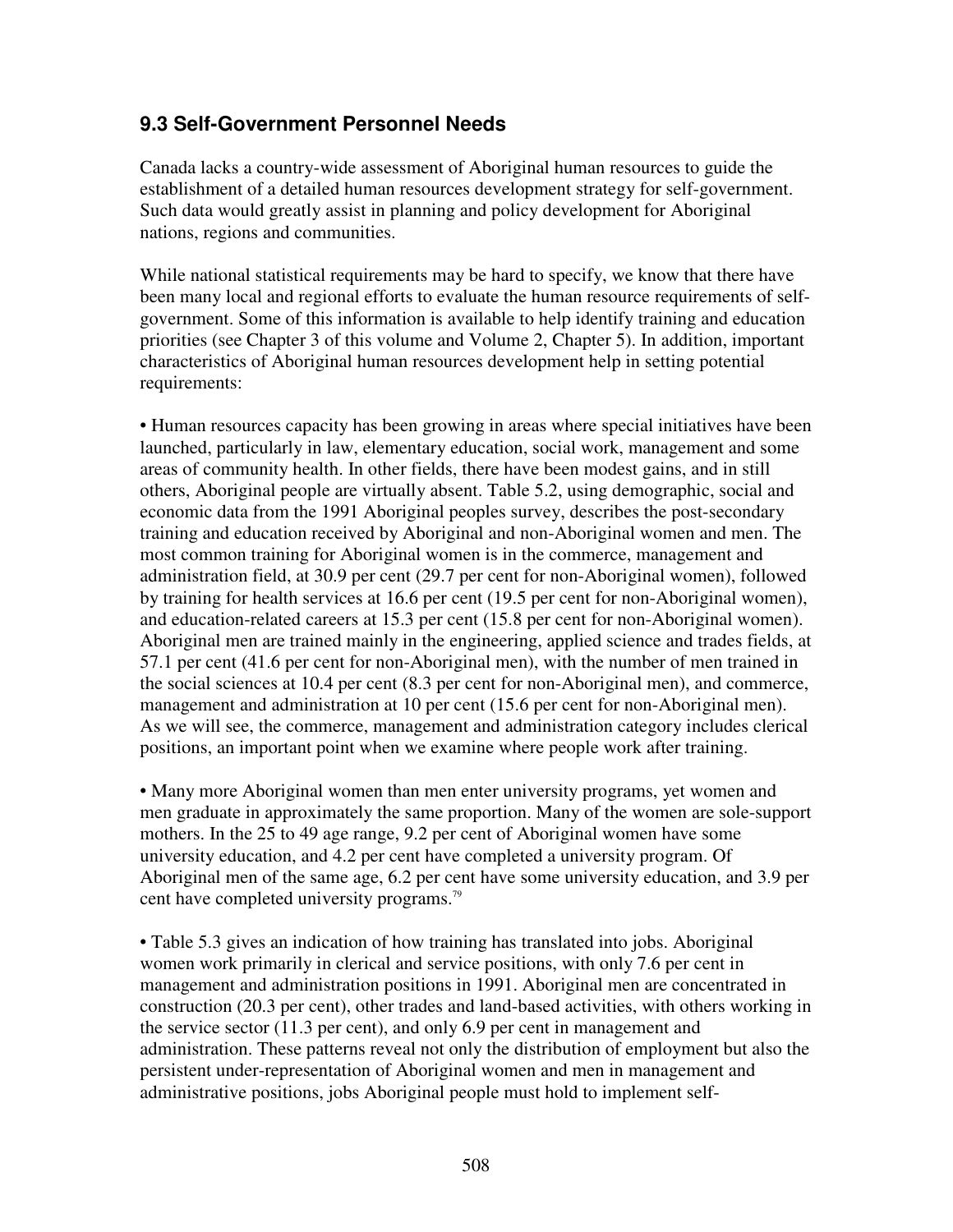government. As discussed in Volume 2, Chapter 5, Aboriginal personnel are concentrated in low level clerical and administrative positions. They can, however, be trained through professional development opportunities.

• Few Aboriginal people complete university programs. We saw earlier in this chapter that the proportion of Aboriginal students graduating from university programs remained low, at around 3 per cent between 1981 and 1991, compared to nearly 12 per cent of non-Aboriginal people. However, a growing number of Aboriginal people complete postsecondary education programs at technical institutes and colleges.

• Much of the training Aboriginal people have been able to take in their communities has combined academic upgrading and short skills courses sponsored by federal and provincial human resource development programs. Many para-professional and on-thejob training programs have been closely tied to specific job requirements, such as how to administer government programs. Regardless of how useful they are in offering practical skills and knowledge, the courses are usually not recognized by educational institutions for transfer credit, nor do they advance the person along a career path or broaden opportunities for job mobility. Self-government education in the future must be forward looking, providing career possibilities for Aboriginal people and an ever widening repertoire of relevant skills.

• It is instructive to consider the kinds of skills that Aboriginal communities and organizations purchase from consultants. The fact that they contract with consultants reveals capacities that need to be developed internally, including program development specialists, program evaluators, comptrollers, auditors and economic development consultants. External staff include teachers, education administrators, social workers, lawyers, engineers, housing consultants, nurses, doctors, dentists, optometrists and business managers. The wide range of outside expertise suggests that the building of internal capacity needs to be across many fields of expertise. (It is true that some externally hired staff are Aboriginal people from outside the community. It is unrealistic to expect small communities or organizations to supply expertise in every area.)

### TABLE 5.2

### **Comparison of Demographic, Social and Economic Characteristics, Total Canadian and Aboriginal Populations, 1991**

|                                                                 |      |     |        |        | Total Canadian Total Aboriginal North American Indian Registered |        |  |  |  |
|-----------------------------------------------------------------|------|-----|--------|--------|------------------------------------------------------------------|--------|--|--|--|
| Education                                                       | F    | М   |        | М      |                                                                  | М      |  |  |  |
| Population that quit high school (age $15-49$ )                 |      |     | 92,960 | 83,820 | 57,515                                                           | 50,700 |  |  |  |
| Returned $(\% )$                                                |      |     | 28.1   | 17.9   | 27.2                                                             | 17.7   |  |  |  |
| Population that quit high school (age $15-49$ )                 |      |     | 14.4   | 13.1   | 15.4                                                             | 13.5   |  |  |  |
| Major field of post—secondary study, population age $15 + (\%)$ |      |     |        |        |                                                                  |        |  |  |  |
| Education, recreation, counselling                              | 15.8 | 5.4 | 15.3   | 6.4    | 16.5                                                             | 7.4    |  |  |  |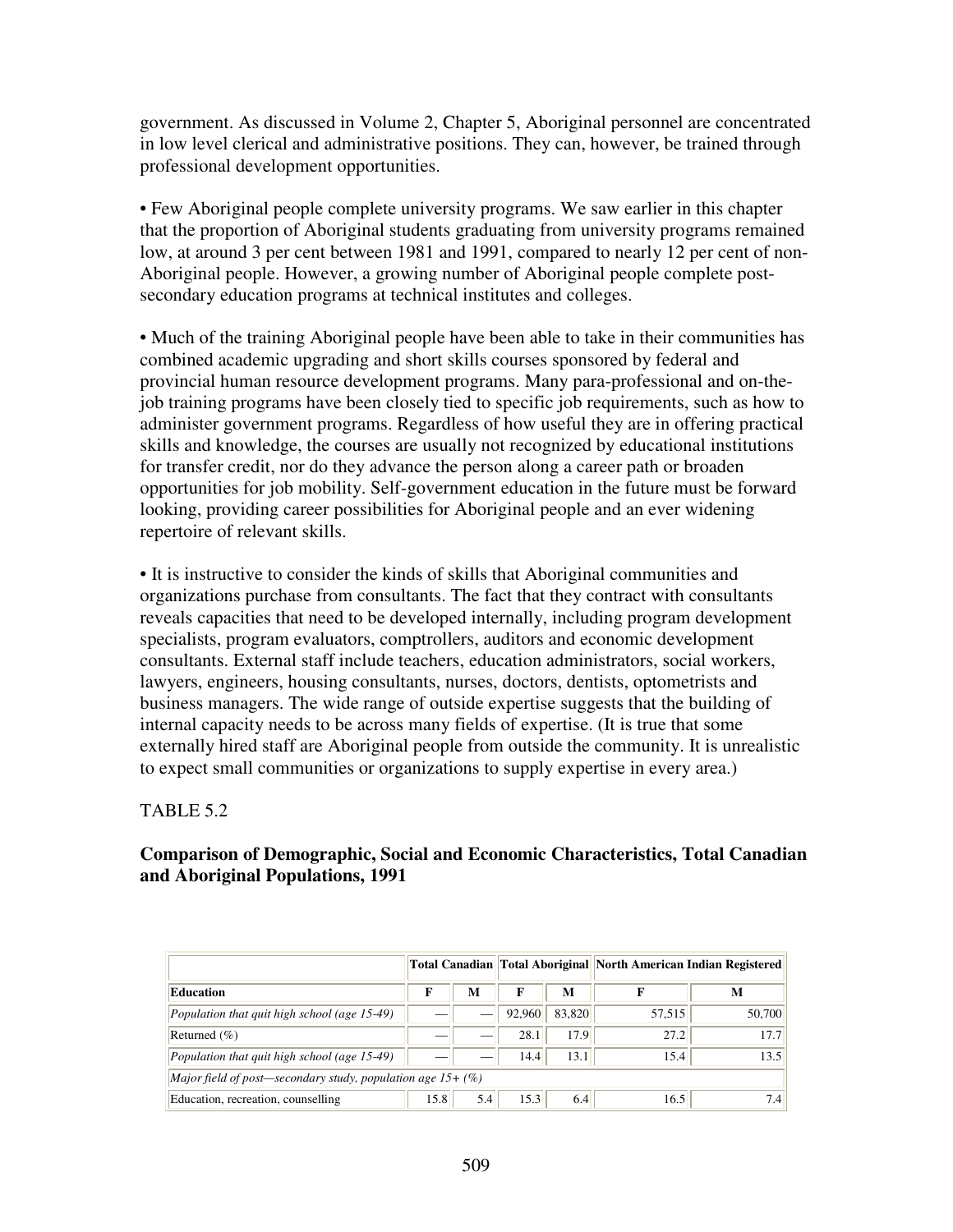| Fine and applied arts                         | 8.0   | 3.4   | 7.8    | 3.0   | 6.4   | 3.0   |
|-----------------------------------------------|-------|-------|--------|-------|-------|-------|
| <b>Humanities</b>                             | 7.0   | 5.2   | 3.7    | 2.7   | 3.6   | 2.5   |
| Social sciences                               | 8.8   | 8.3   | 12.5   | 10.4  | 13.5  | 11.2  |
| Commerce/management/administration            | 29.7  | 15.6  | 30.9   | 10.0  | 30.1  | 10.8  |
| Engineering/applied sciences                  | 4.5   | 4.9   | 5.7    | 4.3   | 4.6   | 4.7   |
| Agricultural/biological science/technology    | 0.7   | 6.7   |        | 1.3   |       | 1.3   |
| Engineering/applied science technology/trades | 3.5   | 41.6  | 6.2    | 57.1  | 5.9   | 54.2  |
| Health science and technology                 | 19.5  | 4.2   | 16.6   | 3.1   | 18.5  | 3.3   |
| Math/physical sciences                        | 2.1   | 4.3   | 0.4    | 1.0   |       | 0.8   |
|                                               | 100.0 | 100.0 | 100.0  | 100.0 | 100.0 | 100.0 |
| Financial assistance                          |       |       | 14,519 | 9,250 | 9,755 | 4,920 |
| Applied/received (% of total)                 |       |       | 54.7   | 57.2  | 65.2  | 65.8  |
| Applied/did not receive (% of total)          |       |       | 7.3    | 10.9  | 5.6   | 9.7   |
|                                               |       |       | 32.6   | 30.4  | 24.3  | 20.7  |

### TABLE 5.2

**Comparison of Demographic, Social and Economic Characteristics, Total Canadian and Aboriginal Populations, 1991 (continued)**

|                                                               | North American Indian Non-Registered Metis |       |               | Inuit        |       |        |  |  |  |
|---------------------------------------------------------------|--------------------------------------------|-------|---------------|--------------|-------|--------|--|--|--|
| <b>Education</b>                                              | $\mathbf{F}$                               | M     | F             | M            | F     | M      |  |  |  |
| Population that quit high school (age 15-49)                  | 11,275                                     |       | 10,050 18,490 | 17,705 6,190 |       | 5.845  |  |  |  |
| Returned (%)                                                  | 34.6                                       | 19.6  | 33.1          | 20.8         | 11.7  | 10.0   |  |  |  |
| Population that quit high school (age 15-49)                  | 11.4                                       | 13.3  | 11.9          | 10.8         | 17.6  | 17.5   |  |  |  |
| Major field of post—secondary study, population age $15+$ (%) |                                            |       |               |              |       |        |  |  |  |
| Education, recreation, counselling                            | 12.2                                       | 5.3   | 15.2          | 5.3          | 20.4  | 5.2    |  |  |  |
| Fine and applied arts                                         | 10.0                                       | 2.7   | 10.1          | 3.6          |       |        |  |  |  |
| <b>Humanities</b>                                             | 4.9                                        | 4.0   | 2.6           | 2.3          |       |        |  |  |  |
| Social sciences                                               | 12.3                                       | 9.5   | 11.4          | 10.2         |       | 5.8    |  |  |  |
| Commerce/management/administration                            | 29.6                                       | 9.8   | 31.6          | 9.5          | 41.9  | 6.9    |  |  |  |
| Engineering/applied sciences                                  | 8.0                                        | 3.7   | 6.3           | 4.2          | 6.0   |        |  |  |  |
| Agricultural/biological science/technology                    |                                            | 1.8   |               | 1.3          |       |        |  |  |  |
| Engineering/applied science technology/trades                 | 7.8                                        | 59.6  | 6.3           | 58.0         | 7.6   | 70.5   |  |  |  |
| Health science and technology                                 | 14.3                                       | 2.2   | 14.5          | 3.7          | 12.9  |        |  |  |  |
| Math/physical sciences                                        |                                            | 1.1   | 0.9           | 0.9          |       |        |  |  |  |
|                                                               | 100.0                                      | 100.0 | 100.0         | 100.0        | 100.0 | 100.00 |  |  |  |
| Financial assistance                                          | 2,565                                      | 1,920 | 3,095         | 2,215        | 325   | 260    |  |  |  |
| Applied/received (% of total)                                 | 26.3                                       | 23.3  | 45.5          | 42.4         |       |        |  |  |  |
| Applied/did not receive (% of total)                          | 13.4                                       | 14.2  | 9.0           | 8.0          |       |        |  |  |  |
|                                                               | 56.3                                       | 57.0  | 38.0          | 47.1         | 34.0  | 57.9   |  |  |  |

*Source:* Statistics Canada, 1991 Aboriginal Peoples Survey, custom tabulations; Statistics Canada, 1991 Census, catalogue no. 93-329.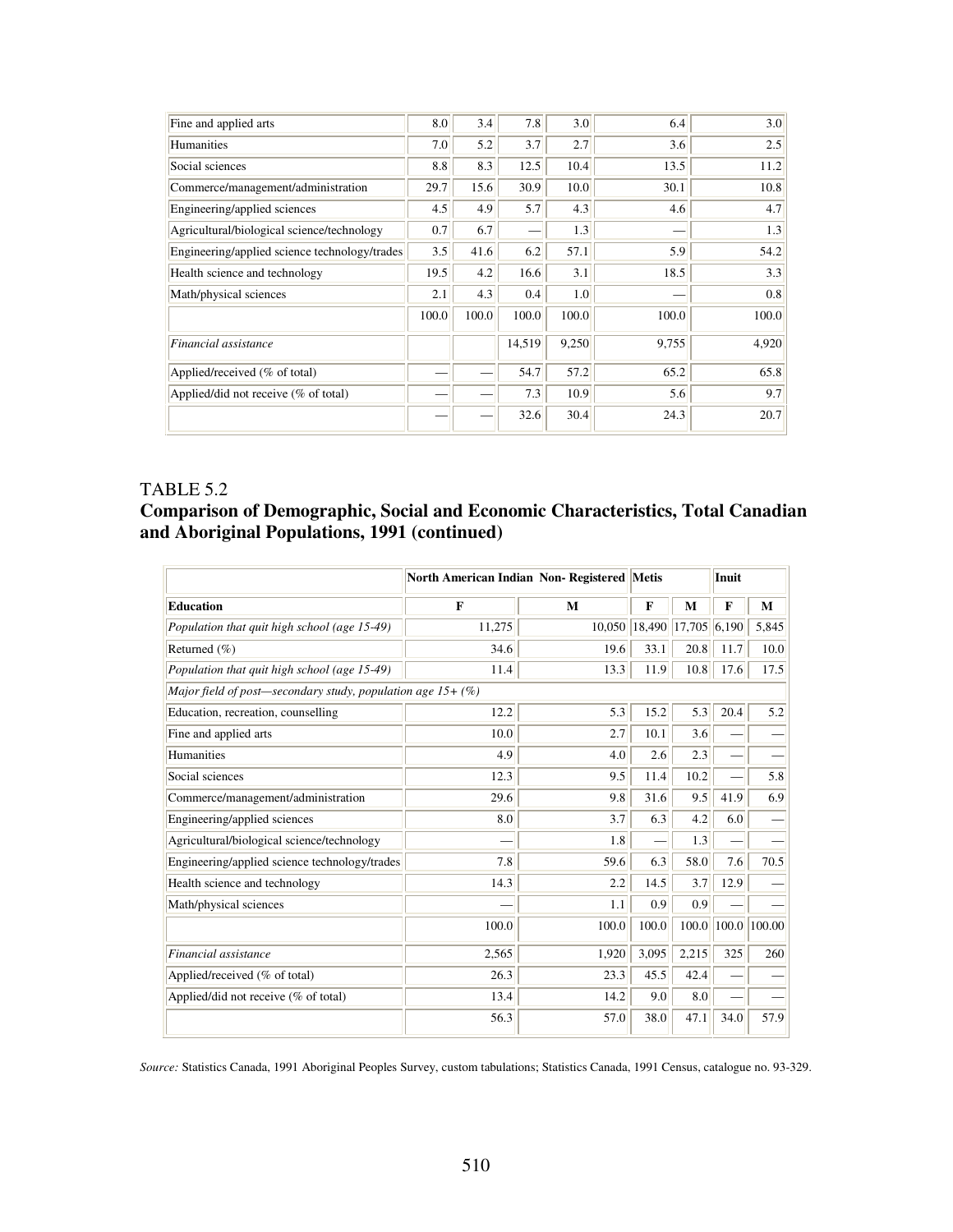#### TABLE 5.3

### **Occupations of Aboriginal and Non-Aboriginal Populations Age 15+ in the Experienced Labour Force, 1981 and 1991**

|                                   | <b>Aboriginal</b> | Non-Aboriginal |      |      |      |      |      |      |
|-----------------------------------|-------------------|----------------|------|------|------|------|------|------|
|                                   | M                 |                | F    |      | M    |      | F    |      |
|                                   | 1981              | 1991           | 1981 | 1991 | 1981 | 1991 | 1981 | 1991 |
|                                   | $\%$              | $\%$           | $\%$ | $\%$ | $\%$ | $\%$ | $\%$ | $\%$ |
| Management/ administration        | 5.8               | 6.9            | 4.1  | 7.6  | 11.3 | 14.0 | 5.5  | 10.3 |
| Natural science/ engineering/math | 2.4               | 2.5            | 0.7  | 0.7  | 4.9  | 5.9  | 1.2  | 1.8  |
| Social science                    | 2.0               | 2.2            | 4.9  | 7.1  | 1.3  | 1.6  | 2.1  | 3.0  |
| Religion                          | 0.1               | 0.2            | 0.1  |      | 0.4  | 0.3  | 0.2  | 0.1  |
| Teaching                          | 1.7               | 1.6            | 5.8  | 6.1  | 2.9  | 2.9  | 6.3  | 6.3  |
| Medicine and health               | 0.8               | 0.8            | 5.9  | 6.1  | 1.7  | 2.0  | 8.7  | 9.1  |
| Arts and literature               | 1.8               | 1.8            | 1.4  | 1.5  | 1.5  | 1.7  | 1.4  | 1.7  |
| Clerical                          | 5.0               | 5.8            | 27.3 | 27.9 | 7.1  | 7.1  | 36.5 | 31.7 |
| <b>Sales</b>                      | 3.7               | 4.5            | 6.5  | 5.9  | 8.7  | 9.1  | 9.4  | 9.5  |
| Service                           | 9.9               | 11.3           | 27.4 | 25.6 | 9.6  | 10.1 | 15.6 | 15.8 |
| Farming and related               | 4.1               | 3.7            | 1.6  | 1.3  | 5.3  | 4.4  | 2.2  | 2.1  |
| Fishing/trapping                  | 2.8               | 3.0            | 0.2  | 0.7  | 0.5  | 0.5  | 0.1  | 0.1  |
| Forestry and logging              | 5.3               | 4.2            | 0.6  | 0.3  | 1.0  | 0.9  | 0.1  | 0.1  |
| Mining and related                | 2.4               | 1.3            | 0.1  |      | 1.1  | 0.8  | 0.1  | 0.0  |
| Processing                        | 6.0               | 3.8            | 3.2  | 2.0  | 5.3  | 3.9  | 2.2  | 1.7  |
| Machinery                         | 3.8               | 2.6            | 0.5  | 0.3  | 4.1  | 3.2  | 0.5  | 0.3  |
| Production/fabrication            | 7.5               | 6.3            | 4.5  | 1.8  | 10.2 | 8.8  | 4.9  | 3.2  |
| Construction                      | 18.1              | 20.3           | 0.9  | 0.7  | 10.8 | 10.3 | 0.3  | 0.4  |
| Transportation/equipment          | 7.0               | 6.4            | 1.3  | 1.3  | 6.2  | 5.9  | 0.6  | 0.7  |
| Material handling                 | 4.3               | 3.1            | 1.5  | 0.7  | 2.7  | 2.2  | 1.2  | 0.8  |
| Other crafts                      | 1.1               | 1.1            | 0.8  | 0.8  | 1.7  | 1.5  | 0.7  | 0.6  |
| Other                             | 4.3               | 6.8            | 1.0  | 1.5  | 1.8  | 2.9  | 0.5  | 0.9  |

*Source:* Statistics Canada, 1981 Census and 1991 Aboriginal Peoples Survey, custom tabulations; Statistics Canada, 1991 Census, Major Fields of Study of Post-Secondary Graduates, catalogue no. 93-329 (1993).

In summary, the human resource indicators suggest that the groundwork has been laid for Aboriginal self-government, particularly in building up administrative capacity.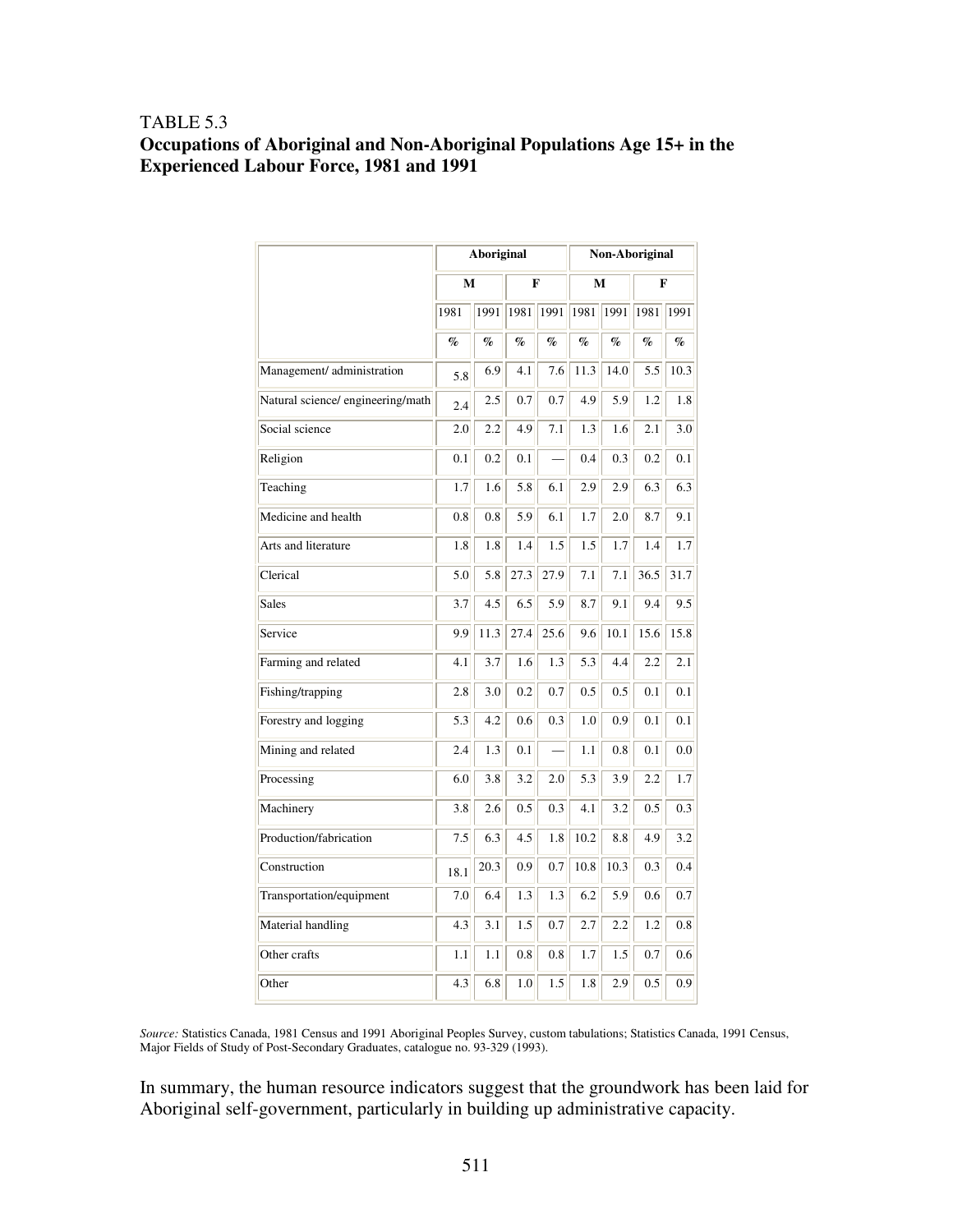However, communities and organizations possess these capacities in unequal amounts. Senior and executive management skills are scarce, as are a wide range of professional skills requiring university education. At the same time, there are Aboriginal people with the relevant skills and experience to provide the backbone of Aboriginal self-government. The challenge will be to create opportunities for them to acquire a variety of skills that will support new, higher levels of responsibility.

There is an urgent need to open up opportunities for youth in Aboriginal self-government. Young people must be made aware that as Aboriginal governments resume responsibility for areas of life that have been controlled by others, new opportunities will emerge, for example, in justice administration and law enforcement, finance and investment, science and health, economic and business development, environmental and natural resources management, and technology. As noted in Chapter 3 of this volume, there are many careers in the health professions alone in which there are almost no Aboriginal people.

# **9.4 What Needs to Be Done**

The next two decades will be critical for boosting the number of Aboriginal graduates who can work in Aboriginal governments. In this section, we outline a number of strategies for generating sufficient capacity to implement self-government.

## *Funding for institutional partnerships*

It is important to increase the number of institutions preparing Aboriginal people for selfgovernment. We have already recommended government funding of Aboriginally controlled post-secondary institutions as one way to do this. At the same time, we recognize the critical role of Canada's public post-secondary institutions. We believe that partnerships between Aboriginal people and public post-secondary institutions are extremely important for broadening the range of professional skills Aboriginal people will acquire.

In the immediate future, it is critical that post-secondary institutions turn out graduates in fields related to the core administrative areas of Aboriginal self-government: management (including resource management and education administration), public administration, economic development, finance and planning. Such programs should be tailored to the requirements of Aboriginal governments and designed to provide students with a number of progressively more advanced credentials at the diploma, three- and four-year bachelor's degree and master's degree levels. Executive m.b.a. and master of public administration (m.p.a.) programs geared to Aboriginal self-government should also be encouraged to produce as many graduates as possible. In some cases, multidisciplinary programs of two, three or four years could be created with a specific focus on training for Aboriginal self-government. Wherever possible, co-operative education should be built into the program.

From experience to date, we believe that Aboriginal people must be involved as full decision makers in education processes and projects intended to address their needs.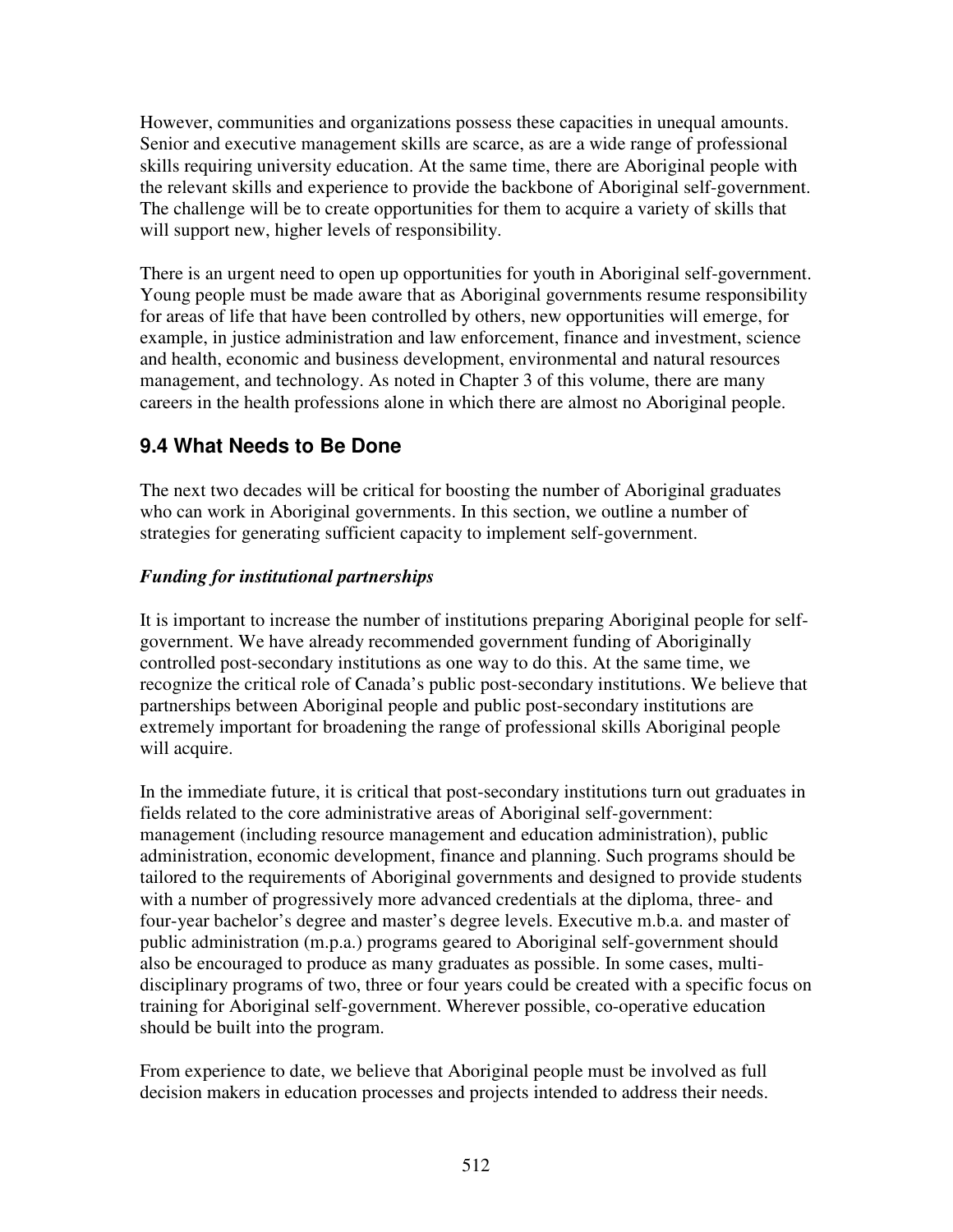Public post-secondary institutions that enter into partnerships with Aboriginal people and demonstrate a commitment to Aboriginal self-government education deserve support.

## **Recommendation**

The Commission recommends that

# **3.5.37**

Federal, provincial and territorial governments establish funding programs to support education for self-government, to be available to

(a) public post-secondary institutions that have entered into partnerships with Aboriginal people to initiate or expand training and education in areas identified as priorities by Aboriginal governments, organizations and communities for the implementation of selfgovernment; and

(b) Aboriginally controlled post-secondary institutions for program innovation to enhance capacity for self-government.

## *Incentives for students*

We have identified three types of candidates for self-government education: those already employed in Aboriginal government and related services; the substantial number of young people who are in the job market but are undereducated; and those who will be joining the labour force in the next two decades.

In our discussion of capacity building for self-government (see Volume 2, Chapter 3), we noted that if 'professional' behaviours are defined to conform to the demands of non-Aboriginal bureaucracies, they may bring the Aboriginal public servant into conflict with community standards of behaviour. In our discussion of the child in the formal education system earlier in this chapter, we noted the potential for a similar conflict between the Aboriginal culture and the culture of the school. In both cases the conflicts tend to inhibit personal investment in learning, skills development and advancement to higher levels of education and responsibility. When they assume control over education and public services, Aboriginal nations have the opportunity to reinforce traditional cultural norms of achievement and excellence in roles that have been dominated for generations by non-Aboriginal people.

In traditional Aboriginal societies, each member's capabilities were considered spiritual gifts; individuals had a responsibility to discover, develop and share those gifts to sustain the life of the community. Mohawk tradition teaches that the practice of politics is the highest form of spirituality, because exercising power to affect future generations carries with it the highest spiritual responsibilities. A similar ethic can be found in the traditions of other Aboriginal nations. We believe that the most powerful incentives for adults and young people to invest in education for self-government will come from communities and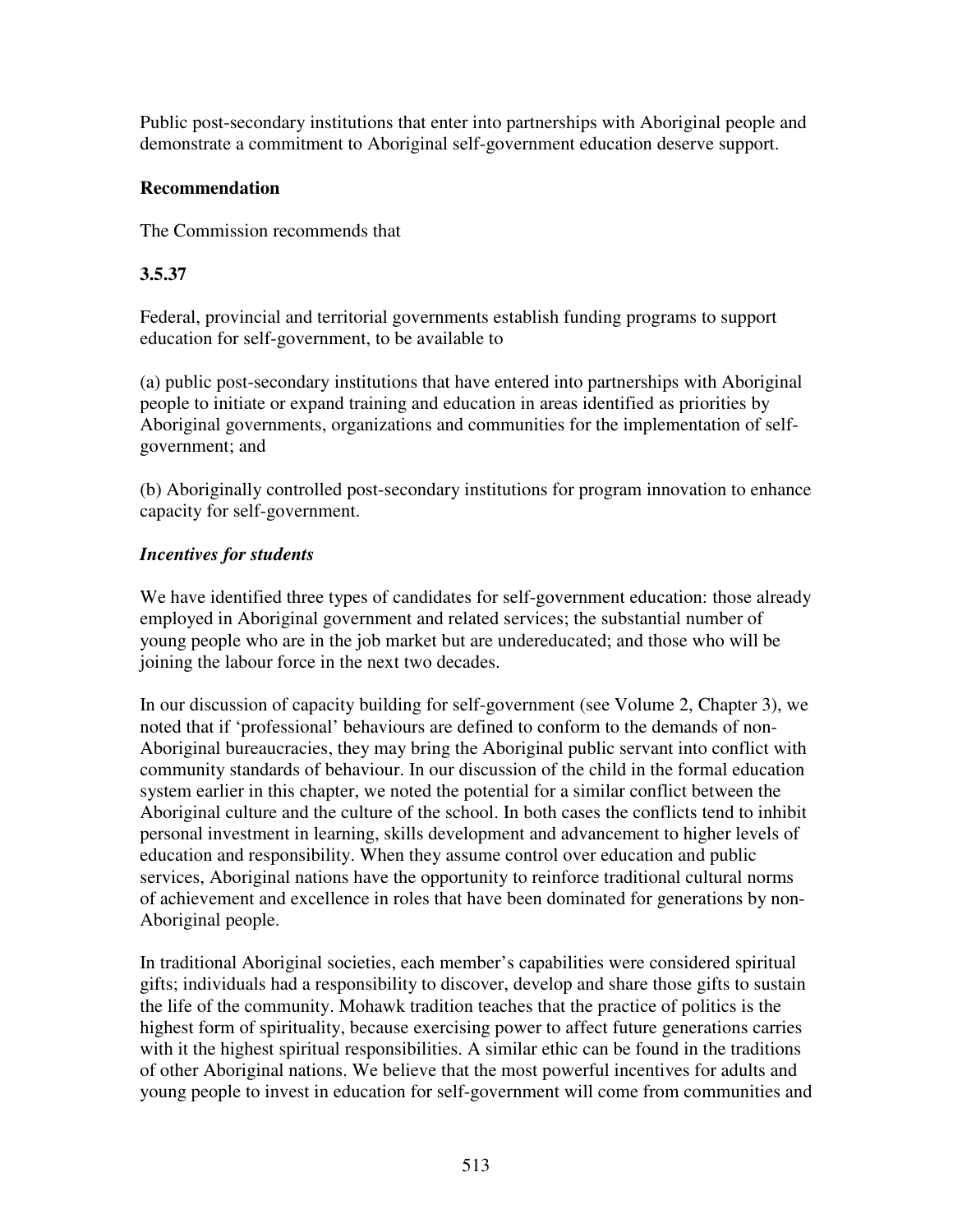kin who publicly and privately celebrate their members' diverse gifts and honour those who serve.

Young people must discover that the future holds rewarding career possibilities. Counsellors must be made aware of the career options for Aboriginal youth in selfgovernment fields. This will require good working relationships between Aboriginal governments and career counsellors. Young people must receive early career guidance so that their school programs will contain the prerequisites they will need to realize their career goals.

Tangible rewards and incentives will also have a place in encouraging students to undertake and complete higher education and professional training in management and public administration, teacher education and education administration, recreation leadership, economics, accounting, health fields, social work, natural resource management and other programs considered important to Aboriginal self-government and self-reliance.

For Aboriginal people now employed, completion of education and training should lead to career advancement and improved compensation; program and services budgets should accommodate leave to allow people to study while they work and paid leave for more extensive training. Other strategies for capacity building and career enhancement are discussed below and in Volume 2, Chapter 5.

Although we have already addressed student funding, we believe that there should be additional incentives to reward student choice and completion of programs related to Aboriginal self-government. The funding guidelines of the department of Indian affairs permit First Nations and Inuit education authorities to designate up to five per cent of their post-secondary funding as incentives to students enroled in studies related to selfgovernment and for scholarships rewarding academic excellence. <sup>80</sup> This is a very progressive policy in principle. However, it assumes sufficient funds are in the authority's annual budget to meet the basic demand for post-secondary assistance. Given the pressures on educational assistance budgets, it is unlikely that significant incentives can be provided from existing resources.

Additional funding is required to permit First Nation and Inuit governments and education authorities to offer incentives in designated occupations and careers. These could include scholarships to reward exceptional achievement, top-up funds for students who must be separated from their families and therefore incur additional costs for lodging during training; and loans forgivable on completion of a period of employment in the service of self-government. The incentives would provide resources over and above regular student funding. For Métis and other Aboriginal students, incentives for selfgovernment studies could be part of the scholarship fund recommended earlier.

During the transition to self-government, Aboriginal nations with jurisdiction over education will be able to allocate funds and designate scholarships in study areas of priority in their human resources development plans.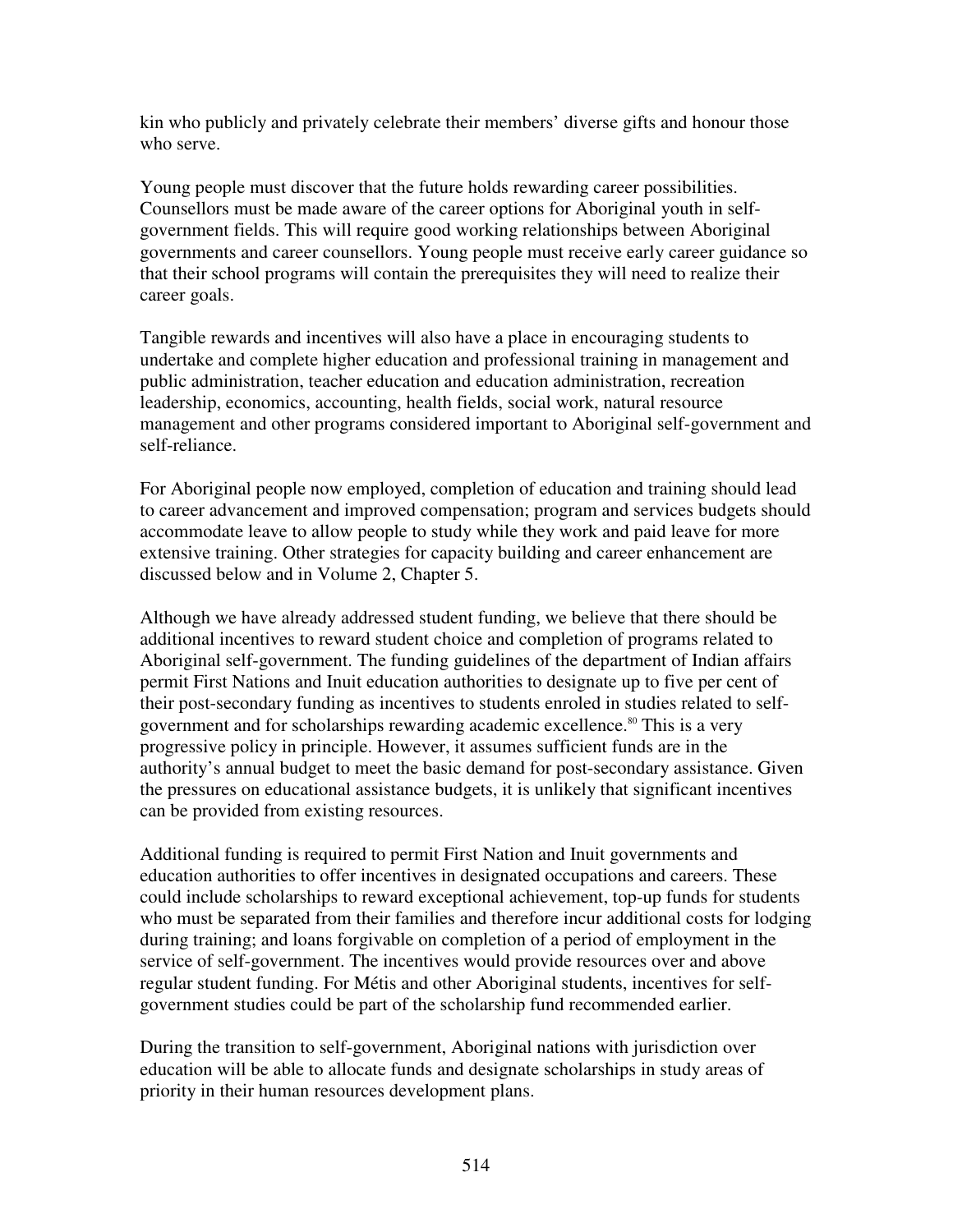#### **Recommendations**

The Commission recommends that

## **3.5.38**

Aboriginal governments and organizations collaborate to launch a Canada-wide campaign to make youth aware of the opportunities to serve their nations that will open up with the advent of self-government and of the tangible and intangible rewards that accompany public service.

## **3.5.39**

The federal government make funds available to First Nation and Inuit governments and organizations to support incentives to encourage students to complete bachelor's and master's level studies and professional training in areas of priority to self-government, including such measures as

(a) employee release time for concurrent work and study;

(b) paid leave to pursue full-time study;

(c) scholarships in studies related to self-government;

(d) top-up of educational assistance for family needs, including exceptional housing costs; and

(e) student loans that are forgivable on completion of a period of employment in the service of self-government.

#### *Co-op programs, internships and executive exchanges*

A 1994 study by the federal department of human resources found that students who study in co-operative work-study programs at the college and university levels have higher rates of employment upon graduation and earn more than those who did not follow co-op programs. <sup>81</sup> These findings attest to the advantages of work placements and internships in preparing students for employment.

Programs meant to meet self-government needs should include work placement and internships. Efforts should be made to create opportunities for students to work in placements related to their program of studies.

In addition to Aboriginal governments and small businesses, Canada's federal, provincial and municipal governments can provide important training grounds in public administration. Corporations can also make a substantial contribution to education for self-government by offering placements and internships. We have mentioned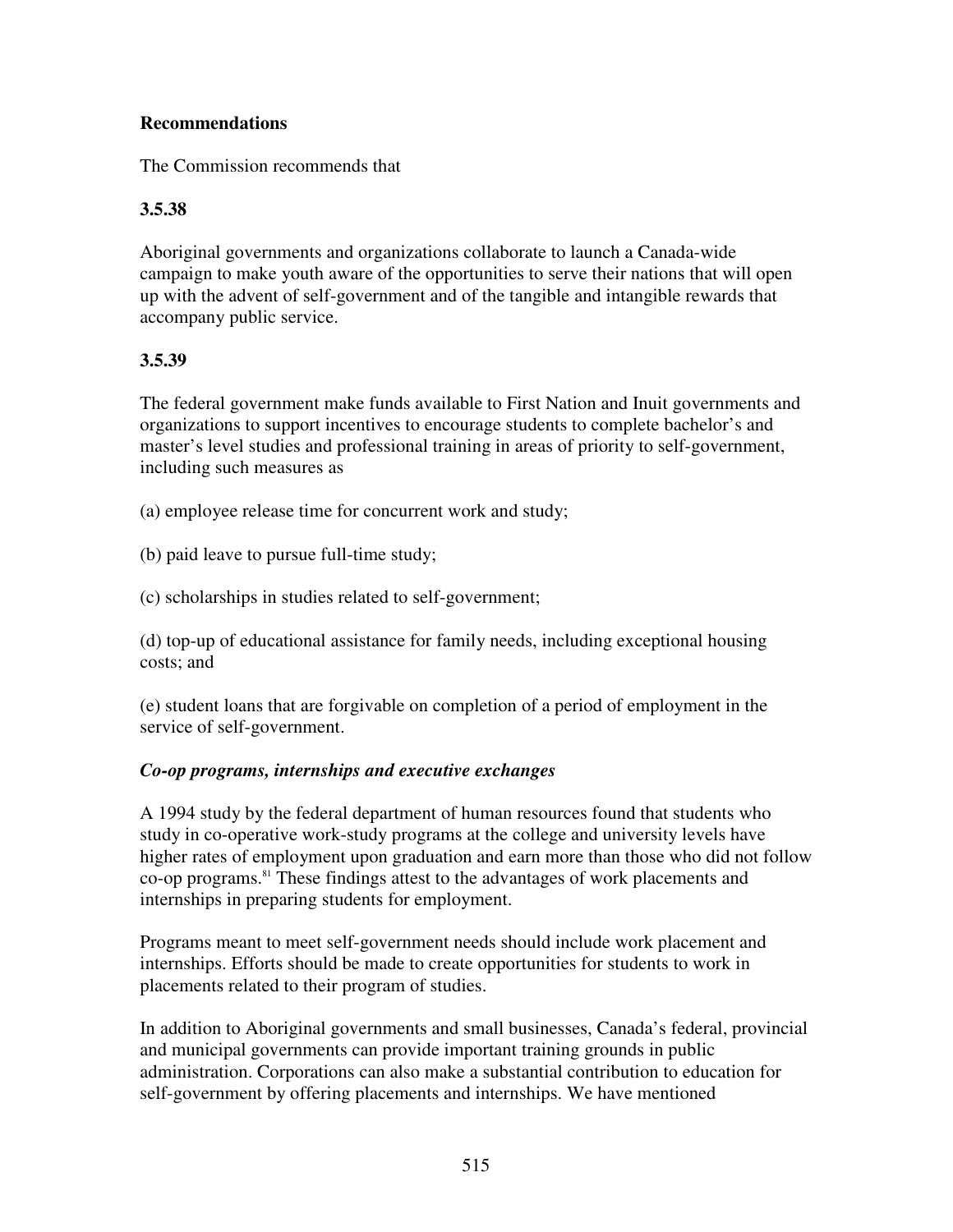opportunities offered by banks, resource industry companies and other corporations. With the co-operation of the public and private sectors, Aboriginal students can sample a range of valuable work experiences. These jobs can also be a significant source of job contacts for students, as well as a supplement to student income.

#### **Recommendation**

The Commission recommends that

#### **3.5.40**

Canada's corporations, small businesses and governments become active partners in Aboriginal self-government education by identifying co-op placement and internship opportunities in their organizations, in consultation with Aboriginal people.

Interchanges between corporate executives and senior staff of Aboriginal administrations can provide mutually beneficial professional development experiences. Such exchanges help to promote an understanding of the management environments and cultural milieu in which decisions are being made, and they provide practical skills and invaluable contacts. Executive m.b.a. and m.p.a. programs should adopt such exchanges as part of their offerings.

#### **Recommendation**

The Commission recommends that

## **3.5.41**

Canada's corporations and governments at all levels establish executive interchange opportunities in partnership with Aboriginal governments.

## *Leadership and professional development for Aboriginal self-government*

So far, we have talked about training and educating people to work in Aboriginal governments and related services. But the Aboriginal political and public service leadership will also require professional development.

New leaders and Aboriginal leaders whose responsibilities are expanding into new areas need to develop skills in many areas, including negotiation, media relations, community development and government relations. Aboriginal leaders, like politicians everywhere, must have an opportunity to keep their skills current with their evolving responsibilities, as must members of newly established self-government institutions.

For Aboriginal people whose jobs involve the implementation of holistic, integrated service delivery, there must be a team emphasis in developing planning, management, communications and other professional skills across disciplinary boundaries. Workshops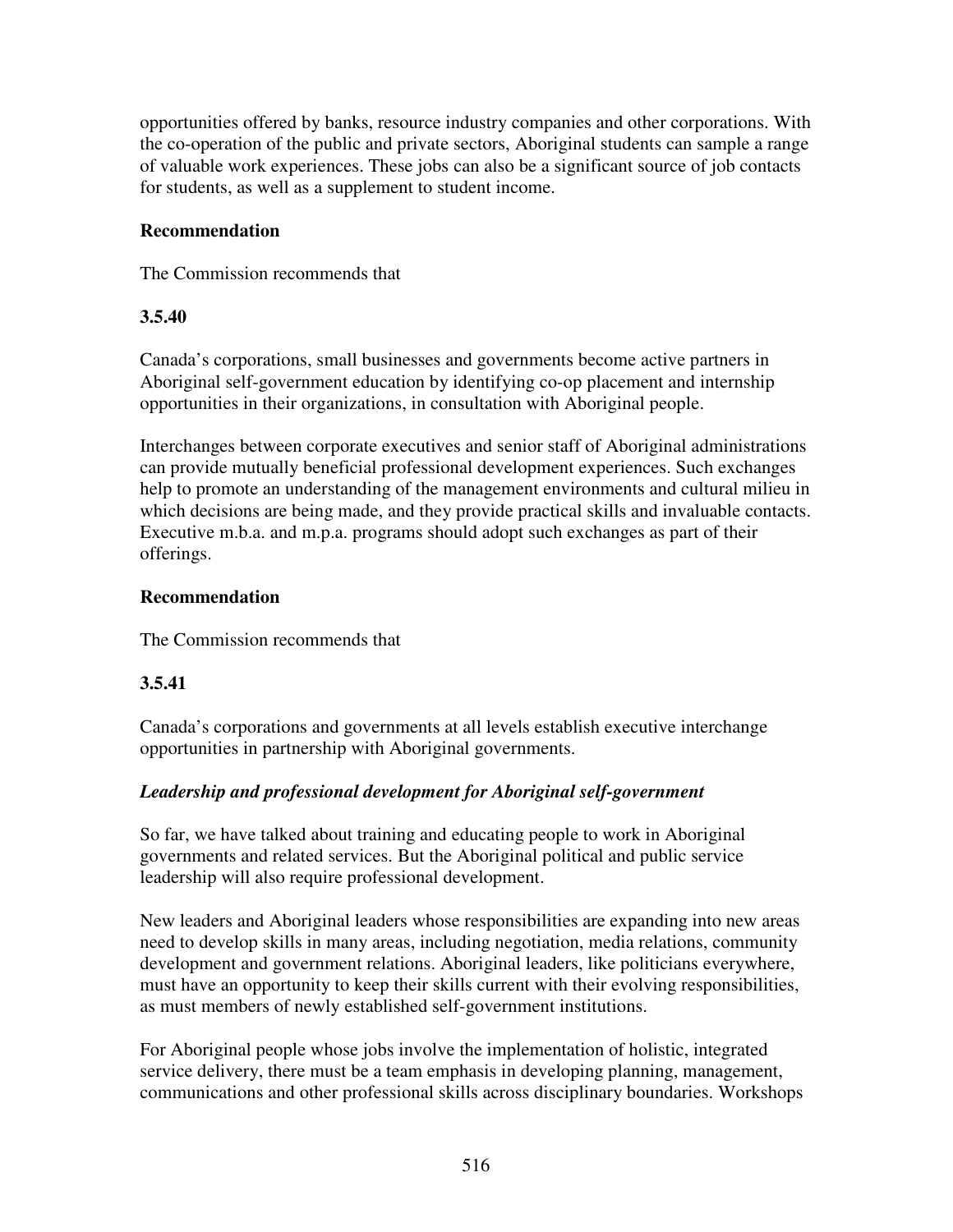on community development, strategic planning, government relations, conflict resolution and other areas of public administration and management will increase the knowledge of staff and their ability to work toward community goals as an integrated team.

This kind of professional development can be achieved through specialized and customdesigned workshops. Participants in such training events in business and the professions are often able to accumulate credits toward professional credentials.

In Volume 2, Chapter 3, we recommended establishing an Aboriginal government transition centre to facilitate nation building and citizen participation during the transition to self-government. The centre would work in association with universities, postsecondary education facilities, and other organizations across Canada.

#### *Professional organizations*

The Commission was pleased to see the number of professional organizations that made presentations on Aboriginal issues. Many expressed their support for improving the quality of life of Aboriginal people under conditions where Aboriginal people can determine their own direction. Professional organizations in general expressed their desire to establish good working relationships with Aboriginal people. We are hopeful that doctors, nurses, teachers, professors, mental health professionals, lawyers, business people, bankers and other members of professional organizations will play an active and supportive role in seeing that our recommendations are implemented.

Some professional organizations have already established Aboriginal committees or working groups to provide direction and advice. This is an encouraging step. It shows that members of the professions recognize their role in promoting entry of Aboriginal people to their ranks. It also provides the opportunity to discuss whether professional practice in Aboriginal environments requires different kinds of training and knowledge. We encourage professional organizations that have not yet built links with Aboriginal people to do so. As noted in Chapter 3 of this volume, Aboriginal people are themselves engaged in creating definitions of professionalism, based on Aboriginal knowledge and values as well as ideas from mainstream society.

Because some professional organizations play pivotal roles in regulating and licensing practitioners, it is important that they understand Aboriginal perspectives on the bodies of knowledge they regulate. Through dialogue, professional organizations and Aboriginal people can find ways of working together to extend credentials to recognize Aboriginal knowledge. We have already recommended the organization of scholarly exchanges between elders and academics. The Aboriginal Peoples' International University could play a facilitating role in such events.

#### **Recommendation**

The Commission recommends that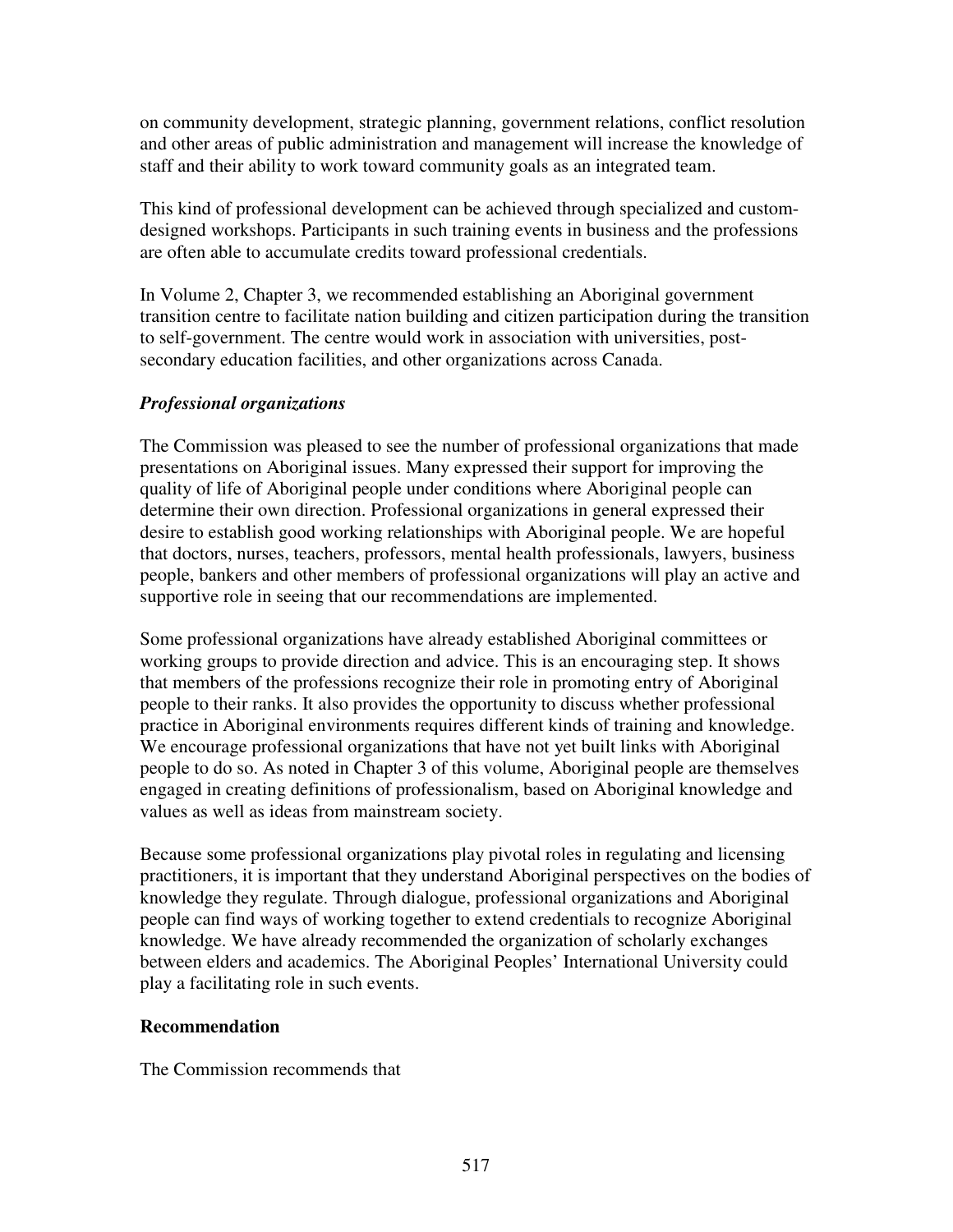### **3.5.42**

Professional associations and self-governing bodies in the professions actively support the professional training of Aboriginal people by

(a) entering into dialogue on such issues as credentials, recruitment, mentoring, career paths linking para-professional and professional training, education based on Aboriginal culture, systemic discrimination and racism;

(b) establishing scholarships for Aboriginal people;

(c) encouraging their members to gain an understanding of Aboriginal perspectives;

(d) spearheading initiatives to introduce Aboriginal cultural perspectives into professional training programs; and

(e) providing leadership by encouraging implementation of the recommendations in this report that are relevant to their areas of expertise.

#### *Professional education using distance education*

Options for education must expand for Aboriginal people already engaged in selfgovernment activities in their communities who cannot leave for extended periods. It is time to push further on the promises offered by distance education technology. As discussed earlier, the atii pilot project's cost-effective delivery of management education across four time zones provides experience upon which Aboriginal people and postsecondary institutional partners can build. We propose a more extended test of this model at a more advanced level of study, including such fields as management, health and economic development. Using curriculum developed by Aboriginal people and interactive video technologies, a program of professional studies could be delivered, perhaps in conjunction with summer institutes. The model could test various combinations of technologies and teaching methods, as well as support services intended to encourage students to complete courses. The project could create unique resources that could be shared electronically. Using videoconferencing, elders and other resource persons could participate in the program.

We see this kind of project as ideal for the applied research agenda of the Aboriginal Peoples' International University (apiu). Such a project has broad implications for Aboriginal self-government education and would establish from the outset the networking capabilities of the apiu, its multi-nation character, and its commitment to research that advances the practice of self-government. To carry out the project, it would be necessary to create a consortium of apiu members, Aboriginal governments, professional associations, media partners and Aboriginal education researchers. Members of Mokakit, an Aboriginal education research association that draws its membership from among Aboriginal educators with graduate degrees, as well as non-Aboriginal associates,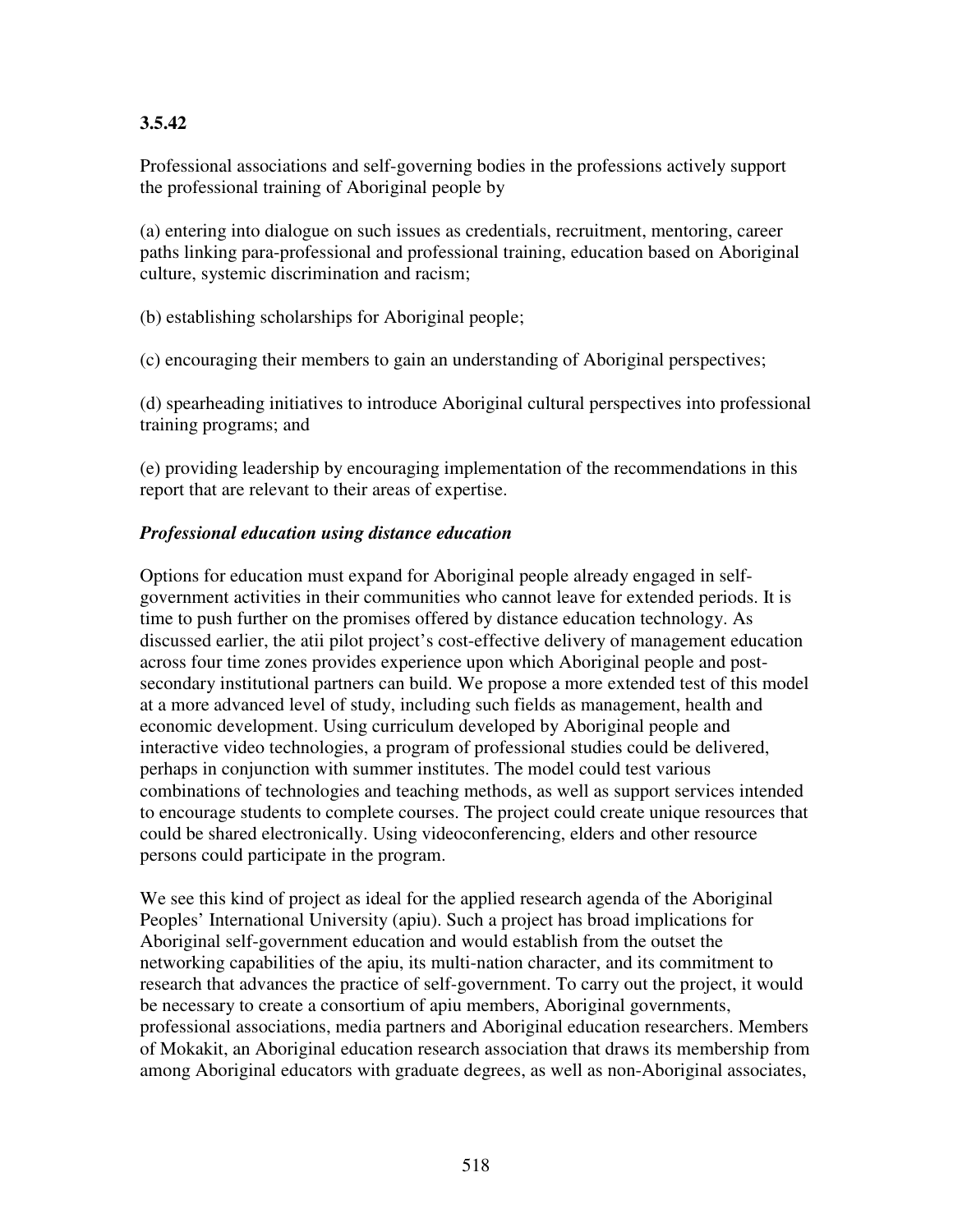could play a pivotal role in such an undertaking. A carefully documented research study would produce important data to underpin models for the future.

## **Recommendation**

The Commission recommends that

## **3.5.43**

The federal government, media corporations, provincial and territorial governments and private donors provide funding and/or gifts in kind (for example, access to facilities and technology) to establish a distance education model of professional training suitable for Aboriginal people who wish to pursue post-secondary studies from their communities.

#### *Aboriginal human resource development inventory and strategy for self-government*

We emphasize again our belief that education for self-government is an urgent priority. Concerted efforts are required on many fronts to increase local capacity to implement Aboriginal self-government. The initiatives we have proposed should be launched immediately.

At the same time, it is crucial to establish a comprehensive inventory of Aboriginal people available for work across Canada that will serve as the data base for human resources planning and policy. Current labour force information does not describe Aboriginal human resources in sufficient detail, particularly because there are so few Aboriginal people in many employment categories. The data base would allow Aboriginal governments, employers, post-secondary institutions and Canadian governments to pinpoint Aboriginal human resources requirements more accurately, establish target levels in specific areas, track the number of graduates in relevant fields, and monitor progress toward human resources development goals. For example, the inventory would establish the number of Aboriginal secondary teachers, dentists, carpenters, system analysts, archaeologists, marine biologists, trappers, professional foresters, nurses, certified general accountants, and so on. Specific policy strategies can be developed to increase the number of graduates in priority areas.

The establishment of a comprehensive and accurate data base would be the first step toward that end. We believe that the national Aboriginal organizations, through their memberships, would be well-positioned to carry out this initiative. The data base could be housed at the proposed clearinghouse and could be updated regularly by the clearinghouse. For this reason, it is critical from the outset to develop a single, coordinated approach with mutually agreed tracking categories. The inventory should be available in formats that facilitate local, regional and Canada-wide human resource planning. (For further discussion of the human resources inventory, see Chapter 3 in this volume.)

## **Recommendation**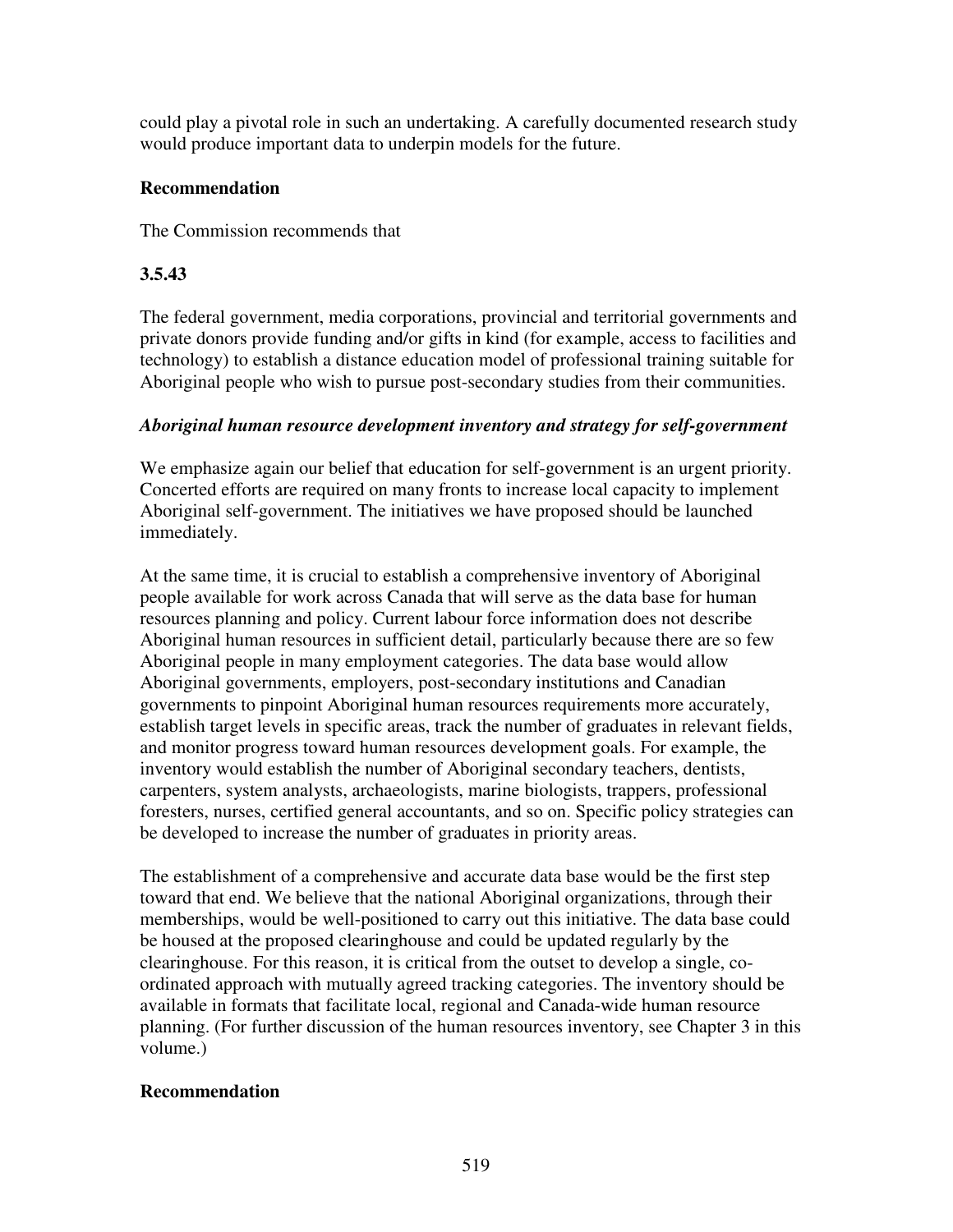The Commission recommends that

#### **3.5.44**

The federal government provide funding for national Aboriginal organizations to coordinate establishment of a Canada-wide Aboriginal human resources inventory that is amenable to regular updating.

Education is a lengthy process. It takes time to build local capacity. Education for selfgovernment cannot and should not wait until self-government agreements are concluded. Aboriginal communities and organizations must proceed now with preparing personnel. The pace of education and training must gather momentum so that Aboriginal nations can assume their self-governing responsibilities with a full complement of trained Aboriginal people.

# **10. New Partnerships in Aboriginal Education**

# **10.1 A Shift in Authority**

Throughout this chapter we have urged that education in all its dimensions be placed under the control of Aboriginal people. To initiate phase one of a shift in authority, we recommended that federal, provincial and territorial governments act promptly to acknowledge that education is a core area of self-government jurisdiction, that is, one in which Aboriginal nations and their communities can take initiatives. Such acknowledgement would open the door to adaptation and flexible interpretation of existing legislation and funding conditions and would allow Aboriginal nations and communities that are ready to proceed with fundamental change to get started.

In phase two, Aboriginal nations will reconstitute themselves and gain recognition under the proposed Aboriginal Nations Recognition and Government Act. They will then be able to exercise jurisdiction in core areas, preferably agreed upon with the federal and provincial governments, in the context of a Canada-wide framework agreement, or with the federal government and those provinces ready to act. We have no doubt that education will be one of the areas in which Aboriginal nations will wish to assume jurisdiction at an early date and that it will be readily recognized by federal and provincial governments as an area of vital concern to the life and welfare, the culture and identity of Aboriginal peoples.

# **10.2 Learning from the Past, Building for the Future**

The educational reforms implemented in the past 25 years have laid a solid foundation for the shift in authority that we propose. As we have documented in this chapter, First Nations and Inuit communities have assumed administrative responsibility for local schools. They have introduced changes that have made curriculum and school culture more relevant to community experience and encouraged young people to stay in school longer. Tribal councils and regional governments have established education authorities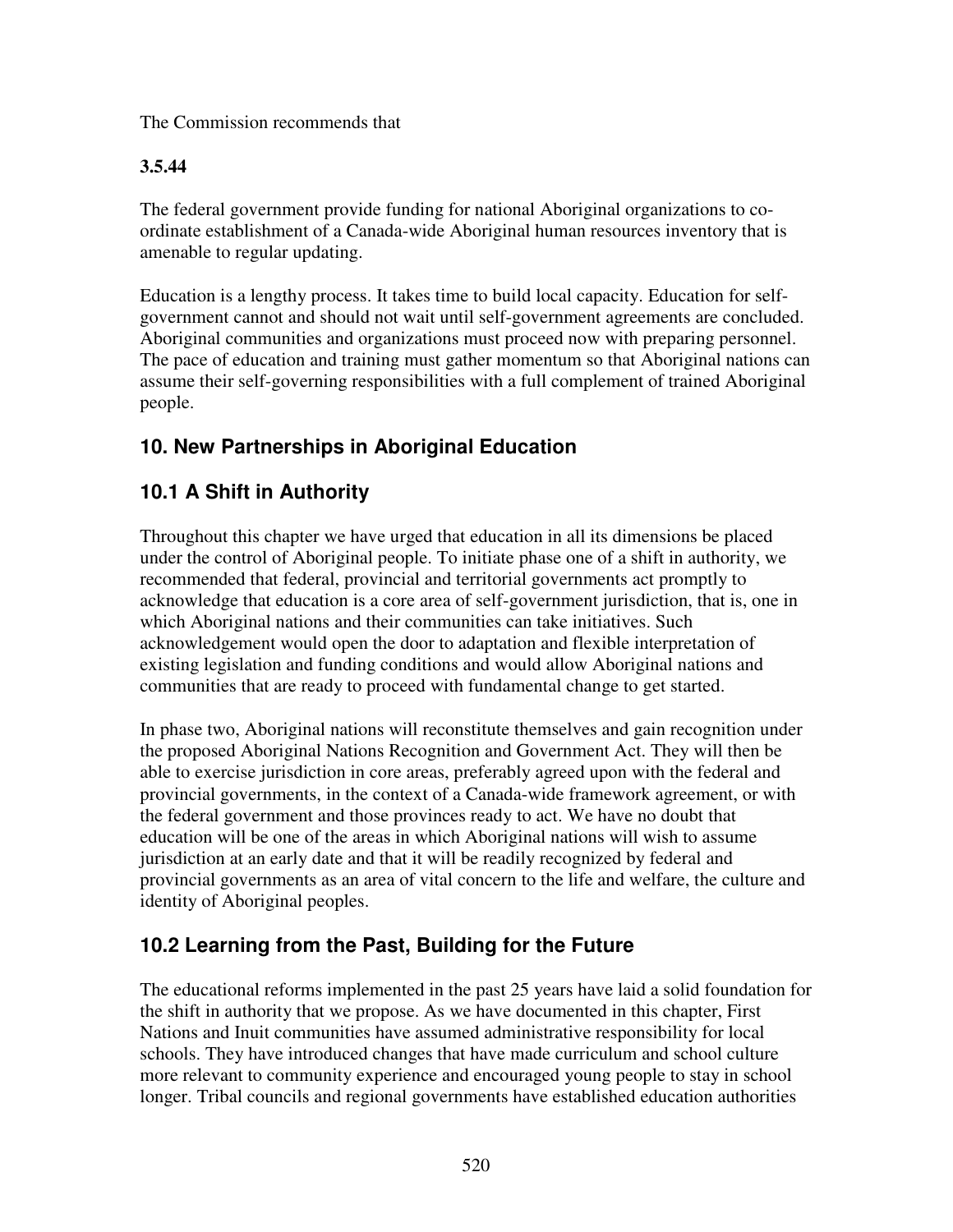to lead the process of change; provincial and territorial organizations have negotiated policy frameworks with provincial governments; national organizations have represented their constituents in federal forums, conducted major research projects and promulgated policy documents on education; and Aboriginal post-secondary institutions and training institutes have emerged, negotiating a variety of funding agreements with governments and affiliations with provincial institutions.

Aboriginal people have become more active in influencing provincial and territorial education, negotiating tuition agreements, forming advisory groups and seeking representation on school boards. Provincial and territorial institutions have adapted curriculum, introduced special programs and delivery methods, and in some cases have set targets for increasing student access and retention. Provincial and territorial governments have turned their attention to how policy can enhance Aboriginal participation and success in provincial institutions.

Aided by special initiatives in teacher education since the 1960s, Aboriginal people have gained a foothold in the teaching profession, and many have taken their place in schools on-reserve and in northern communities, although representation in provincial schools is still low. Education has been a prominent choice of Aboriginal people pursuing graduate studies. Educators with post-graduate credentials and those who have moved from the classroom to administrative roles now constitute a corps of mature Aboriginal professionals taking leadership in educational policy and reform.

All of these changes are welcome. But as we have shown, they are not enough to close the gap between the education obtained by Aboriginal students and that of other Canadians. As the skills requirements of a post-industrial, globalized economy rise, the marginalization, poverty and relative disadvantage of Aboriginal people are in danger of increasing unless success in education can be radically improved.

Equipping successive generations with the skills to participate in a global economy is a major goal of Aboriginal people and their educators, but it is only part of the story. Aboriginal people are determined to sustain their cultures and identities, and they see education as a major means of preparing their children to perceive the world through Aboriginal eyes and live in it as Aboriginal human beings. Aboriginal education therefore must be rooted in Aboriginal cultures and community realities. It must reinforce Aboriginal identity, instill traditional values, and affirm the validity of Aboriginal knowledge and ways of learning.

The evidence we have reviewed indicates that education under the control of Aboriginal people typically pursues the dual objectives of fostering skills relevant to participation in contemporary society and reinforcing cultural identity. It also produces better outcomes according to objective measures of academic achievement and contributions to the community and subjective assessments of personal growth and satisfaction.

# **10.3 New Partnerships**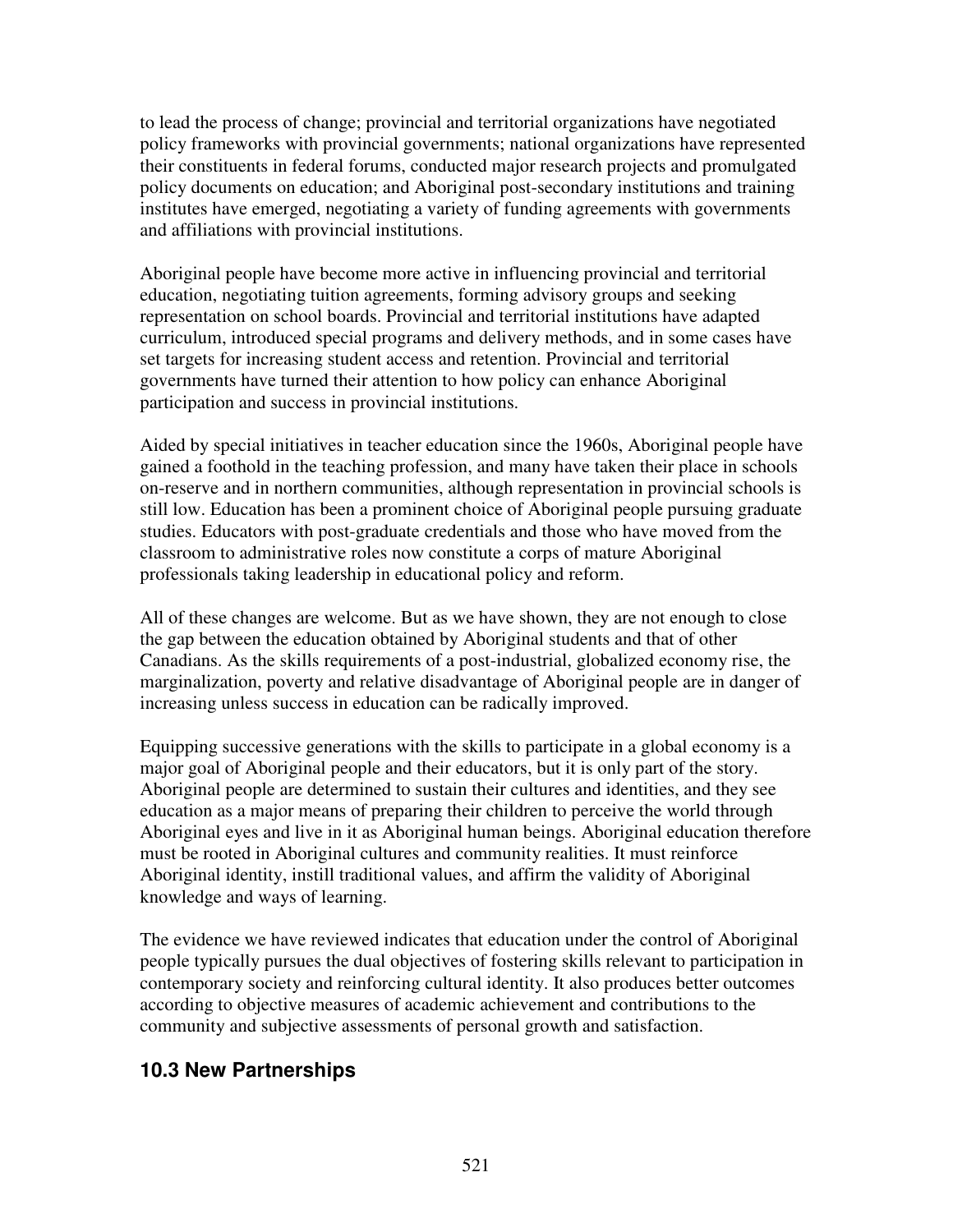The implementation of Aboriginal self-government will add momentum to change already under way and will introduce a new dimension of Aboriginal control. Selfgovernment will permit the establishment of Aboriginal education systems under the jurisdiction of Aboriginal nations and the authority of laws adopted by the nation.

Once recognized, Aboriginal nations can exercise jurisdiction in core areas of jurisdiction. They can establish education authorities to make policy on education goals and standards, the administration of community schools, tuition agreements and purchase of provincial or territorial services. Some nations will be able to develop infrastructure for autonomous policy development, access to specialist services, hiring of personnel, training and professional development of educators, curriculum development and research. Some will want to join with other nations to carry out these functions, as we describe below.

In the transition period following recognition, nations will receive federal funding according to the responsibilities they assume in core areas of self-government. When established as a third order of government, they will receive revenue from sources within the nation and intergovernmental transfers. They will allocate resources for government services, including education systems and community schools. Nations will participate in negotiating province-wide or territory-wide policy frameworks with provincial or territorial governments, normally through representation in multination organizations.

Aboriginal public governments will exercise jurisdiction in education under their constitutions or the mandates negotiated to define their roles as communities or regions within provincial or territorial boundaries. Aboriginal community of interest governments, which come together in urban centres or rural districts to seek recognition and act in education, will exercise authority delegated by provincial or nation governments with which they affiliate or for which they deliver services.

Table 5.4 displays the levels of organization that might be developed in an Aboriginal education system and the way authority and responsibility might be distributed. For the sake of simplicity, the model refers primarily to nation governments.

#### TABLE 5.4 **Model of An Aboriginal Education System**

#### **Local Community**

- Participates in policy making through representation in Aboriginal nation governing bodies and nation education authority
- Makes decisions on instruction of local students
- Implements nation policy in local Aboriginal institutions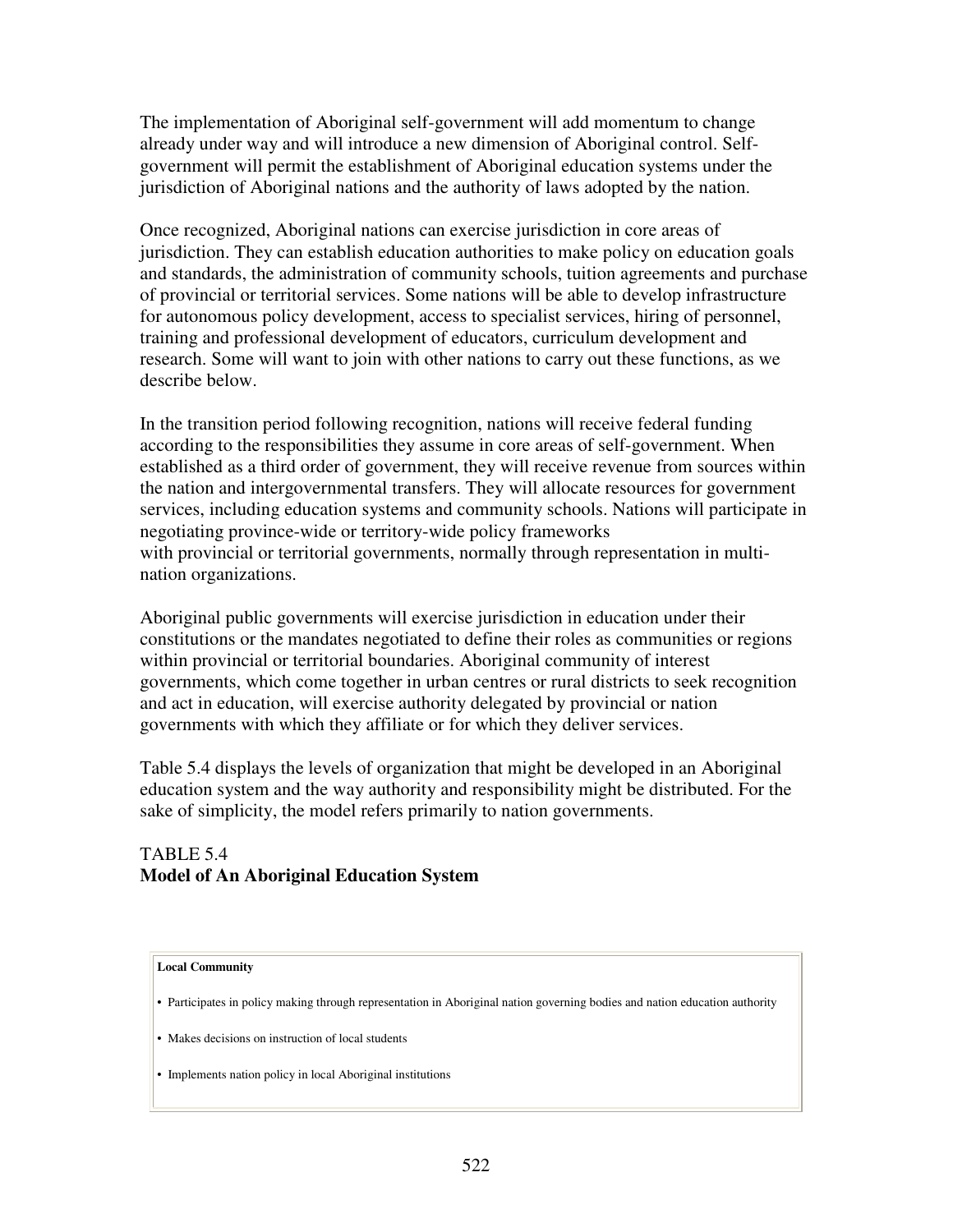- Negotiates tuition agreements in accord with nation policy and
- Participates in decision making in post- local institutions under provincial/ programs territorial jurisdiction institutions

#### **Aboriginal Nation**

- Enacts or adopts laws on Aboriginal education
- Establishes an education authority to make policy on
- education goals and means of achieving them in the nation
- administration of schools and colleges within the nation
- tuition agreements
- purchase of provincial/ territorial services
- Receives revenues and distributes funds for government services including education
- Participates in establishing policy framework province-wide through representation in multi-nation organizations

#### **Multi-Nation Organization**

- Negotiates policy framework with the province or territory
- for tuition agreements
- access to provincial or territorial services
- transfer between Aboriginal and provincial or territorial academic programs
- Develops curriculum
- Monitors academic standards in Aboriginal system
- May co-ordinate nation support of Aboriginal post-secondary institutions
- Advises provincial ministers of education, colleges and universities and training
- Provides an umbrella for representation of community of interest governments administering education

#### **Canada-Wide Networks**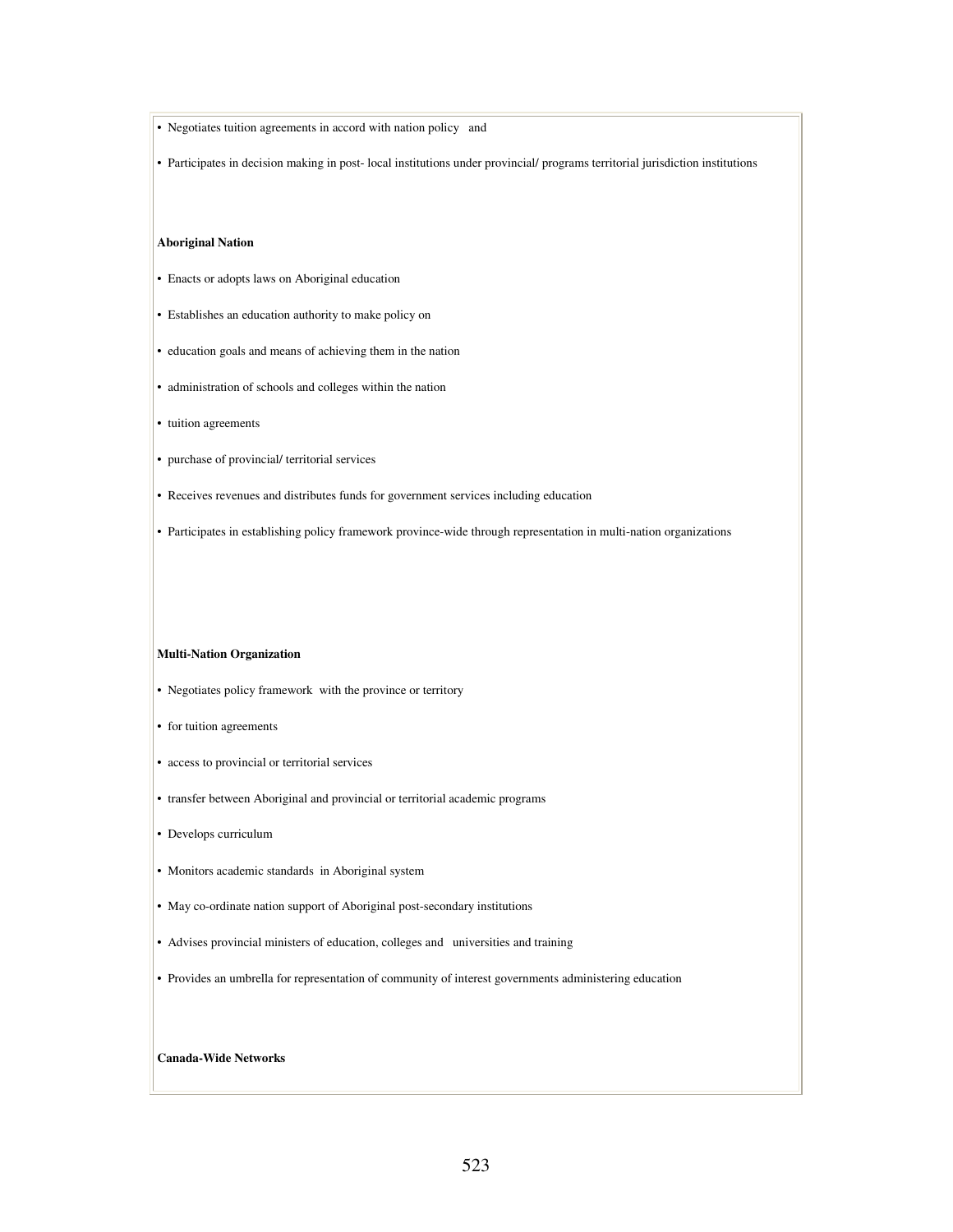

Local Aboriginal communities would continue, as they do now, to make decisions about education: they would decide whether students would attend Aboriginal schools or provincial or territorial institutions. They would implement policy in local schools, negotiate tuition agreements for their students and participate in decision making in local school boards, post-secondary institutions and training programs under provincial or territorial jurisdiction. Under self-government, the authority to deliver education, implement policies and fund local education will derive from the Aboriginal nation. Communities will participate in policy making through representation in Aboriginal nation governing bodies and nation education authorities.

Multi-nation organizations will constitute a third level of organization in Aboriginal education systems. The rationale for a third level of organization is set out by Common and Frost in a recent publication drawing on First Nations education experience in Ontario. The authors refer to a Native Ministry of Education (nmoe) as the locus for functions we see as appropriate for multi-nation organizations.

No single First Nation could hope to mount costly research projects, thus necessitating a regional or provincial organization to investigate such areas as: efficacious Native learning styles, language acquisition models, or intervention approaches to reduce dropout rates. The research department should search for appropriate pupil-teacher ratios for Native schools, develop culturally appropriate intelligence tests and numerous other educational issues.

The curriculum development and implementation branch would design curricula to meet locally identified needs and integrate Indian values in curricula, pedagogy and teaching materials….As well, the Ministry could also have an evaluation branch for providing audits and evaluation of First Nation-operated systems.

Further, the Ministry would have an adult and continuing education branch for developing programs to meet individual First Nation's needs. The nmoe could facilitate and co-ordinate distance education approaches and use of technology to deliver secondary and post-secondary programs to remote, small, isolated Native communities (i.e., interactive television and computers).

Without a third level structure, the issues of accreditation will become problematic. If a First Nation operated system declares itself independent from provincial curricula and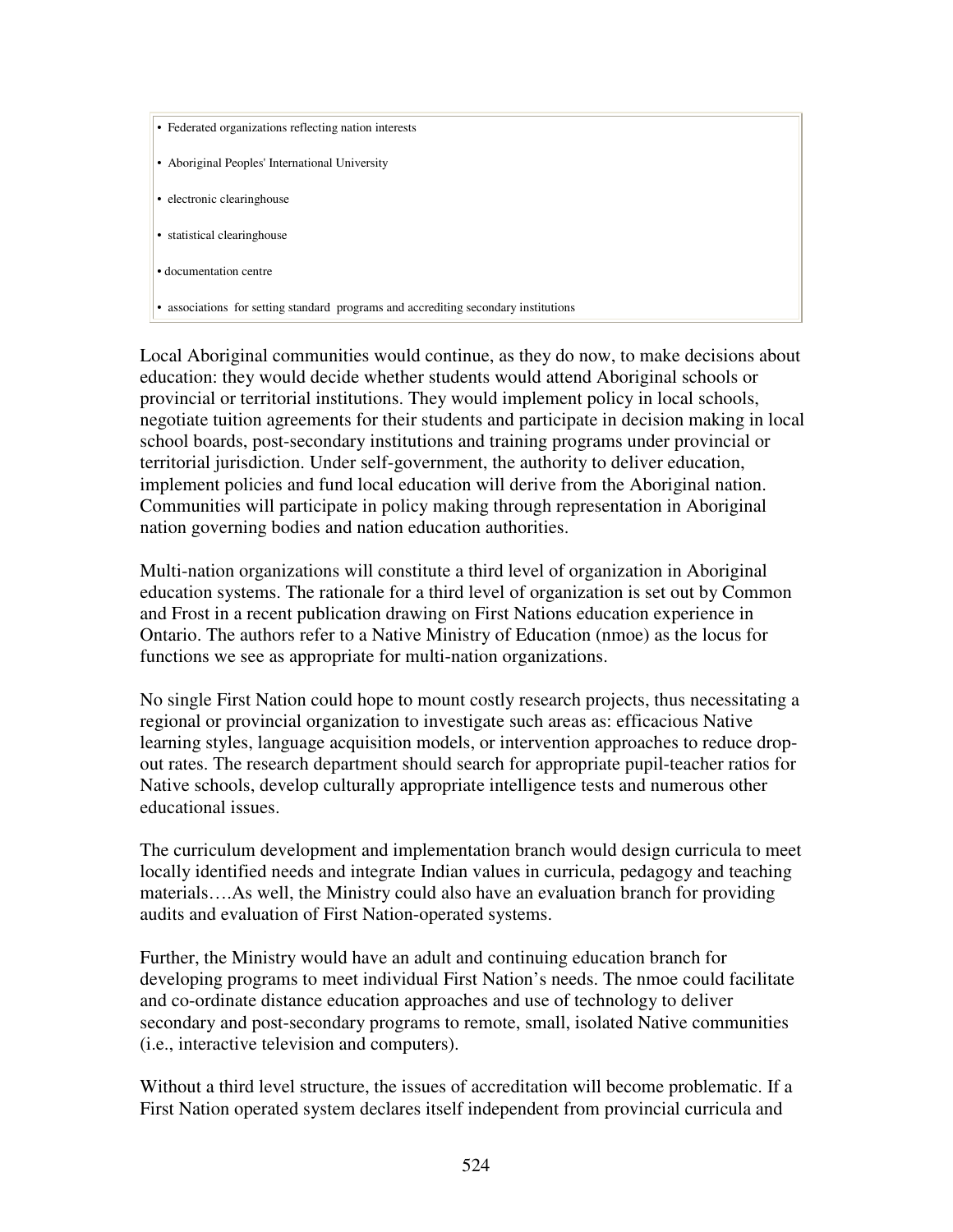standards, the provincial institutions and post-secondary programs may challenge or not recognize the credentials of the products of First Nation-operated systems. A Native Ministry of Education could develop its own standards and inspect systems to ensure set standards are being met. 82

Educational innovation to date has been led by community schools and nation or tribal council education authorities. These bodies may be reluctant to relinquish their autonomy to participate in larger coalitions. Common and Frost acknowledge that there could be conflicts between the interests of the local community and the priorities of a third-level organization. In our view, however, the benefits of having an agency at the provincial level that can negotiate the development of Aboriginal education systems outweighs any disadvantage to nations and their communities from sharing authority with an Aboriginal organization of broader scope.

In summary, we would see a multi-nation organization negotiating a policy framework with the province governing tuition agreements, access to provincial services and transfer between Aboriginal and provincial academic programs. It would develop curriculum, monitor academic standards in the Aboriginal education system, advise provincial ministers of education, colleges and universities, and provide training. It could also represent community of interest governments administering education in urban centres.

The fourth level of organization for which we see a need under self-government is Canada-wide networks. We anticipate that governance structures will take a federated form rather than a centralized hierarchy. At the Canada-wide level, the need for federated structures in education that reflect the interests and priorities of constituent nations and institutions is particularly important.

It is no accident that there are no examples of Canada-wide institutions of educational governance. Education in all parts of Canada is recognized as a process that must be rooted in the local community, even while global economic forces exert pressure for more uniformity. In proposing Canada-wide vehicles to support Aboriginal education in the twenty-first century, we emphasize that these institutions must sustain dialogue with and between local communities even as they test the possibilities of advanced technologies and links with other nation-states. Emerging telecommunications technologies offer an unprecedented opportunity for Aboriginal institutions to transcend distance and at the same time give primacy to grassroots priorities and participation. Local diversity and nation autonomy must be respected if Canada-wide institutions are to mobilize and sustain support and function effectively.

Our recommendations include establishing an Aboriginal Peoples' International University, an electronic information clearinghouse, a statistical clearinghouse, and a documentation centre. We also recommend the formation of a Canada-wide board or association to set standards and accredit Aboriginal post-secondary programs. In each case we see the Canada-wide institutions facilitating networking among local and regional programs and institutions and providing a broader perspective on the current status and future possibilities of Aboriginal education.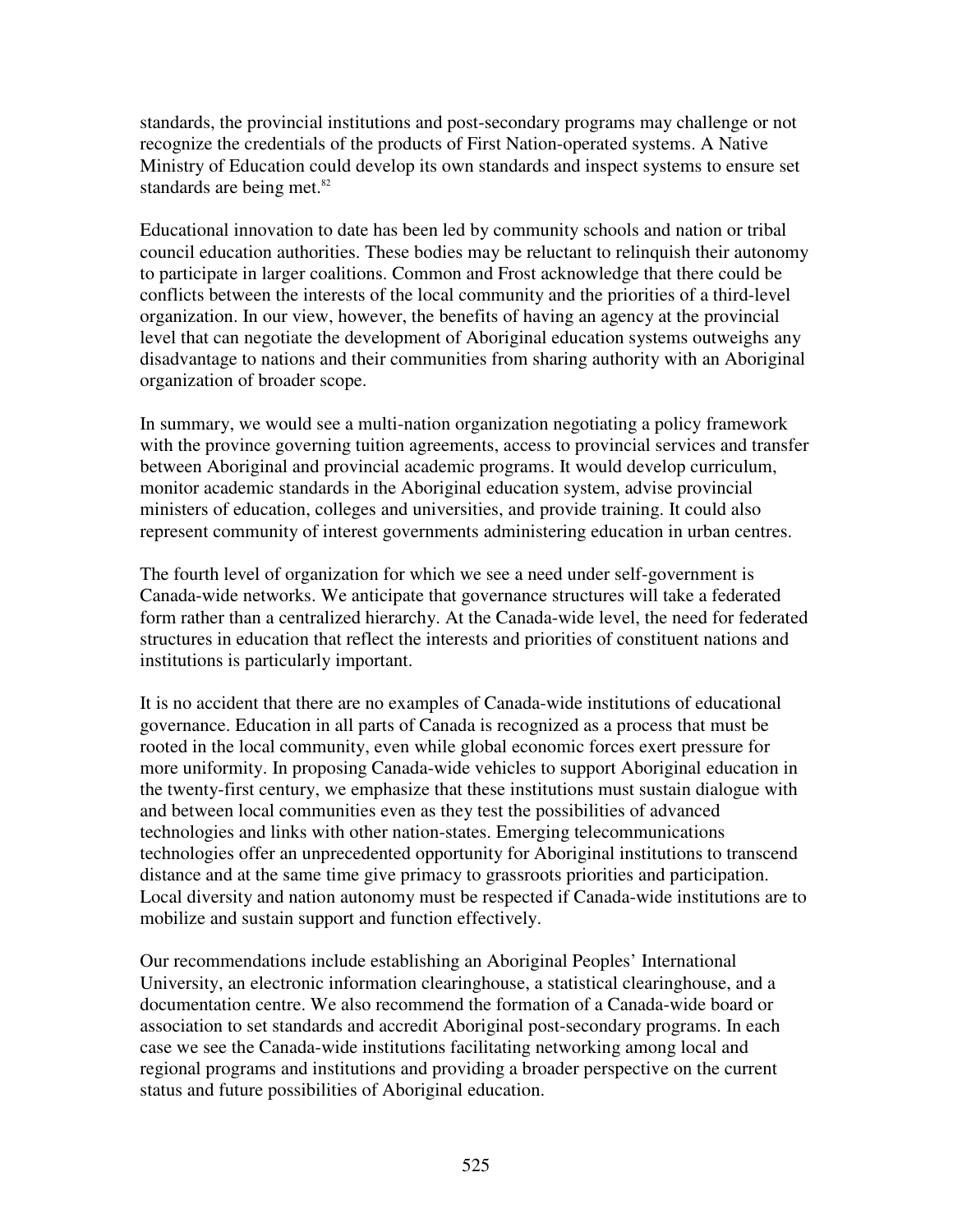While we see Aboriginal institutions leading the way and setting the pace for innovation and increased effectiveness in Aboriginal education, we wish also to emphasize the continuing importance of provincial and territorial institutions in Aboriginal education. As Aboriginal people participate more fully in every facet of Canadian life, they will become more visible in colleges, universities and professional schools. Urban elementary schools and district high schools will continue to serve Aboriginal students in significant numbers. Employment-oriented training programs will contribute to Aboriginal people's entry or re-entry into the labour market.

Local education and training institutions under provincial or territorial jurisdiction should continue their efforts to accommodate Aboriginal students, deliver culturally sensitive services to Aboriginal communities under contract, establish Aboriginal programs, designate Aboriginal schools or delivery sites under Aboriginal management, consult with local Aboriginal communities, and engage Aboriginal representatives in governance and decision making in their institutions. In Volume 4, Chapter 7, we argued that provincial governments should ensure that their fiduciary obligations to Aboriginal people are fully honoured and respected. When the debate regarding the level of government responsible for Aboriginal services is laid to rest, we expect the provinces to support strongly the capacity of local institutions to deliver culturally appropriate Aboriginal services.

As shown in Table 5.5, provincial and territorial governments will contribute greatly to Aboriginal self-government in education. They will negotiate a policy framework with Aboriginal nations and multi-nation organizations, establish Aboriginal policy for provincial and territorial institutions, delegate authority and provide financial support for education services delivered by Aboriginal community of interest governments in urban centres and consult regularly with Aboriginal nations and multi-nation organizations.

# TABLE 5.5 **Federal, Provincial and Territorial Roles in Aboriginal Education**

#### **Local Institutions**

- District school boards
- Post-secondary institutions
- Human resource training programs

Roles include

- accommodating students
- delivering services under contract
- establishing Aboriginal programs
- designating Aboriginal schools, program units or delivery sites under Aboriginal management
- consulting with Aboriginal community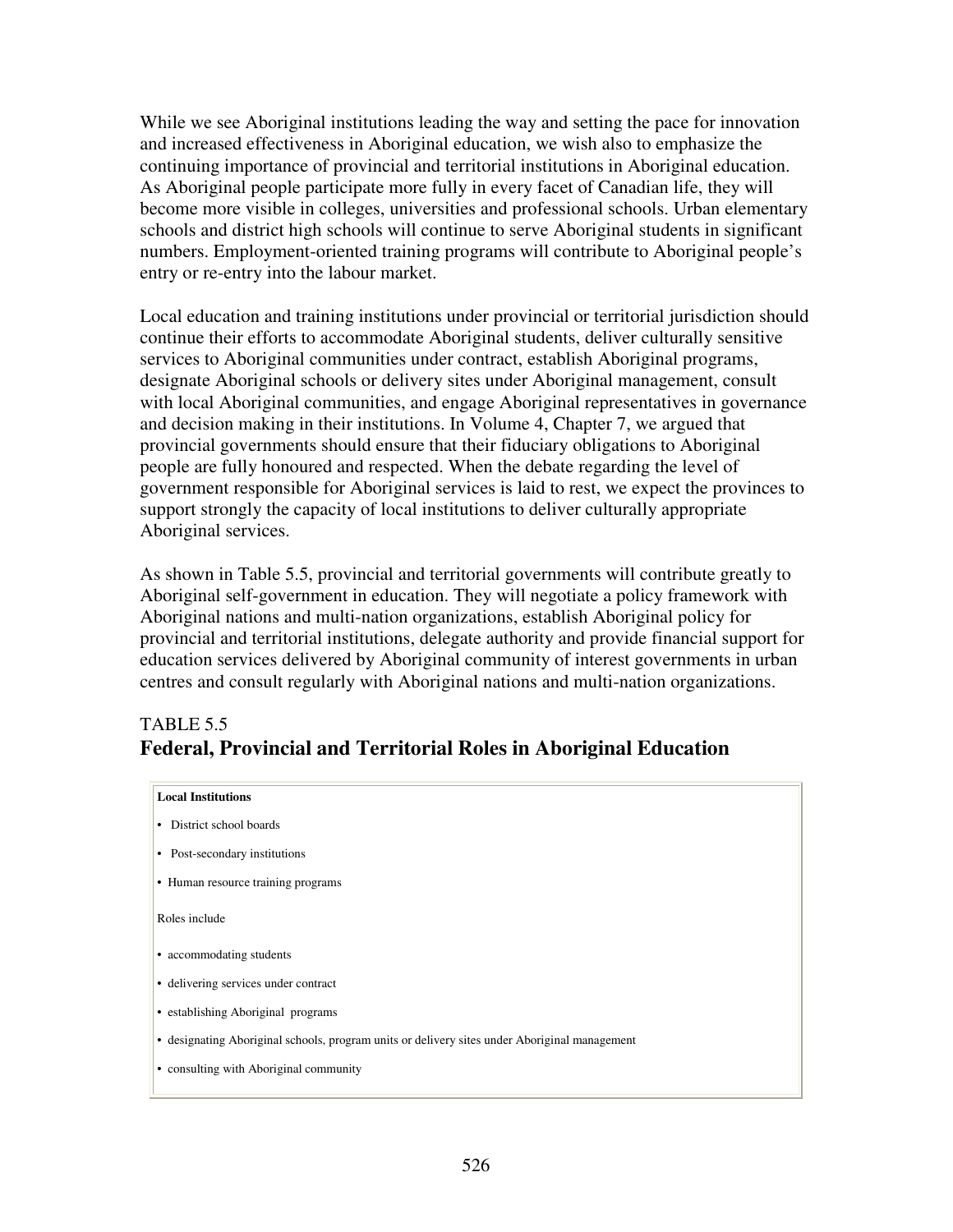• engaging Aboriginal representatives in governance and decision making **Provincial/Territorial Ministry** • Negotiates policy framework with Aboriginal nations and multi-nation organizations • Establishes Aboriginal policy for implementation in provincial and territorial institutions • Delegates authority and provides financial support for service delivery by Aboriginal agencies and community of interest governments **Federal Role In Aboriginal Education** • Accommodates self- starting initiatives of Aboriginal nations and their communities within current legislation • Encourages the development of education authorities consistent with the emergence of self-governing Aboriginal nations, confederacies and communities of interest • Allocates resources to recognized Aboriginal nations during the transition to self-government for exercise of jurisdiction in agreed-upon core areas

• Supports the establishment of Canada- common goals of Aboriginal nations and communities of interest

In Volume 2, Chapter 3, we recommended the reorganization of federal government structures for the conduct of Aboriginal affairs. Even in advance of those changes, however, the federal government can act to support the implementation of selfgovernment in Aboriginal education by accommodating initiatives by Aboriginal nations and their communities under current legislation; encouraging the development of education authorities consistent with the emergence of self-governing Aboriginal nations, confederacies and communities of interest; allocating resources to recognized Aboriginal nations during the transition to self-government for exercise of jurisdiction in education; and supporting the establishment of Canada-wide institutions serving the common goals of Aboriginal nations and communities of interest. These federal government roles, summarized in Table 5.5, will support and facilitate the work of Aboriginal governments and education authorities, extending and accelerating the move already in progress to transfer responsibility for education to Aboriginal control.

Education is an area where considerable Aboriginal expertise, personnel and organizational infrastructure are already in place. Our recommendations build on these foundations and propose vigorous partnerships among Aboriginal, federal, provincial and territorial governments and shared effort among Aboriginal nations, governments and communities of interest to usher in a new era in Aboriginal education.

## **Notes:**

\* Transcripts of the Commission's hearings are cited with the speaker's name and affiliation, if any, and the location and date of the hearing. See *A Note About Sources* at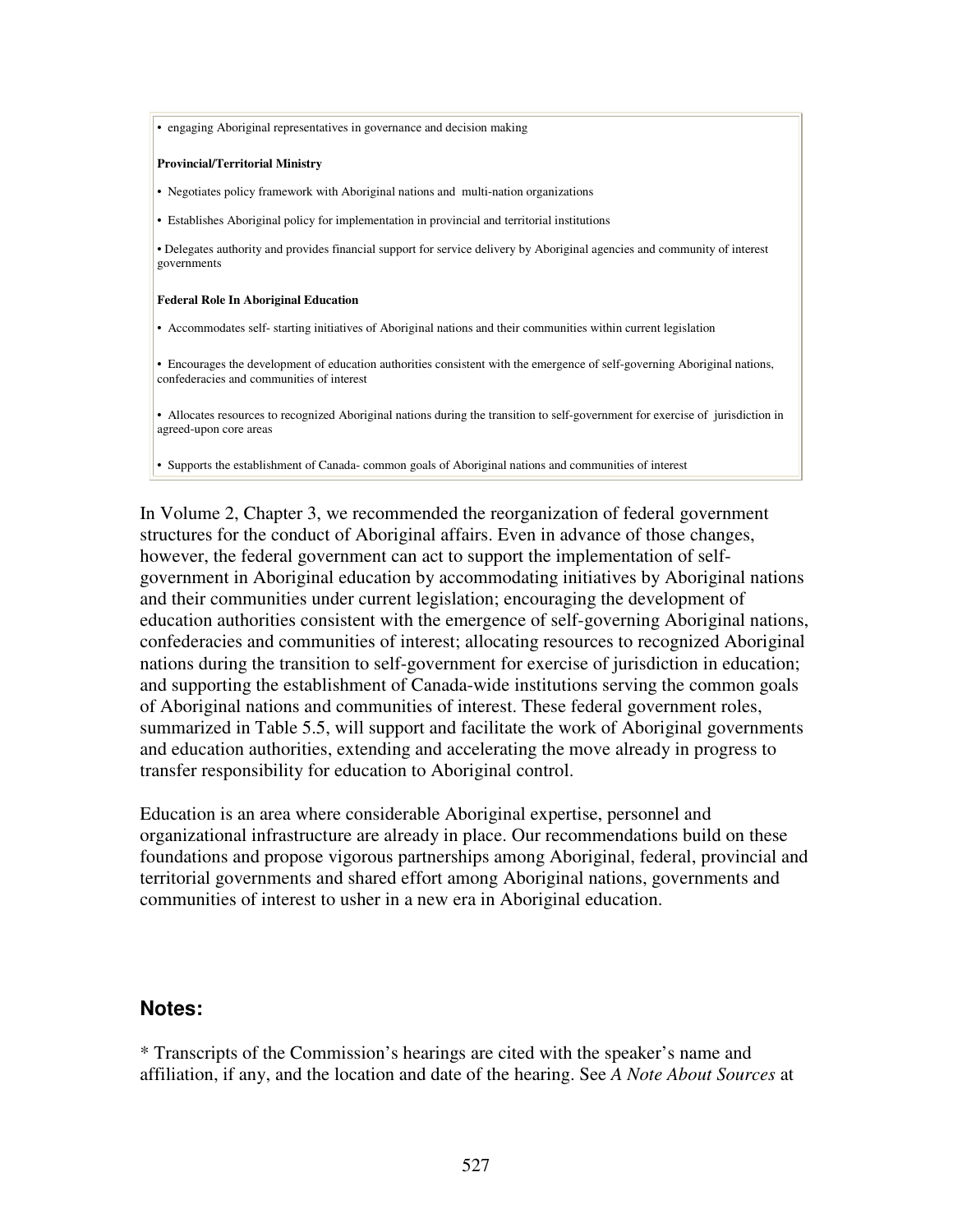the beginning of this volume for information about transcripts and other Commission publications.

**1** Northwest Territories, Department of Education, Culture and Employment, *Dene Kede æ Education: A Dene Perspective* (Yellowknife: August 1993).

**2** Alberta, *Report of the Royal Commission Appointed to Investigate the Conditions of the Half-Breed Population of Alberta* (Edmonton: Provincial Museum and Archives of Alberta, 1936), p. 7.

**3** Tim Borlase, *Labrador Studies: The Labrador Inuit* (Happy Valley-Goose Bay, Labrador: Labrador East Integrated School Board, 1993), p. 203.

**4** Bernard Gauthier, "Évaluation des interventions gouvernementales en matière d'éducation au Nouveau-Québec inuit", *Recherches amérindiennes au Québec* 19/1 (1989), p. 64.

**5** Department of Indian Affairs and Northern Development [diand], *Basic Departmental Data æ 1994* (Ottawa: Supply and Services 1995).

**6** A political accord was signed by the Mi'kmaq Chiefs of Nova Scotia and the minister of Indian affairs on 4 November 1994, committing both parties to actions that will result in Mi'kmaq jurisdiction over education. A formal agreement will lead to legislation to create a Mi'kmaq education authority.

#### **7** *Yukon First Nations Land Claims Settlement Act*, S.C. 1994, c. 34.

**8** Mary Jane Norris, Don Kerr and François Nault, "Projections of the Aboriginal Identity Population in Canada, 1991-2016", research study prepared by Statistics Canada for the Royal Commission on Aboriginal Peoples [rcap] (1995). For information about research studies prepared for rcap, see *A Note about Sources* at the beginning of this volume. For a general discussion of the sources of data used by the Commission in this report, see Volume 1, Chapter 2, particularly the endnotes

**9** Diand, *Basic Departmental Data æ 1994* (cited in note 5).

**10** 23.9 per cent had less than grade 9, and 33.6 per cent had high school/no certificate, for a total of 57.5 per cent with less than high school graduation. The 43 per cent figure assumes that those undertaking post-secondary certificate programs have achieved the equivalent of high school graduation, although in fact many in the latter category participate in specialized vocational programs or studies to qualify for regular postsecondary programs.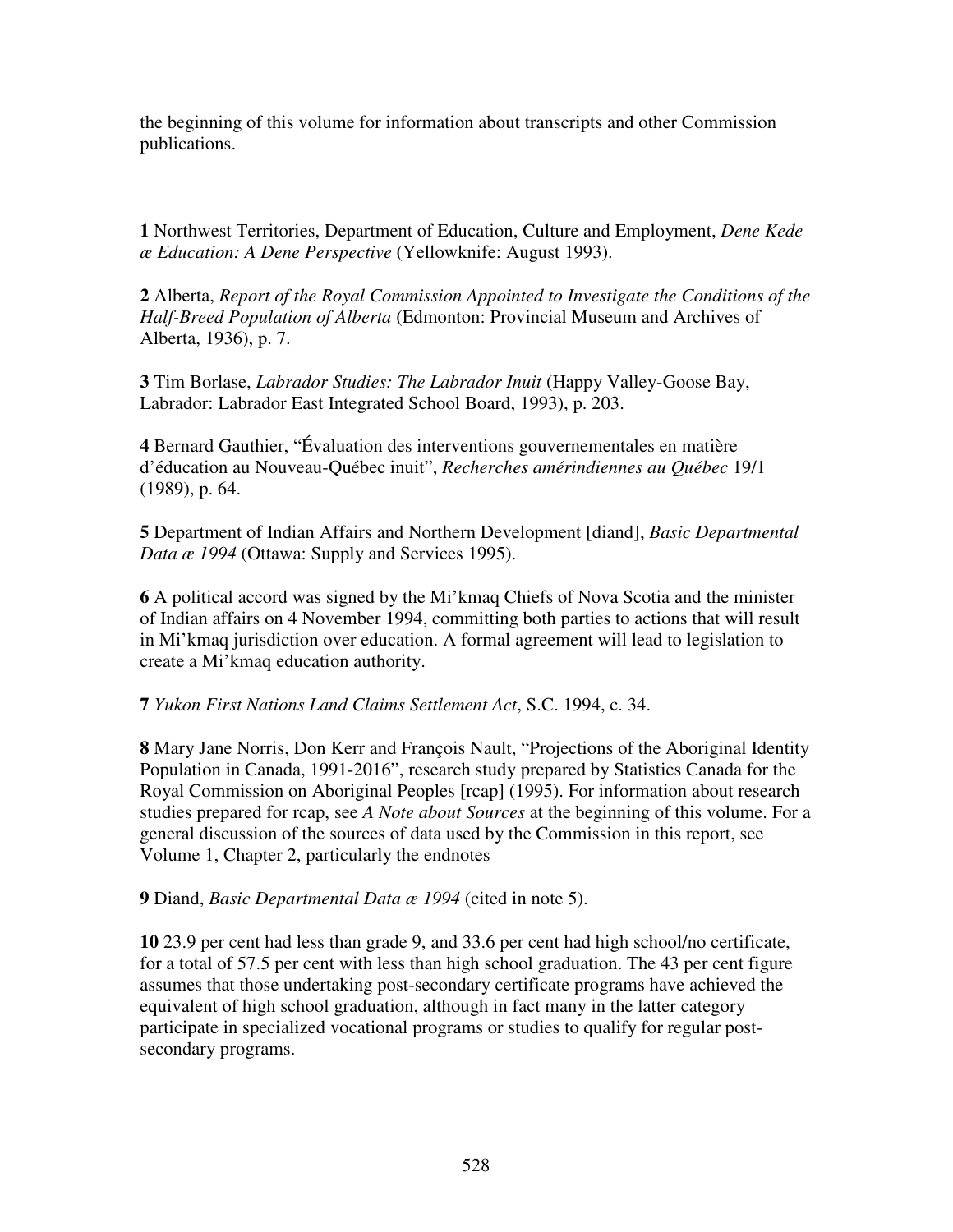**11** The Commission consulted numerous national, provincial and community reports and studies addressing Aboriginal education concerns, contemporary as well as historical. We also commissioned a content analysis of concerns in 22 education studies contained in the Commission's review of previous commissions and task forces. (Roy Vermillion, "Chart of Previous Commissions and Task Forces Recommendations", research study prepared for rcap (1994)). The 22 education studies can be found in the reviews undertaken by Carleton University for rcap, *Public Policy and Aboriginal Peoples, 1965-1992,* Volume 2: *Summaries of Reports by Federal Bodies and Aboriginal Organizations*; Volume 3: *Summaries of Reports by Provincial and Territorial Bodies and Other Organizations* (Ottawa: Canada Communication Group, 1994). The studies are as follows:

Excellence in Education: Improving Aboriginal Education in New Brunswick (1992) Closing the Gap: The Native Indian Students' Achievement Study (New Brunswick, 1991) Literacy for Métis and Non-Status Indian Peoples: A National Strategy (1991) You Took My Talk: Aboriginal Literacy and Empowerment. Fourth Report of the Standing Committee on Aboriginal Affairs (1990) Report of the Provincial Advisory Committee on Post-Secondary Education for Native Learners (British Columbia, 1990) A Review of the Post-Secondary Student Assistance Program of the Department of Indian Affairs and Northern Development (Standing Committee on Aboriginal Affairs, 1989) Breaking Barriers: Report of the Task Force on Access for Black and Native People (Nova Scotia, 1989) Tradition and Education: Towards a Vision of our Future (Assembly of First Nations, 1988) Native Education in Alberta: Alberta Native Peoples' Views on Native Education) (1987) Final Report: Working Group on Native Education, Training and Employment (Alberta, 1987) Kwiya: Towards a New Partnership in Education (Yukon, 1987) Speaking Out: Consultations and Survey of Yukon Native Languages: Planning, Visibility, Growth (1986) Report of the Task Force on Aboriginal Languages (Northwest Territories, 1986) Improved Program Delivery: Indians and Natives Study Team Report to the Task Force on Program Review (the Nielsen task force report, 1985) Inner City Dropout Study (Saskatchewan, 1985) Reaching Out: Report of the Indian and Métis Education Consultations (Saskatchewan, 1985) Education Equity: A Report on Native Indian Education in Saskatchewan (1985) Indian Education: Everyone's Concern (New Brunswick, 1984) Learning: Tradition and Change (Northwest Territories, 1983) Indian Control of Indian Education (1972) Minutes of Proceedings and Evidence of the Standing Committee on the Annual Reports of the Department of Indian Affairs and Northern Development, 1967-68 and 1968-69 (1971) Survey of the Contemporary Indians of Canada (the Hawthorn report, 1966)

**12** Federation of Saskatchewan Indian Nations Education Commission, "Educational Principles", quoted by Vice Chief E. (Dutch) Lerat and Del C. Anaquod in *A Brief to the Strategic Planning Working Group of the Department of Saskatchewan Education, Training and Employment on the Future of Education, Training and Employment in Saskatchewan* (Federation of Saskatchewan Indian Nations, 1993).

**13** We use the term 'elder' in two separate but inter-related senses in this chapter. First, elder refers to someone who is moving toward the end of the life cycle. In Canadian society the term 'senior' is frequently used. An elder has acquired a lifetime of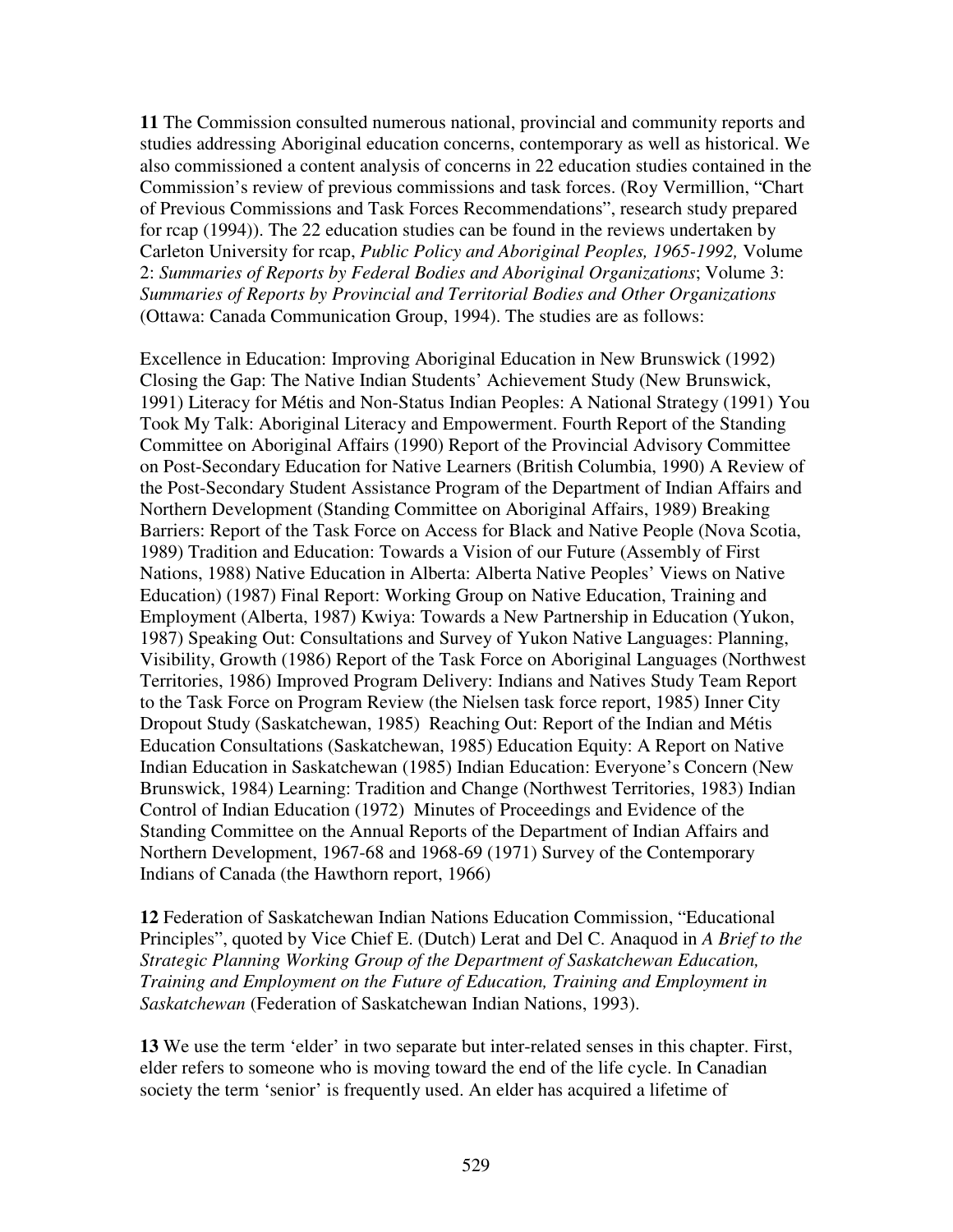experience that embodies not only the individual's own life story but also the socialpolitical history of the nation. In general, Aboriginal societies treat the knowledge and experience of elders with great respect. We will also refer to elders in the sense of individuals trained in traditional knowledge and responsible for safeguarding and transmitting traditional knowledge, ceremonies and beliefs from one generation to the next. In this sense, not every old person is an elder; not every elder is an old person. Elders are highly revered in Aboriginal societies. (See Volume 4, Chapter 3, for further discussion of the role of elders in various areas of community life.)

**14** See Carnegie Task Force on Meeting the Needs of Young Children, *Starting Points: Meeting the Needs of Our Youngest Children* (New York: Carnegie Corporation of New York, 1994). The task force found that the influence of early environment on brain development is long-lasting and that stress during the first three years of life has a negative impact on brain function. "By ensuring a good start in life, we have more opportunity to promote learning and prevent damage than we ever imagined."

**15** Clare Brant, a Mohawk psychiatrist, documented the practice of 'non-interference', a prominent characteristic of parenting and social interaction in many Aboriginal cultures. Non-interference entails not criticizing or attempting to control the behaviour of others by direct intervention. This applies not only in peer relations, but also in relations between parents and children. His work appears in Clare C. Brant, "Native Ethics and Rules of Behaviour", *Canadian Journal of Psychiatry* 35/6 (August 1990), p. 534.

**16** David P. Weikart, *Quality Preschool Programs: A Long-Term Social Investment*, Occasional Paper No. 5 (New York: Ford Foundation, 1989).

**17** Carnegie Task Force, *Starting Points* (cited in note 14). In 1990 the u.s. Congress passed the first legislation addressing early childhood issues in fifty years, and funding for Head Start programs had reached the highest level since their inception. See Alice S. Paul, *Early Childhood Education in American Indian and Alaska Native Communities* (Washington, d.c.: Department of Education, Indian Nations at Risk Task Force, 1991).

**18** Ontario, *For the Love of Learning: Report of the Royal Commission on Learning, A Short Version* (Toronto: Queen's Printer for Ontario, 1994), p. 12.

**19** Assembly of First Nations, *National Overview of First Nations Child Care* (Ottawa: Assembly of First Nations, 1989); Congress of Aboriginal Peoples (formerly Native Council of Canada), *Native Child Care: The Circle of Care* (Ottawa: Native Council of Canada, 1990); National Association of Friendship Centres, "Final Report to the Royal Commission on Aboriginal Peoples" (1993). For information about briefs submitted to rcap, see *A Note About Sources* at the beginning of this volume.

**20** For a discussion of the importance of Aboriginal language in establishing cultural patterns of perception and world view, see Volume 1, Chapter 15. See Volume 4, Chapter 3 for elders' perspectives on culture, language and values. For a discussion of the role of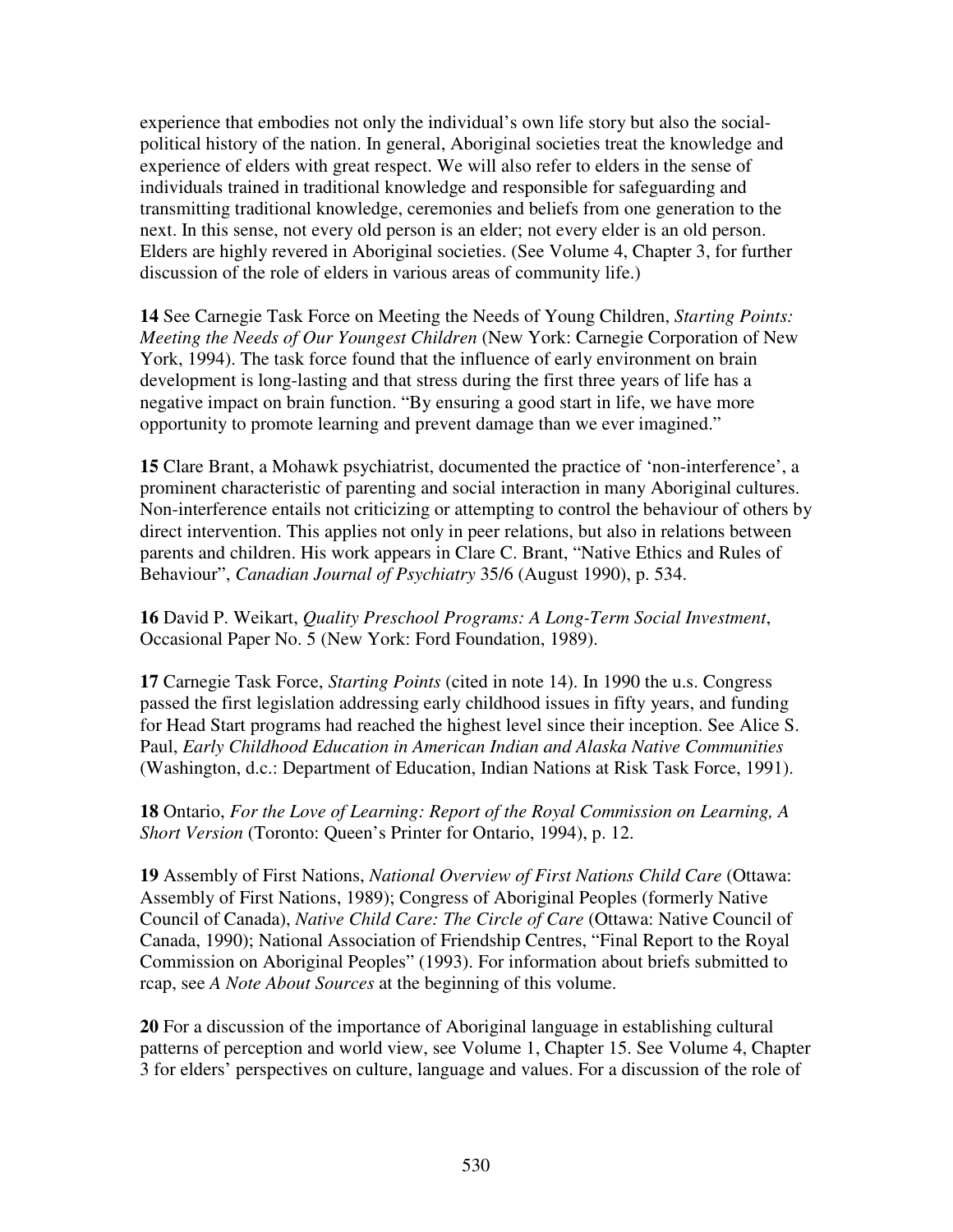education programs in retaining and revitalizing Aboriginal languages, see Chapter 6 in this volume.

**21** Researchers such as Ramirez, Yuen, Ramey and Pasta (1991) and Reyes (1992) emphasize the importance of fluency in a primary language, that is, a first language. See J. David Ramirez et al., "Final Report: Longitudinal Study of Immersion Strategy, Early-Exit and Late-Exit Transitional Bilingual Educational Programs for Language-Minority Children, Volume 1", submitted to u.s. Department of Education (San Mateo, California: Aguire International, 1991); and Maria de la Luz Reyes, "Challenging Venerable Assumptions: Literacy Instruction for Linguistically Different Students", *Harvard Educational Review* 62/4 (1992), p. 427.

**22** British Columbia, Royal Commission on Education, *A Legacy for Learners* (1988), is the basis for the provincial pre-school program in British Columbia. It is a child-centred, active learning approach that focuses on language development. Parents are encouraged to take an active part in their child's education.

**23** There are provincial and territorial variations in this age, ranging from age five in British Columbia to age seven in Prince Edward Island, New Brunswick, Manitoba and Saskatchewan. For further information, see Austin J. Harte, *Improving School Attendance: Responsibility and Challenge* (Toronto: Canadian Education Association, 1994), pp. 17-18.

**24** Brant, "Native Ethics and Rules of Behaviour" (cited in note 15).

**25** Statistics Canada, custom tabulations, 1991. See Volume 2, Chapter 5, Table 5.20, which displays educational attainment of Aboriginal people no longer in school, by age group. In the 15-24 age group, 20.7 per cent of young people no longer in school had attained grade 8 or less, and 47.8 per cent had some high school education but no certificate. In the 25-49 age group the proportion with less than grade 8 remains almost constant, at 19.9 per cent, while the proportion with no certificate drops to 30.5 per cent. The proportion of the more mature group with high school certificates is comparable to the younger group (15.1 per cent of those 15-24 and 13.2 per cent of those 25-49), but fully 18.1 per cent of the 25-49 age group has a non-university certificate, indicating that re-entry to educational programs classified as post-secondary is an important avenue for raising attainment levels.

**26** A standard clause in a diand education contribution agreement in British Columbia reads: "The Recipient shall ensure that registered Indian students ordinarily resident on reserve---have access to one or more of the following: instructional and support services in a band-operated or an independent/private school that provides provincially recognized programs of study and employs only teachers who are members in good standing with the British Columbia College of Teachers---".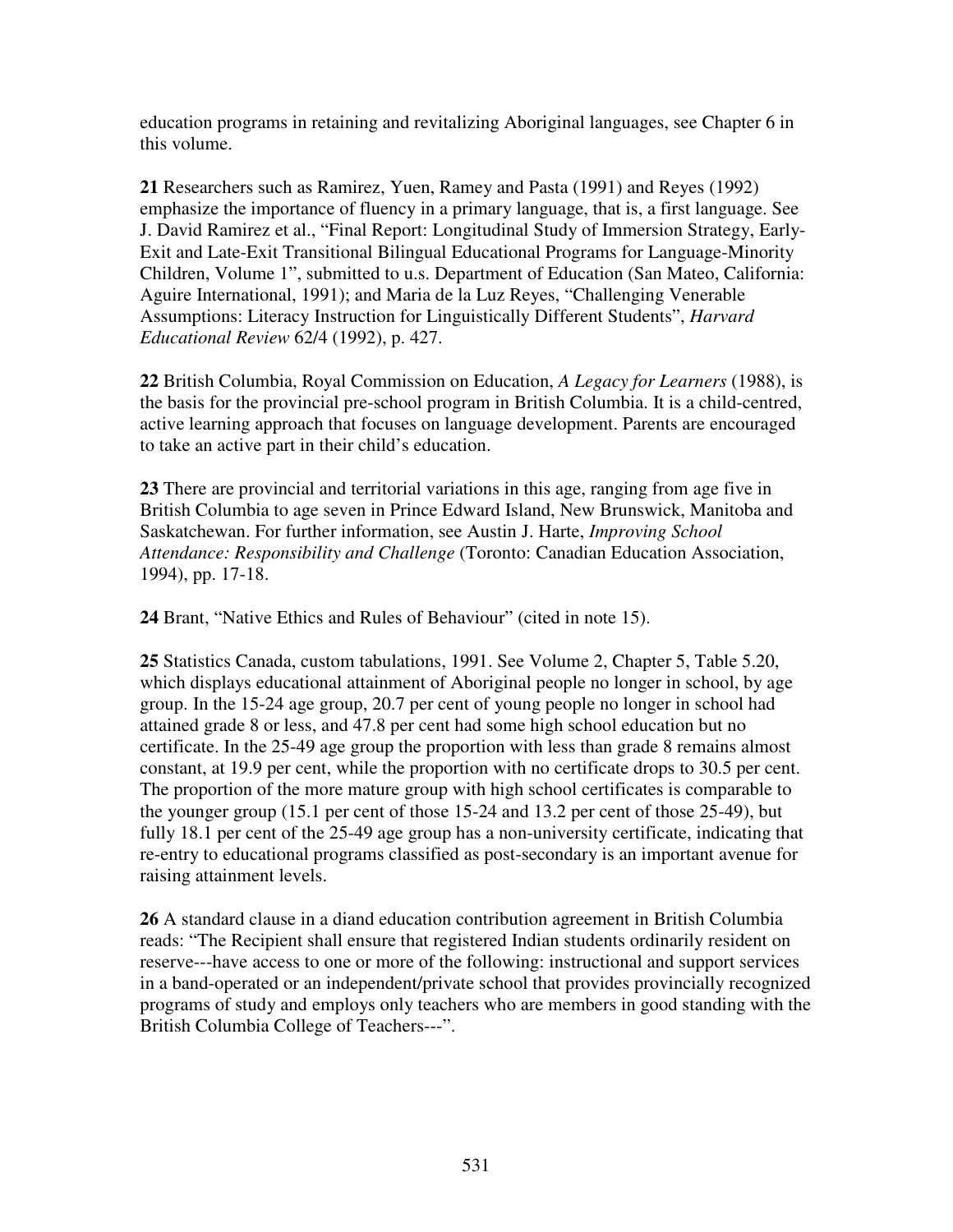**27** Sheila Watt Cloutier, "Honoring Our Past, Creating Our Future: Education in Northern and Remote Communities", Discussion Paper No. 7 on Education, prepared for rcap, National Round Table on Education (1993).

**28** The Akwesasne science and maths project estimates that \$200,000 a year for five years is required to undertake a similar process of curriculum development, covering three or four grade levels, with two curriculum writers. The Dene Kede project recommended a budget of approximately \$130,000 a year for five years to develop the kind of framework their project created, with one curriculum writer and extensive travel and consultation. Thereafter, travel costs (50 per cent of the budget) can be expected to decline and more costs can be assumed regionally and locally as implementation proceeds.

**29** Pierre-Étienne Laporte, "Connaître la situation des langues autochtones du Québec: une préoccupation du clf [Knowing the status of Aboriginal languages of Quebec: a concern of the clf], *Bulletin du Conseil de la langue française* 9/3 (Fall 1992). See also Jacques Maurais, ed., *Les langues autochtones du Québec* (Quebec City: Publications du Québec, 1992).

**30** Rcap staff communication with Lorna Williams, First Nations specialist, Vancouver School Board, September 1995.

**31** Lynn Drapeau, "Issues in Language and Education for Native Populations in Quebec", research study prepared for rcap (1995).

**32** Information supplied by the department of education, culture and employment of the Northwest Territories, 30 March 1995.

**33** Transcripts of the hearings of the Royal Commission on Aboriginal Peoples (hereafter, rcap transcripts), Port Alberni, British Columbia, 20 May 1992.

**34** Verna J. Kirkness and Sheena Selkirk Bowman, *First Nations and Schools: Triumphs and Struggles* (Toronto: Canadian Education Association, 1992), p. 47.

**35** The Nunavut Implementation Training Study offers the following figures: People who do leave school do so later as demonstrated by a dramatic decline in the proportion of school leavers who leave at grade 8 level or less---For Nunavut as a whole, the decrease in the proportion of students leaving school at a grade 8 or lower level decreased from 43 per cent in 1986-87 to 2 per cent in 1990-91. In all regions and for Nunavut as a whole, there was a correspondingly large increase in the proportion for students leaving between grade 9 and grade 11---from 27 per cent to 63 per cent for Nunavut as a whole. (Nunavut Implementation Training Committee, "Nunavut Implementation Training Study: A Study on Training for Implementation of the Nunavut Land Claims Agreement", Volume 2: Main Report, prepared by Consilium (December 1994), p. 91.)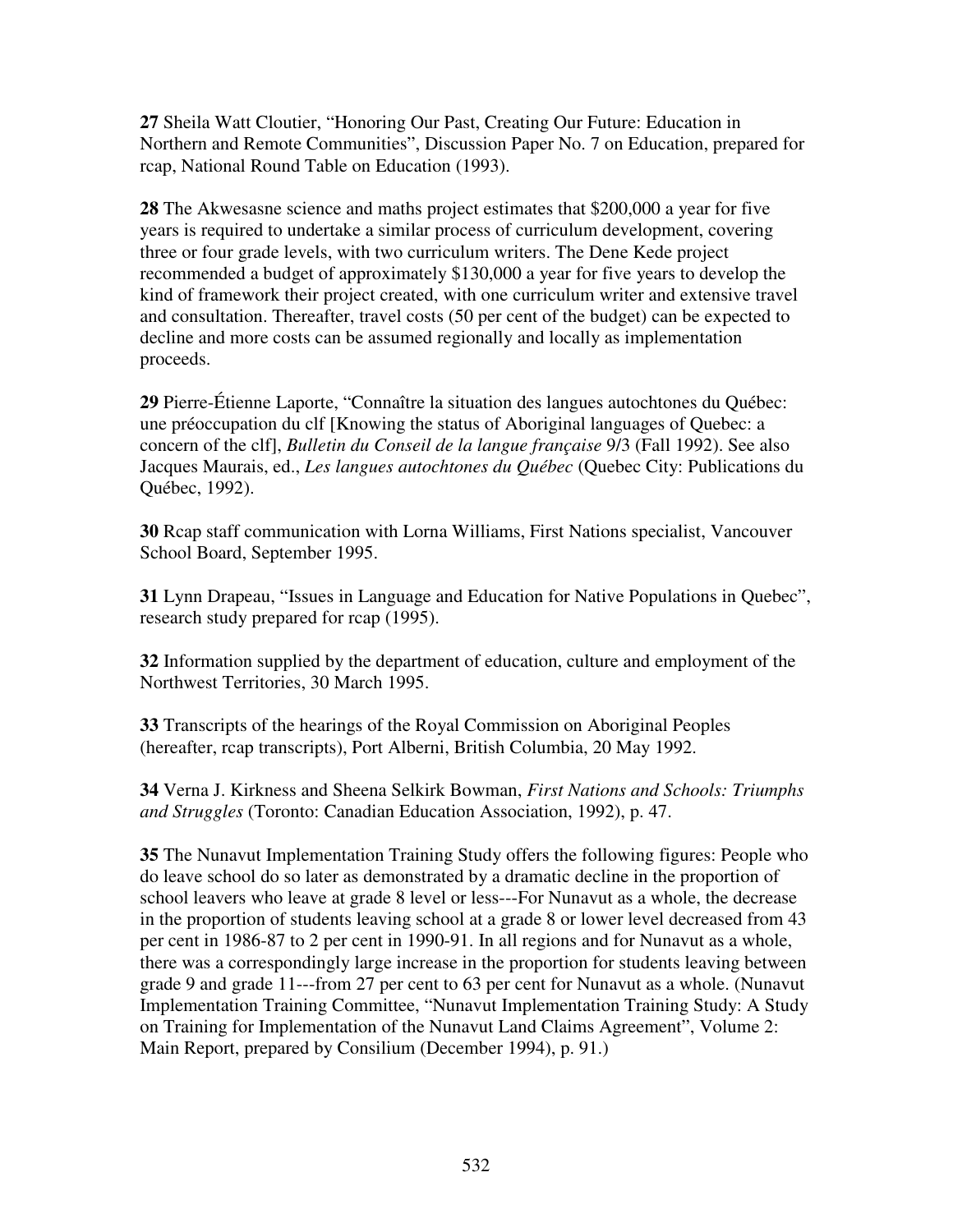The Southwest Region of the Manitoba Metis Federation's "Report to the Royal Commission on Aboriginal Peoples" cited a 1988 study from the University of Manitoba in which 55 per cent of Métis respondents had only grade 9 or less education and a further 25 per cent had grade 10 or 11. In northern Quebec, 70 per cent of Cree and Inuit students drop out before completing high school. Bernard Lamothe and Louise Lemire, "Scolarité, développement et activité économique chez les Inuit du Québec arctique", *Recherches sociographiques* 35/3 (September-December 1994), p. 559. Diand's annual report, *Basic Departmental Data æ 1994* (cited in note 5), "On-Reserve Students Remaining Until Grade 12 for Consecutive Years of Schooling", indicates an increase in students remaining until grade 12, from 53.6 per cent in 1991-92 to 77.7 per cent in 1993- 94. We cannot confirm whether this dramatic increase in grade 12 enrolments has translated into grade 12 graduations. Nor can we ascertain whether this sizeable change is also reflected in the schooling of other Aboriginal students, or whether perhaps there has been a change in the method of calculating statistics at diand.

**36** Statistics Canada, "Educational Attainment and School Attendance: The Nation", 1991 Census, catalogue no. 93-328 (1993), Table 7.

**37** Nunavik Educational Task Force, *Silatunirmut. The Pathway to Wisdom*, Final Report of the Nunavik Educational Task Force (Lachine, Quebec: Makivik, 1992), Recommendation 47.

**38** Réginald Vollant and Bernard St-Onge, Nutshimiu-Atusseun training centre, rcap transcripts, Sept-Isles, Quebec, 19 November 1992.

**39** The significance of this approach for Aboriginal education is documented in a video entitled *The Mind of a Child: Working with children affected by poverty, racism and war*, National Film Board, 1995.

**40** Alwyn Morris, untitled report (commissioned by Fitness and Amateur Sport Canada, 1992), p. 45.

**41** See New Economy Development Group, *First Nations Children: Success Stories in Our Communities* (Ottawa: Children's Bureau, Health and Welfare, 1993).

**42** The theoretical works of Paulo Freire in Brazil, Ira Shor and Henry Giroux in the United States, Roger I. Simon, and Rick Arnold et al. of the Toronto-based Doris Marshall Institute for Education and Action belong to the critical pedagogy and transformative education schools of thought. *Theater of the Oppressed*, founded by Brazilian Augusto Boal, is a particularly powerful tool for working with youth to explore issues that are of priority to them. Readers should consult Rick Arnold et al., *Educating for a Change* (Toronto: Between the Lines and the Doris Marshall Institute for Education and Action, 1991); Augusto Boal, *Theater of the Oppressed*, trans. Charles A. and Maria-Odilia Leah McBride (New York: Urizen Books, 1979); Paulo Freire, *Pedagogy of the Oppressed*, trans. Myra Bergman Ramos (New York: Seabury Press, 1974); Henry Giroux, *Border Crossings: Cultural Workers and the Politics of Education* (New York: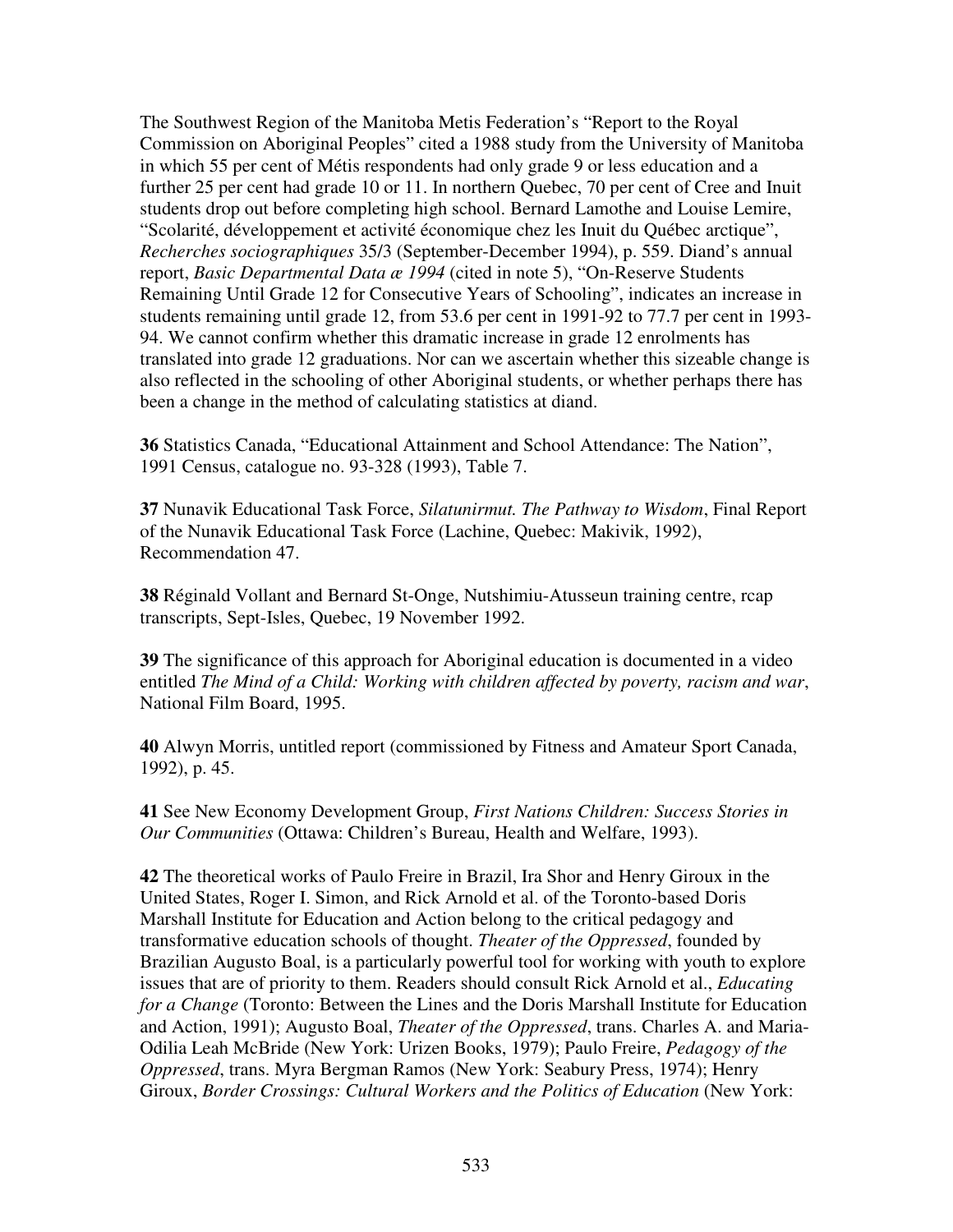Routledge, 1992); Ira Shor and Paulo Freire, *A Pedagogy for Liberation: Dialogues on Transforming Education* (Granby, Mass.: Bergin & Garvey Publishers, 1987); and Roger I. Simon, *Teaching Against the Grain: Texts for a Pedagogy of Possibility*, ed. Henry A. Giroux and Paulo Freire (Toronto: Oise Press, 1992).

**43** Northwest Territories, Department of Education, Culture and Employment, "Preparing for Tomorrow: Departmental Directive on Community Senior Secondary Schooling" (Yellowknife 1994).

**44** Statistics Canada, 1991 Aboriginal Peoples Survey, custom tabulations, 1994.

**45** See United Nations, *Report of the Fourth World Conference on Women*, Beijing, China, 4-15 September 1995,) un Doc. a/conf. 177/20. The "Platform for Action" (Strategic Objective B.4) calls on governments and educational authorities to "Remove all barriers to access to formal education for pregnant adolescents and young mothers, and support the provision of child care and other support services where necessary".

**46** *For the Love of Learning* (cited in note 18), p. 1.

**47** H.B. Hawthorn, ed., *A Survey of the Contemporary Indians of Canada: A Report on Economic, Political, Educational Needs and Policies*, 2 volumes (Ottawa: diand, 1966- 1967).

**48** "Population 15+ in the Experienced Labour Force Showing the Number in Teaching and Related Occupations, for the Aboriginal Identity and Non-Aboriginal Population, 1981 and 1991". These figures likely include an unknown number of individuals working with paraprofessional qualifications. See Don Kerr, Andy Siggner and Jean Pierre Bourdeau, "Canada's Aboriginal Population, 1981-1991", research study prepared for rcap (1995).

**49** In 1991 there were 612,415 non-Aboriginal people in teaching and related occupations serving 3,637,150 school children (age five to 14). At the same time, there were 8,075 Aboriginal people in teaching and related occupations and 148,135 Aboriginal school children (age five to 14). This means that there was one non-Aboriginal teacher for every six non-Aboriginal children, but only one Aboriginal teacher for every 18 Aboriginal children. To bring the ratio of Aboriginal teachers to Aboriginal children to the same level as that for non-Aboriginal people, about 24,000 more Aboriginal teachers would have to be working in the various education systems. See Kerr, Siggner and Bourdeau, "Canada's Aboriginal Identity Population, 1981-1991" (cited in note 48); and Statistics Canada, 1991 Census, "Mother Tongue: 20% Sample Data", catalogue no. 93-333.

**50** Northwest Territories, *Teacher Training in the n.w.t.: Department of Education, Culture and Employment Programs* (Yellowknife: 1992).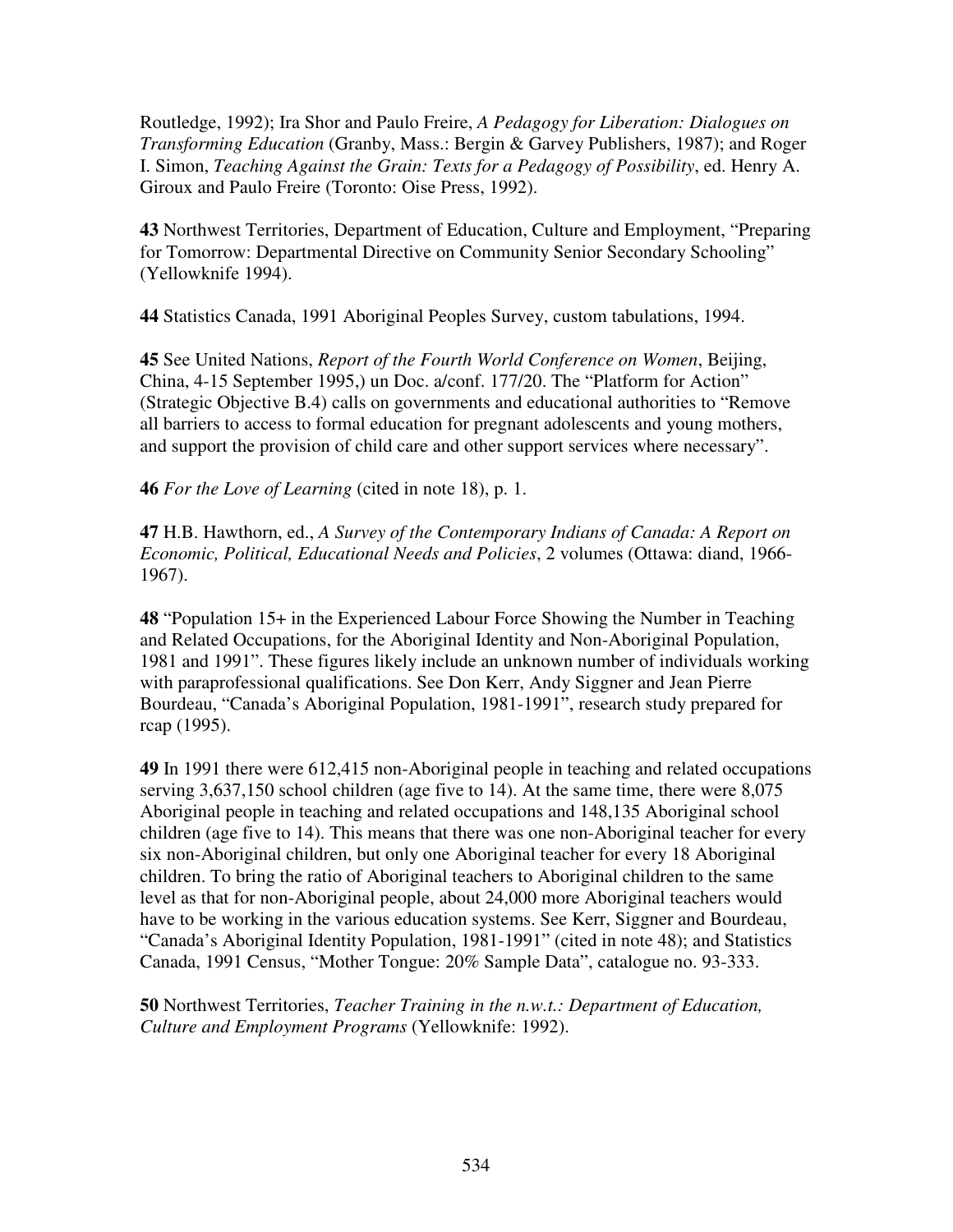**51** Ontario Native Education Counselling Association (oneca), "An Evaluation of the Long-Term Effectiveness of the Native Counsellor Program", brief submitted to rcap (1993).

**52** In 1994, the Royal Commission on Learning in Ontario (cited in note 18) put forward the following recommendation: That the province include in its requirements for preservice and in-service teacher education a component related to teaching aboriginal students and teaching about aboriginal issues to both Native and non-Native students.

**53** Gabriel Dumont Institute of Native Studies and Applied Research and Metis National Council, *Literacy for Metis and Non-Status Indian Peoples: A National Strategy* (Saskatoon: no date).

**54** Staff communication with Annie Popert, former executive director, Kativik School Board, May 1994.

**55** Lamothe and Lemire, "Scolarité, développement et activité économique" (cited in note 35).

**56** In the year 2011, the 20 to 24 age group will represent the single largest five-year age cohort in the Aboriginal population, at a projected 98,900 persons; the 15- to 19-yearolds will be the second largest, at 90,300. In contrast, these two five-year cohorts are expected to be the seventh and eighth largest in the Canadian population as a whole.

**57** *Budget Implementation Act, 1995*, S.C. 1995, c. 17.

**58** This passage is quoted by Cecil King in "The State of Aboriginal Education in Southern Canada", research study prepared for rcap (1993), quoting a paper by the Gabriel Dumont Institute, "A Post-Secondary Education for Metis People".

**59** Lynne Davis, "Electronic Classrooms, Electronic Highways: A Review of Aboriginal Distance Education in Canada", research study prepared for rcap (1994).

**60** Eber Hampton and Steve Wolfson have built on Barnhardt's categories in their paper, "A Vision of First Nations Controlled University Education in Canada: The Saskatchewan Indian Federated College Model and Beyond", brief submitted to rcap (July 1993).

**61** Ethel Gardner, "First Nations House of Learning: A Continuity of Transformation", research study prepared for rcap (1994).

**62** The Saskatchewan Indian Federated College and the First Nations House of Learning, as well as academic departments of Aboriginal or Native studies, fulfil some but not all of the functions of a college.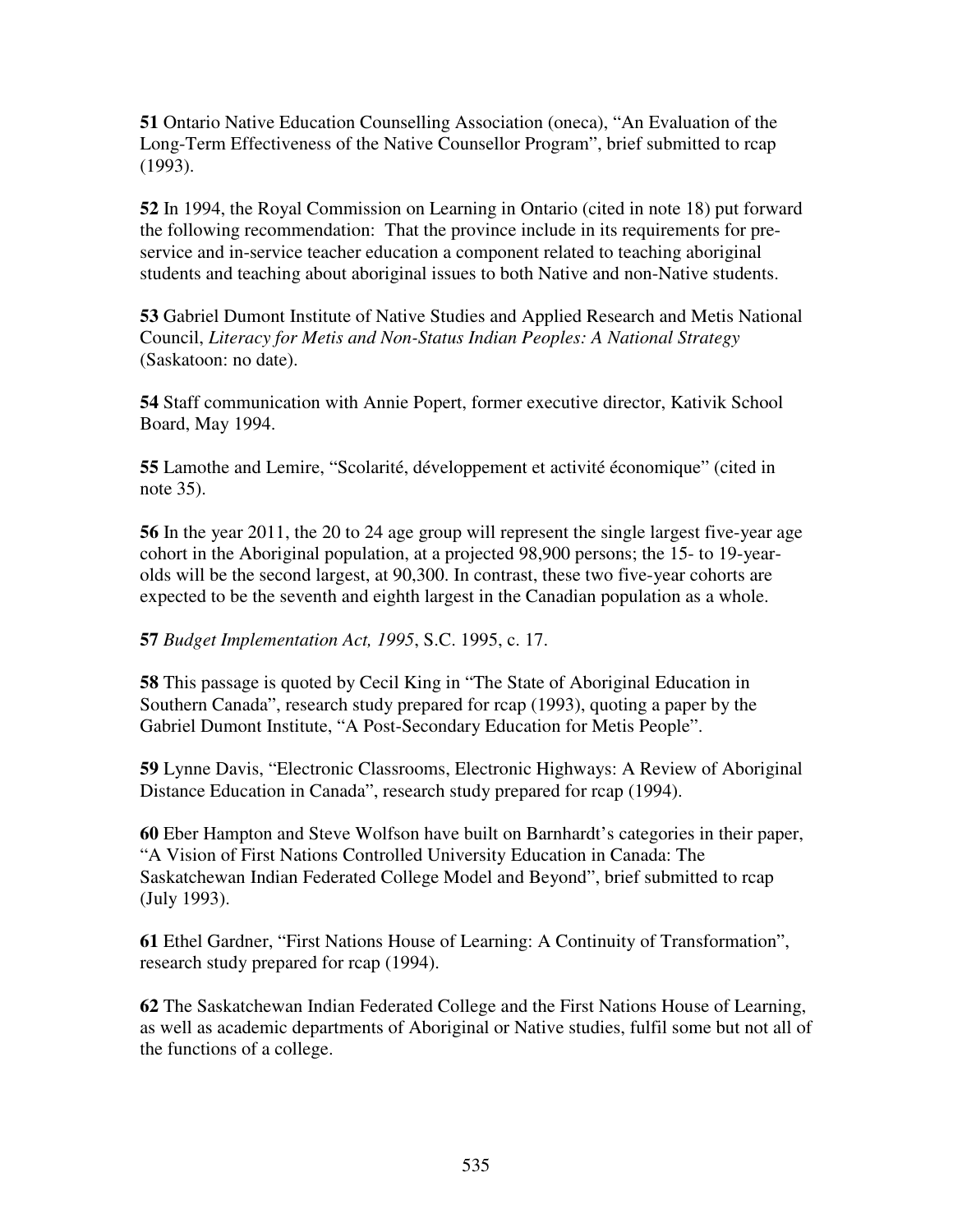**63** Blair Stonechild, "Short Paper on Research Priorities in the Areas of Indian University and Urban Education, and Museum Training", paper prepared for rcap (1992).

**64** Giselle Marcotte, rcap transcripts, Saskatoon, Saskatchewan, 28 October 1992; Christie Clifton, North Coast Tribal Council Education Centre, rcap transcripts, Prince Rupert, British Columbia, 26 May 1993; and John Hart, Secwepemc Cultural Education Society, rcap transcripts, Kamloops, British Columbia, 14 June 1993.

**65** A good overview of the American tribal college system can be found in Schuyler Houser, "Underfunded Miracles: Tribal Colleges", United States Government, Indian Nations At Risk Task Force Commissioned Papers, 1991, Eric document ed 343 772. Houser notes that while every college is locally controlled and reflects its own tribal character, the colleges have joined forces to form the American Indian Higher Education Consortium (aihec) to act in their common interest. By 1978, aihec had successfully lobbied Congress to pass the *Tribally Controlled Community Colleges Assistance Act*, which legislated funding assistance. Unfortunately, they have never been funded to the level permitted by the legislation.

**66** Secretary of State for Youth and Training and Human Resources Canada, *Pathways Structural Review, Stage II: Strategic Directions, Options for Consideration* (Ottawa: 1995). This review confirms our findings that fragmentation of funding and lack of coordination among training programs remain a weakness in present approaches to employment development services for Aboriginal people. The report cites the partnership between Pathways' Regional Aboriginal Management Board of Ontario and the provincial Jobs Ontario program as a promising example of trilateral approaches to human resources development.

**67** Universalia, "Assessment of the Pathways to Success Strategy, Final Report to the National Aboriginal Management Board", draft #2, March 1994.

**68** Rcap staff communication with Annie Popert, former executive director, Kativik School Board, May 1994.

**69** South West Region of the Manitoba Metis Federation, "Report to the Royal Commission" (cited in note 35), p. 21.

**70** Universities are generally reluctant to appoint elders to teaching positions because they do not have the formal qualifications normally required. Trent University in Peterborough, Ontario, has shown leadership in this area by appointing elders as regular tenured faculty members.

**71** See Errol West, "Australian First Nations University: A discussion on the establishment of an Aboriginal university", *Australian Universities' Review* 2 (1994), pp. 52-54. Establishment of a national Aboriginal education institute was recommended in House of Commons, *Report of the Standing Committee on Aboriginal Affairs and Northern Development*, Sub-Committee on Aboriginal Education (Ottawa: Canada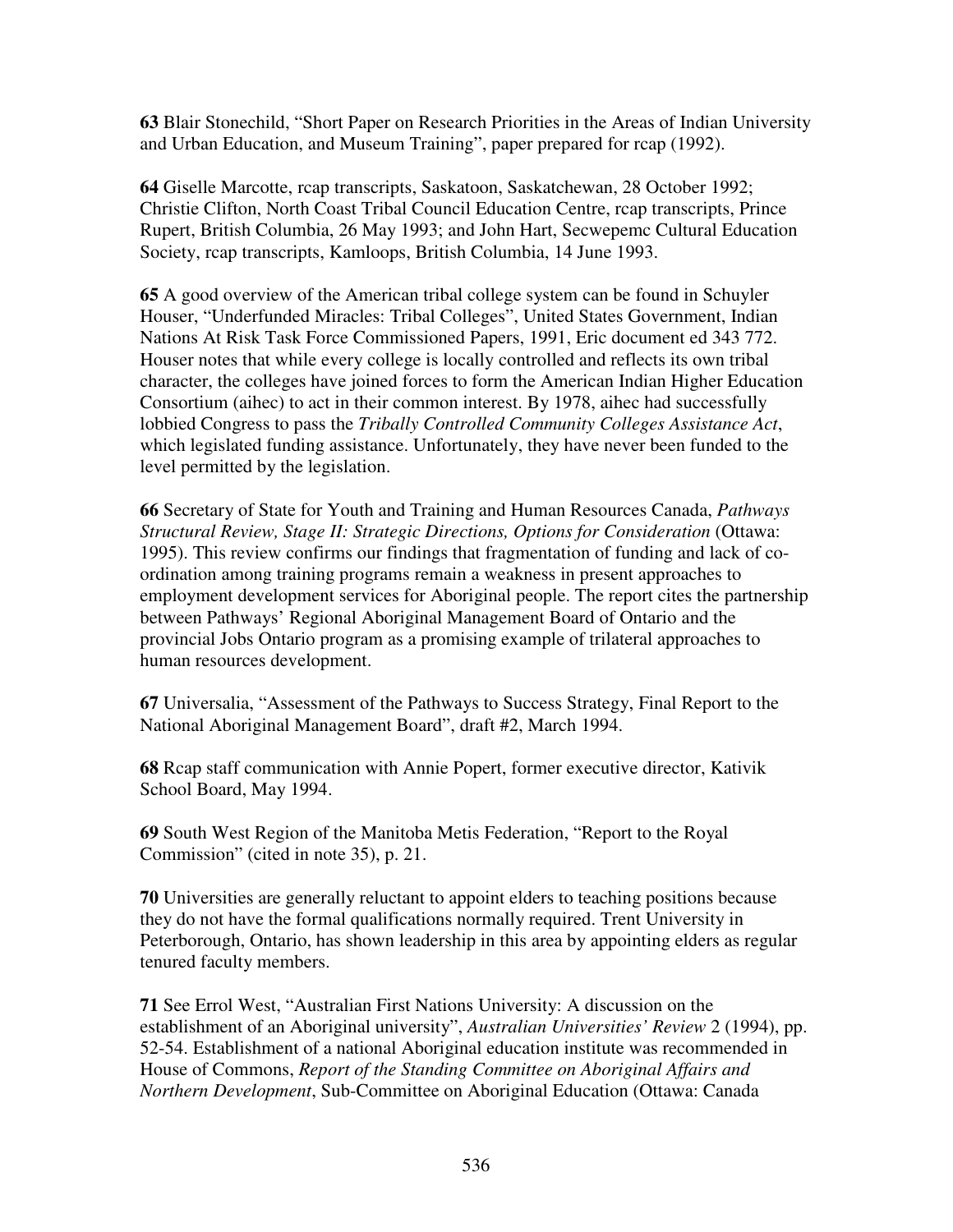Communication Group, June 1996). The institute, as proposed, would fulfil many of the co-ordination and information functions that we envisage for the Aboriginal Peoples' International University, but it is not identified as an institution of higher learning.

**72** The Canadian Radio-television and Telecommunications Commission (crtc) has released a report, *Competition and Culture on Canada's Information Highways: Managing the Realities of Transition* (Ottawa: Public Works and Government Services, 1995), acknowledging the need for government involvement in decisions on infrastructure development in high-cost areas and the importance of the information highway in helping to deliver social and commercial services in remote areas. Further, the crtc recognizes people's concern that there be public access to certain on-line services at minimal or no charge.

**73** Council for Yukon Indians, *Umbrella Final Agreement Implementation Plan, Annex E: Arrangements for Training and the Training Policy Committee* (Ottawa: diand, 1993).

**74** Nunavut Implementation Training Committee, *Nunavut Implementation Training Study: A Study on Training for Implementation of the Nunavut Land Claims Agreement, Final Report*, Volume 1: *Summary Report*, Volume 2: *Main Report* (September 1994). Atii Training Inc. estimates that 2,300 new jobs will be created by the establishment of Nunavut. See "Northern Education and Training Systems for Inuit: A Strategy Analysis", research study prepared for rcap (1993).

**75** Diand, *Indian/Inuit Training Opportunities, 1993-1994* (Ottawa: Supply and Services, 1992), p. 129.

**76** Northwest Territories, *Teacher Training in the n.w.t.* (cited in note 50), pp. 18-19.

**77** The Institute of Indigenous Government (iig), established by the Union of b.c. Indian Chiefs, opened its doors in Vancouver in September 1995, offering programs in political development and leadership; indigenous government administration; economic and social development; and international indigenous relations. The iig was designated a provincial institute under the *College and Institute Act* in May 1995 and grants its own certificates and a two-year associate degree in indigenous government studies. Through a two-year arrangement with the Open Learning Agency (ola), students can earn course credits that are recognized as open university credits and are transferrable to other post-secondary institutions with transfer credit arrangements with the ola. Such reciprocal relationships æ in which Aboriginal authority is recognized æ are needed between Aboriginal and public post-secondary institutions.

**78** Ceso Aboriginal Services, "Lessons from the ceso Experience: Helping People to Help Themselves", brief submitted to rcap (1993).

**79** Statistics Canada, 1991 Aboriginal Peoples Survey.